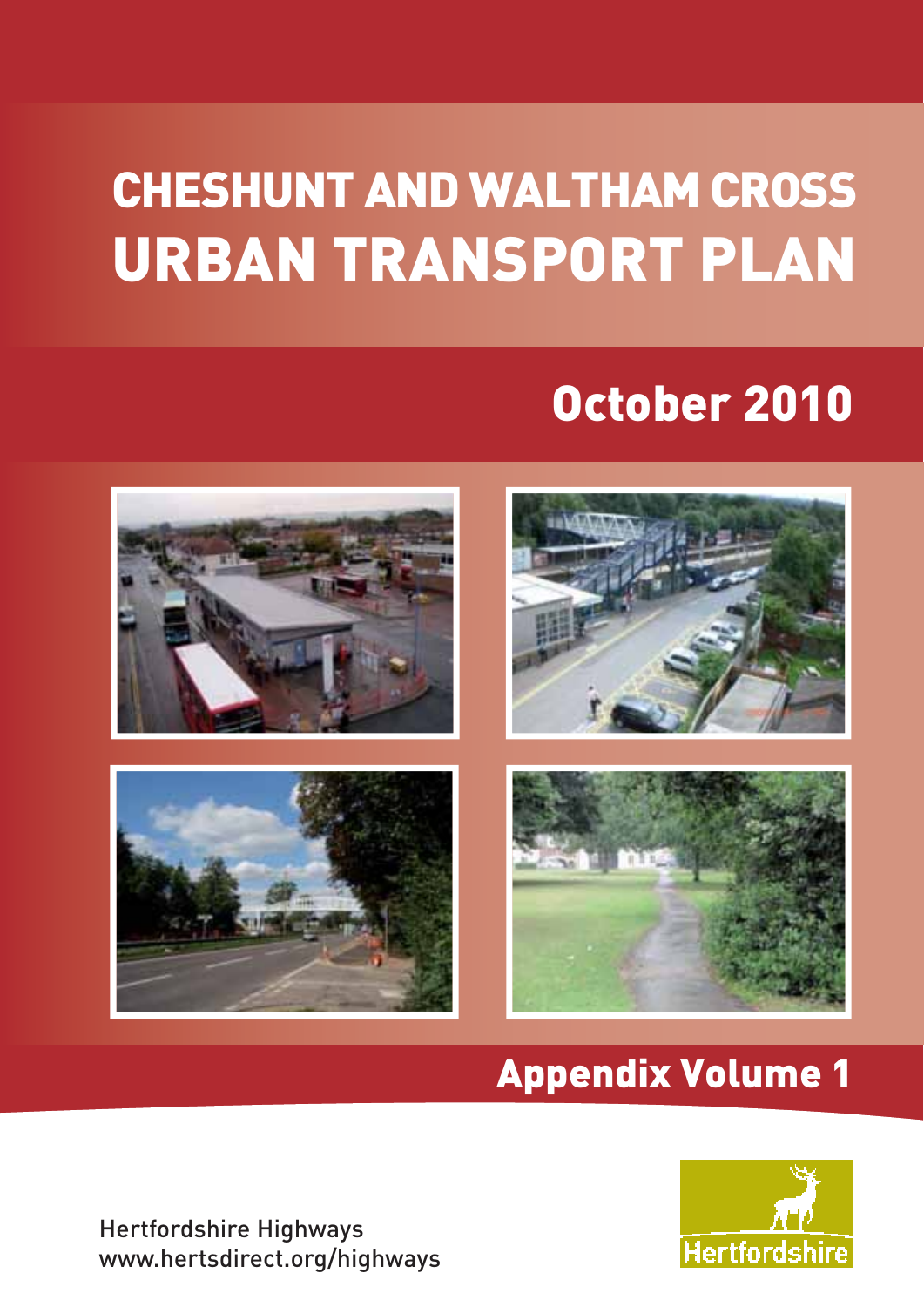## **AECOM**

**Urban Transport Plan for Cheshunt and Waltham Cross**  Appendix Volume 1

Hertfordshire County Council, Broxbourne Borough Council May 2010 – Final version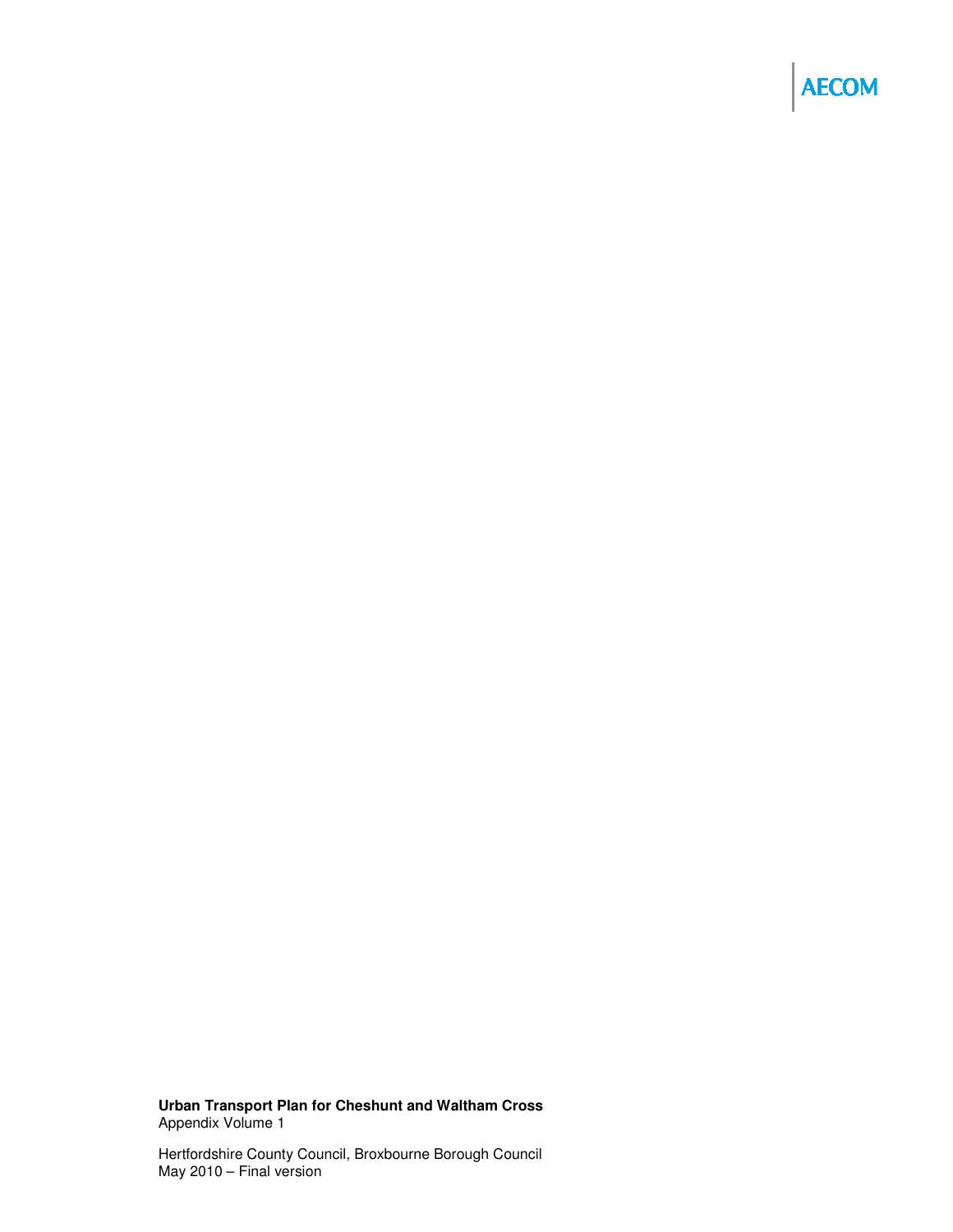| Jonathan Brook | Graham Fry         |  |
|----------------|--------------------|--|
| Consultant     | Associate Director |  |
|                |                    |  |

.............................................. Eri Kudo **Consultant** 

Urban Transport Plan for Cheshunt and Waltham Cross: Appendix Volume 1

| <b>Hev No</b> | ി∩ന<br>. |   |
|---------------|----------|---|
|               |          | . |
|               |          |   |

Beaufort House 94/96 Newhall Street, Birmingham, B3 1PB Telephone: 0121 262 1900 Fax: 0121 262 1999 Website: http://www.fabermaunsell.com

Job No 60048784 Reference **Reference Reference Date Created XXXX** 

This document has been prepared by AECOM Limited ("AECOM") for the sole use of our client (the "Client") and in accordance with generally accepted consultancy principles, the budget for fees and the terms of reference agreed between AECOM and the Client. Any information provided by third parties and referred to herein has not been checked or verified by AECOM, unless otherwise expressly stated in the document.

No third party may rely upon this document without the prior and express written agreement of AECOM.

Plans contained in this report are (C) Crown Copyright (License No 100019606).

f:\tp\project\transport planning - urban transport plan cheshunt and waltham cross\2 - reports\final report may 2010\issued appendix volume 1 05-05-10.doc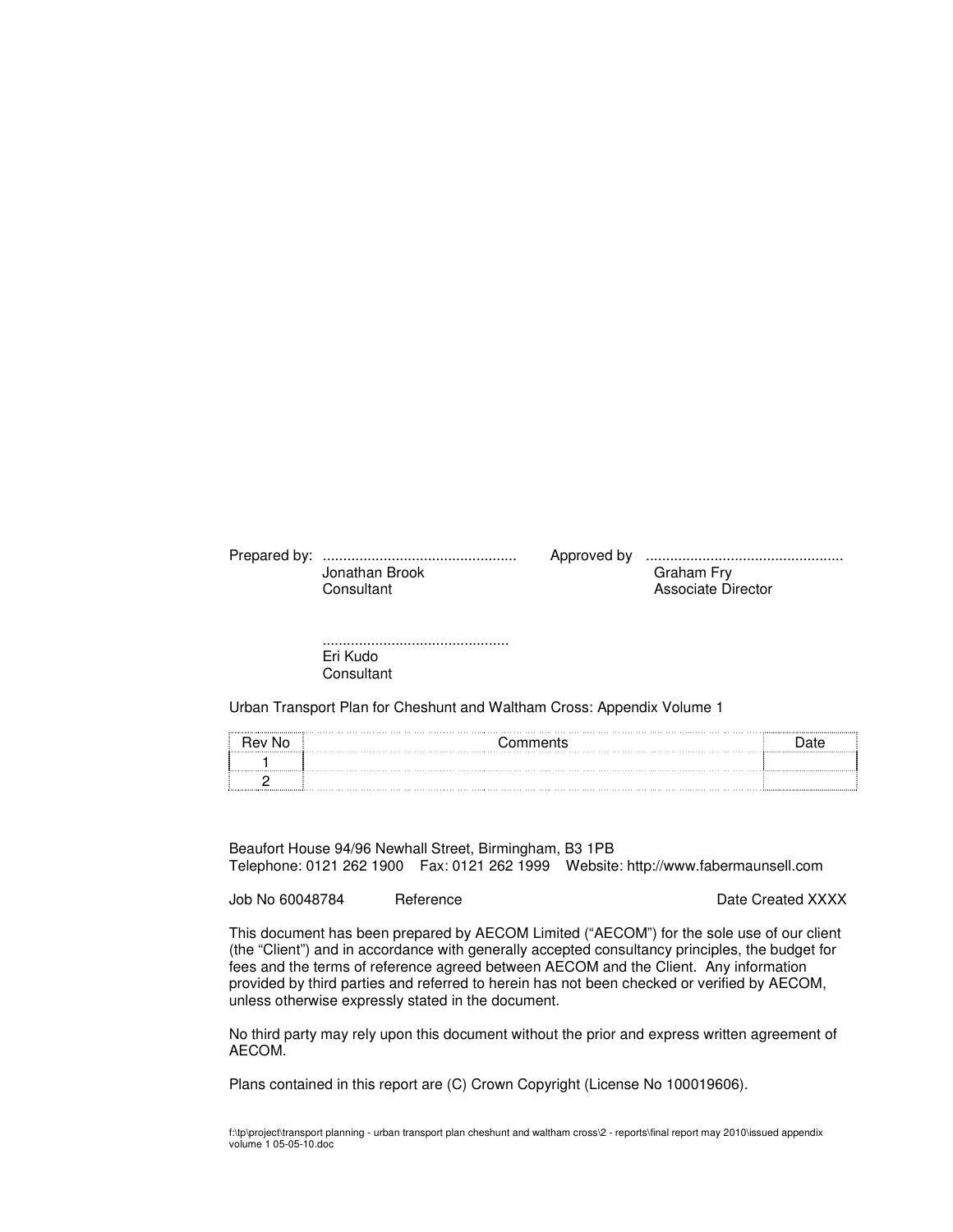## Table of Contents

| 1 | 1.1 |                                                                              |  |
|---|-----|------------------------------------------------------------------------------|--|
|   |     |                                                                              |  |
| 2 |     |                                                                              |  |
|   | 2.1 |                                                                              |  |
|   | 2.2 | Background to Walking and Cycling in Cheshunt and Waltham Cross 4            |  |
|   | 2.3 | Policy and Strategy Context for Walking and Cycling in Cheshunt and          |  |
|   |     |                                                                              |  |
|   | 2.4 | Potential Role of Walking and Cycling in Cheshunt and Waltham Cross 7        |  |
|   | 2.5 | Review of Existing and Committed Proposals and Problem Identification  7     |  |
|   | 2.6 |                                                                              |  |
|   | 2.7 |                                                                              |  |
|   | 2.8 |                                                                              |  |
| 3 |     |                                                                              |  |
|   | 3.1 |                                                                              |  |
|   | 3.2 | Background to Bus Travel and Facilities in Cheshunt and Waltham Cross 27     |  |
|   | 3.3 | Policy and Strategy Context for Bus Travel in Cheshunt and Waltham Cross 29  |  |
|   | 3.4 | Potential Role of Bus Travel in Cheshunt and Waltham Cross 30                |  |
|   | 3.5 | Review of Existing and Committed Proposals and Problem Identification 30     |  |
|   | 3.6 |                                                                              |  |
|   | 3.7 |                                                                              |  |
|   | 3.8 |                                                                              |  |
| 4 |     |                                                                              |  |
|   | 4.1 |                                                                              |  |
|   | 4.2 | Background to Rail Travel and Facilities in Cheshunt and Waltham Cross  42   |  |
|   | 4.3 | Policy and Strategy Context for Rail Travel in Cheshunt and Waltham Cross 44 |  |
|   | 4.4 |                                                                              |  |
|   | 4.5 | Review of Existing and Committed Proposals and Problem Identification 46     |  |
|   | 4.6 |                                                                              |  |
|   | 4.7 |                                                                              |  |
|   | 4.8 |                                                                              |  |
| 5 |     |                                                                              |  |
|   | 5.1 |                                                                              |  |
|   | 5.2 | Background to Smarter Choices in Cheshunt and Waltham Cross 73               |  |
|   | 5.3 | Policy and Strategy Context for Smarter Choices in Cheshunt and Waltham      |  |
|   |     |                                                                              |  |
|   | 5.4 | Potential Role of Smarter Choices in Cheshunt and Waltham Cross  80          |  |
|   | 5.5 | Review of Existing and Committed Proposals and Problem Identification  80    |  |
|   | 5.6 |                                                                              |  |
|   | 5.7 |                                                                              |  |
|   | 5.8 |                                                                              |  |
| 6 |     |                                                                              |  |
|   | 6.1 |                                                                              |  |
|   | 6.2 | Background to Highways & Parking in Cheshunt and Waltham Cross 87            |  |
|   | 6.3 | Policy and Strategy Context for Highways & Parking in Cheshunt and           |  |
|   |     |                                                                              |  |
|   | 6.4 | Potential Role of Highways & Parking in Cheshunt and Waltham Cross 88        |  |
|   | 6.5 | Review of Existing and Committed Proposals and Problem Identification 88     |  |
|   | 6.6 |                                                                              |  |
|   | 6.7 |                                                                              |  |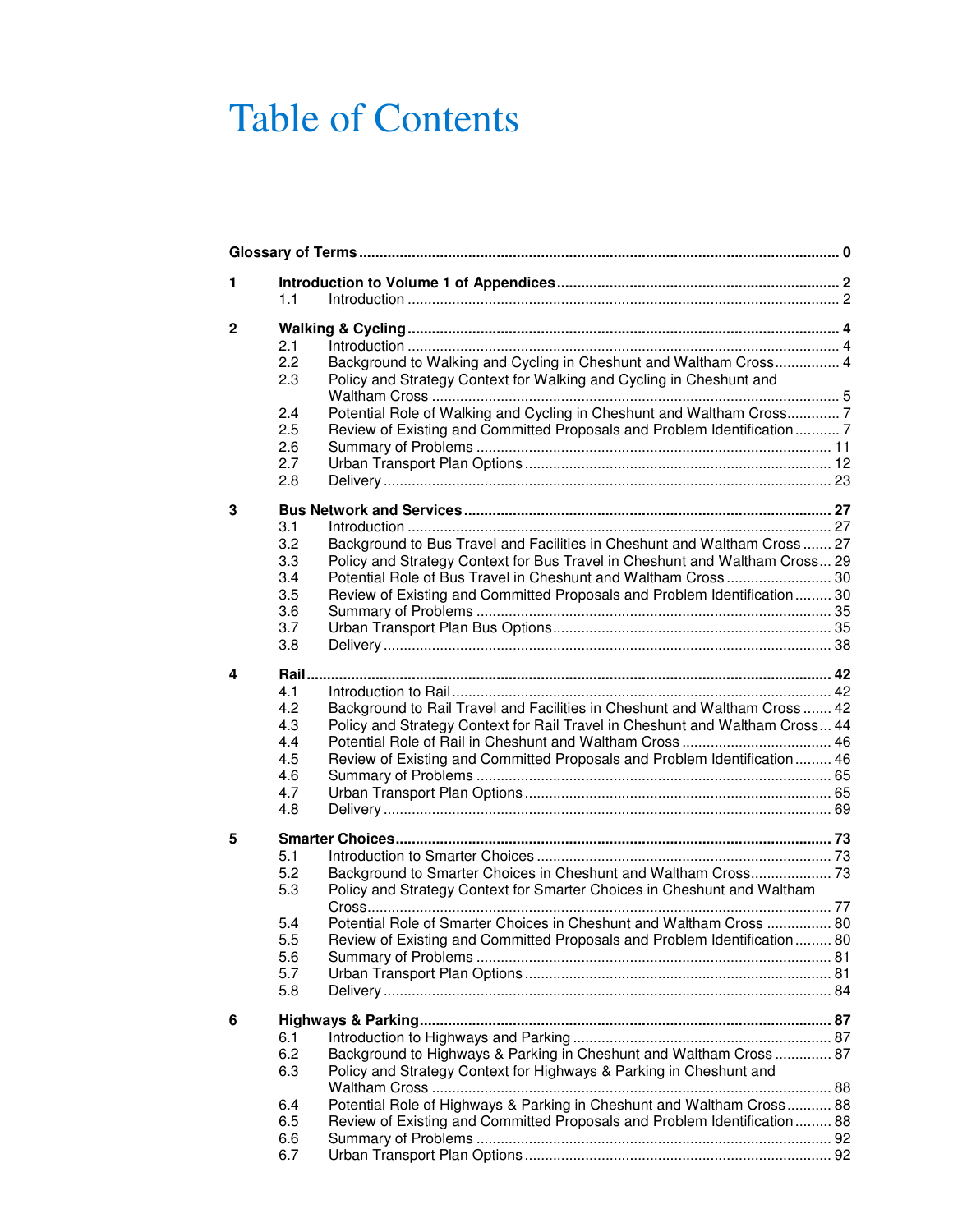| 7.1 |  |
|-----|--|
| 72  |  |
| 7.3 |  |
| 7.4 |  |
| 7.5 |  |
| 7.6 |  |
| 7.7 |  |
|     |  |

 $\overline{7}$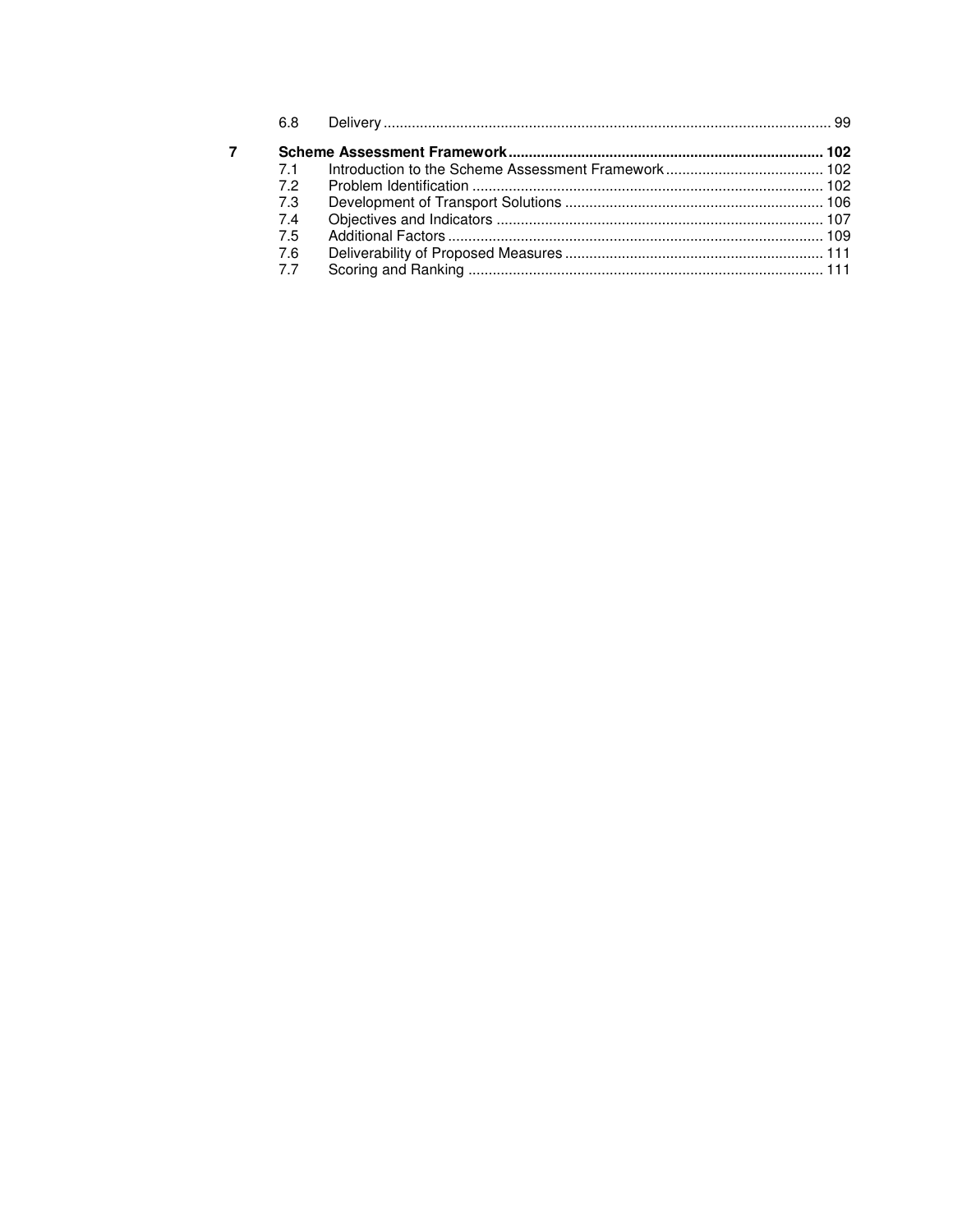## Glossary of Terms

- **AAP** Area Action Plan
- **BBC -** Broxbourne Borough Council
- **BSF** Building Schools for the Future
- **CHN -** Cheshunt Rail Station
- **DfT** Department for Transport
- **EEDA -** East of England Development Agency
- **HCC** Hertfordshire County Council
- **HIIS -** Hertfordshire Infrastructure & Investment Strategy
- **LAA** Local Area Agreements
- **LDF** Local Development Framework
- **LTP** Local Transport Plan
- **NXEA -** National Express East Anglia
- **RES** Regional Economic Strategy
- **RSS -** Regional Spatial Strategy
- **TEO -** Theobalds Grove Rail Station
- **TP** Travel Plan
- **UTP -** Urban Transport Plan
- **WAML -** West Anglia Main Line
- **WLC -** Waltham Cross Rail Station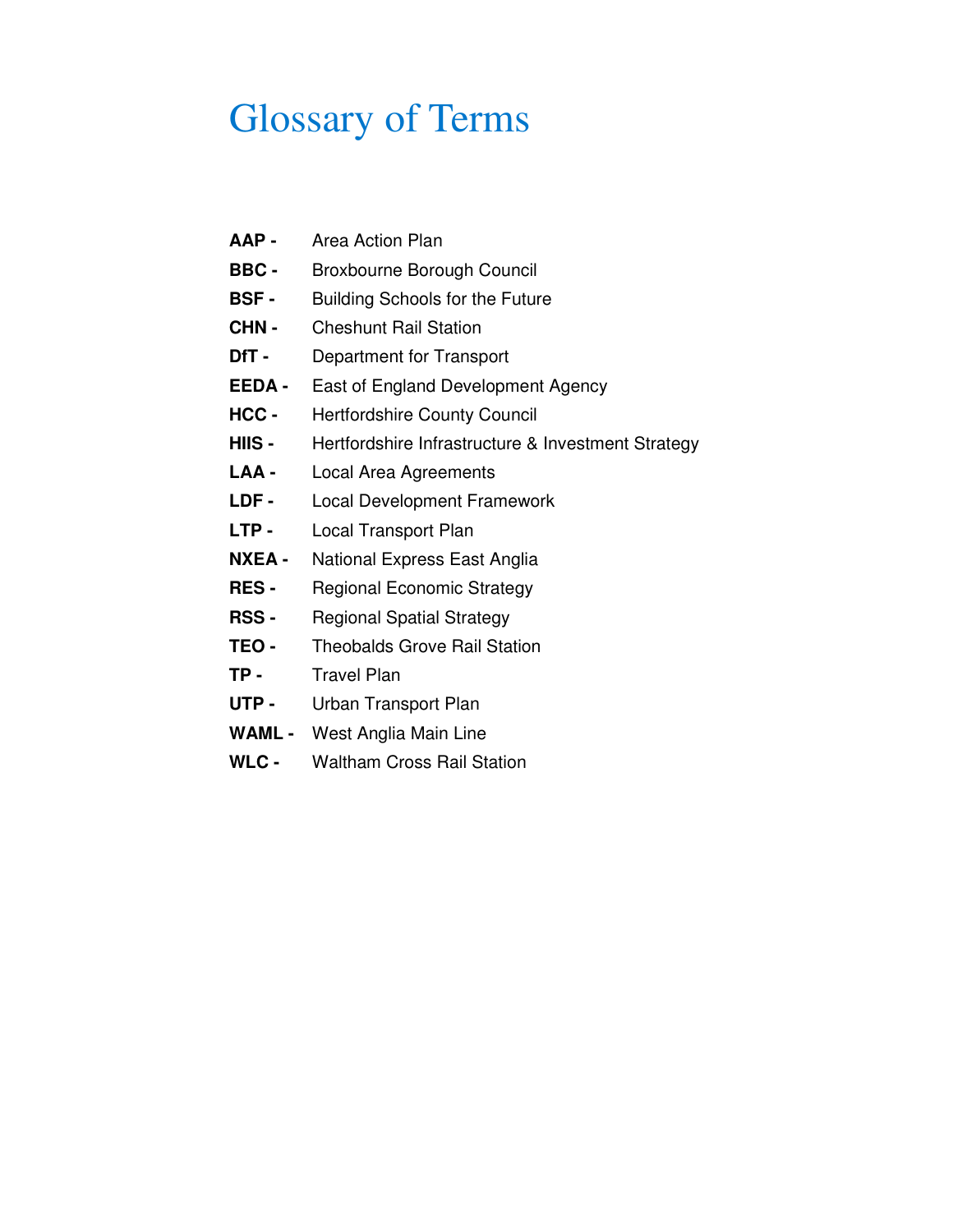|  | <b>AECOM</b> |
|--|--------------|
|  |              |
|  |              |

Introduction to Volume 1 of Appendices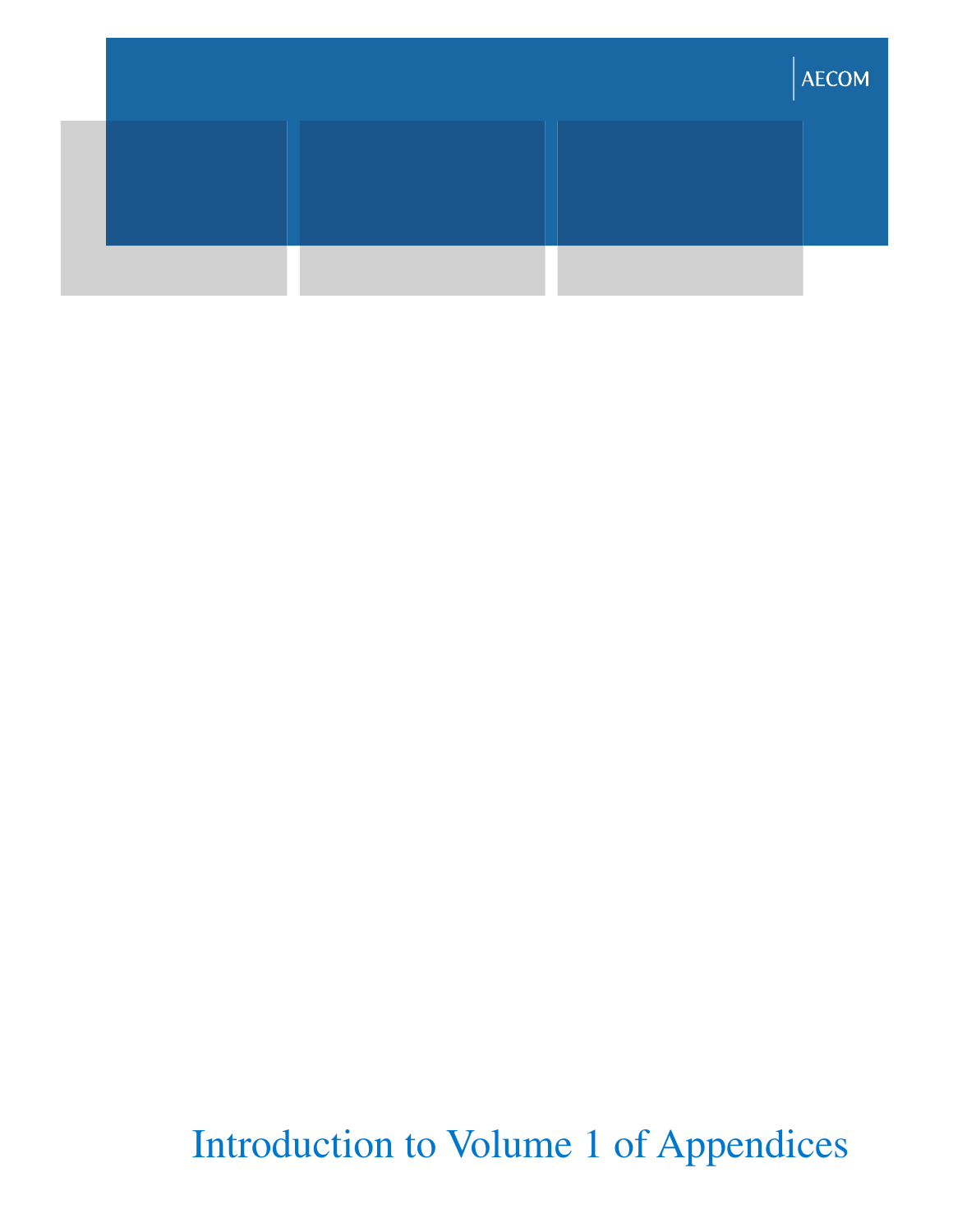## 1 Introduction to Volume 1 of Appendices

## **1.1 Introduction**

Volume 1 of the Appendices contains detailed reviews of key transport themes that were undertaken during the preparation of the UTP through the format of discussion notes. These are based on discussion notes which were produced as an important element of the problem identification and option development and selection process and which were subject to consultation key stakeholders.

Discussion notes were prepared for each of the following five transport themes, reflecting the consultation process and issues in the area:

- walking and cycling
- bus
- rail
- smarter choices
- highways and parking

Each of the discussion notes took into consideration:

- the policy context;
- the existing situation;
- problems and opportunities; and
- options and solutions

This appendix contains updated versions of these discussion notes taking into account the iterative process through which strategies and measures have been developed for each of the transport themes and brought together to form the UTP.

A key part of this process was the preparation of a scheme assessment framework. This appendix therefore also includes as Section 7 a description of the scheme assessment framework used to investigate and establish the priority and programming of measures for inclusion in the UTP.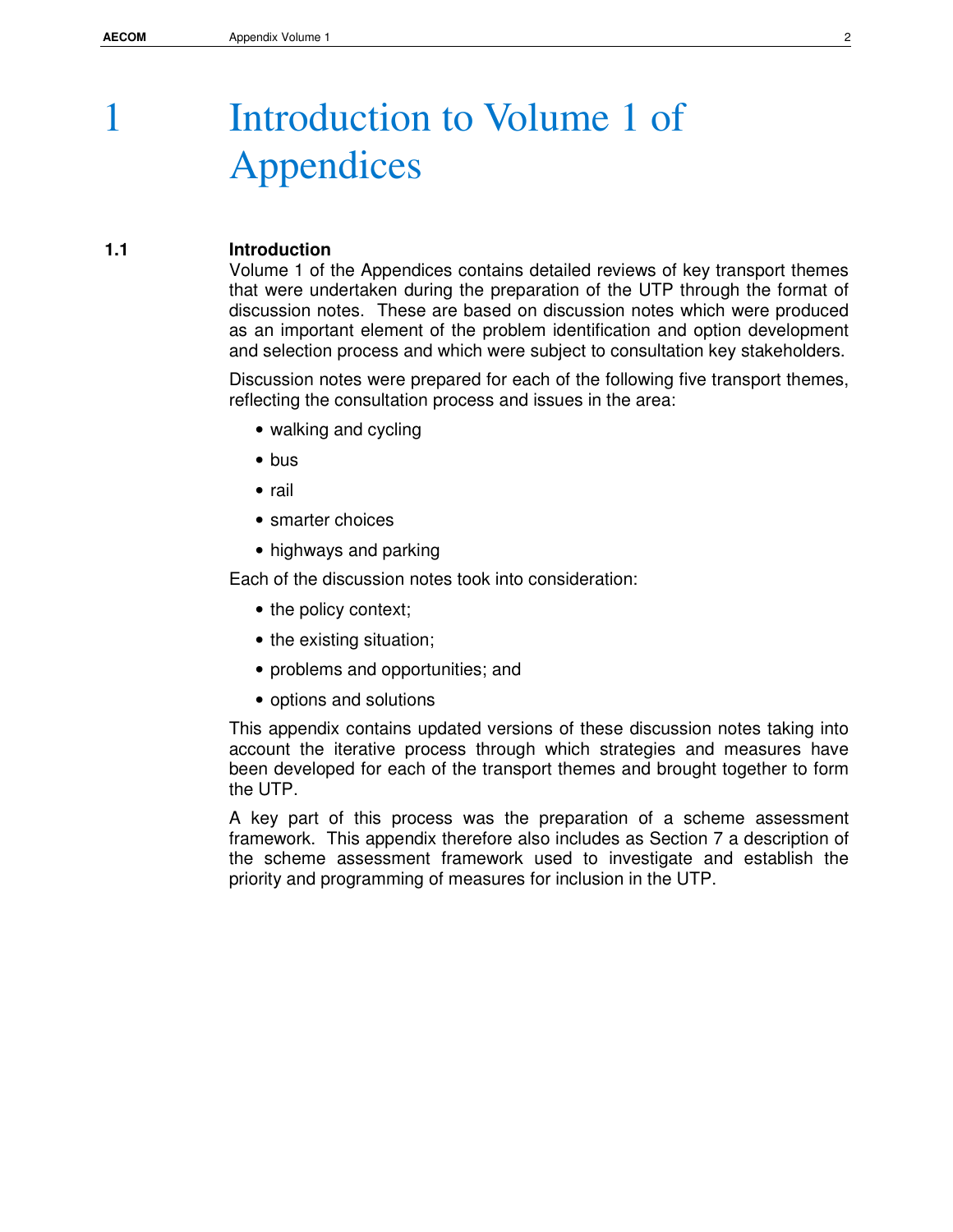|  | <b>AECOM</b> |
|--|--------------|
|  |              |
|  |              |

Walking & Cycling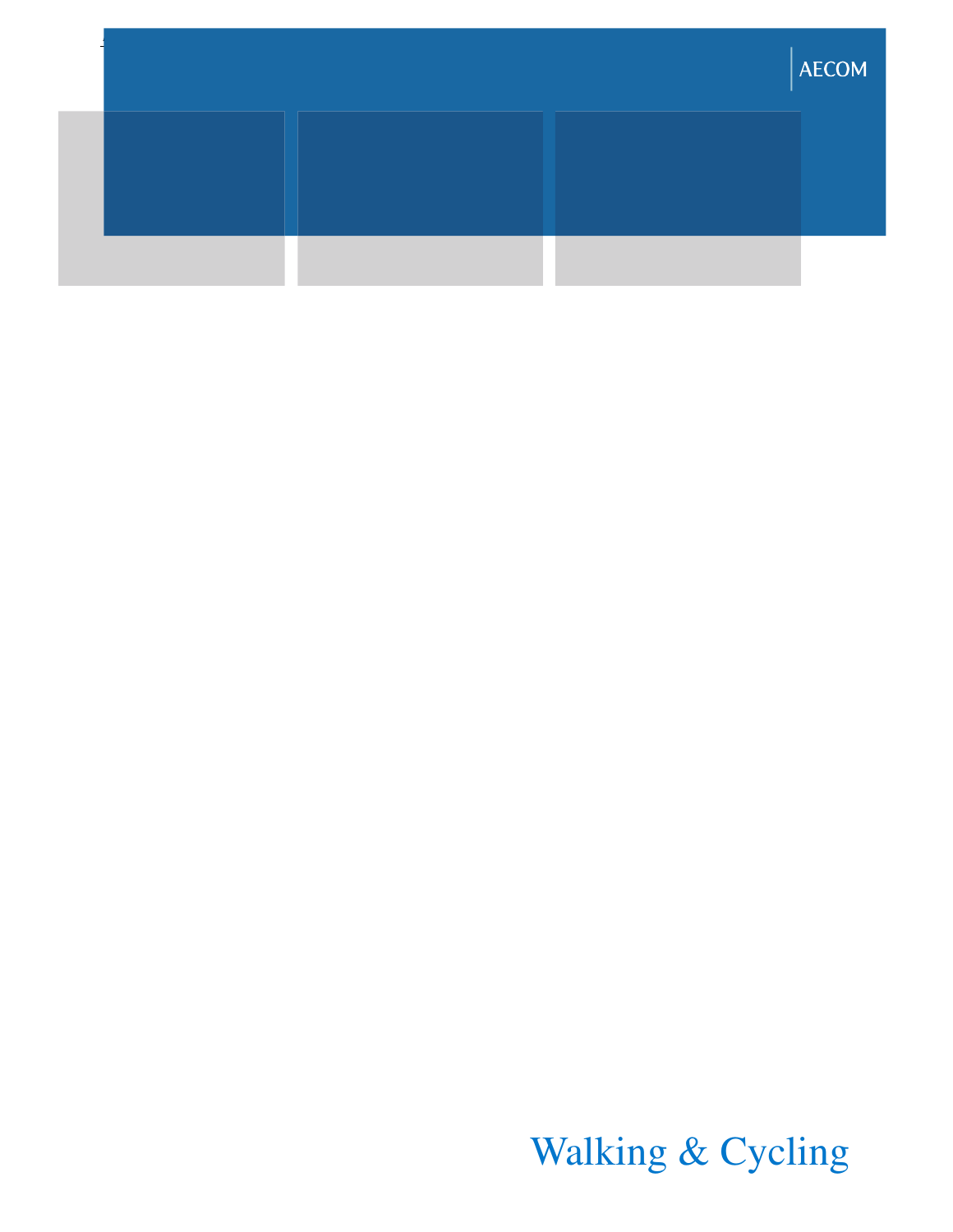## 2 Walking & Cycling

## **2.1 Introduction**

This section of the Appendix discusses the current and potential roles of walking and cycling in Cheshunt & Waltham Cross in the context of Hertfordshire County Council's relevant policy and strategy documents. Existing and committed proposals for walking and cycling facilities are reviewed and additional facilities which could form a part of the UTP are discussed, taking into account problems identified through investigation and public consultation.

## **2.2 Background to Walking and Cycling in Cheshunt and Waltham Cross**

## 2.2.1 Overview of the Existing Walking Scene

According to the Cheshunt and Waltham Cross Urban Transport Plan Draft Data Report (2007), the walking modal share comprises approximately 2.3% and 3.1% of out-commuting trips to Cheshunt and Waltham Cross, respectively, while 3.5% and 4.5% of in-commuting trips to Cheshunt and Waltham Cross, respectively, were made on foot. Walking trips for those living and working in the town were 16.5% for Cheshunt and 26.8% for Waltham Cross. This reflects the relatively compact nature of the urban area and local employment opportunities, particularly within the Waltham Cross area.

The existing highway network is complemented by footways in almost all locations, with the key exception being along A121 Winston Churchill Way and Monarchs Way in Waltham Cross and along sections of the A10.

## 2.2.2 Overview of the Existing Cycling Scene

According to the Cheshunt and Waltham Cross Urban Transport Plan Draft Data Report (2007), the cycling modal share comprises approximately 2.25% and 3.13% of out-commuting trips from Cheshunt and Waltham Cross, respectively, and 1.2% and 2.0% of in-commuting trips to Cheshunt and Waltham Cross, respectively. Cycling trips for those living and working in the town were 1.5% for Cheshunt and 2.8% for Waltham Cross. From these figures, it is evident that cycling is a minority mode choice for commuting trips. Comparison of cycling and walking modal shares, especially considering local commuting trips, suggested that a lack of cycling facilities and limited promotion of cycling may be contributing to the low uptake of cycling in the area.

With regard to cycle trips to stations in the area, site observations suggest that the level of cycle usage to/from Cheshunt rail station is greater than at Waltham Cross.

Dedicated cycling facilities in Cheshunt and Waltham Cross are limited at present. The existing network of quiet residential roads provides a network which can be used by cyclists. Likewise paths in the Lee Valley Park provide opportunities for recreational cycling. However, the lack of dedicated cycling infrastructure potentially discourages higher levels of cycling, particularly new and would-be cyclists.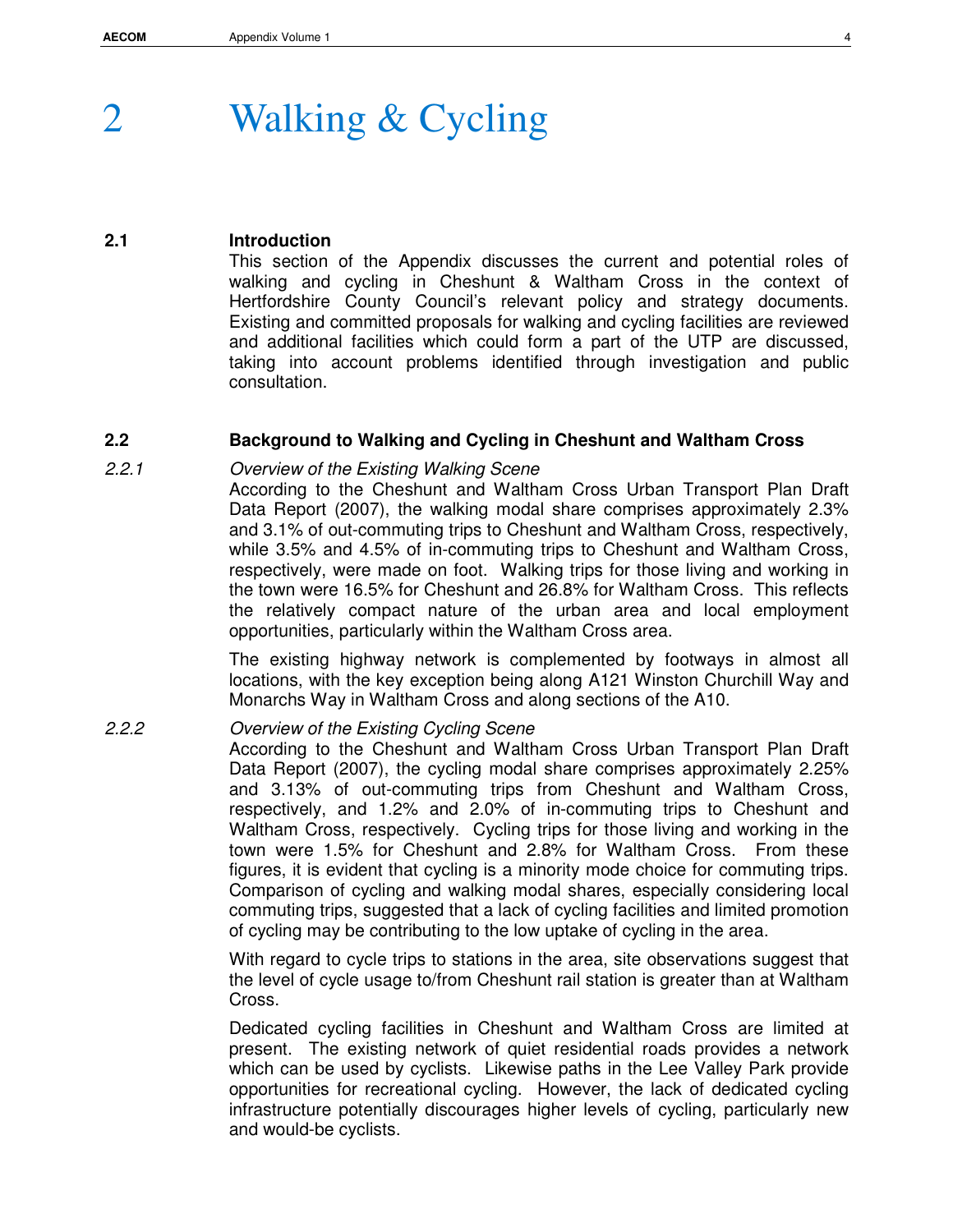The existing highway cycle ways in the area are relatively disjointed and include sections on Eleanor Cross Road and Station Approach in Waltham Cross, and at the roundabout junction of Lieutenant Ellis Way and Goffs Lane. Cycling is also permitted in bus lanes on the B176.

## **2.3 Policy and Strategy Context for Walking and Cycling in Cheshunt and Waltham Cross**

At the national and regional level, there is a strong policy requirement to reduce car use by promoting sustainable modes of transport particularly walking and cycling. An increased mode share for walking and cycling could both reduce levels of car use and have beneficial effects on levels of congestion and environmental outcomes. There are also important potential health benefits from increased levels of cycling and walking. Pedestrians and disabled people are at the top of the Department for Transport's Hierarchy of Users, followed by cyclists, and this needs to be reflected in the schemes being developed through the UTP.

## 2.3.1 Local Transport Plan

At a county-wide level, the policy framework for transport is the Local Transport Plan (LTP2). The LTP2 sets out the County Council's core transport vision of a "safe, efficient and affordable transport system that allows access for all to everyday facilities". The LTP2 targets an 11% increase in cycling through the county from 2397 trips per day (2004/05) to 2658 trips per day (2010/11). It also promotes the enhancement of pedestrian environments through supporting initiatives such as the English Heritage 'Save our Streets' campaign and targets 52% of footways across the County to be considered for maintenance.

## 2.3.2 Hertfordshire Cycling Strategy

The Hertfordshire Cycling Strategy is a daughter document to the LTP2 and builds upon the strategy set out in the County Council's 'Long Term Strategy'. The primary purpose of the Cycling Strategy is to encourage more people to cycle more often, and to involve and support other stakeholders in doing the same. The Cycling Strategy has two headline objectives:

- More people cycling more often as a convenient, quick, healthy and sustainable form of transport for short journeys
- More people cycling more often as an activity that contributes positively to the primary shared local transport objectives

The Cycling Strategy is supported by a guidance document on the creation of a cycle-friendly environment. This document informs not only planners, designers and engineers, but also stakeholders and developers of the principles to be applied with meeting the needs of cyclists.

## 2.3.3 Hertfordshire Rights of Way Improvement Plan

The Rights of Way Improvement Plan consists of an action plan to deliver what are perceived to be key improvements to the Rights of Way network. Rights of Way are accessed by a range of users other than pedestrians and cyclists and the action plan has consulted on a wide audience accordingly. Results of consultation raised the following issues with different user groups as shown in **Table 2.1**: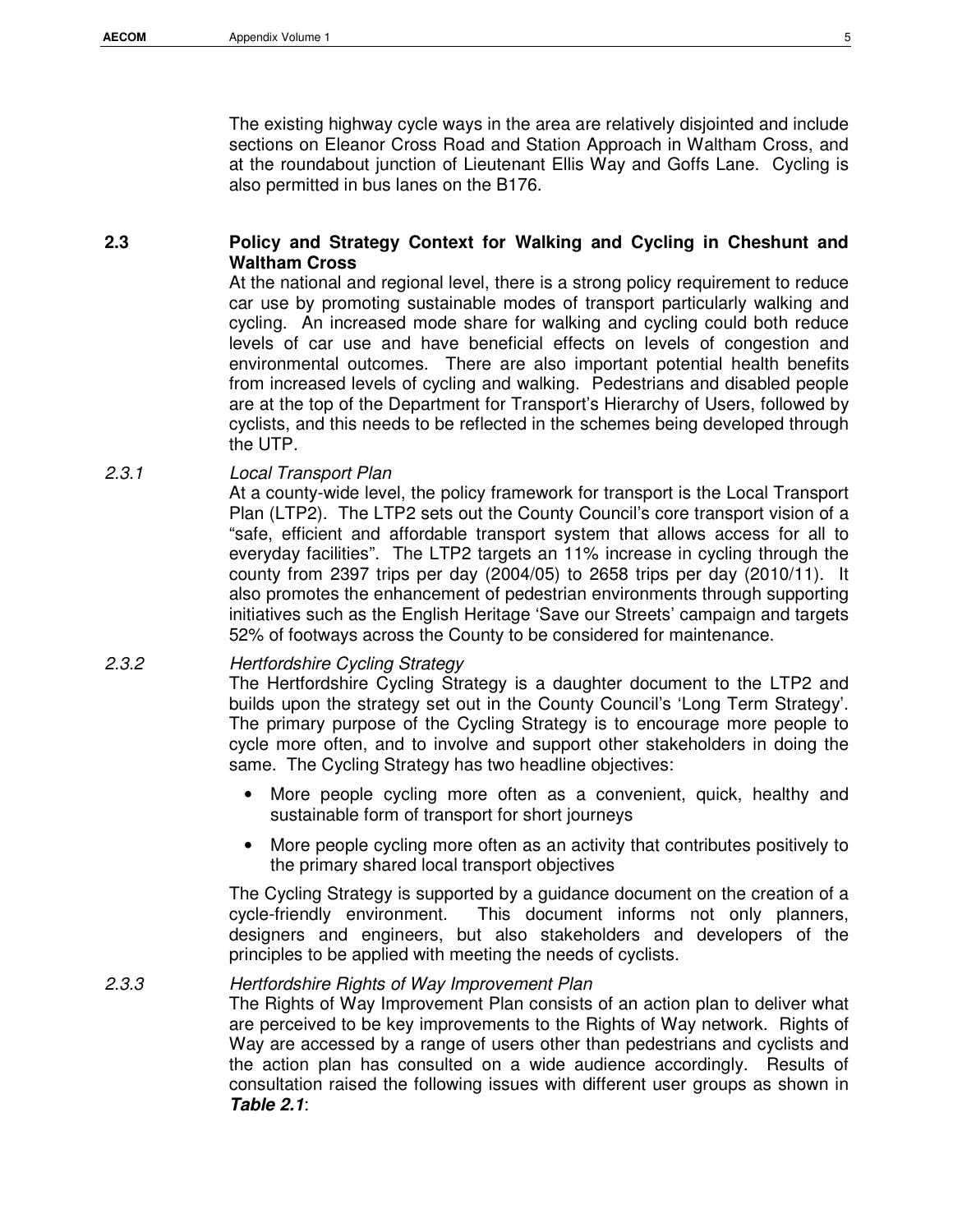| <b>General</b>                                                                     | <b>Pedestrians</b>                                                                                                          | <b>Cyclists</b>                                                                                             |  |
|------------------------------------------------------------------------------------|-----------------------------------------------------------------------------------------------------------------------------|-------------------------------------------------------------------------------------------------------------|--|
| Condition of and number<br>of obstructions on the<br>network                       | Network free of<br>obstructions<br>Short circular routes                                                                    | Access to a greater<br>proportion of the network<br>to enjoy circular routes                                |  |
| Circular routes<br>Better information about<br>the network and how to<br>access it | starting and finishing at<br>key nodes<br>Long routes, not<br>necessarily circular, in<br>more remote interesting<br>places | Surface enabling all<br>weather access, not<br>necessarily tarmac<br>Routes free from gates<br>and barriers |  |

Although the Rights of Way network is often perceived to be mainly for recreational purposes successful integration into day-to-day travel routes is possible through careful design. This is reflected in the vision for Hertfordshire which is "to create, by 2026, an acceptable and integrated off-road route for non-motorised users based on rights of way and other routes, that meets the current and perceived future needs and demands of Hertfordshire's residents and visitors".

The Rights of Way Improvement Plan has 12 Core Actions. The following Core Actions are those which are most relevant to the expansion and integration of pedestrian and cyclist provisions in a wider context as shown in **Table 2.2**:

## **Table 2.2 Rights of Way – Core Actions**

| <b>Core Action</b>                                                                                                                                 | <b>Pedestrians</b> | Cyclists |
|----------------------------------------------------------------------------------------------------------------------------------------------------|--------------------|----------|
| Core Action 2: Develop the Rights of Way<br>network from significant passenger transport<br>connections                                            |                    |          |
| Core Action 3: Reduce the number<br>Ωf<br>unnecessary physical barriers on the networks                                                            |                    |          |
| Core Action 6: Create and develop off-road<br>routes linking communities with places of work,<br>schools and other local facilities                |                    |          |
| Core Action 7: Extend the network currently<br>available to cyclists and horse riders                                                              |                    |          |
| Core Action 9: Ensure that opportunities to<br>protect, extend and enhance the off-road network<br>are included in proposals for new developments  |                    |          |
| Core Action 10: Where the off-road network is<br>affected by busy transport routes work to ensure<br>that appropriate measure are taken to improve |                    |          |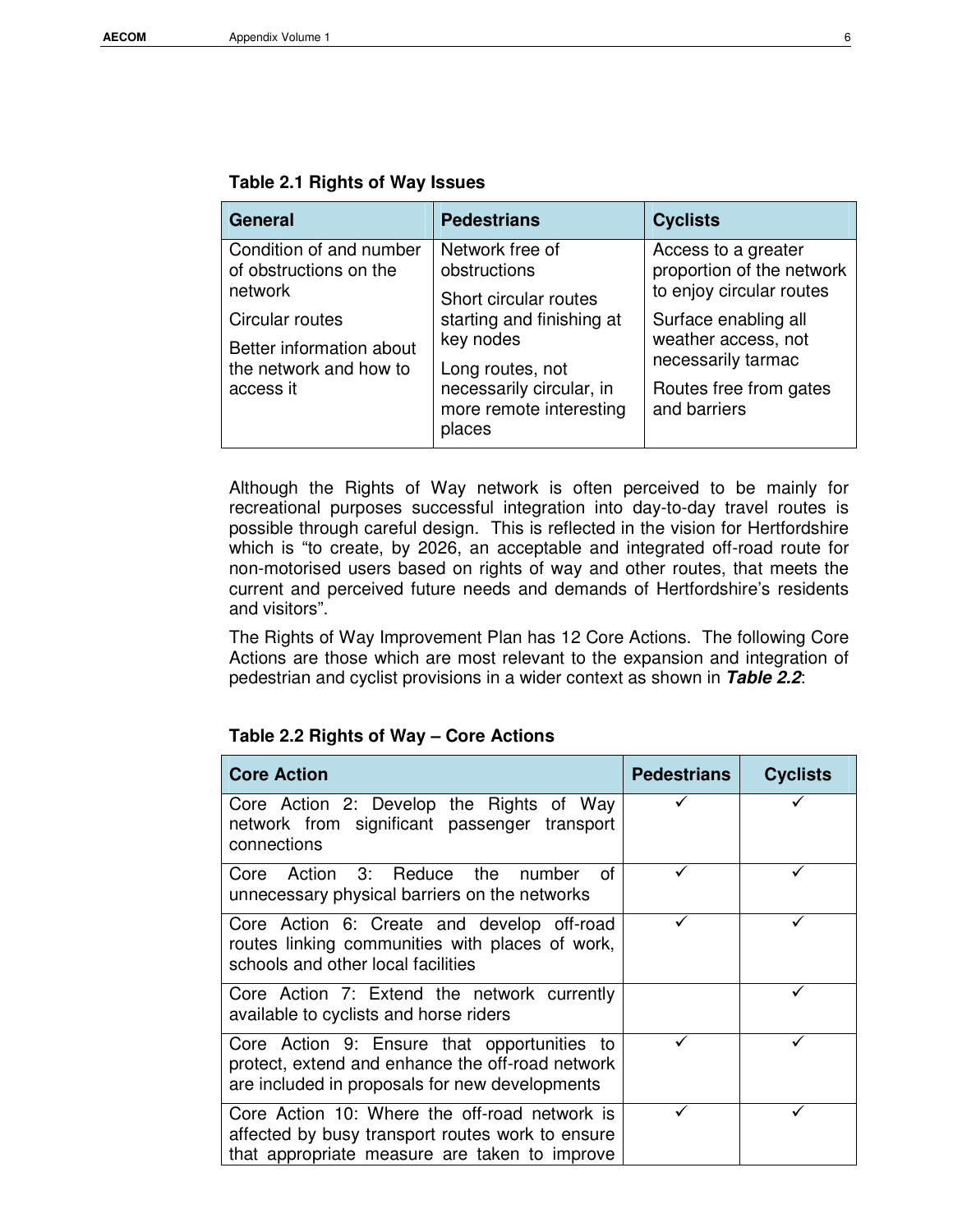| the safety and attractiveness of the routes for |  |
|-------------------------------------------------|--|
| users                                           |  |

## **2.4 Potential Role of Walking and Cycling in Cheshunt and Waltham Cross**

Walking has the potential to meet the County Council's core transport vision of "a safe, efficient and affordable transport system that allows access for all to everyday facilities". Safety can be delivered through careful consideration of pedestrian needs, particularly interaction with traffic and perceptions of personal security. Walking can be efficient, particularly if infrastructure is designed to cater for direct routes to key destinations.

Cycling also has the ability to meet the County Council's core transport vision, perhaps even more so than walking because of its ability to cater for longer trip lengths and to offer consistent and acceptable journey times. Cycling is a doorto-door transport mode not subject to timetables and less impacted by congestion than either car or bus modes. Finally, it is affordable; in that the initial start up and maintenance costs are a fraction of that for a car, and in the long run can be cheaper than public transport.

Cycling has the potential to become a significant mode of travel in the area in that Cheshunt and Waltham Cross are relatively compact towns. The distance across the area is in the region of 5 miles (8 kilometres), which is regarded to be an acceptable maximum cycling distance for non-recreational trips. This means that many intra-town journeys can be made on cycle and even those out-commuting could potentially cycle to a bus or rail station and proceed with their journeys from there. Likewise, many trips are likely to be feasible by walk, particularly to schools and town centres, and for commuting up to a distance of 2km.

## **2.5 Review of Existing and Committed Proposals and Problem Identification**

2.5.1 Overview of Existing Routes and Committed Proposals

With the exception of the River Lea Navigation canal towpath, existing cycling routes in Cheshunt and Waltham Cross have been developed in response to specific local circumstances rather than an overall strategy. Cyclists are also permitted within bus lanes and within the study area these exist on the B176 on Turner's Hill between Victoria Close and Crossbrook Street near Cheshunt town centre and on High Street between Trinity Lane and Fishpools Roundabout near Waltham Cross town centre.

Walking routes are more widespread in the form of footways adjacent to highways. Localised pedestrian cut-throughs also exist in residential areas and the wider Rights of Way network provides walking routes which particularly serve recreational purposes. Pedestrian footbridges are also available to cross the A10 and subways provide segregated pedestrian facilities for access to Waltham cross town centre (although in the case of the latter, concerns exist over personal security and signage).

Committed proposals mainly relate to the provision of cycle routes which are now coming forward through development proposals, with specific key destinations in mind. Although these proposals will address specific needs, they will produce a series of disjointed routes, rather than a comprehensive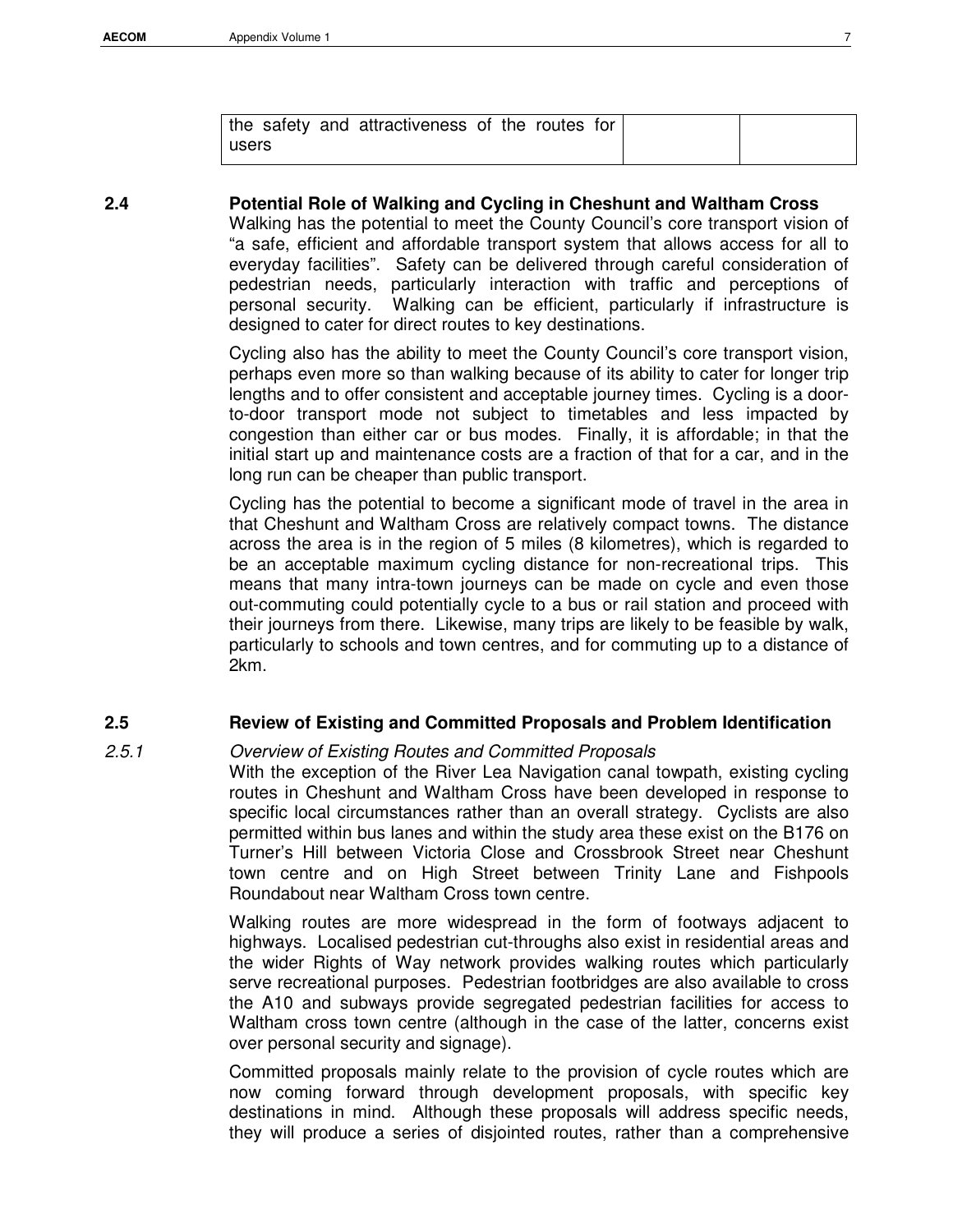network of routes. However, they provide an important foundation on which to develop a strategic network of cycle routes.

Responses from public and stakeholder consultation revealed that, in general there is a lack of purpose built cycle routes serving key destinations and a lack of cycle parking, including at key employment sites. There are also significant barriers to movement presented by the A10 and the railway lines which run through the area. From a walking aspect, subways were not considered to be attractive walking facilities, although there is evidence that they offer an acceptable option for cyclists.

### 2.5.2 Existing Routes

#### 2.5.2.1 River Lea Navigation canal towpath

The River Lea Navigation canal towpath is an excellent recreational route which runs from London, through the Lee Valley Regional Park and on towards the north of the county, totalling 28 miles and linking into the National Cycle Network. It forms the spine of a large network of recreational routes which run through the Lee Valley Regional Park. Pedestrians have priority over cyclists, however considerate cycling is permitted.

Links and improvements to the River Lea Navigation canal towpath are planned as part of the Olympics access strategy. The Walking and Cycling Legacy Links funding requests to the ODA include proposals to upgrade the path.

#### 2.5.2.2 Winston Churchill Way to M25J25

This shared use path (unsegregated footway/cycleway) provides a link to the print works and Park Plaza site and has been delivered as part of a S278 agreement for the print works site development.

At present, the shared use path terminates at the northern end at Theobalds Roundabout. From its current terminal point, there are plans for further links. To the north, the path will be extended as part of the St Mary's School relocation to connect to other facilities proposed for access to the new school site via a puffin crossing across A121 Winston Churchill Way. To the east, the existing path will extend and connect to Broxbourne Borough Council's long standing ambition for a shared use path on the southern side of A121 Winston Churchill Way.

The shared use path terminates at its southern end mid-way between the access road to the print works site and the M25 junction, where it joins the informal path towards the subway system under the M25 junction. The path is, at present, not wide enough to be used as a shared-use path, however it nevertheless attracts both cyclists and pedestrians. It is understood that subsequent development phases of the print works site have a condition attached to requiring an upgrade of the remainder of this link into a formal shared-use path and upgrading of the subway system. However, other conditions also require some redesign to the M25 roundabout, involving significant structural works and realignment of the A10. These requirements may delay development and it is therefore uncertain whether the remainder of the cycle link will be upgraded in the short term through developer funding.

TfL has previously undertaken a CRISP study along the cycle network to the south of the M25 junction which this route would like to when complete. As part of their study, the M25 junction was reviewed and the following options were put forward: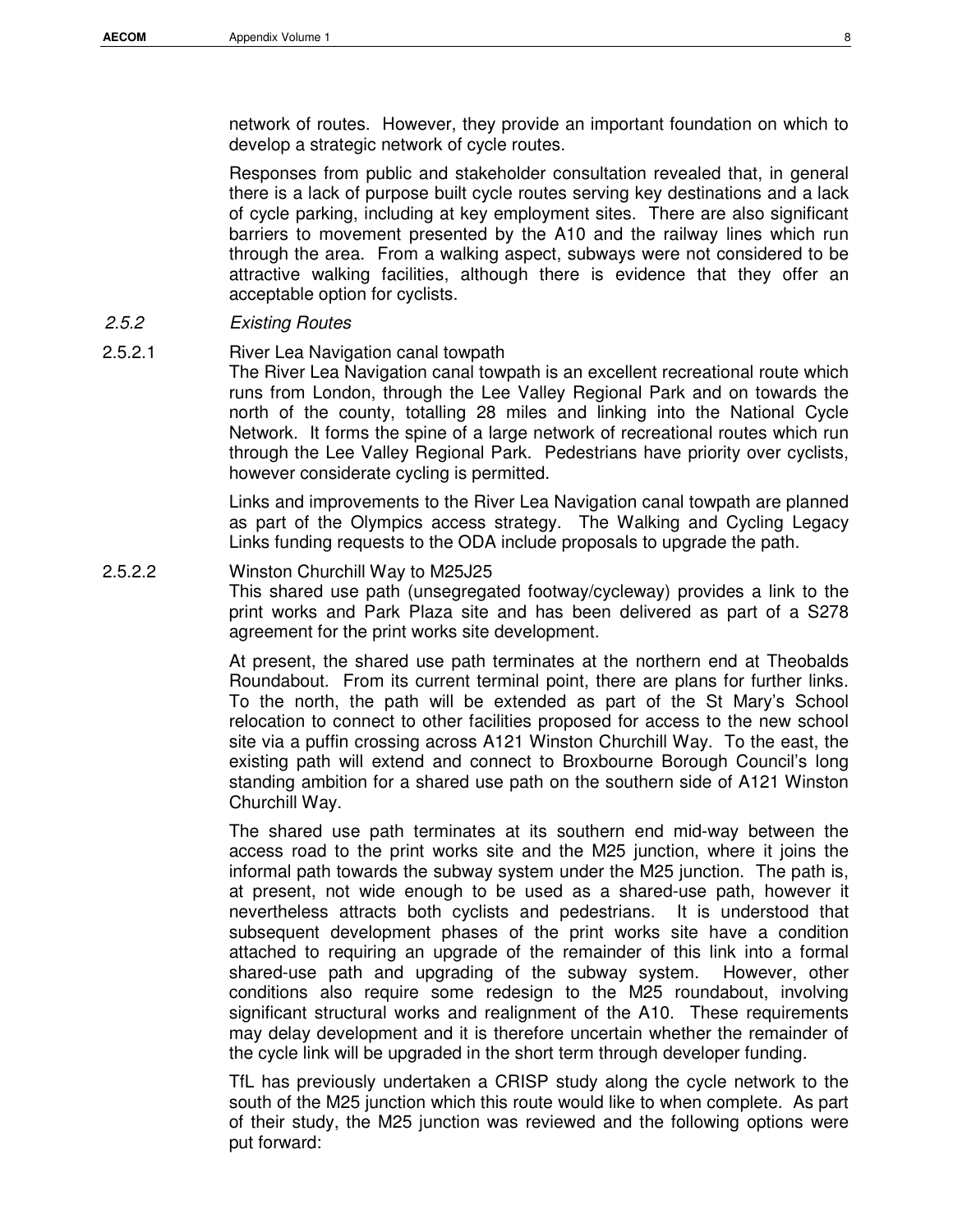- Additional LCN+ signing on both Enfield and Hertfordshire side of the M25 roundabout
- Provide local destination signing
- S106/S278 to be pursued to request funding and/or land gain from cycle track and/or other facilities into and alongside newspaper development

### 2.5.3 Committed Proposals

- 2.5.3.1 A121 Winston Churchill Way shared use path Route Objective: The proposed shared use path on the southern side of A121 Winston Churchill Way will link the Park Plaza area with Waltham Cross. The route is proposed to run between the A10/A121 roundabout and the A121/B176 roundabout. Proposals are being investigated by Camden Consultancy Services for Broxbourne Borough Council.
- 2.5.3.2 Cycle Links to the Olympics Site at Holdbrook Route Objective: The A121 Eleanor Cross Road shared use path has been improved over the past few years and is being extended into Phase 3, which will run past the London 2012 Olympics venue towards the county border with Essex.

The route will provide access to the east from Waltham Cross Town Centre. Links to the underpass system at Monarch's Way roundabout enables movements to the rail station and the town centre. The underpass system appears to be appreciated by cyclists who find the underpass environment less intimidating than pedestrians do.

The completion of this route will provide a link from Waltham Cross to the proposed White Water Canoe Centre which will be hosting the London 2012 Olympic Games and which will also continue to attract visitors through the post-Games legacy. Delivery of Phase 3 has been programmed for a start in June/July 2009.

To provide a quality link from the northern entrance of the Olympic site, it is also planned to upgrade an existing pedestrian route in the Lee Valley Park to provide a high quality pedestrian and cycle link to Cheshunt station.

These links will help ensure that the White Water Canoe Centre has good access by sustainable modes, which is particularly important as the site has limited parking facilities and visitors will be encouraged to walk, cycle or use public transport.

2.5.3.3 Sustrans Connect 2 & Connect 2 links

Route Objective: The objective of the Sustrans Connect 2 project is to provide better links between the eastern and western side of Cheshunt and Waltham Cross and to serve the new St. Mary's School Site by providing a safe crossing facility (footbridge) over the A10 which presents a barrier to non-motorised users. The alignment of the footbridge is yet to be finalised.

The footbridge is the core of this Connect 2 project, with additional Connect 2 links being proposed to enhance the accessibility to the footbridge and bring benefit to a wider area. Although the Connect 2 links are yet to be finalised, it is envisaged that they will extend to Bury Green, Theobalds Park, Enfield (west of M25J25), Waltham Cross Town Centre, Cheshunt rail station and Lee Valley Regional Park. Completed improvements along Windmill Lane complement this strategy by increasing accessibility to both Cheshunt rail station and the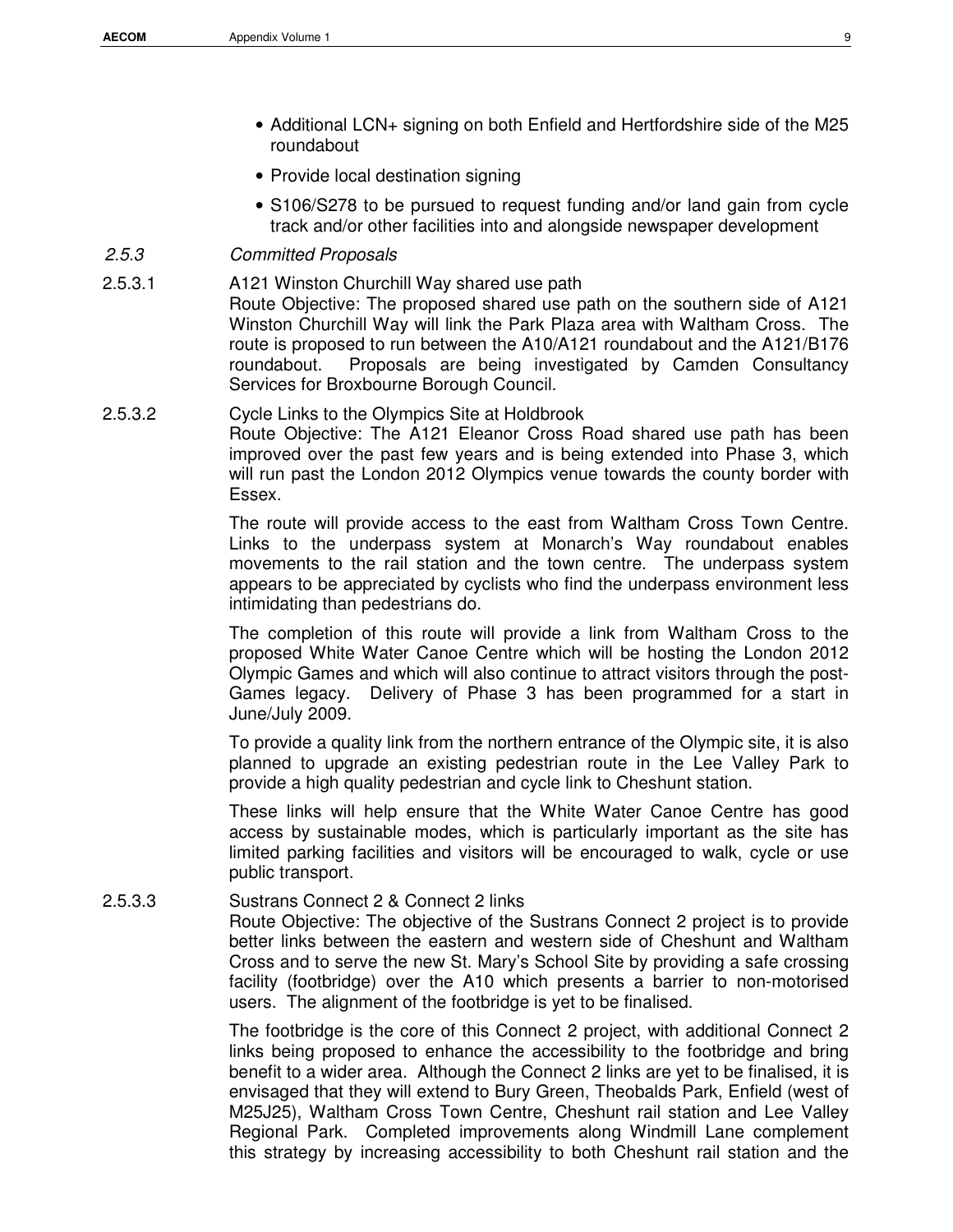Tesco Head office on Delamare Road which is a major employer and not currently served by a formal cycle route.

- 2.5.3.4 Improvements to Theobalds Lane (east) Part of the proposed Connect 2 links coincides with Broxbourne Borough Council's plans for enhanced walking and cycling facilities along Theobalds Lane. This proposal involves the extension of the footway between the A10 and Montayne Road, along with a new off-road cycle path adjacent to the footway.
- 2.5.3.5 Theobalds Lane to Winston Churchill Way Route Objective: The footpath/cycleway link is being proposed from the south of the A10/A121 roundabout to the Sustrans Connect 2 footbridge over the A10 via a puffin crossing over Winston Churchill Way. This proposal is being brought forward as part of the works for the relocation of St Mary's School to improve accessibility from the Waltham Cross area. However, there is an added benefit in that it will improve accessibility to the Park Plaza site from a north-westerly direction (ie. the residential areas of Bury Green, Churchgate and beyond).
- 2.5.3.6 Park Lane level crossing improvements Route Objective: The crossing facilities at the Park Lane level crossing will be improved into a footbridge as an alternative to the existing level crossing. This will provide a safer crossing facility, taking into account the intensified use as a result of increased movements between Waltham Cross Town Centre and the Park Plaza and adjacent developments. It is intended to be principally developer-funded through S106 contributions.

The crossing forms part of what is currently a bridleway and as such, there is an obligation to provide a facility that is also suitable for horses. However, there are technical difficulties in achieving this at Park Lane and alternative provision is subject to on-going investigation.

## 2.5.4 Network of Routes Created by Existing and Committed Proposals The walking network is quite established alongside the highways in the form of footways.

The network of routes created by existing and committed proposals serves several key functions:

- linking Waltham Cross with major employment sites to the east of the A10 at the print works site and the Co-op site;
- linking the Olympics site with Waltham Cross town centre and Cheshunt rail station;
- linking Cheshunt rail station with the western side of the A10
- linking the relocated St Mary's School to Cheshunt and Waltham Cross on the eastern side of the A10;
- overcoming the barrier presented by the A10 in the southern part of Cheshunt;
- overcoming the barrier presented by the railway line to the west of Waltham Cross.

These committed cycling and walking schemes will significantly extend the existing walking network and the new cycling facilities will provide the basis for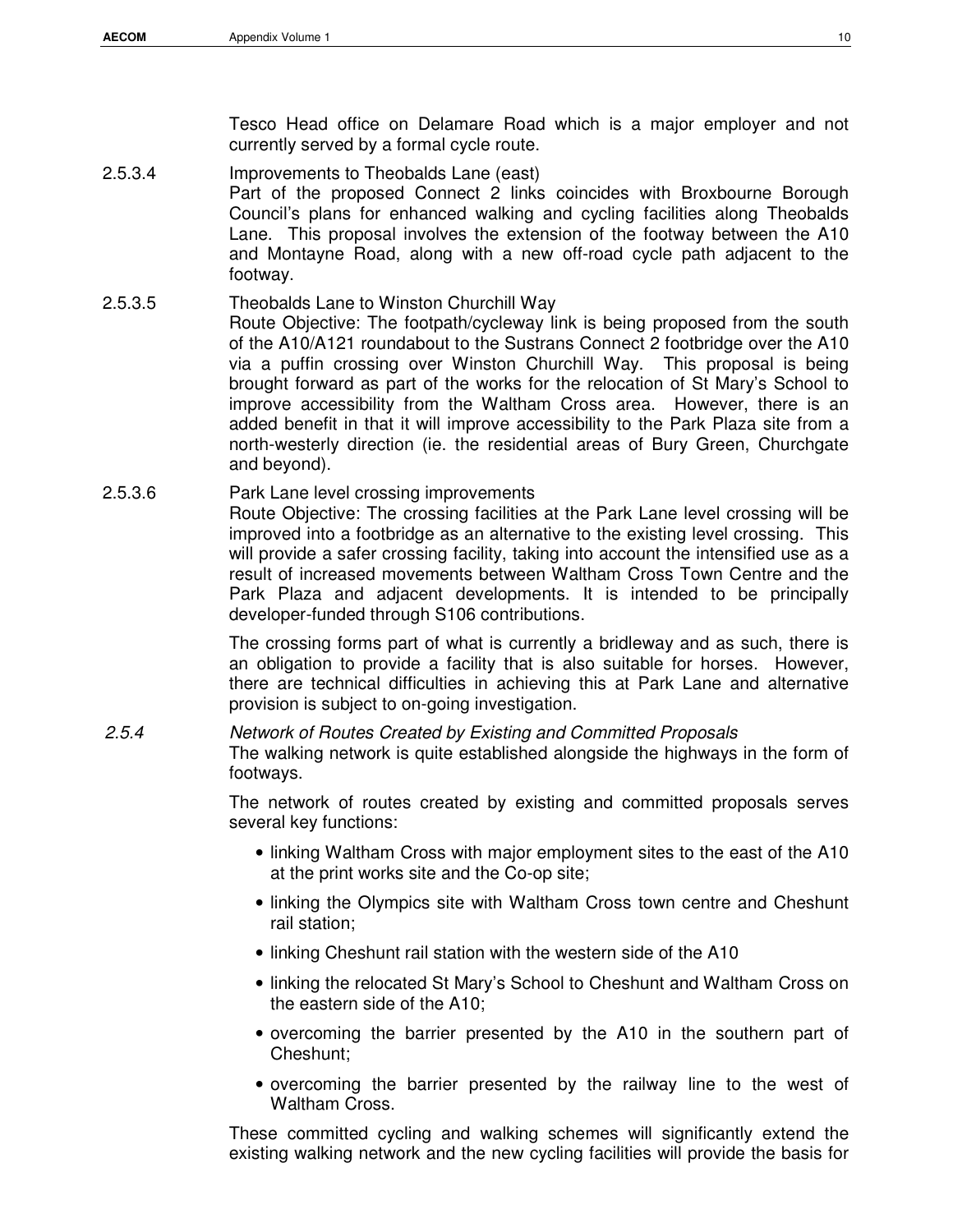the creation of an area-wide network of cycle routes to serve the whole study area.

For example, the two proposed shared use cycle/footways on Winston Churchill Way and Eleanor Cross Road (and the existing facility on Eleanor Cross Road) are relatively disjointed. By linking these two schemes by the addition of an additional cycle way along Monarch's Way, or by permitting cycling through the existing Waltham Cross Town Centre pedestrianised area, a continuous route along the A121 for cyclists will be created providing access to the A10 area, the town centre, Waltham Cross Station, the Holdbrook Olympic Site and to Waltham Abbey (via schemes being promoted by Essex County Council).

The proposed crossing facility over the railway line at Park Lane on its own presents an improvement to the existing situation. However, the benefit of the crossing could be further enhanced by improving the wider link to Waltham Cross Town Centre

### **2.6 Summary of Problems**

Table 2.3 summarises the walking and cycling problems identified through consultation, desk top investigation and site surveys:

| <b>Problem</b><br><b>Reference</b> | <b>Problem Description</b>                                                                                                                                           |
|------------------------------------|----------------------------------------------------------------------------------------------------------------------------------------------------------------------|
| WCP1                               | Underpasses (particularly the Monarch's Way underpass) create<br>movement barriers for pedestrians and cyclists and are<br>unpleasant and unsafe (perceived problem) |
| WCP <sub>2</sub>                   | Poor east-west links for pedestrians and cyclists due to barrier<br>created by railway lines and the A10                                                             |
| WCP3                               | Insufficient provision for pedestrians and cyclists to safely<br>negotiate busy junctions and to cross busy roads                                                    |
| WCP4                               | Poor access to Lea Valley (lack of routes and safe crossing<br>provisions across the railway line)                                                                   |
| WCP <sub>5</sub>                   | Routes are lacking, in poor condition or at an inadequate<br>standard to key destinations (discontinuous, narrow, dangerous<br>and poorly signed)                    |
| WCP <sub>6</sub>                   | Conflict between pedestrians and cyclists, particularly in/around<br>town centres                                                                                    |
| WCP7                               | Insufficient cycle parking provisions at key destinations                                                                                                            |
| WCP8                               | Cycle ban in town centre                                                                                                                                             |
| WCP9                               | Potential closure at rail crossings will create<br>barriers<br>to<br>pedestrians and cyclists                                                                        |
| WCP10                              | Relatively few people in the area walk or cycle either for regular<br>journeys or for recreation                                                                     |
| WCP11                              | Level crossing provisions are inadequate, especially for the<br>disabled and mobility impaired                                                                       |

**Table 2.3 List of Cycle and Walking Problems**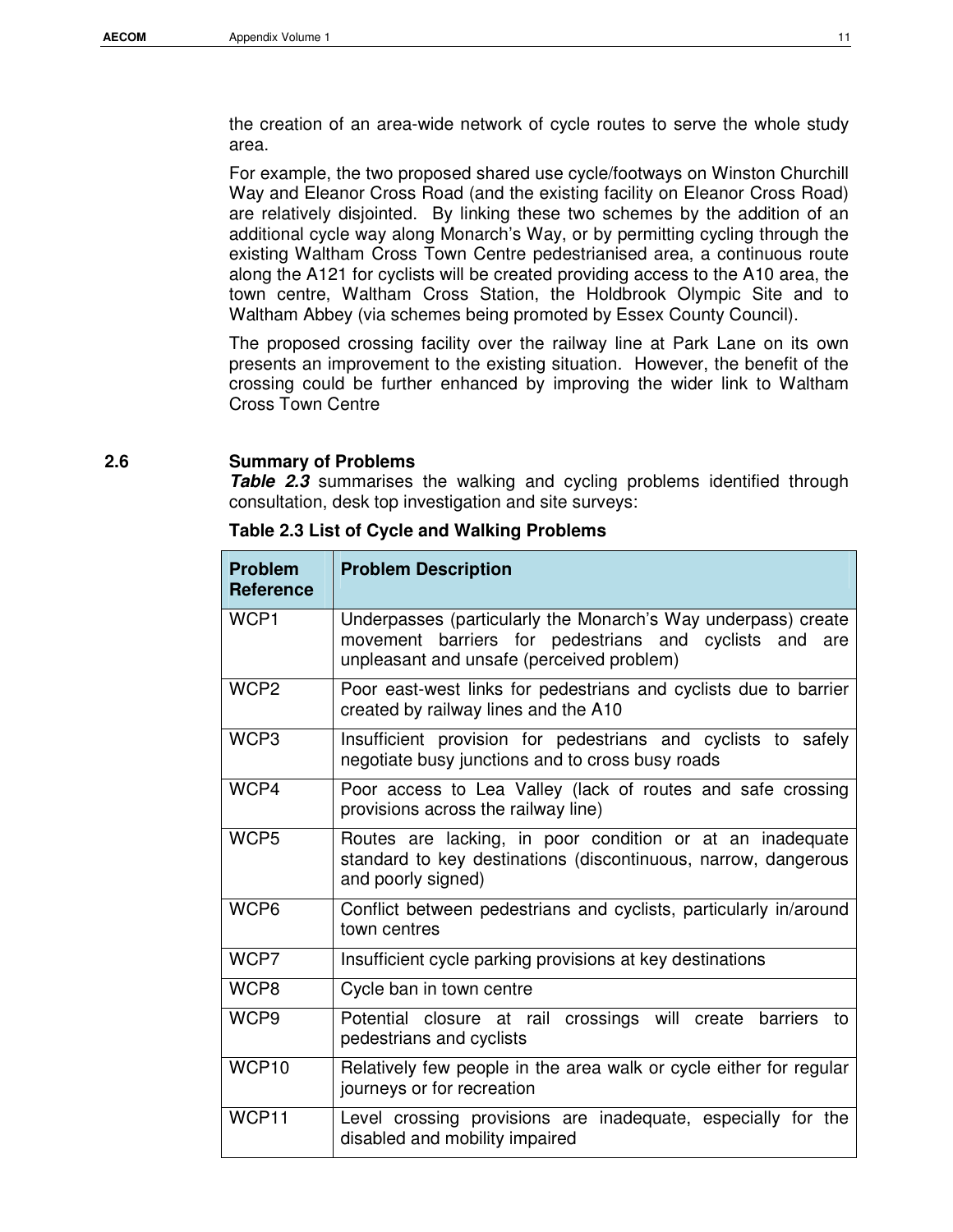| WCP12             | Accessibility to rail stations is poor due to lack of crossing<br>provisions |
|-------------------|------------------------------------------------------------------------------|
| WCP <sub>13</sub> | Proximity to large vehicles makes walking and cycling unpleasant             |
| WCP14             | Lack of promotion/publicity to encourage cycling                             |
| WCP15             | No footway on Winston Churchill Way                                          |

## **2.7 Urban Transport Plan Options**

### 2.7.1 General Design Concepts

The choice of an individual to walk or cycle is based on a number of factors which range from psychological factors, weather conditions, financial incentives and infrastructure accessibility and quality. From an infrastructure delivery aspect, the success of a network is dependent on five core principles as outlined in Local Transport Note (LTN) 1/04 (Policy, Planning and Design for Walking and Cycling), published by DfT in 2004 They are:

- Convenient directness of route; informative (maps, routes, signing, etc); appropriate priorities given;
- Accessible linking key origins and destinations; provisions for crossing busy roads and overcoming other barriers to continuity;
- Safe including infrastructure provisions as well as environmental (lighting, well maintained vegetation, etc); perhaps more a concern for pedestrians;
- Comfortable meet standards for width, gradient, surface quality, etc; provision for a wider range of users;
- Attractive aesthetics; noise reduction; integration with surrounding areas; cleanliness;

The Department for Transport has published a Hierarchy of Provision indicated in LTN1/04 for different users of the highway network (see **Table 2.4**), which is reflected in Hertfordshire County Council's Cycling Strategy.

The Hertfordshire Cycling Strategy also gives guidance for particular sitespecific circumstances where cyclists should be:

- integrated where the mean traffic speeds are 20mph or below;
- integrated if daily two-way traffic volumes are 2,000 per day, regardless of speed limit;
- integrated or partially segregated by cycle lanes in urban areas with  $85<sup>th</sup>$ percentile speeds up to 40mph (depending on circumstance);
- $\bullet$  fully segregated by a cycle track (or bus lane) where  $85^{th}$  percentile speeds exceed 40mph and traffic flows exceed 2,000 vehicles per day;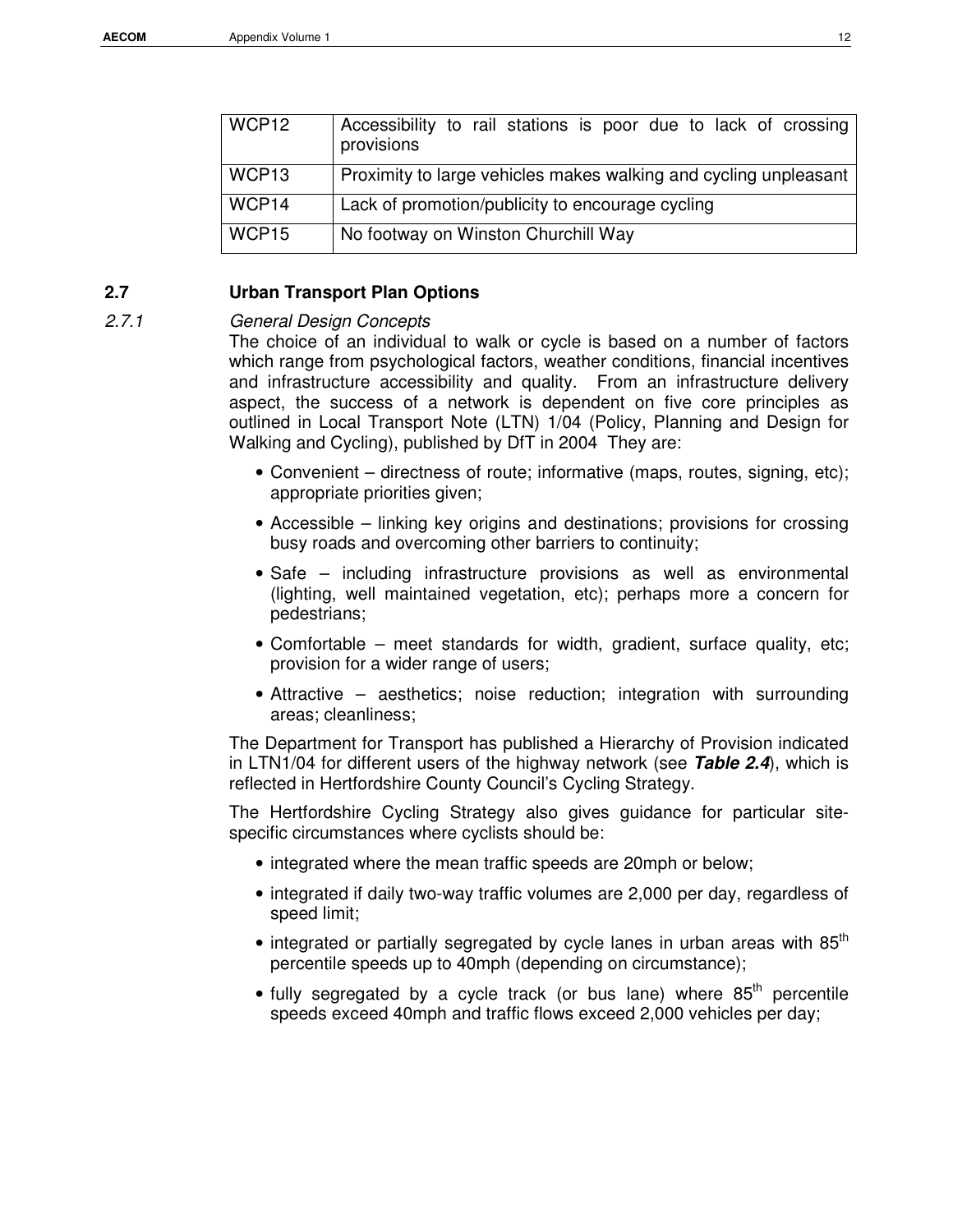| <b>Hierarchy</b> |  | <b>Pedestrians</b>                                                       | <b>Cyclists</b>                                                                                                                                           |  |
|------------------|--|--------------------------------------------------------------------------|-----------------------------------------------------------------------------------------------------------------------------------------------------------|--|
| Consider first   |  | Traffic reduction: to reduce competition for road space                  |                                                                                                                                                           |  |
|                  |  | Speed reduction: to reduce speed differential between<br>different modes |                                                                                                                                                           |  |
|                  |  | Reallocation of road space to<br>pedestrians                             | Tackle problem sites:<br>junction and hazard site<br>treatment, traffic<br>management                                                                     |  |
|                  |  | Provision of direct at-grade<br>crossings                                | Redistribution of<br>carriageway: bus/cycle lanes,<br>widened nearside lanes                                                                              |  |
|                  |  | Improved pedestrian routes<br>on existing desire lines                   | Segregation of traffic and<br>cyclists: cycle lanes and<br>tracks constructed to<br>reallocation of carriageway<br>space, cycle tracks away<br>from roads |  |
| Consider last    |  | New pedestrian alignment or<br>grade separation                          | Conversion of footways/<br>footpaths to unsegregated<br>shared-use cycle tracks long<br>the carriageway                                                   |  |

### **Table 2.4 DfT Hierarchy of Provision**

Pedestrian provision is provided as a matter of course in the form of footways adjacent to highways. However, the quality of provision can be greatly varied and there are opportunities to enhance the pedestrian environment in relatively minor ways such as paving materials, signing schemes, planting schemes and seating facilities. Careful design also requires that, where pedestrians and cyclists share an off-road facility, it should be wide enough to avoid any conflicts.

Cycle route provisions should be in line with Hertfordshire County Council's Cycling Strategy's Hierarchy of Provisions. It will also be necessary to consider additional physical measures which will make cycling more attractive (quality surfacing, appropriate priorities at junctions, secure parking facilities, cycle cutthroughs at no through-ways, etc.). The development of well signed cycle routes will also ease cyclists' journeys, in addition to acting as selfadvertisement of the routes.

Cycling as a mode of travel and cycling facilities are supported through several national incentives such as the Cycle 2 Work scheme, and the Change 4 Life campaign which can also be extended and adopted as a starting point before more specific local measures are implemented.

In addition to physical infrastructure requirements, softer measures will also be necessary to further promote walking and cycling. These can include, but are not limited to measures listed in the following **Table 2.5**: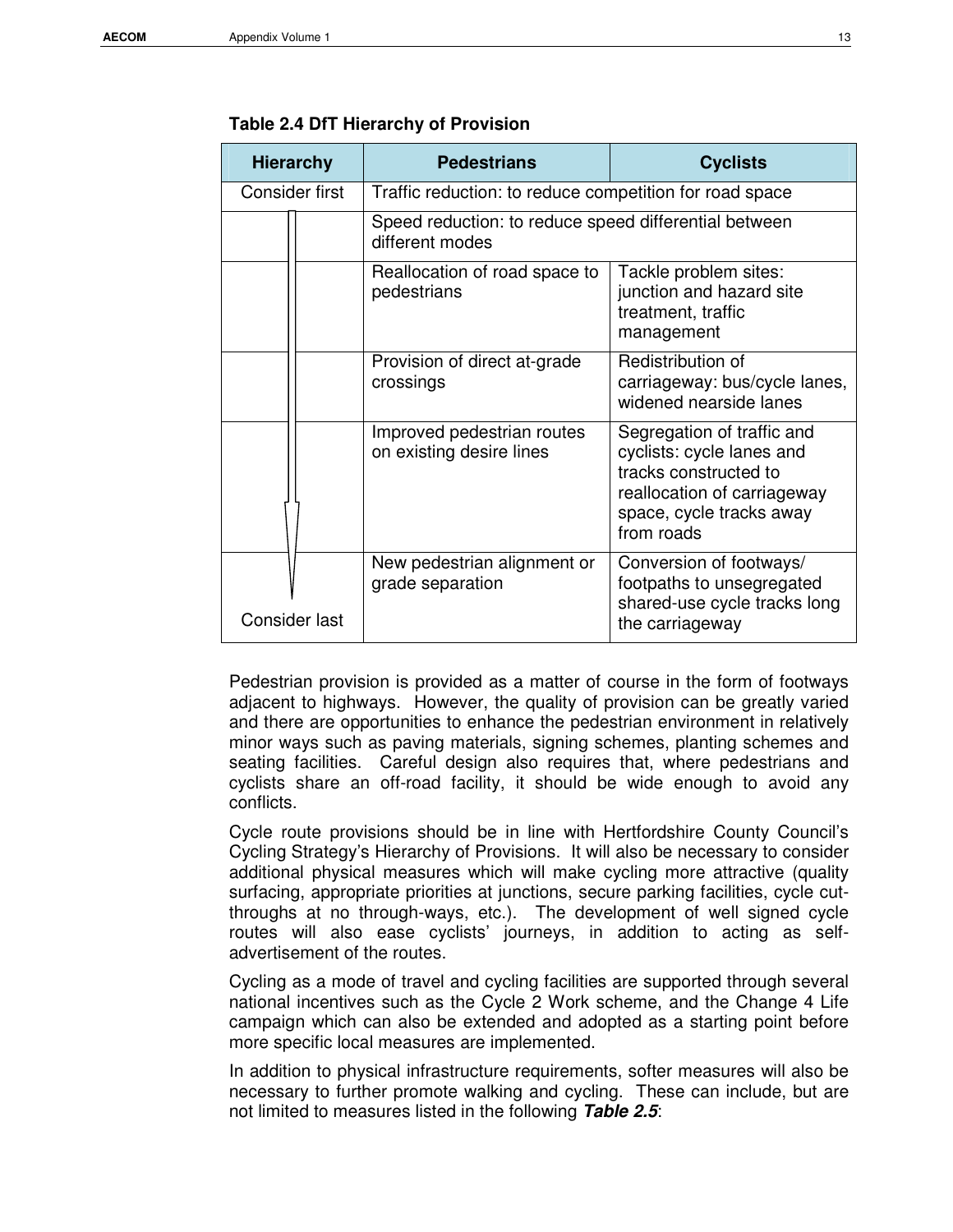## **Table 2.5 "Softer Measures" which Support Cycling**

| <b>Measures targeted for Walking</b>                                                                                                                                                                                                                                                                                                                                                                                  | <b>Measures targeted for Cycling</b>                                                                                                                                                                                                                                                                                                                                                              |  |  |  |
|-----------------------------------------------------------------------------------------------------------------------------------------------------------------------------------------------------------------------------------------------------------------------------------------------------------------------------------------------------------------------------------------------------------------------|---------------------------------------------------------------------------------------------------------------------------------------------------------------------------------------------------------------------------------------------------------------------------------------------------------------------------------------------------------------------------------------------------|--|--|--|
| advertising – On bill boards, at transport facilities and at event days.<br>Routes<br>can also be self advertising through prominent and high quality signing.                                                                                                                                                                                                                                                        |                                                                                                                                                                                                                                                                                                                                                                                                   |  |  |  |
| provision of information - Schemes like the TravelSmart scheme in Watford to<br>deliver information to people's doorsteps can help to get more people involved<br>in walking                                                                                                                                                                                                                                          |                                                                                                                                                                                                                                                                                                                                                                                                   |  |  |  |
| travel planning - Travel planning can be an effective means of conveying<br>walking opportunities and benefits to targeted groups of pedestrians (work<br>place travel plans, school travel plans, etc). They are also a demonstration of<br>commitment by organisations to install measures and facilities (such as cycle<br>parking, changing rooms and showers) which make walking and cycling more<br>attractive. |                                                                                                                                                                                                                                                                                                                                                                                                   |  |  |  |
| walking groups - Walking groups can<br>help to promote a sense of personal<br>safety by making sure that pedestrians<br>are not walking alone. This can be<br>particularly effective<br>in<br>hours<br>of<br>darkness and on quiet, secluded<br>routes.                                                                                                                                                               | cycling classes - Cycling classes can<br>help to increase the confidence of<br>would-be<br>born-again and<br>cyclists.<br>Cycling classes are also particularly<br>beneficial to children and can be<br>offered in conjunction with school<br>activities. The Bikeability programme<br>teaches young people specific skills<br>badges can be earned for<br>and<br>different levels of competency. |  |  |  |
| seating areas - Seating areas on main<br>routes can provide valuable resting<br>places en-route for those who are less<br>able to walk long distances. They can<br>also provide a location for community<br>engagement where people can rest<br>and converse.                                                                                                                                                         | cycle checks - Cycle checks can be<br>offered at schools and leisure centres<br>to give people greater confidence in<br>the condition of their bikes.<br>This<br>could be complemented with a fix-it<br>facility for any necessary maintenance<br>works                                                                                                                                           |  |  |  |
| open spaces - Open spaces can<br>provide a recreational focal point for<br>walking trips and provide opportunities<br>for community activities, especially in<br>town centre settings.                                                                                                                                                                                                                                | try before you buy schemes - Try<br>before you buy schemes may help to<br>encourage those who are uncertain<br>about cycling and are therefore not<br>willing to commit to the purchase of a<br>bicycle. By having the option to try<br>before purchasing, people may be<br>more likely to give cycling a go.                                                                                     |  |  |  |
| CCTV and patrolling $-$ The presence<br><b>CCTV</b><br>increased<br>and<br>οf<br>officer<br>police/community<br>support<br>patrolling can deter crime and provide<br>a more pleasant walking environment                                                                                                                                                                                                              | accessible pump stations - Pump<br>stations can be installed at leisure<br>community centres<br>centres,<br>and<br>schools similar to how pumps are<br>provided for cars at petrol filling<br>stations. This will make it easier for<br>cyclists to maintain their bicycles and<br>would be particularly useful if it is en-<br>route                                                             |  |  |  |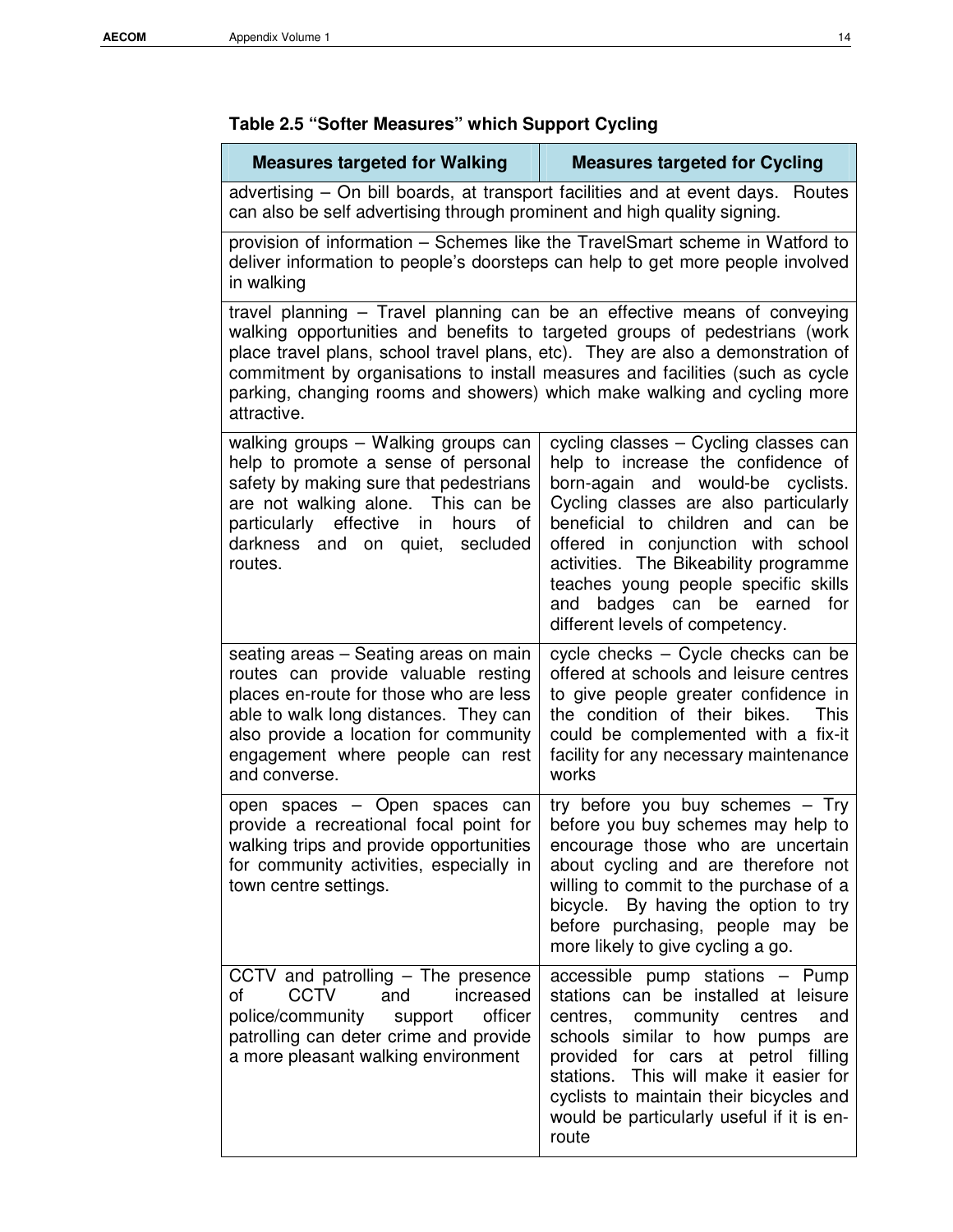| subsidised late night taxi services $-$ insurance subsidies $-$ Insurance       |         |  |
|---------------------------------------------------------------------------------|---------|--|
| Taxi services can be offered to subsidies can help give cyclists peace          |         |  |
| vulnerable groups of people so that of mind, particularly if they are           |         |  |
| they can be encouraged to walk during relatively inexperienced or their routes  |         |  |
| the day without the worry of the return   frequently encounter large volumes of |         |  |
| trip late at night.                                                             | traffic |  |
|                                                                                 |         |  |

2.7.2 Objectives of Additional Urban Transport Plan (UTP) Proposals The key objectives for the UTP cycle strategy, taking into account the policy context, may be set out as follows:

- to make best use of existing and committed proposals by creating links which will enable the development of continuous routes, including links to the London Cycle Network and Essex;
- to make locations of employment more accessible by walking and cycling from residential areas;
- to make locations of education (particularly secondary and higher educational institutions) more accessible by walking and cycling from residential areas;
- to make town centres more accessible by walking and cycling from residential areas;
- to make public transport facilities (principally rail stations) more accessible by walking and cycling from residential areas and locations of employment and education;
- to improve accessibility by walking and cycling to Cheshunt and Waltham Cross town centres and to Greater Brookfield;
- to promote walking and cycling through a range of targeted 'soft measures', in particular through travel plans, marketing and promotion.

It is envisaged that these objectives can be realised through increasing the permeability and directness of walking routes and enhancing cycling infrastructure in four main movement corridors:

- Corridor A: North-South corridor to the east of the A10 through Greater Brookfield, Cheshunt, Waltham Cross and London (Enfield)
- Corridor B: East-West corridor through Hammond Street, Goff's Oak, Rosedale and Cheshunt
- Corridor C: 'Loop' corridor to the west of the A10 through Greater Brookfield, Rosedale, Bury Green and Waltham Cross
- Corridor D: North-South corridor to the west of the A10 through Bury Green and London (Enfield)

These movement corridors are illustrated in **Figure 2.1**.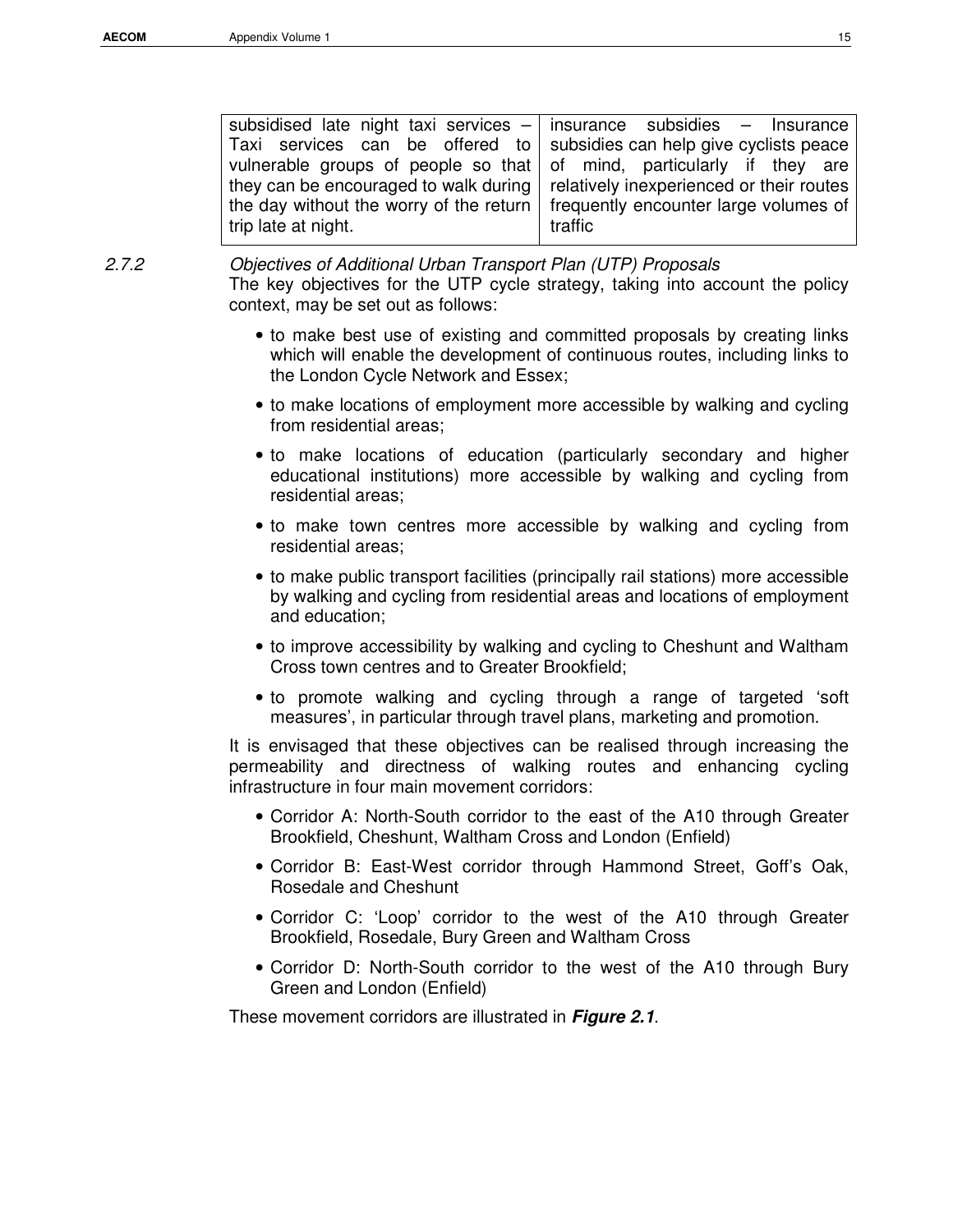

## **Figure 2.1 Strategic Cycling Corridors**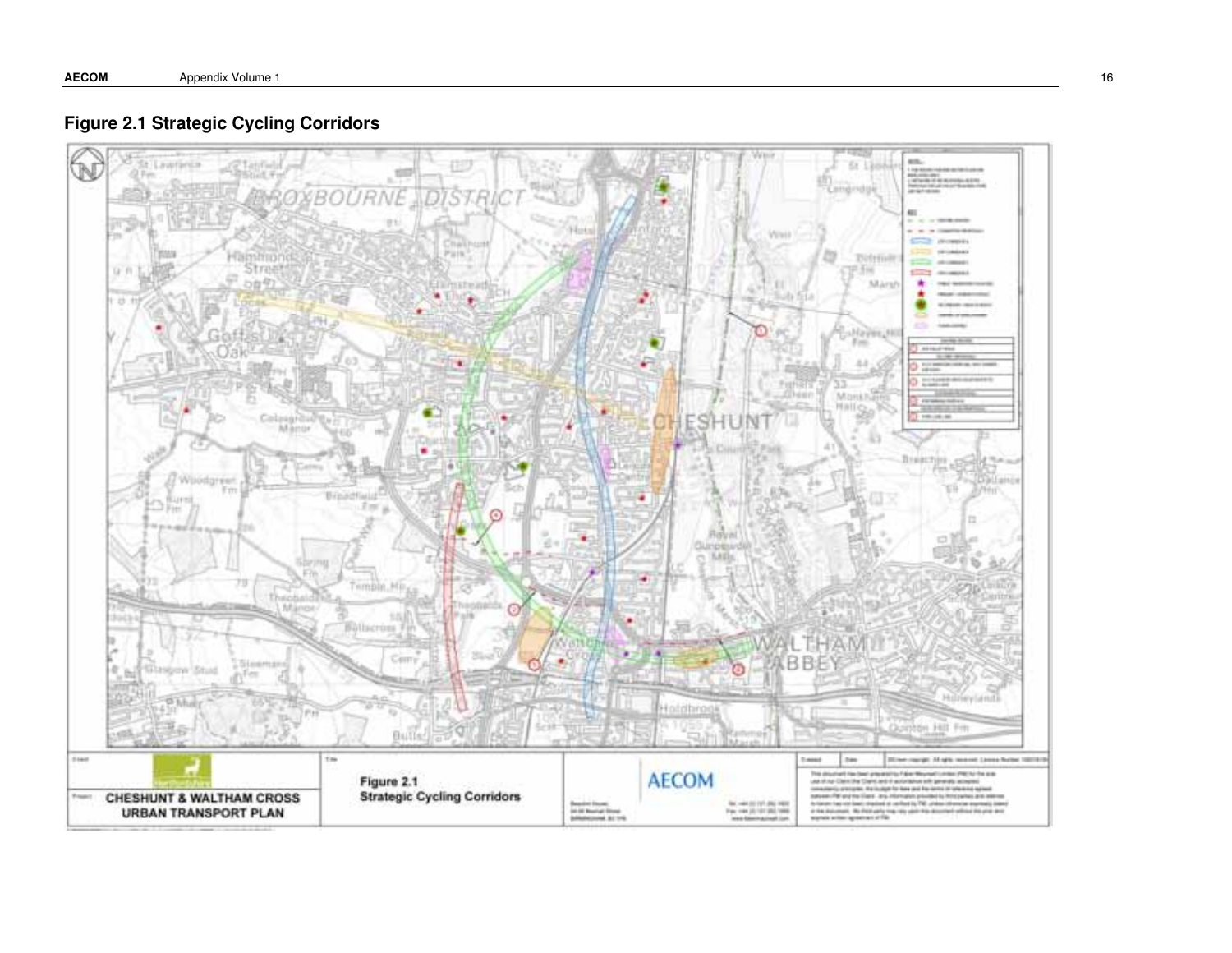It is envisaged that targeted 'soft measures' would be used to complement infrastructure improvements.

Delivery of the corridors can be broadly categorised into:

- schemes to maximise benefits of existing routes; and
- developing a network of strategic routes

The following proposals have been considered for inclusion in the Cheshunt and Waltham Cross Urban Transport Plan. These are illustrated on the following **Figure 2.2.**

### 2.7.3 Schemes to Build on Planned Routes

2.7.3.1 Winston Churchill Way to Eleanor Cross Road (WC13)

This link could provide a continuous cycle provision from the eastern side of the A10 through to the county border, linking two existing proposals for shared use paths on Winston Churchill Way and Eleanor Cross Road and improving links between Waltham Cross bus station and rail station.

Several alternatives are possible for this link:

- Via A121 Monarch's Way: This option is the most direct route for those wishing to travel along the A121 however it is subject to heavy traffic volumes and cyclists may experience difficulties in negotiating the Monarch's Way Roundabout.
- Via Waltham Cross town centre: This option increases permeability into Waltham Cross Town Centre. The town centre is currently pedestrianised with a complete ban on cycling, and it is understood that there is a certain level of public opposition to allowing cycling through the pedestrian zone. It may, however, be possible to make cycling through the town centre more acceptable to the public by imposing time restrictions, for example, out of core pedestrian hours and not on market days. The cycle route would make use of the existing underpass system at Monarch's Way Roundabout removing potential conflicts with traffic. This option also has the added benefit of creating a link between the western residential area of Waltham Cross to Waltham Cross bus and rail stations.
- Via Swanfield Road and York Road: This option avoids the heavily trafficked A121 Monarchs Way and the pedestrianised town centre, however the residential roads are subject to heavy levels of on-street parking.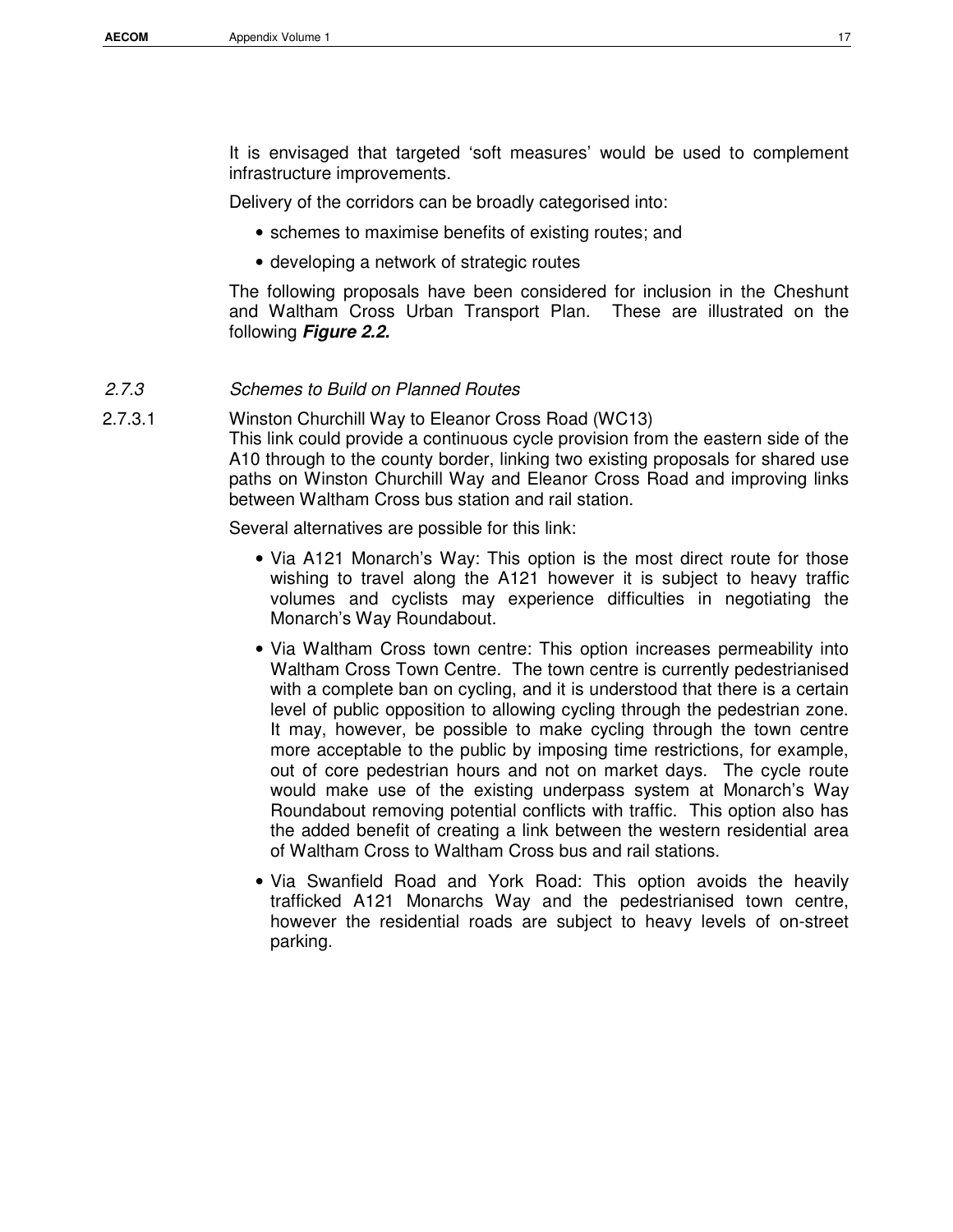

## **Figure 2.2 Proposed Cycling and Walking Schemes**

# 1731/PROLISE TV Lisban Transport Plan Cheshurd and Waltham CimerOUS Ploude Hierarchy/Cycle Plan War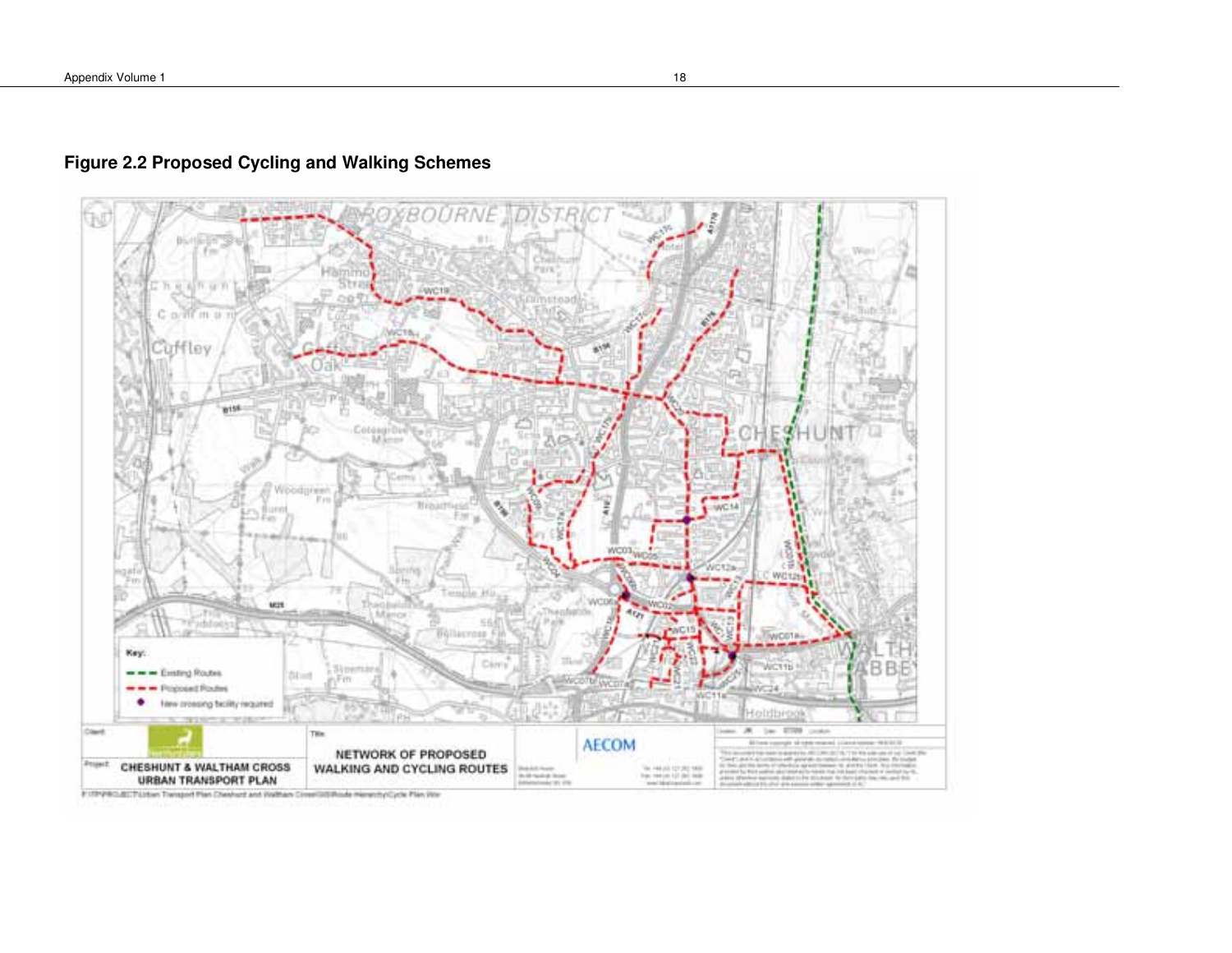Consideration of this link, is affected by the wider issues which currently exist at Monarch's Way Roundabout associated with the Monarch's Way Roundabout underpass system. This links the Waltham Cross bus station (and town centre), train station and the residential area to the north of Waltham Cross. However, site observations indicate that pedestrians often cross over the A1010 Abbey Road between the bus station and train station as opposed to using the underpass despite heavy guardrailing which has been installed as a deterrent. This could be attributable both to the detour and level changes associated with the underpass system, as well as the perceived personal security concerns. Cyclists, in contrast, appear to benefit from the option of using the underpass system.

A toucan crossing could provide an alternative to the underpass system across the Abbey Road Arm. This would be broadly in line with pedestrian desire lines and would facilitate better interchange between the bus station and rail station at all times of day.

The underpass environment could also be improved through some simple measures such as cutting back overgrown vegetation and through redesign of the landscaped area with more lively low growing plants. The ambience can also be improved by replacing the current brown tiling with a livelier colour scheme or through public art. Other measures, such as improving lighting and CCTV (recently installed) can also be achieved at moderate cost to improve the perception of personal security. Some of these measures could also be considered for the Rosedale underpass system to the north of Waltham Cross Town Centre.

Signing of the route between the bus station and the rail station through the Monarch's way underpass is to a relatively poor standard. Pedestrian and cyclist signs are inconspicuous and incomplete. When exiting from the underpass system travelling from the bus station to the rail station, there are no signs continuing to the rail station building, which itself is not very apparent.

Access from the Monarch's Way underpass to the bus station could also be improved through the provision of a crossing facility on Eleanor Cross Road which could be in the form of a simple pedestrian refuge close to the entrance to the sub-way system.

These proposals could be brought forward as part of Corridor C and would contribute towards Objectives 1, 2 and 4 above.

- 2.7.3.2 Theobalds Grove to Lea Valley Park (WC12b) This route will provide access between Theobalds Grove rail station and the Lea Valley Park, passing by several schools on the route. A toucan crossing across High Street outside the rail station will ensure a safe means of crossing on this route which is proposed to be used by school children.
- 2.7.3.3 Waltham Cross to Lea Valley Park (WC13) The route will provide access between Waltham Cross town centre, bus station and rail station and the Lea Valley Park at Cheshunt rail station. The route will again be used by school children as there are several schools on route. As part of this route a contra-flow cycle lane will be considered on York Road (which is a one-way street) or southbound cyclists will be signposted down Queens Road if not feasible.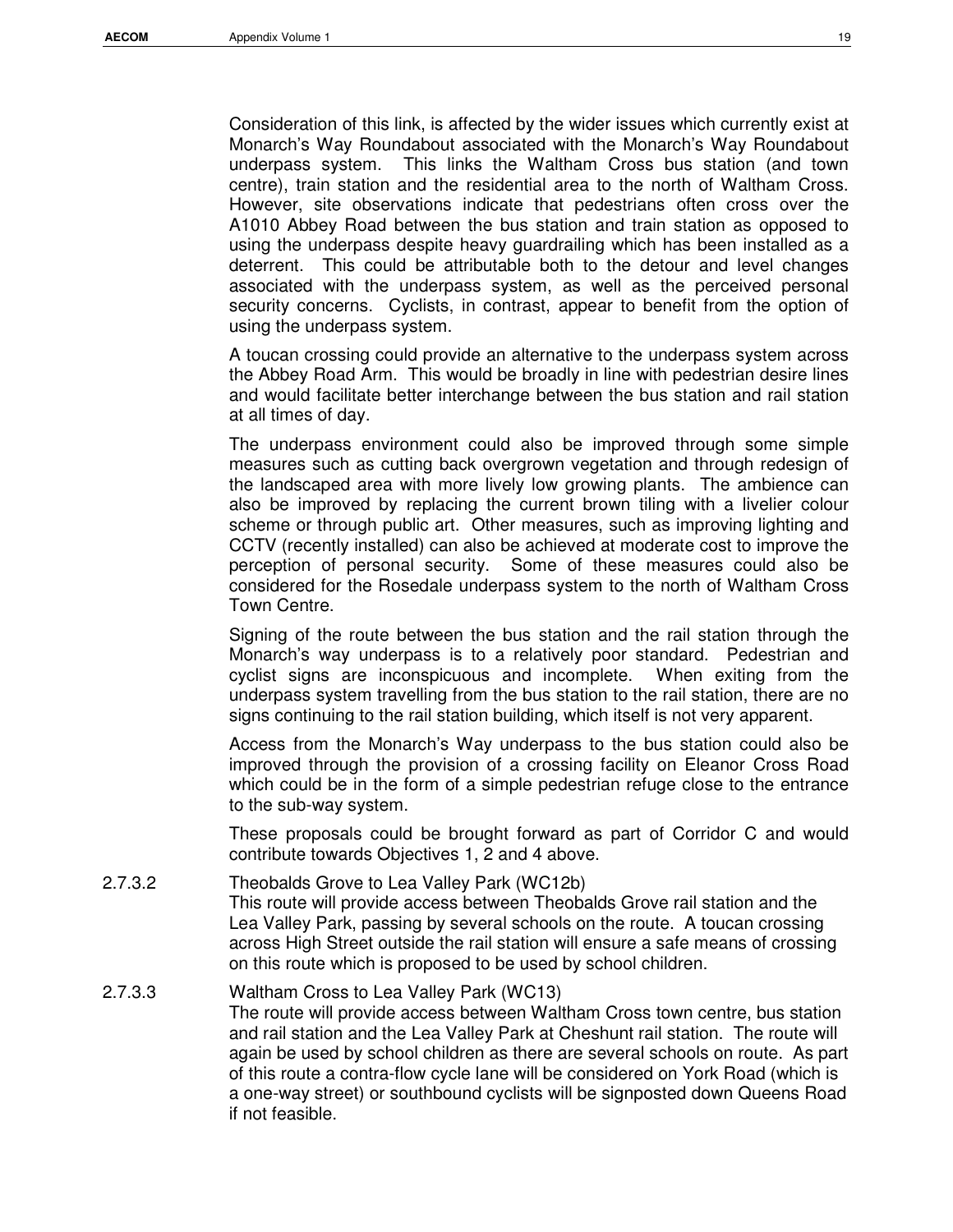This route will be a southern extension to the proposed alternative route through Waltham Cross Town Centre. A link continuing to Enfield was initially investigated. However, consultation with Sustrans, who are currently developing a North Central Greenways network, indicate that a continuous link along the A1010 in Enfield would not be suitable as part of the Greenways project which aims to link cyclists to 'green' off-road routes. The A1010 in Enfield does not provide a pleasant cycling environment and therefore other options to link to Enfield were investigated and are discussed in following paragraphs.

2.7.3.5 Park Lane Link (WC15)

A Park Lane Link will expand upon the improved crossing facilities at the Park Lane level crossing to improve accessibility between Waltham Cross town centre and the print works and Co-op employment site off the A10. There are some technical difficulties in achieving a bridleway crossing at this location, which is also required, so alternative provision may need to be sought

This proposal could be brought forward as part of Corridor C and contributes towards Objectives 1, 2, 4 and 5 above. This route also has strong potential to be promoted through and linked with company Travel Plans.

## 2.7.3.6 St Mary's School to Bury Green (WC09) This route will be delivered as part of the St Mary's School development to provide appropriate means of access by sustainable modes. Bury Green Road is at present known to suffer from speeding and traffic calming is proposed to enhance the safety of pupils cycling to the school.

## 2.7.3.7 Link to Enfield from Waltham Cross Town Centre via Enfield Greenways (WC21)

This route would create a link between Waltham Cross town centre and the cycle network in Enfield, thereby improving access to central London. Sustrans are currently developing a Greenways scheme in Enfield, which include a proposal for a route from the northeast of Enfield and across the green-space over the Holmesdale Tunnel (M25). This route will link directly into the Greenways scheme currently under development.

This proposal could be brought forward as part of Corridor A and contributes towards Objectives 1, 4 and 5 above.

2.7.3.8 Extension to Winston Churchill Way to M25J25 (WC16) Although there is already a proposal to complete the shared use path parallel to the A10 between Winston Churchill Way and the M25J25 junction, it is unlikely to be realised in the short term. It may therefore be beneficial to upgrade this path through the UTP to deliver the benefits of a quality link to Enfield. Cyclists can then travel into London via the underpass system at the M25 junction which runs alongside the eastern side of the motorway junction.

## 2.7.3.9 Abbey Road Footway (WC25) This is a scheme which is being proposed by Broxbourne Borough Council. The footway will provide a link for pedestrians from Waltham Cross Town Centre and the rail station to the High Street Roundabout.

2.7.3.10 Traffic and Environmental Sites HCC produces a list of traffic and environmental sites which identifies areas where speeding traffic, parking and road safety are key issues. The present list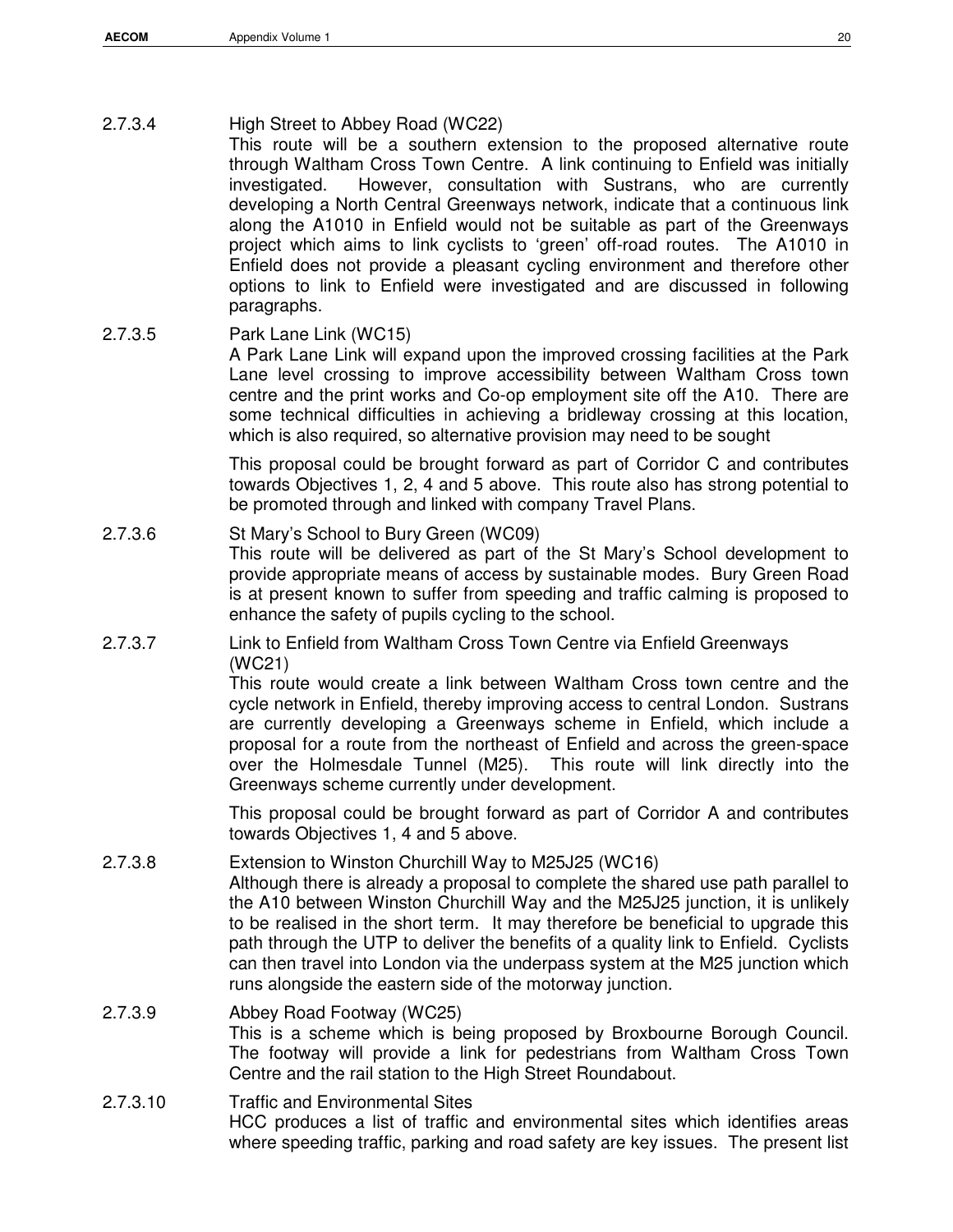includes the following walking and cycling schemes which coincide with the UTP area and which will be candidates for inclusion in the UTP:

- Hammondstreet pedestrian crossing (WC28)
- Milne Close Roundabout pedestrian improvements (WC29)
- Brookfield Lane West toucan crossing (WC30)

## 2.7.4 Developing a Strategic Network

The following cycling and walking measures are proposed as part of the development of a strategic network of cycling and walking routes across the area to be delivered through the UTP.

## 2.7.4.1 New River Off-Road Route (WC17a, b & c)

Route Objective: The New River Off-Road Route will provide a north-south route through Cheshunt from Greater Brookfield to the M25, with potential to connect to neighbouring boroughs. This route will serve as an alternative to the heavily trafficked A10. It also has the potential to be a continuous off-road cycle route providing improved cycle access from residential areas to Greater Brookfield in the north and St. Mary's School, Waltham Cross and rail stations at Theobalds Grove and Waltham Cross.

In order to provide continuity for pedestrian and cyclists, it will be necessary to consider arrangements for crossing College Road, Church Lane and Brookfield Lane West. Toucan crossings across the respective highways would be required accessed via ramps from the New River pathway.

The New River is a Thames Water asset and at present there are informal permissive paths along the river in several disjointed sections. In the longer term, a quality off-road route could be provided along the New River by upgrading existing sections to a suitable standard, link these sections by the creation of new paths and to adopt the entire corridor as a right of way. Further discussions are required to establish the deliverability of the scheme.

As well as providing a route for school and work trips, a cycle route alongside the New River would provide an important resource for recreational use and a facility that could encouraging more people to experience cycling.

As an extensive route, it is envisaged that its delivery will need to be phased. This will require further consideration but could involve the following approach:

- Phase 1 Theobalds Lane to College Road: This first phase would provide an alternative route between the existing St Mary's School and the relocation site. To the south, the route would make use of the existing route under B198 Lieutenant Ellis Way and link to the Sustrans Connect 2 link project via Theobalds Lane, which in turn creates a link to Enfield.
- Phase 2 College Road to Church Lane: This second phase would continue northbound from Phase 1 to run along the existing residential area of Churchgate and the proposed Cheshunt South Reservoir development which is likely to be in excess of 200 residential units.
- Phase 3 Church Lane to Brookfield Centre: This final phase would continue northbound from Phase 2 and run along the western side of Greater Brookfield. It is envisaged that at around the time this Phase is delivered, Greater Brookfield will be developed in accordance with the Council's long term plans for a mixed-use town centre. The New River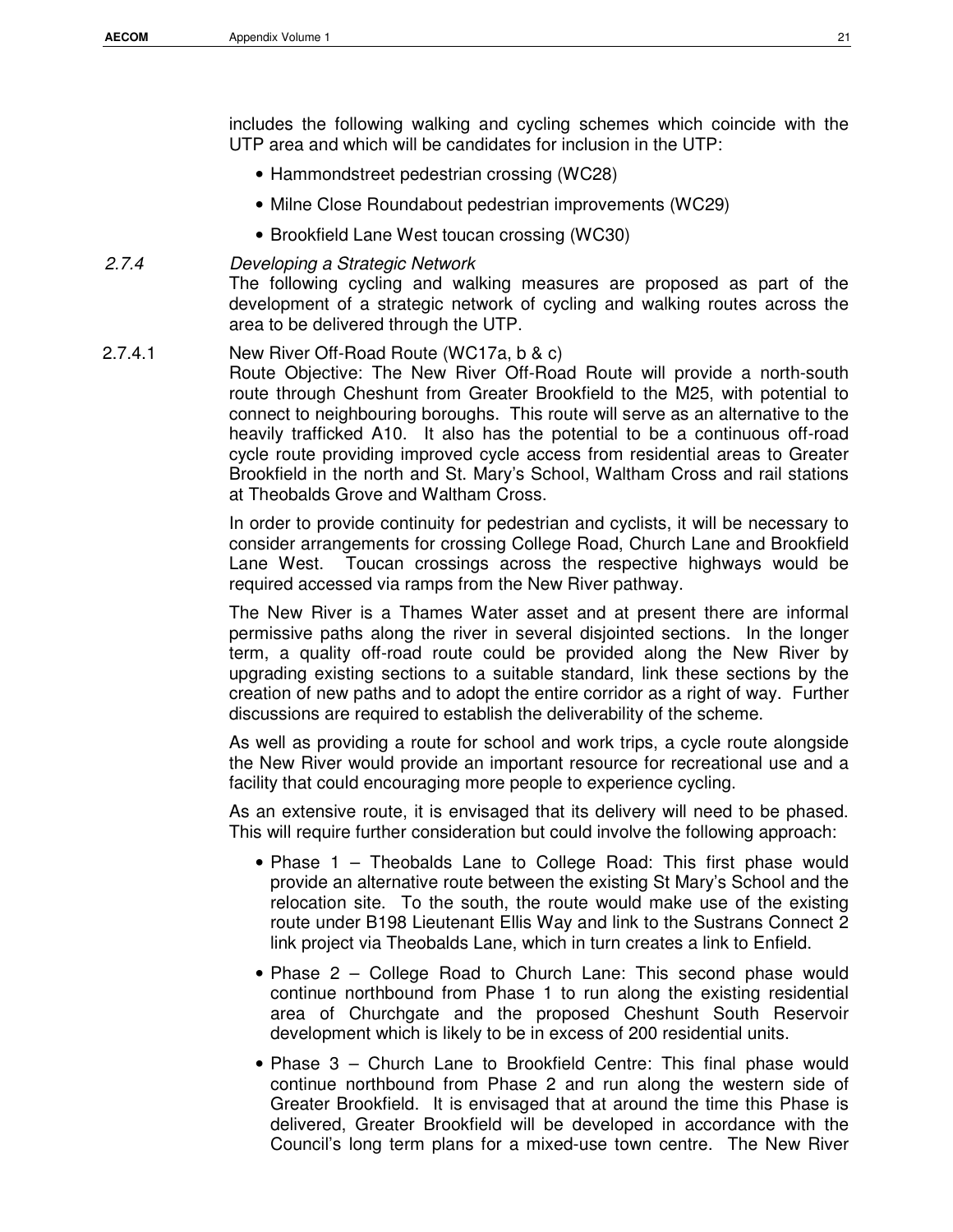Route would then help to encourage sustainable travel to and from the new centre.

Funding for a substantial part of Phase 2 could be gained from the Cheshunt Reservoir residential development. The path currently runs as a Right of Way along the eastern side of the ex-reservoir. Current plans indicate that the proposals do not accommodate for re-routing of the path. However, as an existing Right of Way, the path would need to be retained or re-routed to a more suitable alignment. The most direct route along the New River would be along the western side of the reservoir plot and the Council could pursue developer funding for the diversion and upgrading of the route to a high quality.

The alignment on the southern end of the route has been shown to divert away from the New River and join on to Theobalds Lane and Bury Green Road. While it may be desirable for the route to continue along the New River into Enfield, this would require running the route alongside the aqueduct over the M25. It is therefore considered to be more feasible to link into the cycle network in Enfield by making use of the existing Bulls Cross Lane Bridge over the M25.

By promoting the use of the New River Off-Road Route, particularly as a school route, appropriate measures would need to be in place to ensure the safety of both pedestrians and cyclists. This could include physical measures such as selective provision of fencing and security measures such as lighting and CCTV. The case for these measures may best be considered in consultation with users and other interested parties as part of a scheme evaluation process.

This proposal will support Corridor C and contributes towards Objectives 1, 3, 4 and 6 above. There is also a strong potential for this route to be incorporated into development proposals and Travel Plans associated with residential development in the corridor.

### 2.7.4.2 Goff's Oak to Cheshunt Train Station (WC18)

Route Objective: The Goff's Oak to Cheshunt Rail Station route is proposed as a main east-west route, linking the residential areas of Goff's Oak and Rosedale with Cheshunt town centre, employment areas (including Tesco head office on Delamare Road), schools and Cheshunt Station.

Although this corridor may already be used by more confident cyclists, reallocation of road space to cycles and provision of shared use paths, where practical, together with signing and promotion could significantly increase the attractiveness of cycling in this key corridor.

The route will run through the residential areas of Goff's Oak and Rosedale, passing near several schools before ending at Cheshunt rail station. At the eastern end, the route will tie in to the existing network of recreational routes in the Lee Valley Regional Park. At the western end, the route has the potential to extend outside the study boundary towards Cuffley.

Andrew's Lane is not open to vehicle traffic on the eastern side of Rosedale Way. The existing highway layout is such that traffic needs to travel around the residential area, and join back on to Andrew's Lane at the Andrew's Lane/Rosedale Way roundabout. A more direct route can be achieved for pedestrians and cyclists if a 'cut-through' could be provided to enable a link to the two sides of Andrew's Lane on either side of Rosedale Way for cyclists and pedestrians.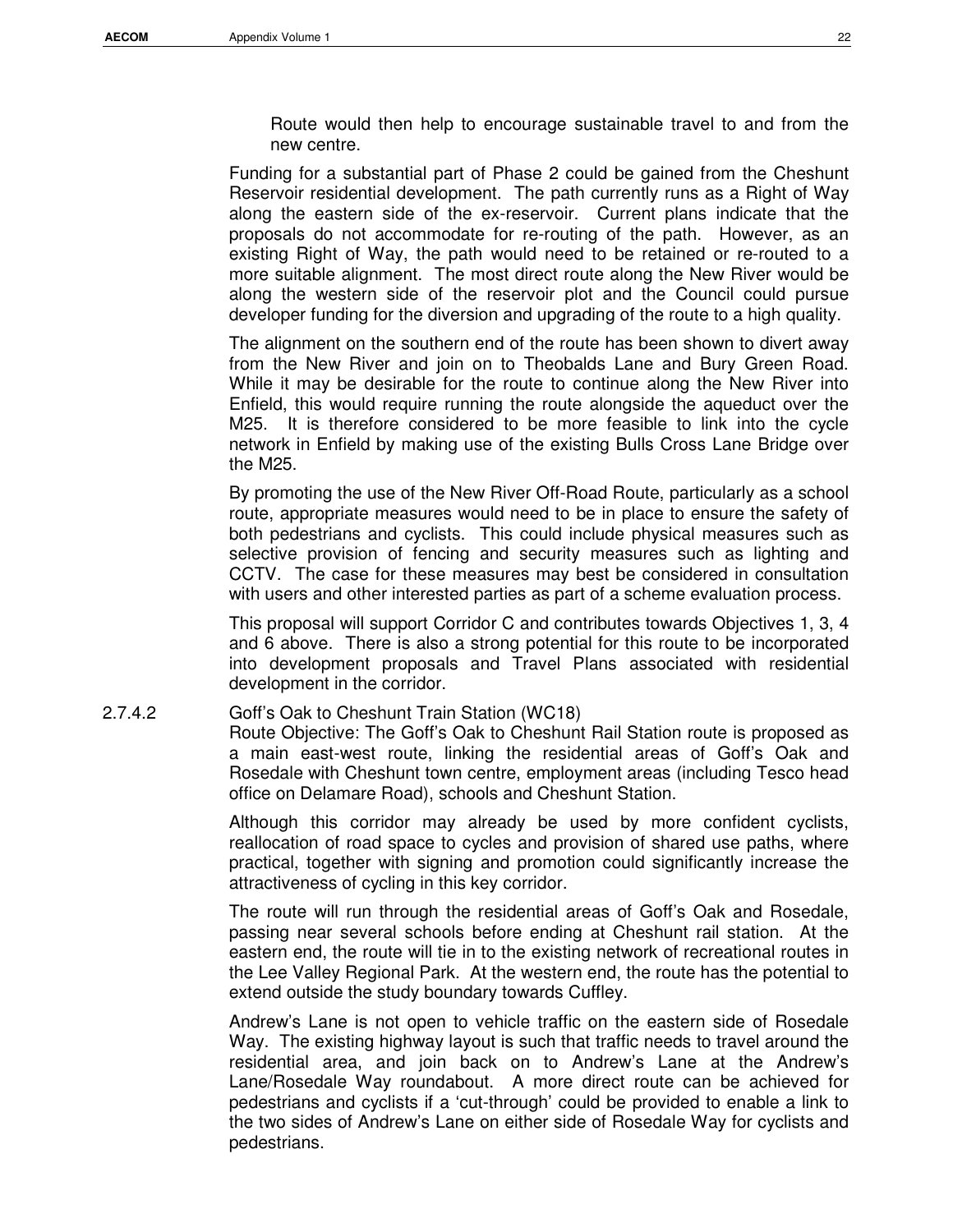There are already advance cycle stoplines on Chuch Lane crossing the A10.

This proposal could be brought forward as part of Corridor B and contributes towards Objectives 2, 4 and 5 above. There is also a strong potential for this route to be incorporated into Travel Plans.

2.7.4.3 Hammondstreet to Rosedale – linking to Cheshunt rail station (WC19) Route Objective: This route is proposed to improve accessibility from the residential areas of Hammondstreet and Flamstead End to Cheshunt train station route by linking into the proposed Goff's Oak to Cheshunt Train Station route.

> The proposed alignment which runs along the southern periphery of the area is seen to be preferable to the route which runs more centrally due to its quieter nature and the greater potential to provide greater carriageway widths as required. The street layout through Hammondstreet provides ample opportunities for those residing in the surrounding area to link onto the proposed route.

> This proposal could be brought forward as part of Corridor B and contributes towards Objectives 2, 4 and 5 above. There is also a strong potential for this route to be promoted in and linked to Travel Plans.

## 2.7.4.4 Turnford to Waltham Cross (WC20)

Route Objective: The Turnford to Waltham Cross route is proposed as a main north-south route following the alignment of the B176 which acts as a spine road through the older parts of Cheshunt. It will link residential areas in the corridor with employment areas town centres and schools.

The highways in this corridor are already used by more confident cyclists, but reallocation of road space to cycles and provision of shared use paths, where practical, together with signing and promotion could significantly increase the attractiveness of cycling in this key corridor. Short lengths of cycle facilities currently exist as bus lanes along Turner's Hill (near The Pond) in Cheshunt and along High Street to the north of Waltham Cross.

This proposal could be brought forward as part of Corridor A and contributes towards Objectives 1, 2, 4, 5 and 6 above. There is also a strong potential for this route to be incorporated into Travel Plans.

## **2.8 Delivery**

Delivery of UTP schemes is categorised into short term (0-2 years), medium term (3-5 years) and long term (greater than 5 years).

## 2.8.1 Assessment of delivery years

The determination of whether a proposed UTP scheme is suitable for short, medium or long term delivery has been considered through an assessment framework using a range of criteria (see Section 7 of this Appendix). assessment criteria. Although schemes have been ranked in terms of anticipated outcomes and contribution to key LTP targets, programming is heavily dependent on feasibility. This relates to:

- scheme cost/affordability;
- availability of funding;
- contribution to a package of schemes;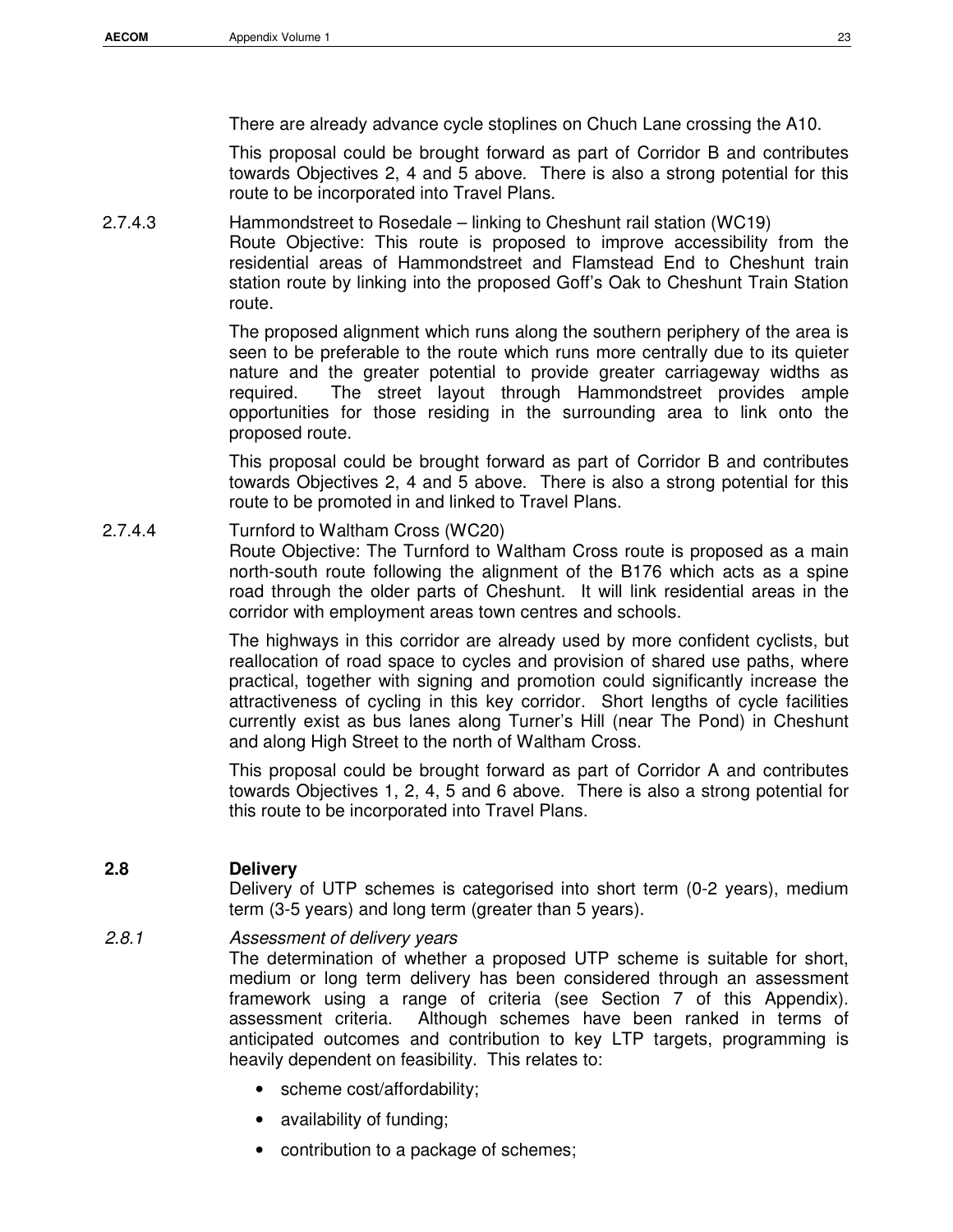- linkage with development
- agreement between delivery partners (where more than one agency is responsible for funding).

Schemes with lower risk factors were deemed as being feasible for short term delivery, whilst those with higher risk factors were identified for medium and long term delivery. Nevertheless, where possible, priority would be given to those schemes that produce the greatest benefits in relation to cost.

2.8.2 Funding opportunities

A number of funding opportunities are available for walking and cycling schemes. The main source of funding will be that allocated to the LTP2, especially where the ability of UTP measures to meet the LTP indicators is high.

Sustrans could also be a major funding source. Where schemes fit a certain category of Sustrans initiatives, HCC/BBC would be able to apply for funding for specific schemes. This has already been demonstrated through provision of funding for the A10 footbridge under the Connect 2 scheme. Links to Schools, an initiative by Sustrans to create links from existing cycle networks to schools, could also be a possible source of future funding. At present, there is a very limited cycle network in Cheshunt and Waltham Cross so it is unlikely that schools in the area would be eligible for the scheme. However, in the longer term, as the routes mentioned above become established, many schools in the area could benefit from the initiative. Links to Schools is currently in its fourth year of operation.

Another significant source of funding for cycling and walking measures will be developer contributions through Section 106 Agreements. Where housing or employment developments are proposed, they will generate trip movements and it will be necessary to ensure that wherever possible these can be undertaken by sustainable modes such as walking and cycling. Therefore such developments may justifiably contribute to the provision of cycling and walking facilities at the development site and in the wider area where they will facilitate access to and from the site.

2.8.3 Delivery programme

Having investigated the feasibility and funding opportunities, **Table 2.6** presents the list of walking and cycling UTP measures categorised into delivery periods:

| <b>Longer Term Delivery</b>       |                           |  |  |
|-----------------------------------|---------------------------|--|--|
| <b>Scheme</b><br><b>Reference</b> | <b>Scheme Description</b> |  |  |

**Table 2.6 Cycling and Walking Schemes for the Short, Medium and** 

|             | <b>Proposed Short Term Schemes</b>                                                         |
|-------------|--------------------------------------------------------------------------------------------|
| WC01a       | A121 Eleanor Cross Road Cycleway Final Phase (Linked to<br>Olympic Site)                   |
| WC01b       | A121 Eleanor Cross Road - Link to Cheshunt Station via<br>Towpath (Linked to Olympic Site) |
| <b>WC02</b> | Footway/Cycleway on south side of Winston Churchill Way                                    |
| <b>WC03</b> | A10 Theobalds Lane Cycle/Footbridge                                                        |
| WC04        | A10 Cycle/Footbridge Link to St Mary's School                                              |
|             |                                                                                            |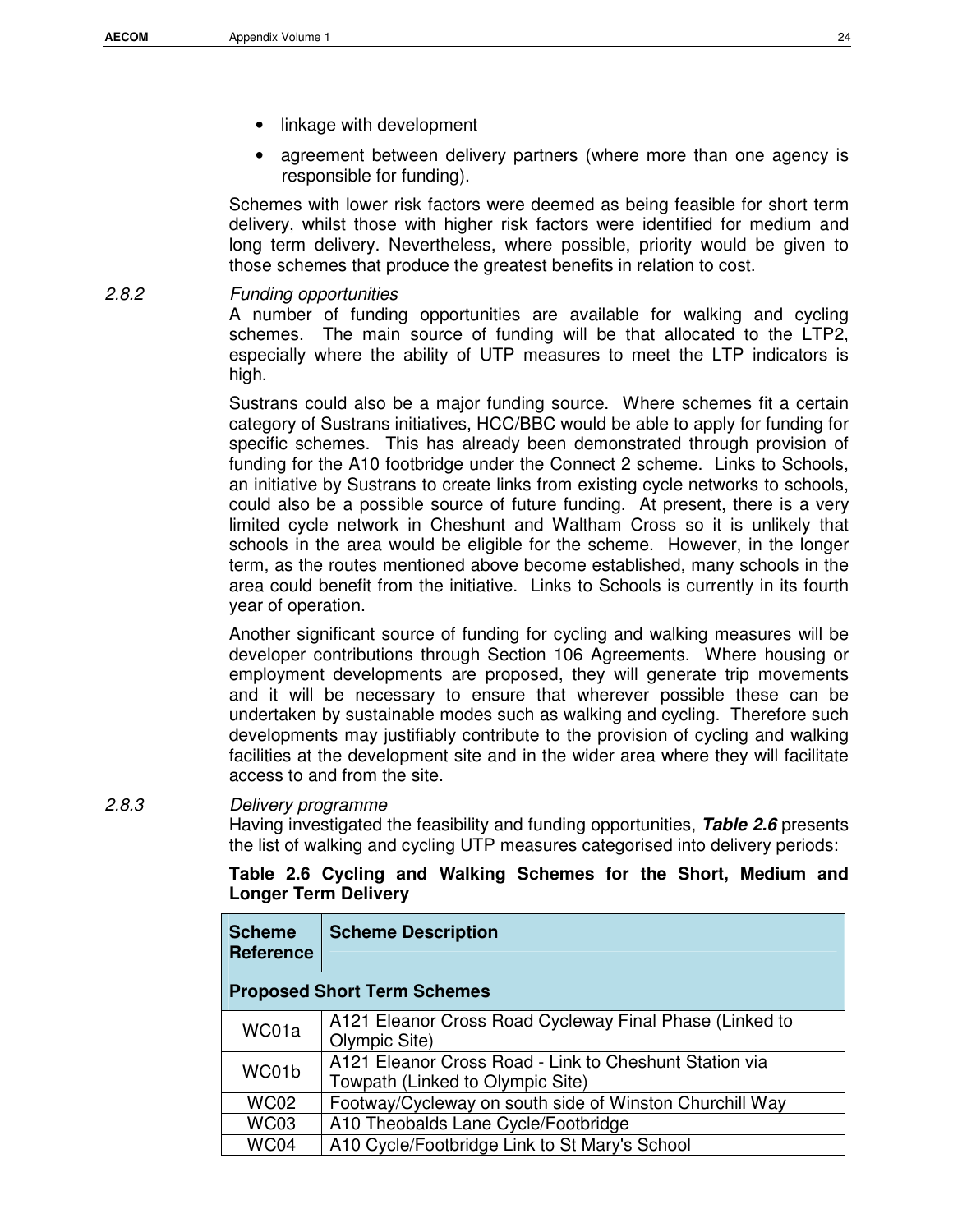| <b>WC05</b>       | Theobalds Lane (east) improvements - cycleway and traffic                                                    |  |  |  |
|-------------------|--------------------------------------------------------------------------------------------------------------|--|--|--|
|                   | calming measures - A10 to High Street                                                                        |  |  |  |
| WC06a             | Toucan Crossing of Winston Churchill Way at A10 roundabout                                                   |  |  |  |
| WC06b             | Winston Churchill Way to A10 Footbridge and Theobalds Lane                                                   |  |  |  |
| WC07a             | Park Lane Cycle/Footway rail crossing                                                                        |  |  |  |
| WC07b             | Park Lane Bridleway crossing                                                                                 |  |  |  |
| <b>WC08</b>       | Hurst Drive Primary School Initiative                                                                        |  |  |  |
| <b>WC09</b>       | Cycle Route - St Mary's School to Bury Green                                                                 |  |  |  |
| <b>WC10</b>       | Signing of cycle Route Winston Churchill Way to Eleanor Cross<br>Road                                        |  |  |  |
| WC <sub>11a</sub> | Signing improvements between Waltham Cross bus station and<br>rail station                                   |  |  |  |
| WC11b             | Provision of toucan crossing across Monarchs Way                                                             |  |  |  |
| WC12a             | Theobalds Lane/High Street Toucan Crossing                                                                   |  |  |  |
| WC12b             | Signing of Cycle Route - Theobalds Grove to Lee Valley Park                                                  |  |  |  |
| <b>WC13</b>       | Signing of Cycle Route - Waltham Cross to Lea Valley Park                                                    |  |  |  |
| $W\overline{C14}$ | Cycle Route - Theobalds Grove to Cheshunt Station                                                            |  |  |  |
| <b>WC22</b>       | Signing of cycleway Waltham Cross Town Centre to Abbey Road<br>Roundabout                                    |  |  |  |
| <b>WC23</b>       | Provision of additional CCTV at Monarchs Way Subway                                                          |  |  |  |
| <b>WC24</b>       | Enhancements to Monarchs Way Subway -<br>Landscaping/Lighting & Walkways                                     |  |  |  |
| <b>WC25</b>       | Monarchs Way (Abbey Road) footway                                                                            |  |  |  |
| <b>WC26</b>       | Publish a walking/cycling leaflet and information on HCC and<br><b>BBC</b> web sites                         |  |  |  |
| <b>WC28</b>       | Hammondstreet pedestrian crossing                                                                            |  |  |  |
| <b>WC29</b>       | Milne Close Roundabout pedestrian improvements                                                               |  |  |  |
|                   | <b>Proposed Medium Term Schemes</b>                                                                          |  |  |  |
| <b>WC15</b>       | Signing of Park Lane to Waltham Cross Town Centre                                                            |  |  |  |
| WC17a             | New River Cycle/Footway Phase 1 - Theobalds Lane to College<br>Road                                          |  |  |  |
| WC17b             | New River Cycle/Footway Phase 2 - College Road to Church<br>Lane                                             |  |  |  |
| <b>WC18</b>       | Signing of Cycle routes - Goff's Oak to Cheshunt Station east-<br>west route                                 |  |  |  |
| <b>WC19</b>       | Signing of Cycle route - Hammondstreet to Rosedale linking with<br>Goff's Oak to Cheshunt rail station route |  |  |  |
| <b>WC20</b>       | Cycle enhancements in B176 corridor                                                                          |  |  |  |
| <b>WC21</b>       | Signing of Cycleway Link to Enfield from Waltham Cross via<br><b>Enfield Greenways</b>                       |  |  |  |
| <b>WC30</b>       | Brookfield Lane West toucan crossing                                                                         |  |  |  |
| Long term schemes |                                                                                                              |  |  |  |
| <b>WC16</b>       | Completion of Winston Churchill Way to M25                                                                   |  |  |  |
| WC17c             | New River Cycle/Footway Phase 3 - Church Lane to Brookfield<br>Centre                                        |  |  |  |
|                   |                                                                                                              |  |  |  |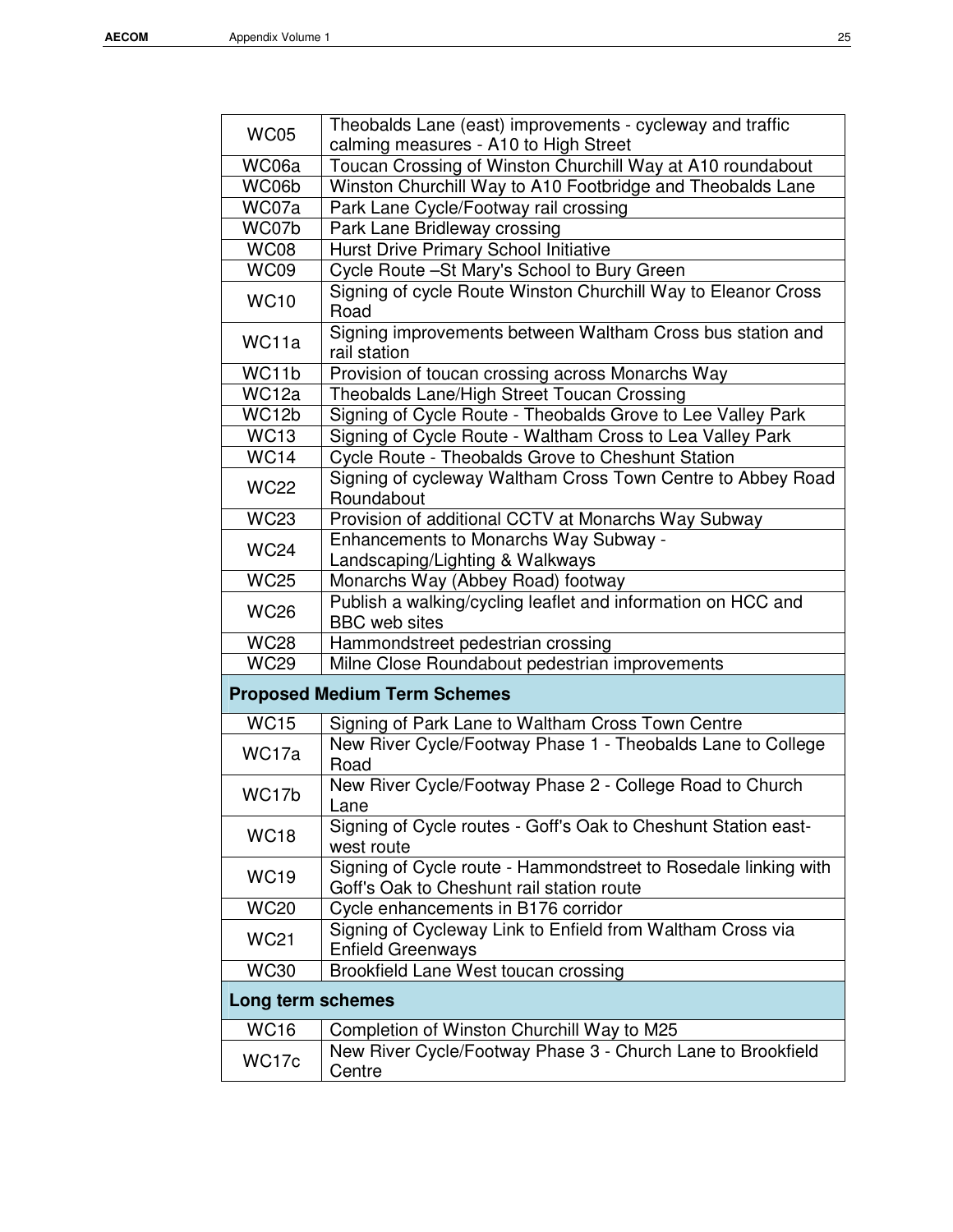|  | AECOM |
|--|-------|
|  |       |
|  |       |

## Bus Network and Services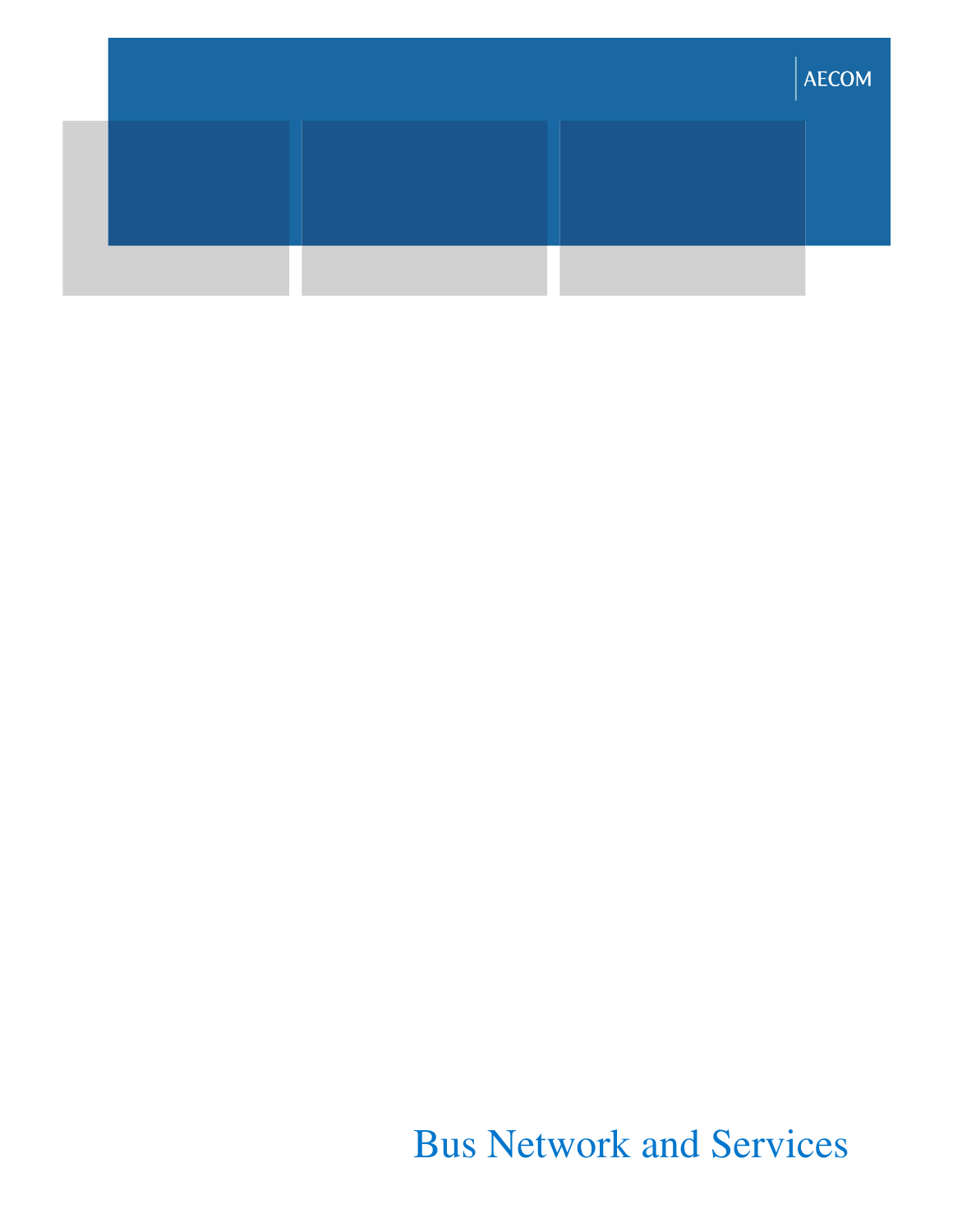## 3 Bus Network and Services

## **3.1 Introduction**

This section of the appendix relates to the existing position of bus transport and future options for bus services and infrastructure within the study area. It includes information gathered from a site visit, policy review, a stakeholder meeting, contact with HCC's Passenger Transport officer and bus operators (TfL, Arriva and Metroline) and wider research.

### **3.2 Background to Bus Travel and Facilities in Cheshunt and Waltham Cross**

According to the Cheshunt and Waltham Cross Urban Transport Plan Draft Data Report (2007), the bus modal share comprises approximately 3.14% and 10.75% of out-commuting trips from Cheshunt and Waltham Cross, respectively, while 4.24% and 10.99% of in-commuting trips to Cheshunt and Waltham Cross, respectively, were made by bus. Bus trips for those living and working in the town were 1.50% for Cheshunt and 1.52% for Waltham Cross. Bus journey to work desire lines within the study area are shown on **Figure 3.1** below.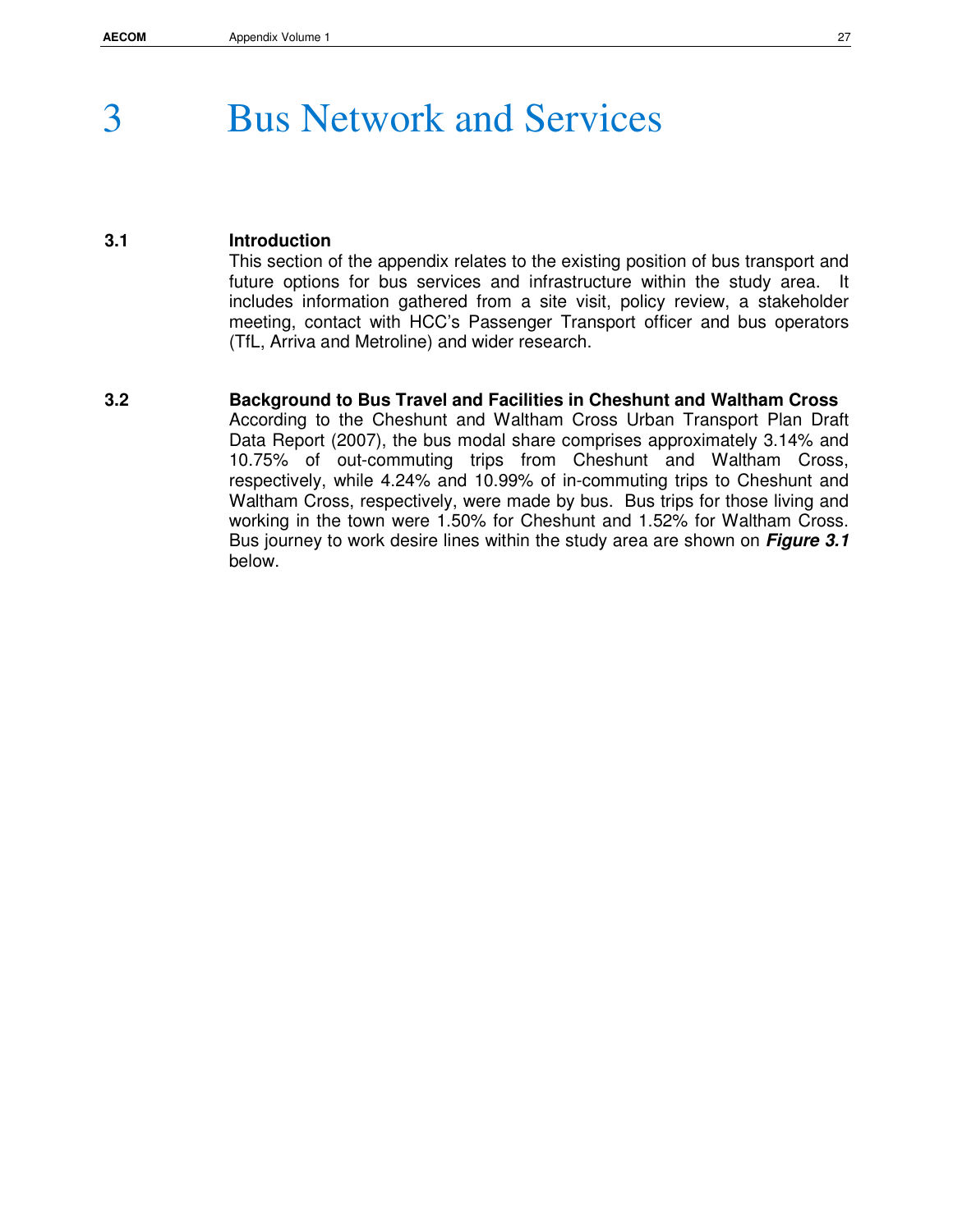

## **Figure 3.1 Bus Journey to work Desire Lines**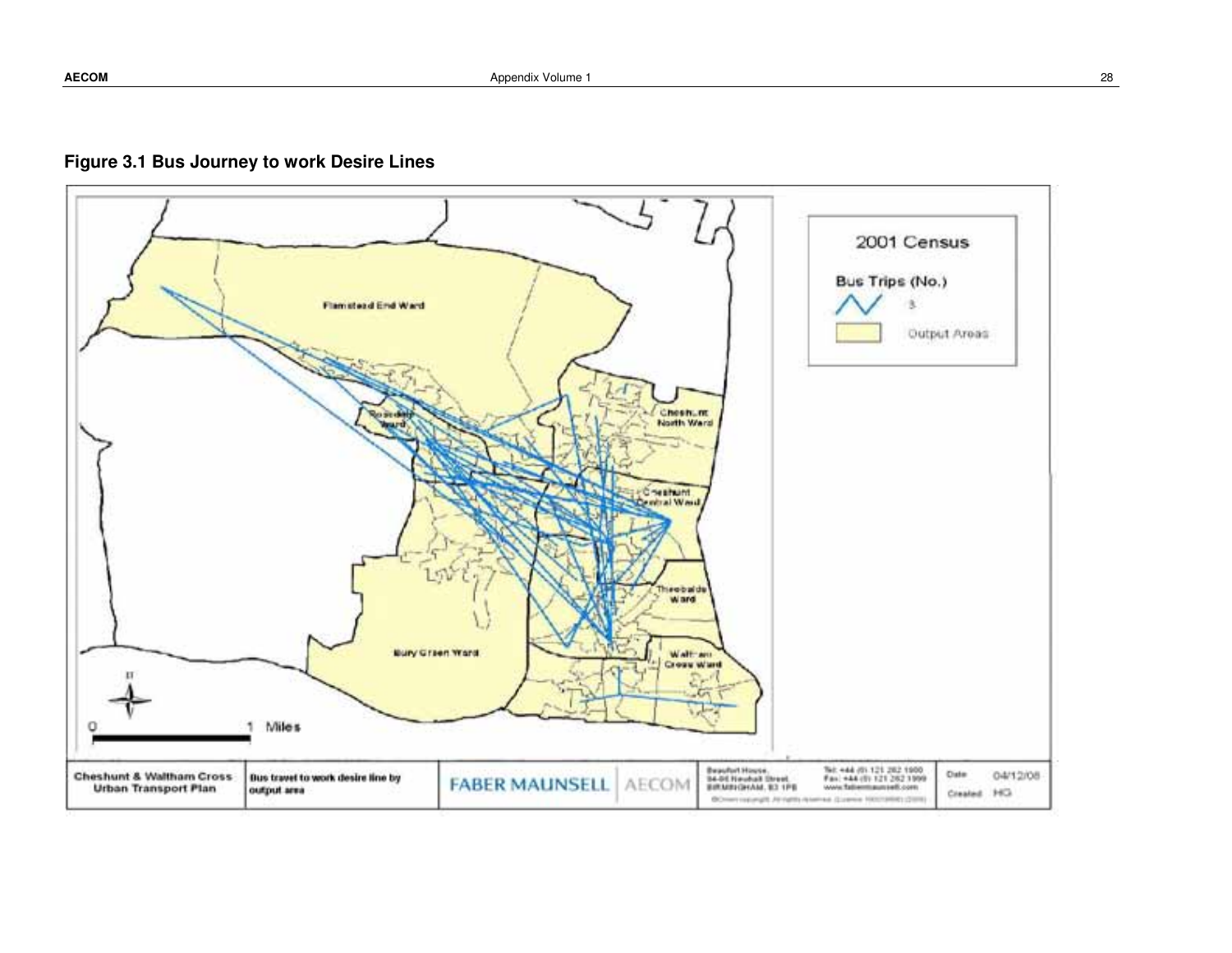As can be seen from the above figures, bus travel into and out of Waltham Cross is more prominent than into and out of Cheshunt. This may reflect the current cross-border arrangements where travel to London requires an interchange at Waltham Cross bus station, together with the generally lower level of bus fares in the London area. Use of buses for travel to work by people living and working in the area is very low.

Within Cheshunt and Waltham Cross, there is one section of bus lane which runs along B176 linking Cheshunt and Waltham Cross town centres. Bus services run along the main residential corridors, although at varying frequencies.

The bus network and bus frequencies are shown in **Figure 3.2**. Most residents in Cheshunt are able to access the town centre by bus within 15 minutes. Residents living further away in Hammond Street are within a 30 minute travel time of the town centre.

For Waltham Cross, most residents are within 15 minutes of the town centre, with the exception of the southeast corner in Holdbrook which is within 30 minutes of the town centre.

The Brookfield Centre is served by low frequency bus services.



#### **Figure 3.2 Bus Routes and Frequency of Bus Services**

## **3.3 Policy and Strategy Context for Bus Travel in Cheshunt and Waltham Cross**

The County Council's transport vision in the Local Transport Plan is "to provide a safe, efficient and affordable transport system that allows access for all to everyday facilities. Everyone will have the opportunity and information to choose the most appropriate form of transport and time of transport. By making best use of the existing network we will work towards a transport system that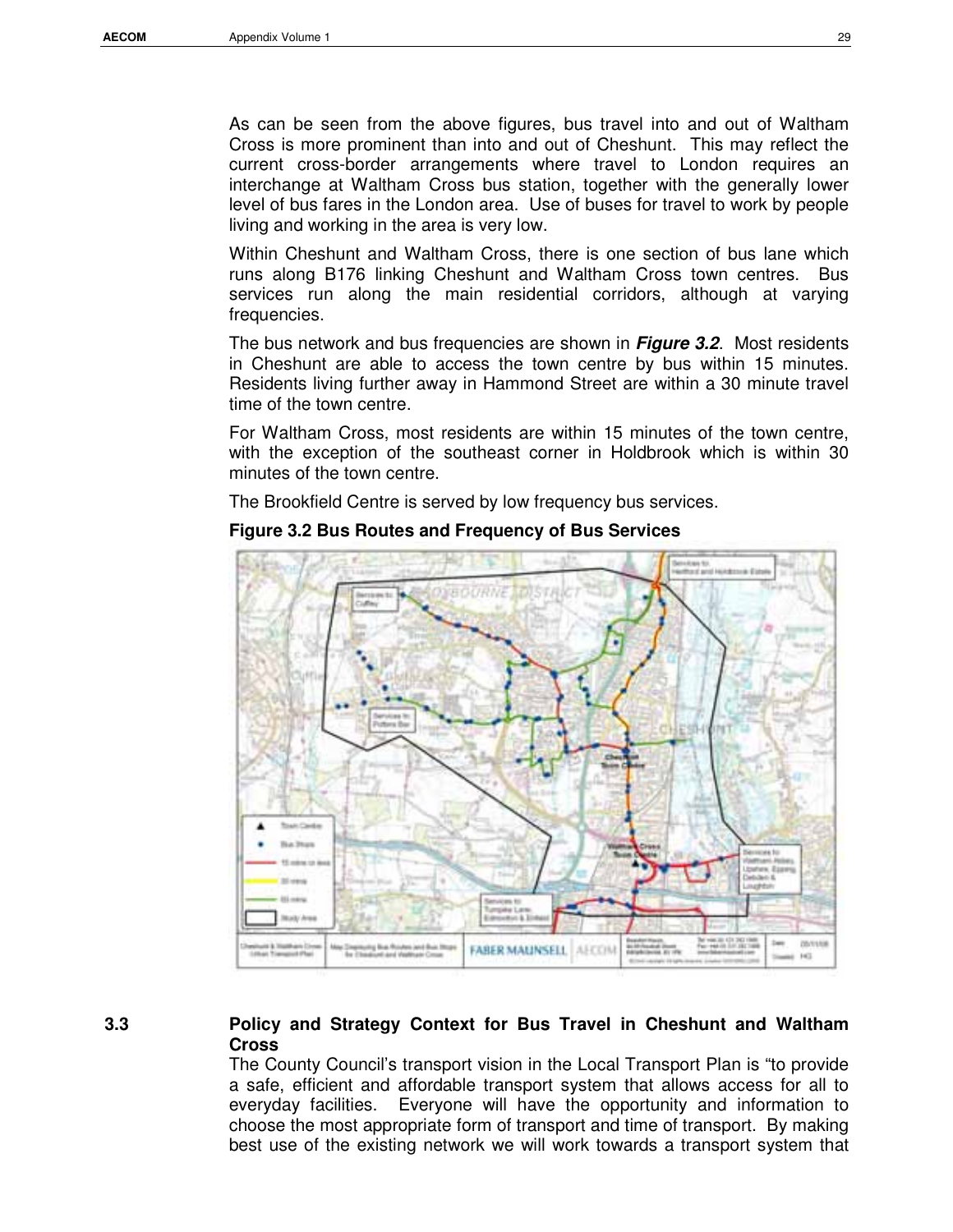3.3.1 Hertfordshire Bus Strategy

The Hertfordshire Bus Strategy is a daughter document to the LTP2. Its objectives contribute to the overall LTP shared priorities of safety, congestion management, accessibility and quality of life by:

- Providing an effective and efficient network of bus services as a travel mode which passengers will choose to use
- Reviewing the network with others to ensure resources are used to best effect
- Improving bus punctuality through commercial partnerships and better management of the highway network
- Developing accessibility to employment, shopping, education, leisure and health facilities by effective design of the bus network, the use of less conventional approaches and securing maximum external funding
- Continuing to improve vehicle quality and associated infrastructure at bus stops and interchanges to increase access to the network by those with impaired mobility
- Raising awareness and encouraging the use of bus services through improved information, marketing and branding

Options for enhancing bus services in the UTP area are expected to contribute to these requirements.

## **3.4 Potential Role of Bus Travel in Cheshunt and Waltham Cross**

It is clear that a large proportion of the population in Cheshunt and Waltham Cross commute to London. By providing sustainable transport options to and from London, peak congestion can be better managed.

The residential areas of Cheshunt and Waltham Cross are arranged in distinct clusters and corridors. This layout gives the potential for bus services to reach a large catchment and to provide services between residential areas, the town centres and the key rail stations thereby assisting commuter movements.

## **3.5 Review of Existing and Committed Proposals and Problem Identification**

## 3.5.1 Overview of Existing Facilities and Committed Proposals

At present, there is one bus station within the study area. This is at Waltham Cross, which serves as a significant interchange for travel from the north of the county into London.

Buses calling at Cheshunt town centre do not have a dedicated bus station facility and stop in a two on highway bus priority zone. Whilst there is a bus stop in the Greater Brookfield centre, the lack of frequent services means that the bus stop is not heavily used.

## 3.5.2 Waltham Cross Bus Station Waltham Cross bus station is located in the town centre and is operated by Transport for London (TfL). It provides an enclosed waiting area and bus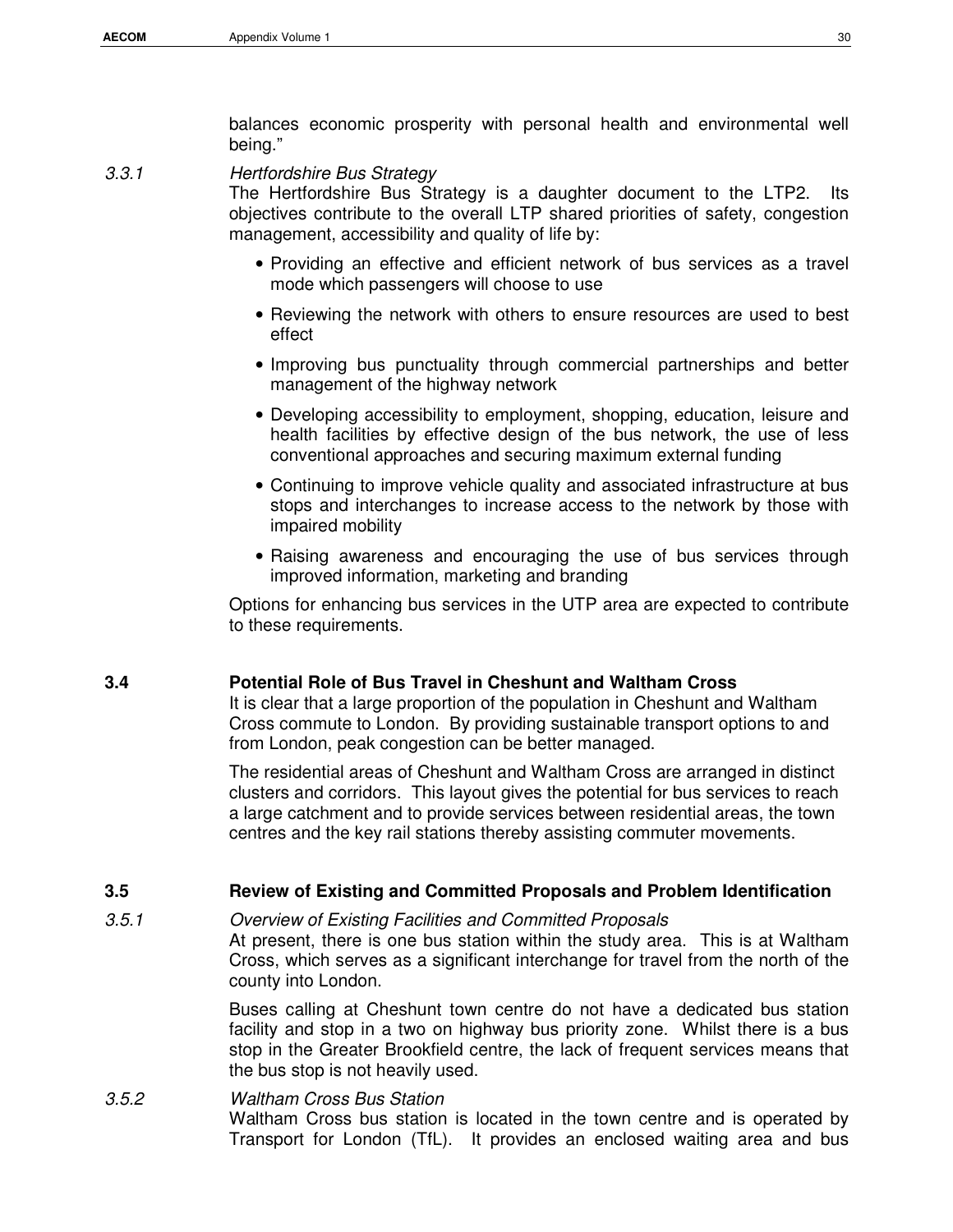stands for departing services and is easily accessible to the main shopping area. Buses arriving at the bus station drop off passengers on Eleanor Cross Road before entering the bus station where they may layover for a time before accessing one of four departure stands at the bus station.

The bus station serves buses operating out of the London area as well as services operating in Hertfordshire and Essex. Owing to the different regulations that apply to London bus services and County bus services, few bus services operate across the Greater London boundary and the majority of routes operated from the bus station either commence or terminate there. Waltham Cross bus station is therefore used as an interchange between bus routes as well as a destination in its own right. However, no information is available on the extent of bus interchange currently taking place at the bus station.

Although close to the town centre, the bus station is less well located in relation to Waltham Cross railway station (some 300 metres distant) but is close enough for interchange between bus and rail to occur. However, the pedestrian route between the bus station and the rail station involves use of subways beneath and through the Monarchs way roundabout. No information is available on the extent of bus-rail interchange via the bus station.

Buses arriving at the bus station set down passengers on Eleanor Cross Road behind the bus station building. This location is not particularly welcoming and the pavement is not raised to assist alighting, particularly for those with impaired mobility. In addition, at peak times, the set down area can become congested leading to buses dropping off passengers on the residential section of Eleanor Cross Road. This is very unsatisfactory and the position could worsen if there is any increase in bus services accessing the bus station.

Although the departure stands appear to operate efficiently, there is a significant issue with layover space at the bus station in that existing spaces need to be reduced for health and safety reasons and this will necessitate buses having to layover elsewhere. The options for this within the immediate bus station area appear limited.

It is therefore apparent that the current bus station facility has insufficient capacity and there have been ongoing considerations for expansion. TfL have been contacted regarding this and indicated that although they agreed the bus station was suffering from capacity problems they could not see a realistic chance of enlarging it. However, they did indicate that if any land became available then expanding the bus station would be considered.

In addition to the problems of capacity at the bus station, at peak times buses can get caught up in congestion on the surrounding network which can impact negatively upon bus reliability and journey times. A possible solution could be the provision of bus lanes in the Eleanor Road/Monarchs Way area, including possible signalling of Eleanor Road/Monarchs Way roundabout. However, such measures could have a detrimental impact by increasing congestion for general traffic.

As part of the development of the UTP, an option has been considered to provide signal control at the Eleanor Cross Road approach from the bus station to the Monarch's Way roundabout, together with capacity enhancements to the roundabout itself. This investigation has not confirmed a viable scheme that would benefit buses while not adversely impacting on general traffic. However,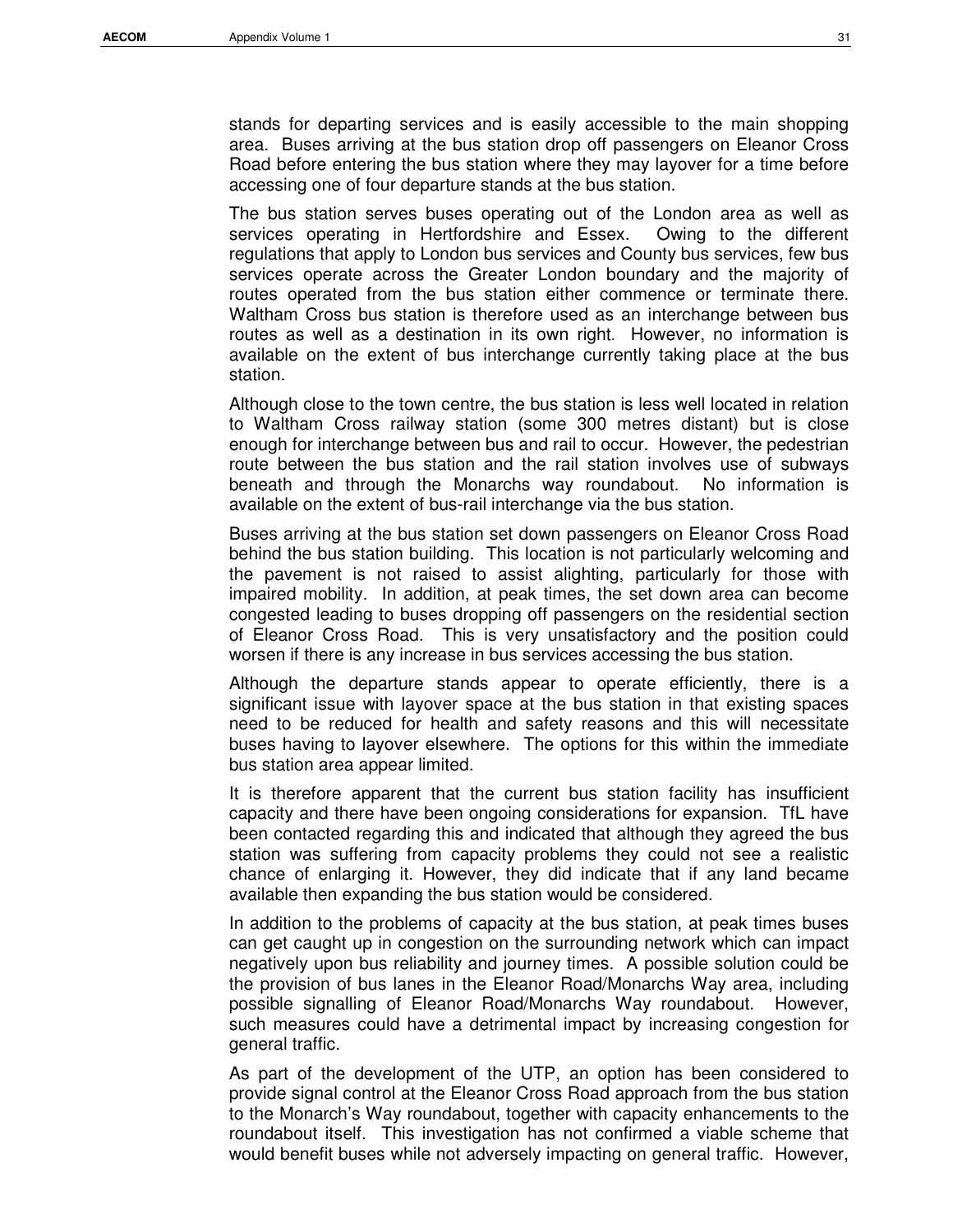the investigation has demonstrated that there is an imbalance between capacity on the highway network around Waltham cross town centre and elsewhere on the highway network in the wider area, for example, link capacity on Eleanor Cross Road /Station Road. There could therefore be scope for a wider traffic management scheme which could include reallocation of road space to buses and goods vehicles.

#### 3.5.3 Bus infrastructure

The site visit around the study area showed that the standard of bus stops varies in terms of shelter provision, level boarding, and timetable information. There is no real time information available at bus stops within the study area for bus services.

Feedback from stakeholders suggests that the standard of bus stops is not high enough. HCC officers have indicated that the Lea Valley Green route bus stops have all recently been assessed with the most highly used and key bus stops being upgraded. In the future HCC has indicated that new stops and stop upgrades will now normally be tied in with funding associated with new developments. To assist in identifying priorities for bus stop enhancements a bus stop audit could be carried out across the study area to provide a data base of facilities available at each stop, and levels of bus passenger usage.

There is an on-going bus stop improvement programme whereby all stop flags are currently being rebranded to show stop names with descriptions being revised as part of the process which will assist in delivery of real time. Key bus corridors are initially being targeted and these have largely been completed. In addition, a number of new and improved bus shelter have now been installed along key routes in association with Clear Channel.

However, there are still many stops where DDA improvements are required and it is envisaged that these will be addressed when suitable funding is identified. Requests for bus shelter provision are judged on merit and funding availability.

Feedback from stakeholders also indicates that is a lack of easily accessible bus service information and that real time information would be welcomed. Real time information is seen as an important means of raising the profile and attractiveness of bus transport. Within London the introduction of real time information has provided great benefit to the travelling public allowing them to make decisions on the type of journey to be made. As services are less frequent on Hertfordshire routes when compared to London routes it is felt that real time information will give a greater assurance to the travelling public of when their service will arrive. HCC is already committed to rolling out real time information across the County and implementation within the study area will be taken forward as part of this wider programme.

Substantial bus information is already available on the internet via the HCC and intalink websites. This could be supplemented through provision of improved information on street, for example in town and local centres, and through direct marketing to homes and places of employment.

There is no evidence to suggest that there is any level of dissatisfaction with the standard of maintenance of the bus stops. A number of bus shelters in the area are maintained under a contra agreement with Clear Channel who, in return for advertising space, maintain some shelters. This arrangement needs to be reviewed regularly to ensure that opportunities to extend provision of bus shelters are fully explored.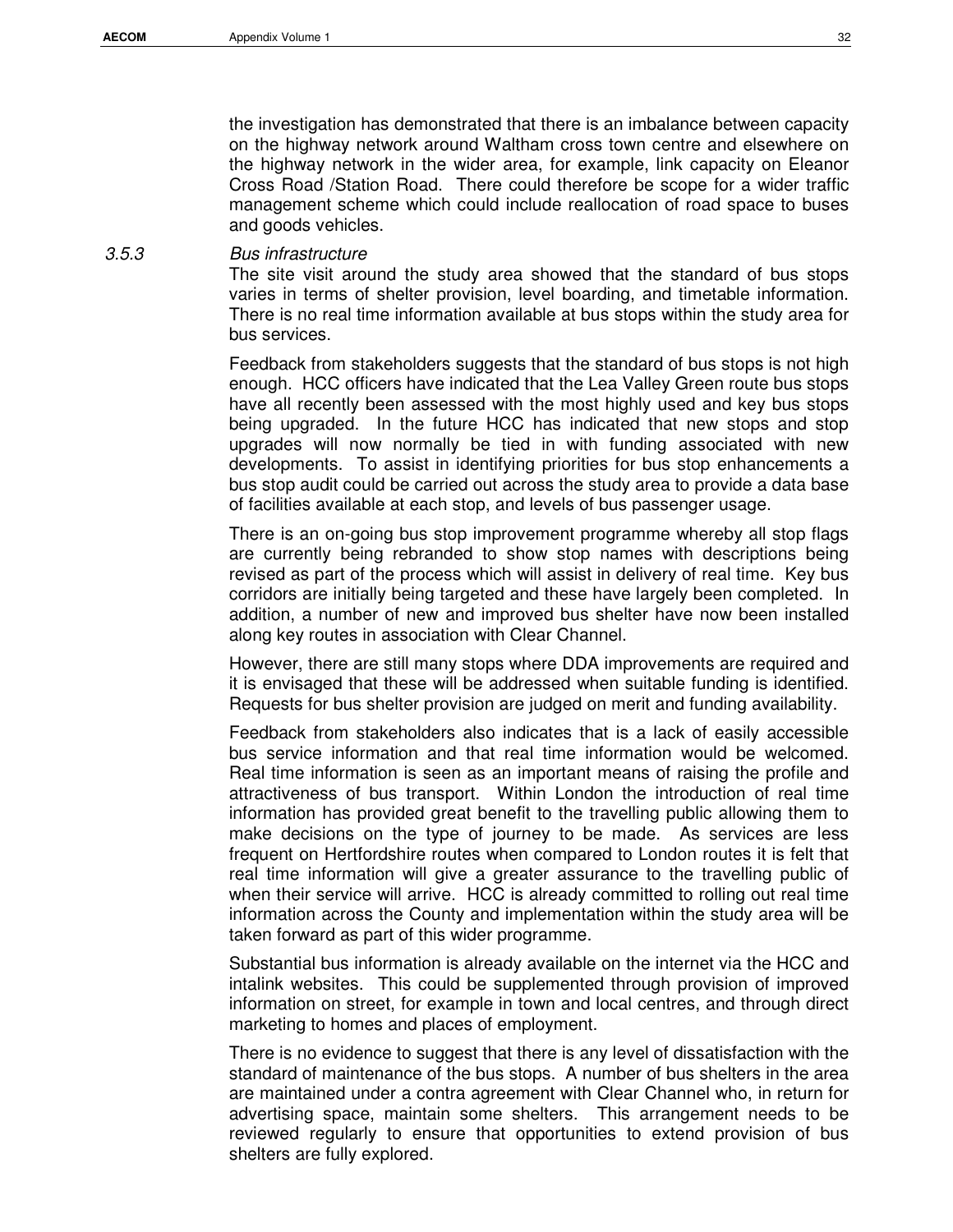At present the only bus lanes in the area are at The Pond and on Crossbrook Street/High Street between Cheshunt and Waltham Cross. Illegal parking along these lengths often causes disruption to the bus lane operation.

3.5.4 Bus Services to Specific Areas

The feedback received from stakeholders has generally indicated that the majority of areas in the study area are fairly well served by buses. However, the study has highlighted a number of locations where a higher level of service could raise levels of bus use.

In particular, services to the Brookfield Centre are relatively infrequent. The Brookfield Shopping Centre is an out-of-town shopping centre situated in the north of Cheshunt adjacent to the A10. The largest two stores are Marks and Spencer and Tesco, with many smaller stores in Brookfield Retail Park. The area is therefore an important centre which serves the whole of the study area and adjacent towns.

As Brookfield Centre is a new retail centre, it is not at an established bus node. Although measures have been taken to increase bus access to the area, it remains relatively poor. This affects mode choice of employees and customers alike and contrasts starkly with the high level of access by car and the availability of extensive free car parking.

There are plans to expand the Centre and it will be important in transport terms for this potential expansion to include a step change in bus access. It will also be important for the planning of this development to include the need for a parking management plan that could seek to achieve a more level playing field in cost terms with the cost of access to the centre by bus and an approach to parking management (including pricing) that is consistent with that operating at town centres across the Borough of Broxbourne.

Feedback from stakeholders also suggests that getting to hospitals within the study area by bus is difficult. This issues is already being addressed through the 'Hospital Hopper' service. The Broxbourne health shuttle service has run to Chase Farm Hospital in north London since the beginning of April 2007, funded by the Borough Council and Hertfordshire Integrated Transport Partnership.

The service is now running with two vehicles, with one serving Chase Farm and Barnet Hospitals and the other serving the QEII in Welwyn Garden City, the Lister Hospital in Stevenage and Hertford County Hospital. A single journey to Chase Farm, Barnet and Hertford hospitals costs £5. Single journeys to the QEII and Lister hospitals cost £8 and £12 respectively. A discount of 25 per cent is available for frequent users who have made ten or more trips. The usage of the service has increased in each year it has been available (shown in **Figure 3.3** below).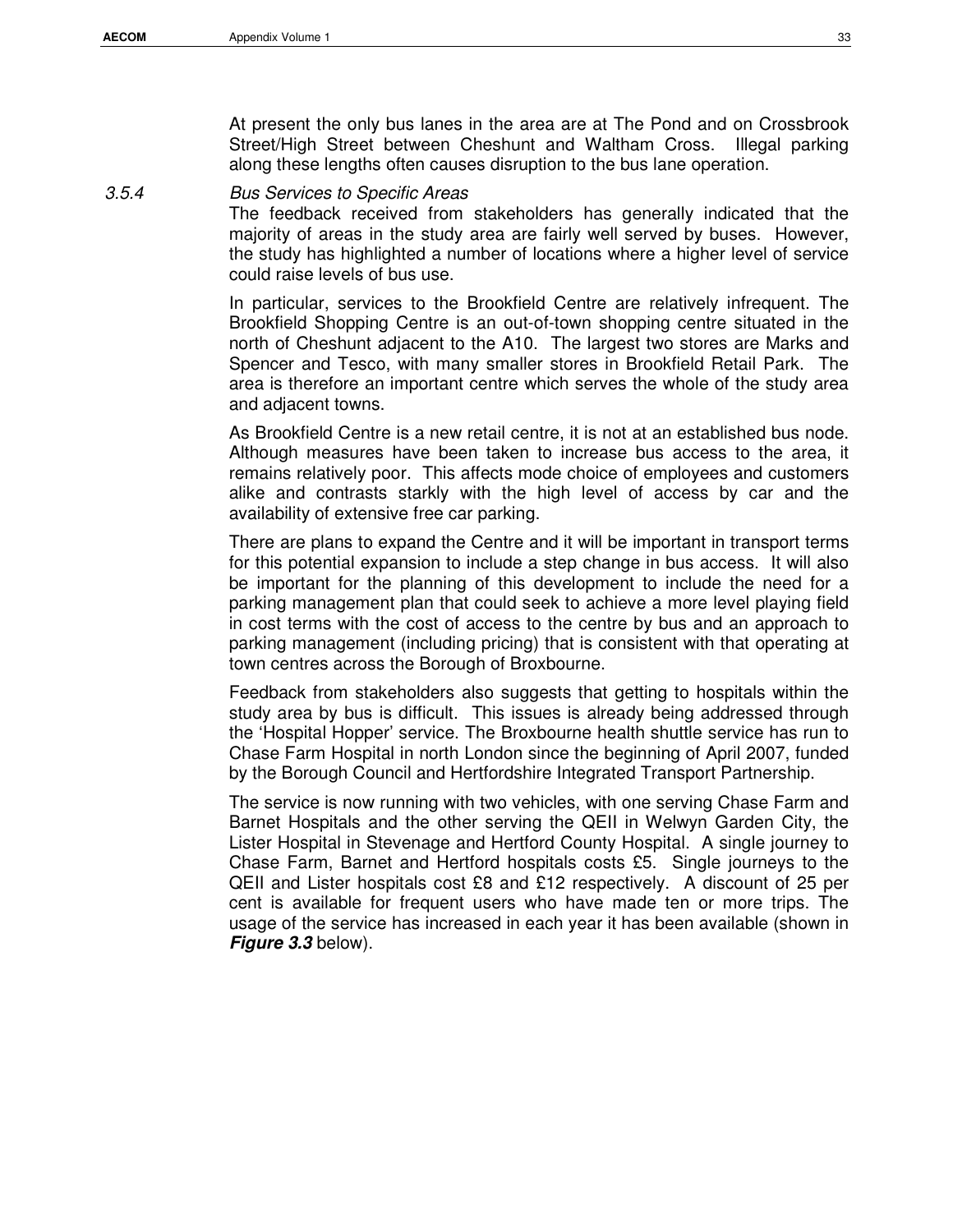

**Figure 3.3: Hospital Hopper Usage (Source: Hospital Hopper Usage Report)** 

The hospital hopper usage report identified the following:

"The revenue collected by the service charges equates to an average of £5.59 per journey against an average journey cost of £21.71 i.e. 25.75% of the cost of an average journey is recouped by charging. Each journey is currently being subsidised by around £16 a journey but this figure is coming down; at the end of the 2007/08 financial year, it was around £22.

It is likely that price increases will do little to reduce the subsidy; the most effective way of increasing revenue may be to increase average loading by increasing take-up through increased marketing."

In terms of scheduled bus services, it would appear that East/West bus transport links are relatively poor, in particular to Cheshunt rail station and the employment area centred on Delamare Road, including the Tesco head office nearby. Public transport has grown up along the older north-south axis while newer areas to the west of Cheshunt have had to rely on the development of new services. The potential further expansion of the Brookfield Centre provides an opportunity to enhance East / West bus links in conjunction with the development.

#### 3.5.5 Other Issues

Stakeholder feedback indicates that there is a need for cross border unified ticketing. Although there are a number of unified ticketing promotions, such as 'PlusBus' and 'Explorer', there is scope for expanding these schemes. This will require engagement between TfL, HCC, Arriva, Metroline and other interested parties.

HCC seek to maximise funding opportunities for improving bus services. However, funding for the maintenance and enhancement of bus services and facilities across the area is constrained. Bus improvements are generally brought forward as part of County-wide programmes or as a direct consequence of developer contributions. These are received generally as oneoff or time limited payments. This approach could be improved through the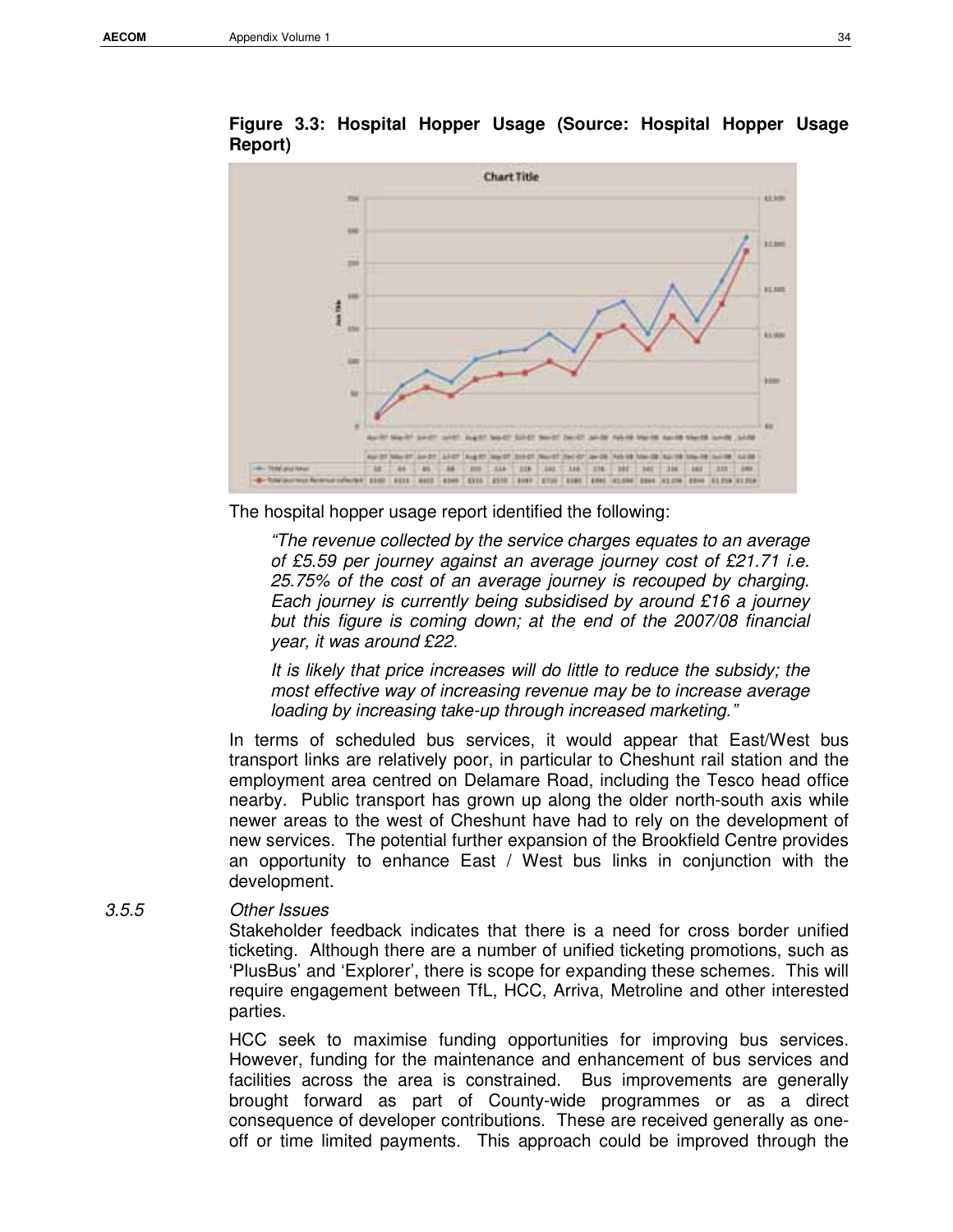adoption of a strategy for developer contributions across the area which could deliver a regular revenue stream for enhancements to bus services and facilities.

#### **3.6 Summary of Problems**

**Table 3.1** list summarises the bus problems identified through consultation and investigation:

| Table 3.1: List of Bus Problems |  |  |
|---------------------------------|--|--|
|---------------------------------|--|--|

| BUP <sub>1</sub>  | Illegal parking in bus lanes                                                                                                                                                                                         |  |
|-------------------|----------------------------------------------------------------------------------------------------------------------------------------------------------------------------------------------------------------------|--|
| BUP <sub>2</sub>  | Capacity constraints at Waltham Cross bus station leads to<br>congestion and safety concerns                                                                                                                         |  |
| BUP <sub>3</sub>  | Low frequency of some bus services, in particular in the evenings<br>and at weekends                                                                                                                                 |  |
| BUP4              | Travel to London is not fully integrated, both in terms of ticketing<br>and services                                                                                                                                 |  |
| BUP <sub>5</sub>  | Inadequate services to other towns                                                                                                                                                                                   |  |
| BUP <sub>6</sub>  | Inadequate services to hospitals                                                                                                                                                                                     |  |
| BUP7              | Poor east-west links                                                                                                                                                                                                 |  |
| BUP <sub>8</sub>  | Poor integration of bus and rail services                                                                                                                                                                            |  |
| BUP <sub>9</sub>  | Quality of buses is perceived as being poor, particularly access to<br>buses for the disabled and mobility impaired. (Currently 90%+ of<br>buses are DDA compliant and all buses must meet this standard by<br>2017. |  |
| <b>BUP10</b>      | Lack of awareness of bus routes and timetables                                                                                                                                                                       |  |
| BUP <sub>11</sub> | Bus stop infrastructure is substandard at some locations                                                                                                                                                             |  |
| BUP <sub>12</sub> | Limited bus services to Cheshunt rail station                                                                                                                                                                        |  |
| BUP <sub>13</sub> | Bus fares are expensive compared to London                                                                                                                                                                           |  |
| BUP <sub>14</sub> | Positioning of taxi rank at Waltham Cross causes congestion for<br>buses at the bus station                                                                                                                          |  |
| <b>BUP15</b>      | Low proportion of sustainable travel to Brookfield due to over-<br>provision of parking and lack of bus services                                                                                                     |  |
| <b>BUP16</b>      | Poor bus reliability and journey times                                                                                                                                                                               |  |
| BUP <sub>17</sub> | Poor positioning of bus stops (perceived problem)                                                                                                                                                                    |  |

#### **3.7 Urban Transport Plan Bus Options**

#### 3.7.1 Waltham Cross Bus Station

Although feedback regarding Waltham Cross bus station and its facilities has been fairly positive, a number of issues have been identified, particularly related to capacity and congestion. There is scope to expand the bus station but this would involve land acquisition and creating a larger bus station could potentially involve a major (over £5m scheme).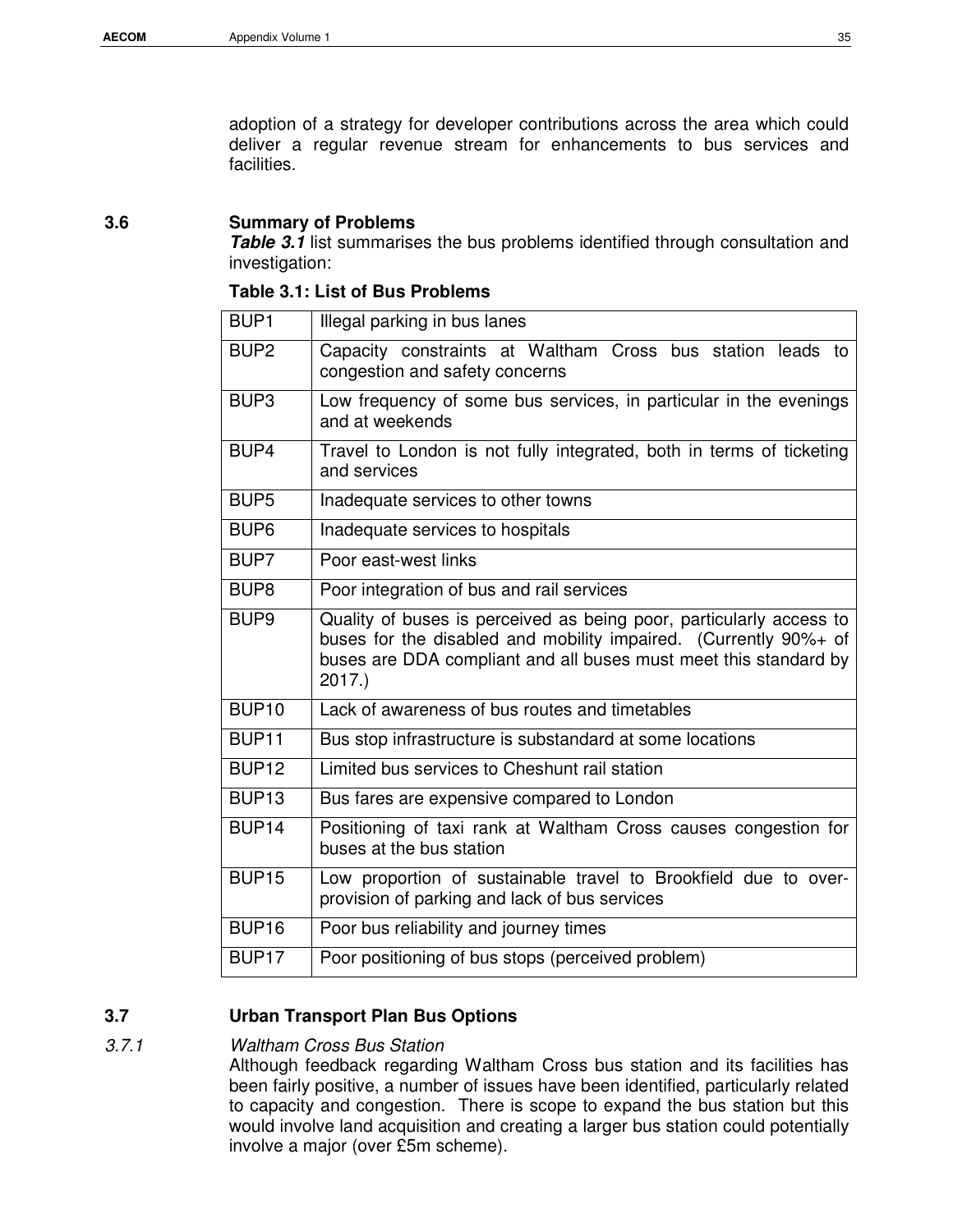Taking this forward would require a partnership involving TfL, HCC and BBC working together and a high level of commitment by TfL. However, there is no evidence that an expansion scheme would form a priority compared with other potential bus improvements that TfL may wish to progress. This requires further investigation.

Expansion of the bus station at the existing site with a new layout and bus circulatory system could address the capacity problem in relation to setting down by providing additional space for this. Some reorganisation of bus arrival and departure times could also assist by scheduling a short time before arrival and departure of some buses, enabling buses to set down at a departure stands.

One of the capacity issues for the bus station relates to inadequate provision of safe layover spaces. Having more space within the bus station for layover would be an advantage, but this could be an inefficient use of valuable town centre land as well as being visually intrusive. A possible solution to this problem could be to enable a number of services to terminate and layover in the vicinity of Waltham Cross rail station rather than at the bus station (after calling at the bus station first). There is scope for providing layover space onstreet in this area, while having bus services terminating close to the rail station would improve interchange between bus and rail.

This approach would require buses to set down and turn round at the bus station in order to continue on to the rail station. The scope for this requires further investigation and liaison between HCC, TfL and bus operators. Arriva and Metroline have been contacted regarding this possibility and Arriva has indicated that, providing that the access and egress was suitable and the layout did not present undue risk of accidents, it could support the proposal. However, Metroline has indicated that it would not be in support of running services to the train station due to the likely adverse impact on commercial viability.

A scheme to extend bus services to Waltham Cross rail station will place an increased importance on the provision of bus priority measures to avoid services being impacted by congestion at the Monarch's Way roundabout. Upgrading of the existing bus stop facility at the rail station would also be necessary. As part of a planning agreement for Park Plaza development, a shuttle service currently operates between the development and Waltham Cross rail station.

Public transport interchange between Waltham Cross bus and rail stations could also be assisted if the existing pedestrian route between the two is improved. The link between the bus station and the rail station is perceived to be unattractive and unsafe as it involves use of subways through the Monarchs Way roundabout. Signage directing pedestrians between the two locations is also relatively poor. One possible solution includes improving both the route and the signage and providing a toucan crossing, as discussed in the Walking and Cycling section of this Appendix.

Information available at the bus station is predominantly based around the services which TfL operate. For other services there is an Intalink computer available where information can be accessed however this is the only place where county service information is available. TfL has been consulted on whether further information regarding county services could be displayed at the bus station and their response is included below. They indicated that they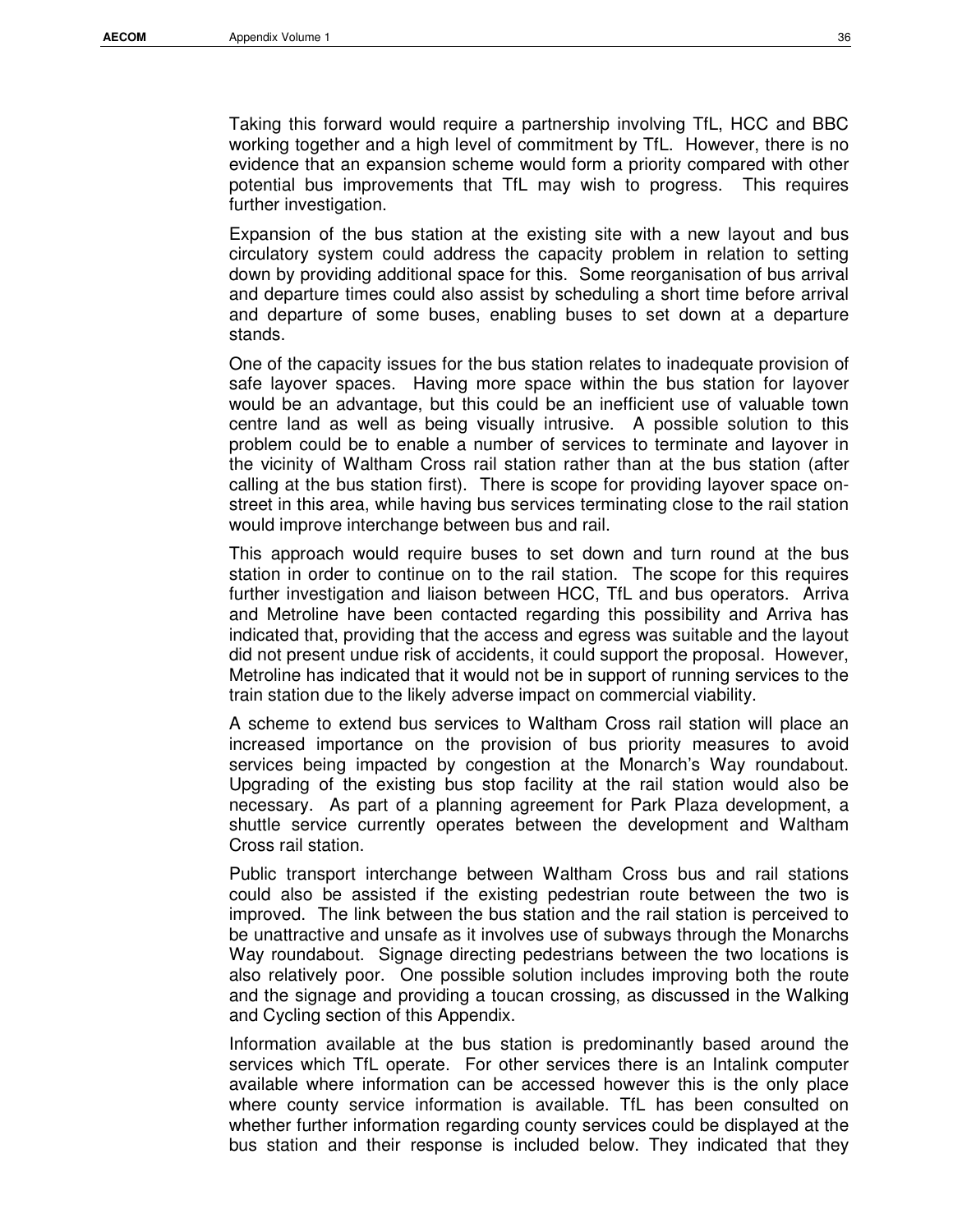would be willing to discuss what enhancements could be made to information for county services whilst at the same time complying with their own guidelines for these.

In addition, Arriva were asked what additional information they would like to see at the bus station. They would like information displayed for all services that use the bus station and would also like extra publicity available to promote their period and area wide tickets

The recent improvements to Windmill Lane in Cheshunt have improved access to Cheshunt Station. This has also improved conditions for buses on the route. If the 'Greater Brookfield' development proceeds, this could assist in providing improved services to Cheshunt station, which also serve the Delamare Road employment area. However there are constraints with the size of vehicle that can be used on the route as buses are required to turn around via the station car park. A bus stop is to be provided within the car park close to the station entrance to serve passengers boarding at this point.

#### 3.7.2 Bus infrastructure

A number of concerns have been raised about cars parking in bus lanes (both in terms of journey time implications for the buses and in the safety of those passengers boarding and alighting), and the lack of enforcement regarding this issue. Stakeholders thought that this was particularly an issue in the bus lane from Waltham Cross to Theobalds Grove. This could be overcome by increasing the level of enforcement. In addition, stakeholders considered that the bus lane on Crossbrook Street was not as efficient as it could be as the road is not wide enough for two lanes. It is unlikely that road widening would be possible to improve efficiency. However, it has been identified that cars also park in the bus lane regularly and to improve operation improved enforcement is required.

In general, there appears to be limited opportunities for additional bus lanes owing to the constrained nature of the local highway network and the high cost associated with road widening. As referred to in Section 3, the highway network in the vicinity of Waltham Cross bus station includes dual carriageway provision and this could facilitate the provision of bus lanes. However, any reallocation of roadspace in this area from general traffic to buses could have a serious impact on traffic flow.

As part of the preparation of the UTP, an investigation has been carried out into the signalisation of the Eleanor Cross Road west approach onto the Monarch's Way roundabout from the bus station, together with some modifications to the layout of the roundabout. However, this investigation has not demonstrated that such a measure would benefit buses accessing the roundabout from the bus station.

Congestion at the Monarch's way roundabout is caused partly by congestion on Eleanor Cross Road to the east of the roundabout. There appears little prospect for improving this situation and there may be scope to provide bus lanes in the vicinity of Monarch's Way roundabout that would not have an adverse impact on the operation of the wider network. This could be further investigated in conjunction with developing a local bus access strategy for the Waltham cross area.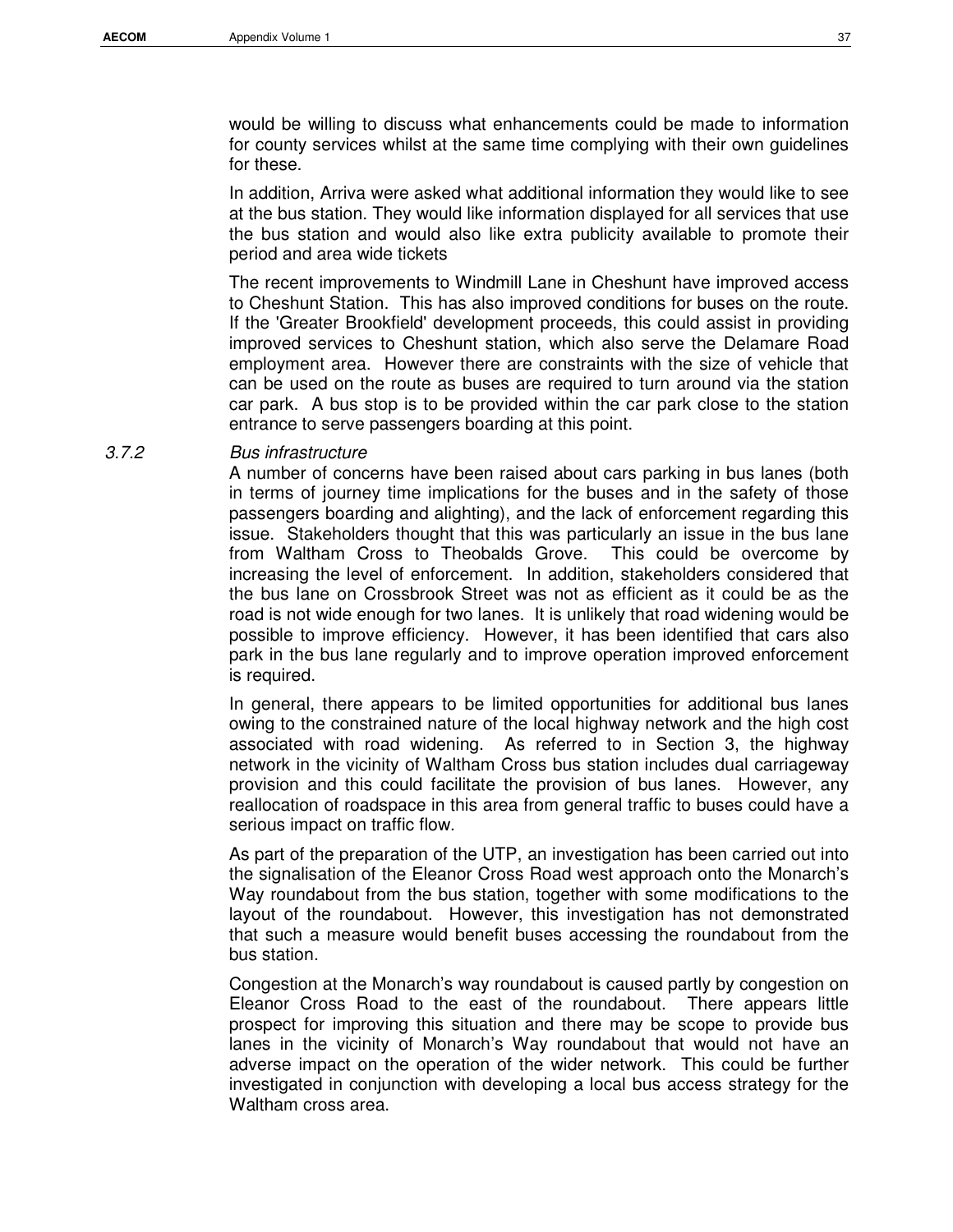#### 3.7.3 Bus Services to Specific Areas

To increase bus accessibility to an expanding Brookfield Centre, frequency and range of services need to be increased. There will be opportunities to provide a subsidy to provide additional services through developer agreements, including re-routing existing services to call at the centre subject to consultation with bus operators. Given the potential scale of future development in the Brookfield area, there is potential for the development to facilitate new routes that could extend to Ware and Hertford.

Metroline were contacted regarding diverting the 242 service to the Brookfield Centre and their response indicated that any diversion of the service (242) would involve extra costs and they were not convinced that there is a substantial market for travel to Brookfield from the Cuffley area. By diverting Route 242 Metroline feel that the service would materially extend journey times for passengers travelling to / from Cheshunt and Waltham Cross. They also indicated that routes C1, C2 and C3 (TrustyBus) already operate to / from the Brookfield Centre every 30-60 minutes from many areas of Rosedale, Cheshunt and Waltham Cross; and they see no need for any extra services.

These options and issues need further consideration as part of the detailed consideration of travel and transport issues that will take place as proposal for development at Brookfield come forward.

The hospital hopper is providing an important service and there is scope for this to be enhanced. From an operational point of view further marketing of the hospital hopper would be the best way to increase patronage levels and reduce subsidies to make it a more commercially viable. It is suggested that further promotion of this service, possibly including posters in bus stops, should take place. Marketing is currently undertaken by BBC in partnership with the PCT, and HCC.

There is also a need for improved east-west links. Arriva and Metroline have been contacted about providing improved/additional East/West services. Arriva has indicated that they already operate service 251 which connects Upshire with Hammond Street, via Waltham Abbey & Waltham Cross and service 250 from Loughton to Waltham Cross.: They have no plans to change these services. Metroline has indicated that the additional east/west services may not be commercially viable and could therefore require a subsidy.

Stakeholders have also reported that they thought that evening and weekend services are too infrequent. HCC already provide subsidies for services which are socially necessary. The provision of subsidised bus services is reviewed on a regular basis and this could include further consideration of services within the UTP area.

#### **3.8 Delivery**

Delivery of UTP schemes is categorised into short term (0-2 years), medium term (3-5 years) and long term (greater than 5 years).

#### 3.8.1 Assessment of delivery years

The determination of whether a proposed bus UTP scheme is suitable for short, medium or long term delivery has been considered through an assessment framework using a range of criteria (see Section 7 of this Appendix). assessment criteria. Although schemes have been ranked in terms of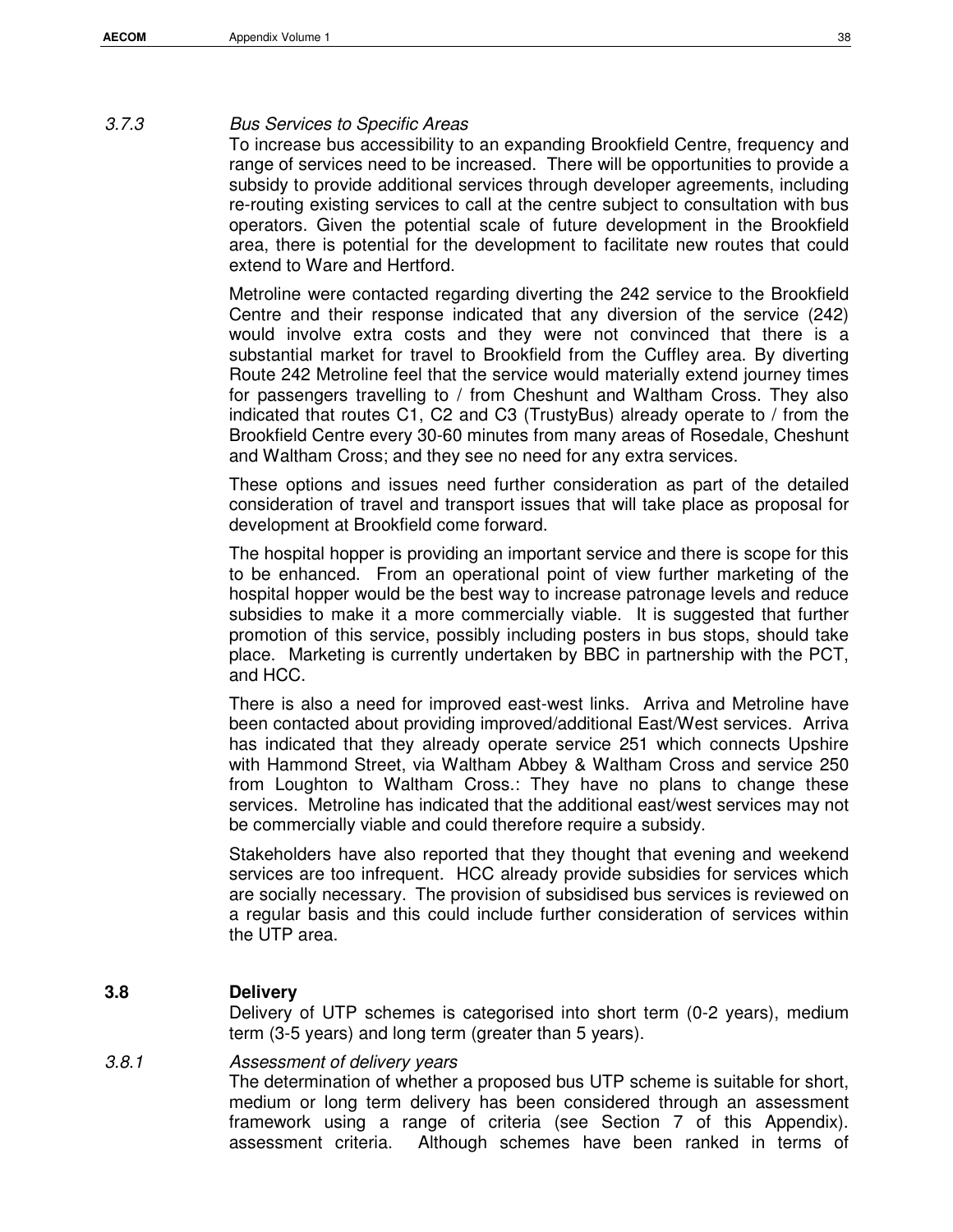anticipated outcomes and contribution to key LTP targets, programming is heavily dependent on feasibility. This relates to:

- scheme cost/affordability;
- availability of funding;
- contribution to a package of schemes;
- linkage with development
- agreement between delivery partners (where more than one agency is responsible for funding).

Schemes with lower risk factors were deemed as being feasible for short term delivery, whilst those with higher risk factors were identified for medium and long term delivery. Nevertheless, where possible, priority would be given to those schemes that produce the greatest benefits in relation to cost.

3.8.2 Funding opportunities

A principal source of funding for bus infrastructure improvements in the UTP area comes through the Hertfordshire County Council's LTP. This funding supports a range of transport improvements and is allocated to programmes across the County. Bus improvements in the UTP area therefore have to compete with other priorities across the County. The allocation of funding is closely related to the delivery of LTP indicators and the Council's Bus Strategy being supported by a priority assessment process covering the County as a whole.

A second key source of funding is linked to new development proposals. Where a development needs to be supported by improved bus access, contributions may be sought for improvements in bus infrastructure.

Funding for improvements to bus services can be provided through the County Council's revenue programme. However, this is heavily constrained and the focus is on supporting socially necessary services rather than increasing frequency of services. In addition, where a new service, or an enhancement to an existing service, is required to provide a high standard of bus accessibility to a new development, developer contributions can be sought for this.

Funding for bus enhancements may also be sought from government competitions aimed at promoting increased bus patronage. Improved bus services and facilities may also be pursued through partnership with bus operators and through Quality Bus Partnerships.

3.8.3 Delivery programme

Through the review of bus operations, problems and opportunities in the UTP area outlined above, and in consideration of the feasibility and funding situation for bus improvements, opportunities, **Table 3.2** summarises the list of bus measures proposed for the UTP area categorised into delivery periods:

#### **Table 3.2: Bus Schemes for Short, Medium and Longer Term Delivery**

| <b>Scheme</b><br><b>Reference</b> | <b>Scheme Description</b>                                    |
|-----------------------------------|--------------------------------------------------------------|
|                                   | <b>Proposed Short Term Schemes</b>                           |
| BU <sub>01</sub>                  | Provide more information on county services at Waltham Cross |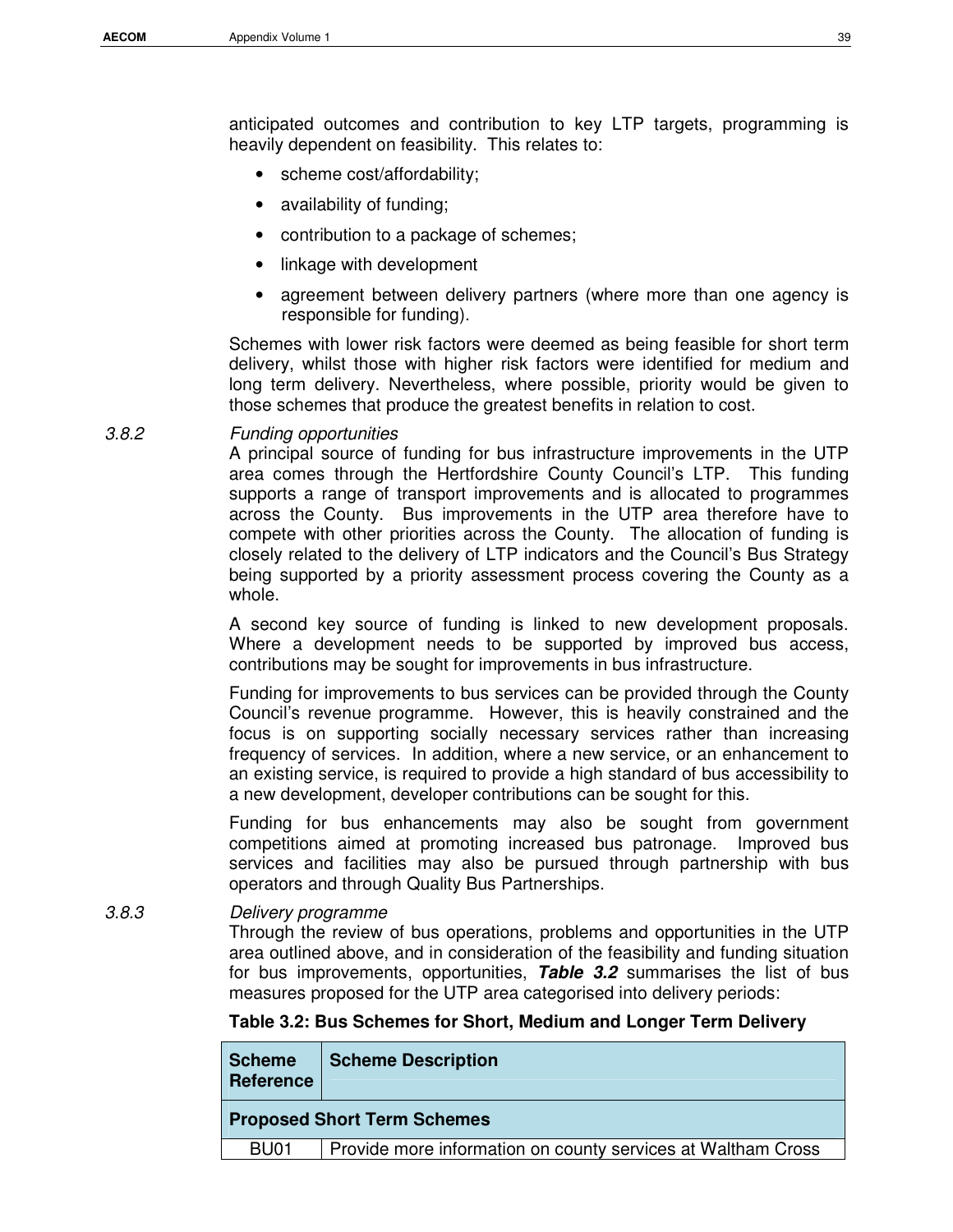|                   | bus station through provision of journey planning maps and more<br>accessible electronic passenger information points                                                                                                                         |
|-------------------|-----------------------------------------------------------------------------------------------------------------------------------------------------------------------------------------------------------------------------------------------|
| <b>BU16</b>       | Provision of bus shelter at Cheshunt rail station                                                                                                                                                                                             |
|                   | <b>Proposed Medium Term Schemes</b>                                                                                                                                                                                                           |
| <b>BU03</b>       | Modify existing bus services to directly serve Waltham Cross rail<br>station (working with bus operators)                                                                                                                                     |
| <b>BU04</b>       | Provide an additional bus stop facility at Waltham Cross rail<br>station to allow additional bus services to call there                                                                                                                       |
| <b>BU05</b>       | Increase frequency and range of bus service stopping at<br>Cheshunt Station (working with bus operators)                                                                                                                                      |
| <b>BU06</b>       | Provide real time bus information and electronic passenger<br>information points at bus stops starting with those most heavily<br>used. (Stops at The Pond, Theobalds Grove rail station,<br>Waltham Cross bus station and Brookfield Centre) |
| <b>BU07</b>       | Provide bus real time information on the HCC web site                                                                                                                                                                                         |
| <b>BU13</b>       | Support and promote the hospital hopper                                                                                                                                                                                                       |
| <b>BU14</b>       | Study - Work with BBC, TfL and other bus operators to<br>investigate capacity and layover issues at Waltham Cross bus<br>station                                                                                                              |
| Long term schemes |                                                                                                                                                                                                                                               |
| <b>BU02</b>       | Study - Provide bus priority facilities and signalisation at<br>Monarchs Way roundabout                                                                                                                                                       |
| <b>BU11</b>       | Provide improved east-west bus services in the Cheshunt area<br>(working with bus operators)                                                                                                                                                  |
| <b>BU12</b>       | Provide minimum half hourly bus services from all parts of the<br>area to Brookfield Centre (working with bus operators)                                                                                                                      |
| <b>BU17</b>       | Implementation of public transport facilities in line with Brookfield<br>Masterplan                                                                                                                                                           |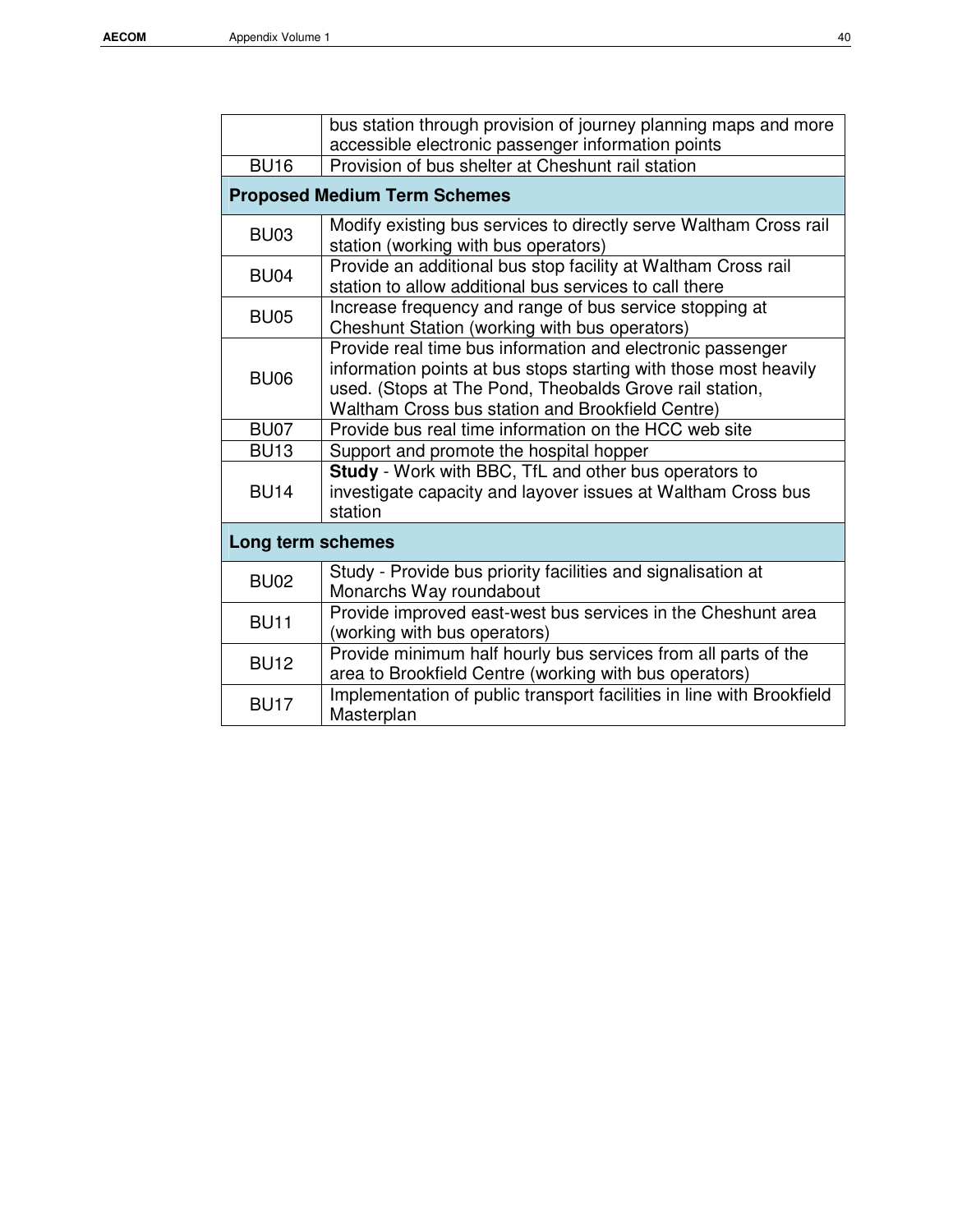|  | AECOM |
|--|-------|
|  |       |
|  |       |

# Rail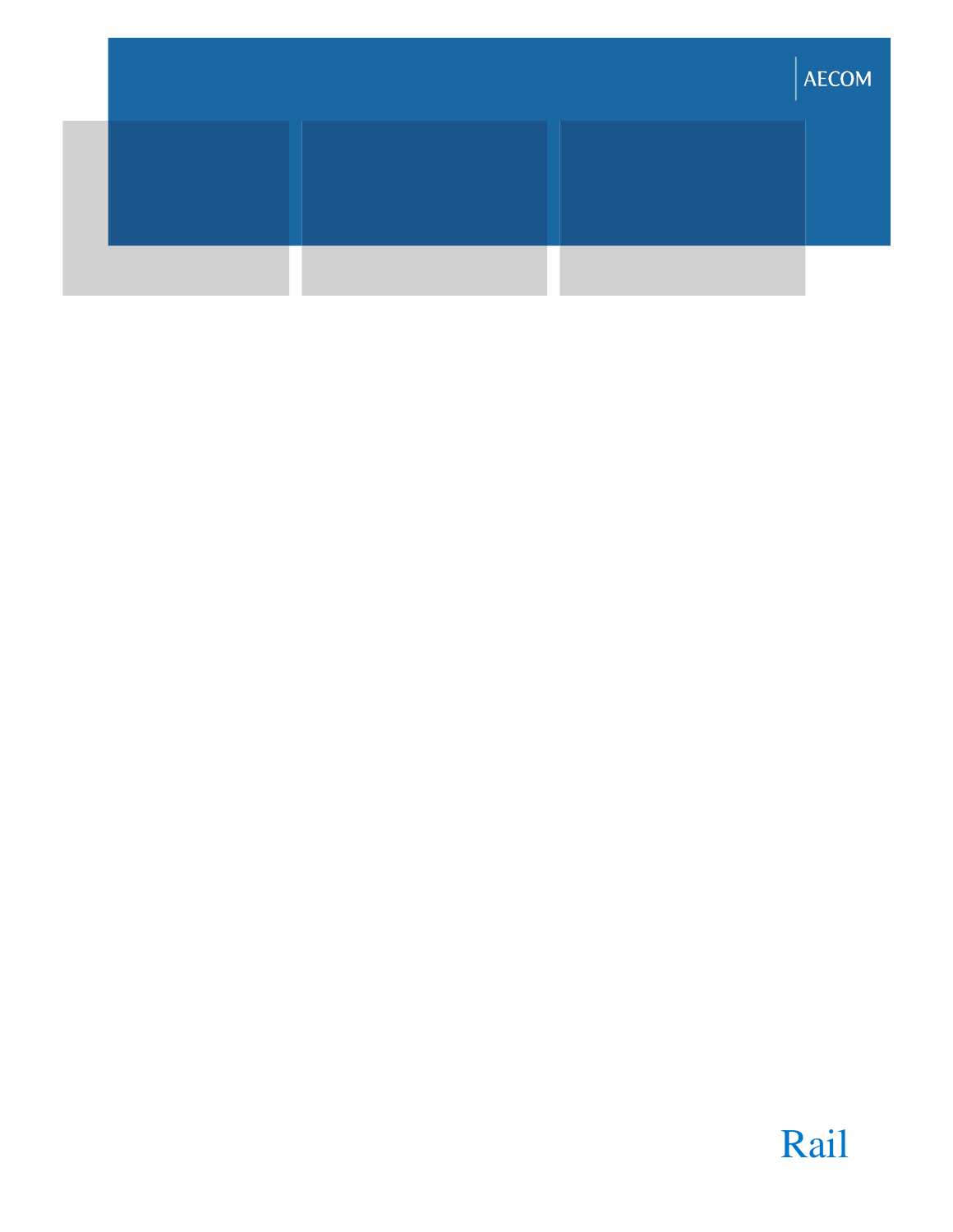# 4 Rail

#### **4.1 Introduction to Rail**

This section of the appendix provides a discussion of the existing rail services and the pressures on the network in and around Cheshunt and Waltham Cross. It examines the existing issues and identifies possible schemes, some of which have already been identified, in order to enhance the current level of service or infrastructure provision on the local network.

Issues relating to network capacity have been considered as part of the Greater Anglia Route Utilisation Strategy published in December 2007. This is reviewed as proposed rail improvements for the wider network will affect rail usage up to 2016 and beyond. Issues on a more local level are also considered, focussing upon accessibility to services, information and facilities and options for enhancing the quality of rail facilities in the short, medium and longer term.

Information has been collated from a number of published documents, from various technical and non-technical websites, through on site observations and from representatives of relevant Local Authorities and stakeholders.

### **4.2 Background to Rail Travel and Facilities in Cheshunt and Waltham Cross**

According to the Cheshunt and Waltham Cross Draft Data Report (2007) the rail modal share for out-commuting trips from Cheshunt was 16.74% and 13.79% for Waltham Cross. The rail modal share made up 3.10% and 2.28% of in-commuting trips to Cheshunt and Waltham Cross, respectively. For those working and living in the town, the rail modal share was 1.63% and 2.90% for Cheshunt and Waltham Cross, respectively.

The two main rail stations within the area (in terms of use) are Cheshunt and Waltham Cross. Cheshunt rail station is situated to the east of the town, adjacent to the Lee Valley Country Park. Waltham Cross rail station is situated slightly to the east of the town centre where access on foot is via an underpass system. A third rail station, Theobalds Grove, is also in the area. Its location is more central than Cheshunt and Waltham Cross rail stations, however services and facilities are relatively poor and hence it is much less utilised. Rail services from all stations provide direct access to London.

The location of rail stations that serve the study area is shown on **Figure 4.1** on the following page.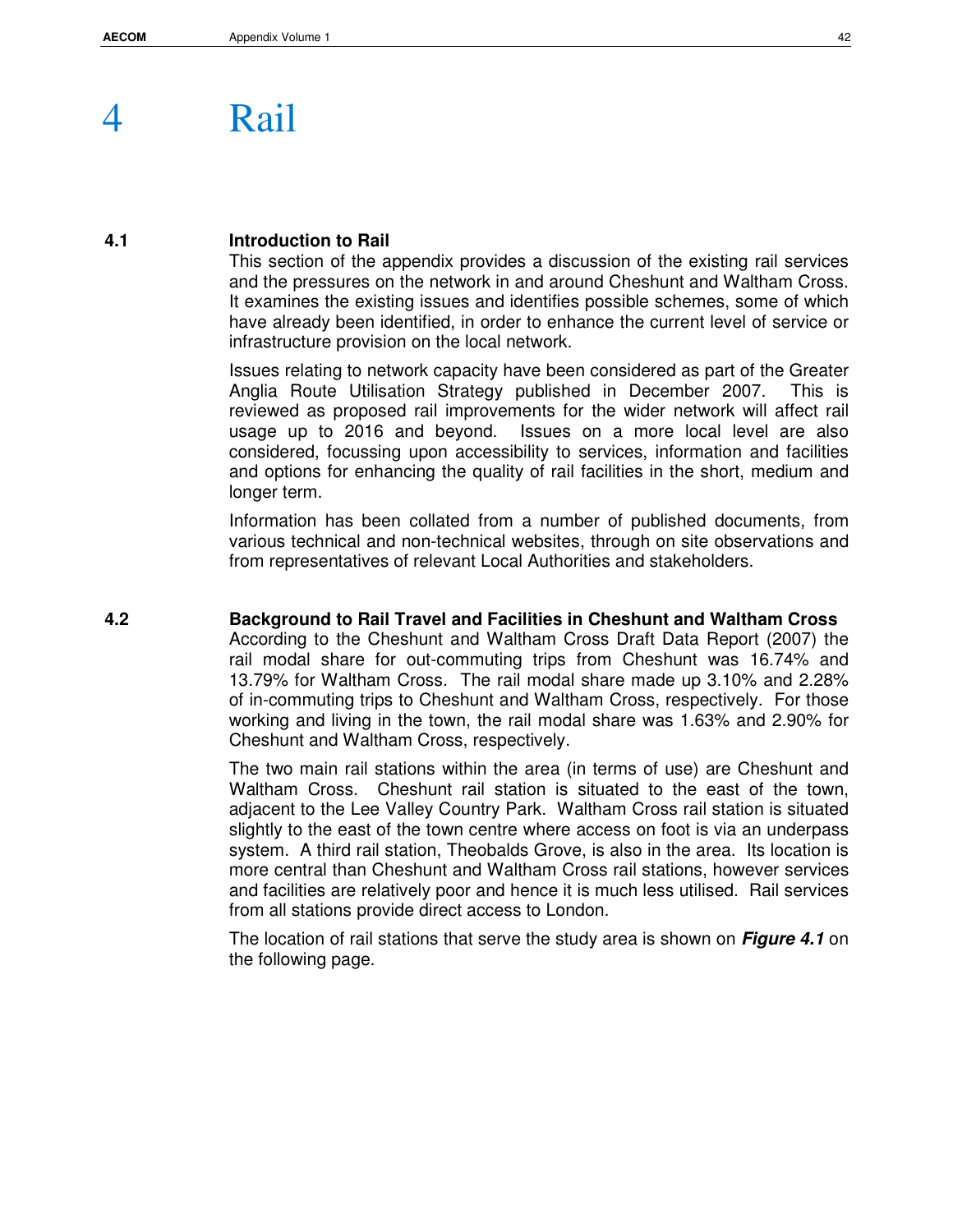

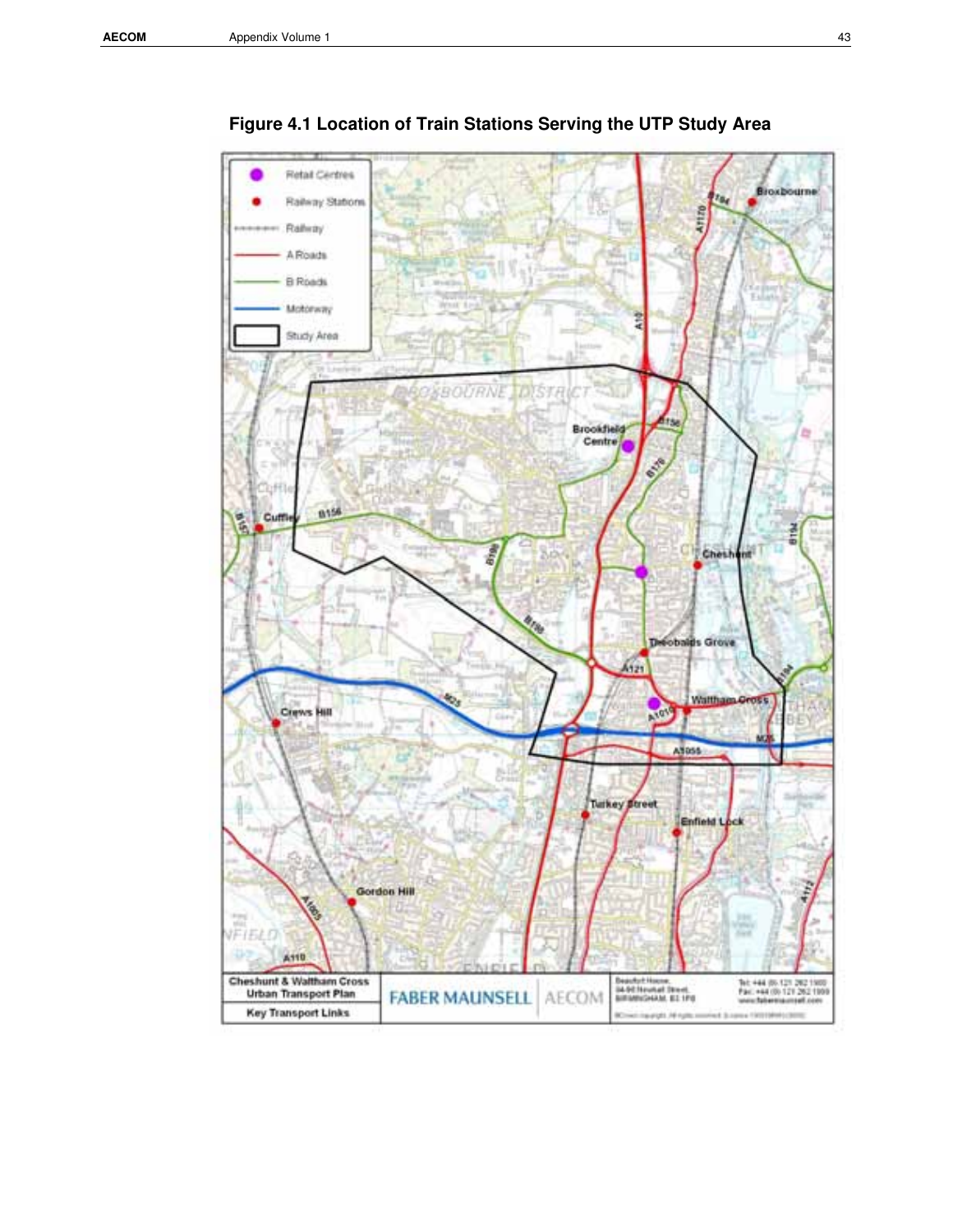#### **4.3 Policy and Strategy Context for Rail Travel in Cheshunt and Waltham Cross**

#### 4.3.1 Hertfordshire County Council – Rail Strategy

The Hertfordshire Rail Strategy is a daughter document to the LTP2 and sets out the role of the rail network in meeting the transport needs of Hertfordshire during the current plan period until 2010/11. The Rail Strategy has been developed by HCC and helps to shape the strategic context within which services operate. Although it has no direct influence over specific services or operation, the Rail Strategy is a useful tool in influencing station improvements or the marketing of enhanced facilities or services. Crucially, the Rail Strategy has an important role in the integration of bus and rail services, which is currently an issue at the three stations within the study area.

HCC encourages train operators to adopt a more proactive stance on integration and stresses the importance of partnership working between train operators, bus companies and the local authority. HCC is also committed to ensuring that rail capacity is adequate for commuters and off-peak travellers in light of the predicted growth of the population and employment, and to promoting those improvements which benefit rail users within the County as a whole. As part of the Rail Strategy, HCC will press for the following measures which are relevant to the three stations within the study area:

- A minimum of half hourly frequencies (15 minutes in major towns);
- All stations to have an hourly (minimum) Sunday service;
- First trains from all stations to arrive in London before 0600 (Mon-Sat) and 0800 (Sun);
- Last trains to all stations to leave London between 0001 and 0100;
- The provision of standard clockface timetabling at all stations (excluding peak);
- During peak periods, all passengers on journeys longer than 15 minutes duration shall be seated;
- The provision of 6/8/12 car trains wherever possible to improve capacity;
- Integration of general and 'special' (i.e. airport) services to minimise connection times;

In addition to the measures listed above, the Rail Strategy sets out plans to encourage Train Operation Companies (TOC) to adopt innovative ticketing measures, such as special fares for contra-peak travelling and school/college season tickets. The Strategy also clearly states an intention by HCC to encourage access to all stations by bus, cycle, foot and taxi where feasible.

The Rail Strategy stresses the importance of accessibility and integration in the delivery of high quality and efficient rail services in the Borough of Broxbourne, highlighting the following measures as priority action areas:

• Encouraging TOC's to work with local bus operators in order to develop east-west feeder bus services which connect with the north-south rail network. It is envisaged that the PlusBus scheme will be used to support such initiatives (the County Council expects all local train operators to become Intalink partners);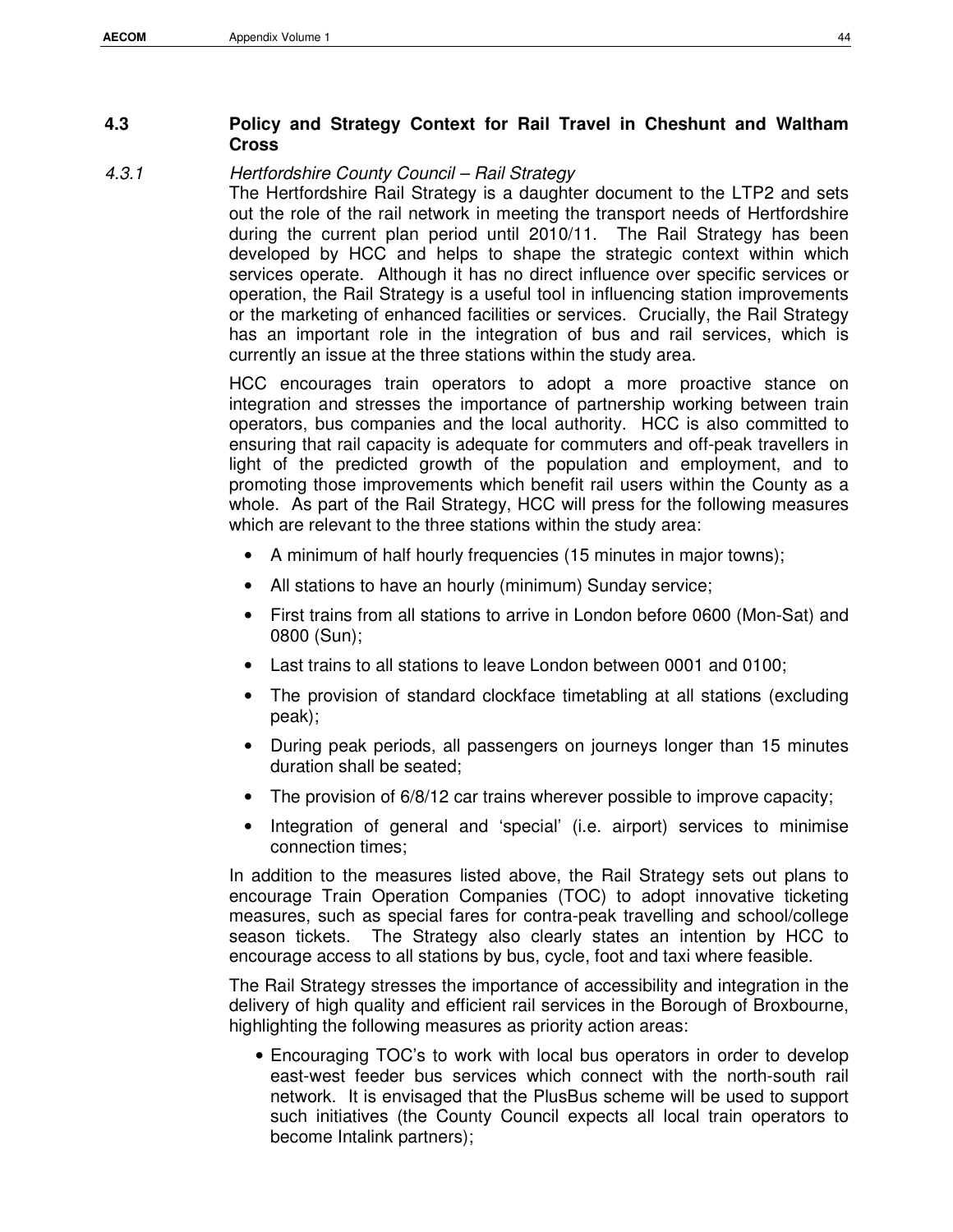- Working with train operators to ensure that trains serving Stansted Airport stop in the borough;
- Ensuring that the TOCs and the District and Borough Councils work together to establish clear car parking capacity guidelines and charging policies at the station and surrounding streets, which could ultimately affect the attractiveness of the rail service;
- Implementation of the guidelines set out in the "Railways for All" consultation document, which sets out the Government's priorities for improving accessibility to railway stations and associated services and facilities;
- Working with TOC's and Network Rail to develop improvement schemes for station facilities. These may be funded through the franchise agreement, through the LTP (where specific LTP outcomes can be achieved), or through developer contributions where appropriate.

The key interests of the County Council as outlined in the Rail Strategy can be summarised as follows:

- Improved access for bus services to stations;
- Secure cycle storage facilities and signage to cycle routes to stations;
- Safer access for pedestrians;
- Access for taxis and sheltered waiting accommodation for their passengers;
- Alterations to forecourt layouts to improve circulation and reduce conflict;
- DDA improvements, subject to agreement on priorities with TOC's and Network Rail;
- Improved signage and information displays through the Intalink partnership.

#### 4.3.2 Network Rail – Route Utilisation Strategy (RUS)

Network Rail has set out its intentions to improve the West Anglia Route, focussing on the existing problems of overcrowding between Cambridge and London and the need to accommodate future passenger numbers in the context of population and employment growth in the region. Network Rail has set out a number of medium and long term enhancements in its RUS, including the use of 12-car trains on all outer suburban services between Cambridge and Stansted Airport to Liverpool Street and associated platform lengthening. In the longer term (up to 2019) the removal of level crossings is being considered to improve the performance of the route. It is also recommended that the West Anglia route via Tottenham Hale is four-tracked between Coppermill junction and Broxbourne junction to provide extra capacity for an additional 6 trains during the peak hour.

#### 4.3.3 NXEA Service Level Commitments

As part of the NXEA Service Level Commitment, the train operators are obliged to provide a minimum level of passenger services during the franchise period. NXEA currently hold this franchise until 2011 and therefore must ensure that the service level commitments are fulfilled during this period, which includes providing a minimum number of services at certain times of the day on all of its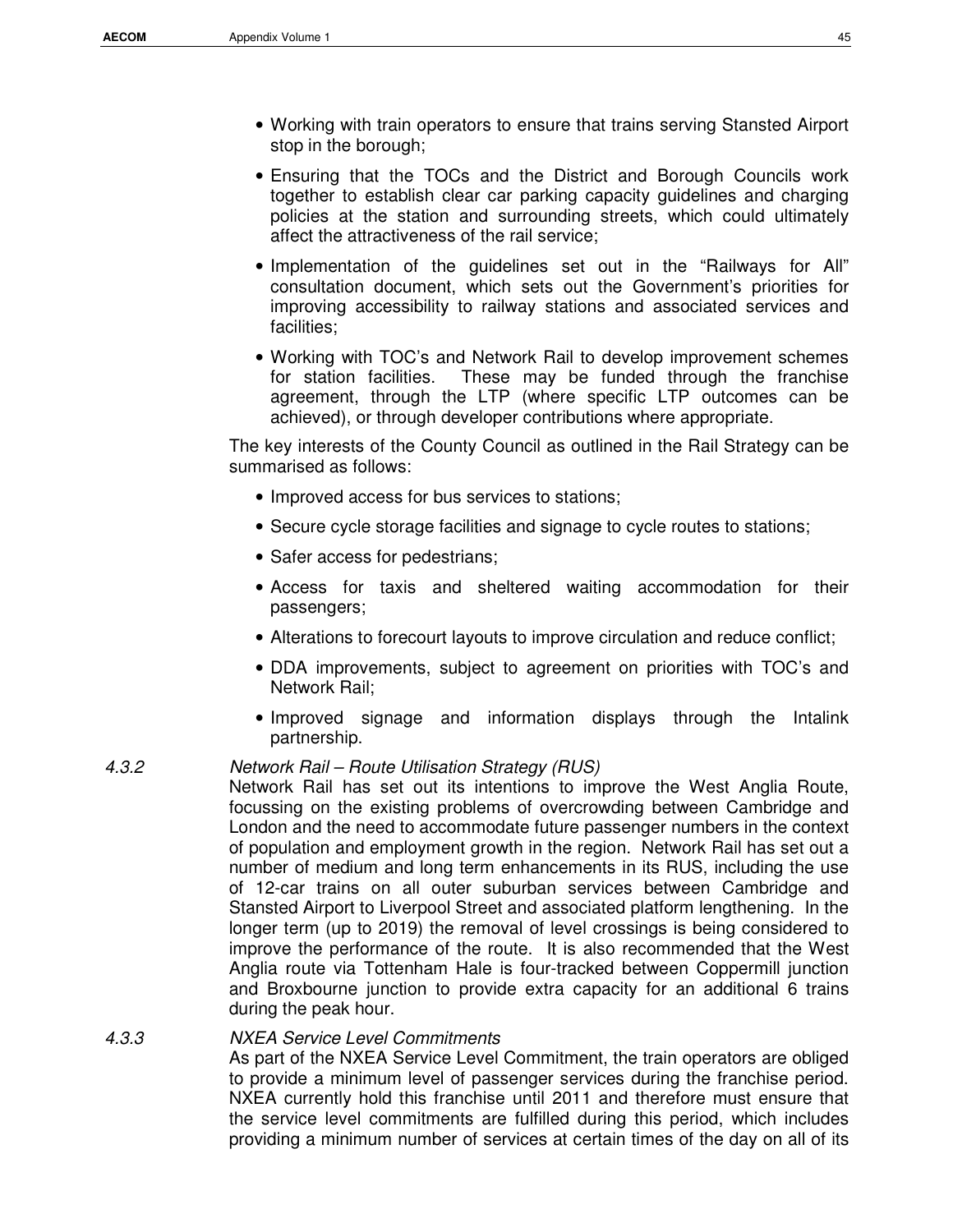routes, affecting the number of trains passing through and stopping at Cheshunt, Waltham Cross and Theobalds Grove stations.

#### **4.4 Potential Role of Rail in Cheshunt and Waltham Cross**

The location of Cheshunt and Waltham Cross are such that employment opportunities in London are readily accessible. Rail provides a sustainable means to travel into London, at a much faster speed than currently achievable by bus.

The rail network also enables journeys to Cambridge and Stansted to be made easily.

#### **4.5 Review of Existing and Committed Proposals and Problem Identification**

4.5.1 Services

The passenger services serving Cheshunt, Waltham Cross and Theobalds Grove are provided by National Express East Anglia and operate on the 'West Anglia' route. The current franchise is held until 2011, with a possible extension through to 2014.

Cheshunt and Waltham Cross stations lie on the West Anglia Main Line (WAML) from London Liverpool Street to Cambridge and Kings Lynn. This runs parallel to the Southbury Loop, providing local suburban services between Cheshunt and Liverpool Street. Both routes provide a regular service into London, calling at Severn Sisters on the Southbury Loop, and Tottenham Hale on the Lee Valley/WAML on route to Liverpool Street station. To the north, direct services are provided to Hertford East, Stansted Airport, and Cambridge, where connecting services are provided to the Midlands.

Waltham Cross is approximately 13 miles north of London Liverpool Street station, with Cheshunt located approximately 1 mile further to the north. Cheshunt Station is served by two routes from London, one via Tottenham Hale (the Lee Valley) and one via Seven Sisters (the Southbury Loop). Waltham Cross is served via the Lee Valley line only.

Theobalds Grove is adjacent to Cheshunt station on the Southbury Loop, which serves Liverpool Street via the Seven Sisters tube station. The Southbury Loop is a slower line than Lee Valley, and has 15 stops between Cheshunt and Liverpool Street compared to 12 on the Lee Valley line.

There is some variation in the journey times to London due to the mixture of high speed and slower services operating on the route, as shown in **Table 4.1**.

| Table 4.1: Typical journey times into London (May 2009) |                 |                                |                  |                  |
|---------------------------------------------------------|-----------------|--------------------------------|------------------|------------------|
|                                                         |                 | <b>London Liverpool Street</b> |                  | <b>Stratford</b> |
|                                                         | <b>AM Peak</b>  | <b>Off-Peak</b>                | <b>AM Peak</b>   | <b>Off-Peak</b>  |
| <b>Cheshunt</b><br>i) Hertford East<br>route            | i) 32 minutes   | i) 22 - 30<br>mins             | i) 29<br>minutes | i) 23<br>minutes |
| ii) Cambridge route                                     | ii) 26 minutes  | ii) 22 minutes                 |                  |                  |
| iii) via Southbury                                      | iii) 43 minutes | iii) 39 minutes                |                  |                  |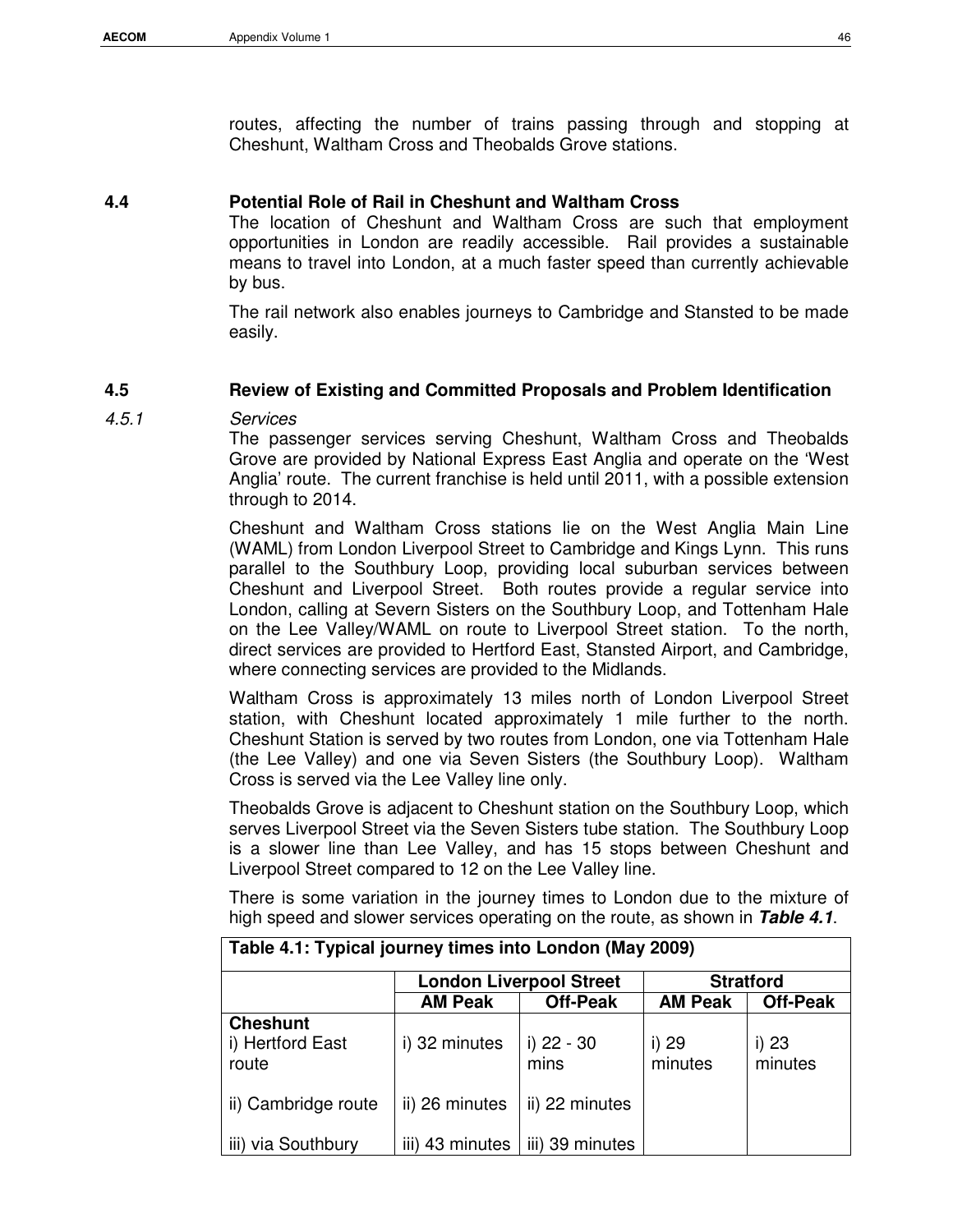| Loop                   |            |            |                      |                      |
|------------------------|------------|------------|----------------------|----------------------|
| <b>Waltham Cross</b>   | 30 minutes | 27 minutes | 26 minutes           | No service           |
| <b>Theobalds Grove</b> | 40 minutes | 36 minutes | No direct<br>service | No direct<br>service |

Services to London Liverpool Street from Theobalds Grove station are up to 14 minutes slower in the morning peak than from Cheshunt, whilst the same journey from Waltham Cross is 5 minutes slower despite it being further south on the line. This is because there are limited stops on the faster, Cambridge service south of Cheshunt, which does not call at Waltham Cross. In addition, services calling at Waltham Cross operate from Hertford East, which has multiple stops between this station and the London terminus.

During the peak periods, the West Anglia route is largely used by commuters travelling to and from London. The line runs parallel to the M11, one of the main routes into the heart of London. Consequently, this corridor experiences high level of congestion during the morning peak, and the West Anglia line therefore provides an attractive alternative route into the Capital. The level of service provision is relatively constant during the day, with little scope to increase the number of peak services due to existing capacity constraints on this route. An additional service is provided between Waltham Cross and Stratford on the Hertford East line during the morning peak, as illustrated in **Table 4.2**. Stratford was added as an alternative London Terminus in December 2005, which is available on the faster Lee Valley line via Waltham Cross and Tottenham Hale.

|                  | $1.0000$ The Fig. The contract of the contract for the contract $1.0000$ |                                       |                                        |                                                    |
|------------------|--------------------------------------------------------------------------|---------------------------------------|----------------------------------------|----------------------------------------------------|
| To               | London<br>Liverpool<br><b>Street</b>                                     | <b>Stratford</b>                      | Cambridge                              | <b>Stansted</b><br><b>Airport</b>                  |
| <b>Cheshunt</b>  | Peak $-7$ p/h<br>off-peak $-6$ p/h                                       | $peak - 2 p/h$<br>$off-peak-1$<br>p/h | $peak - 4 p/h$<br>off peak $-2$<br>p/h | 1 <sup>st</sup> train<br>departs<br>09:57, hourly. |
| <b>Waltham</b>   | $peak - 3-4 p/h$                                                         | $peak - 2 p/h$                        | No Direct                              | One daily                                          |
| <b>Cross</b>     | off-peak $-2$ p/h                                                        | $off-peak-0$<br>p/h                   | <b>Services</b>                        | service,<br>departs 18:55                          |
| <b>Theobalds</b> | $peak - 2 p/h$                                                           | No direct                             | No direct                              | No direct                                          |
| Grove            | off-peak $-2$ p/h                                                        | service                               | <b>Services</b>                        | service                                            |

## **Table 4.2: Peak Hourly Services by Station (direct trains per hour)**

**Note:** Direct trains only. Peak hour – arrivals between 08:00 – 09:00 (Timetables valid from 17<sup>th</sup> May 2009)

There is relatively little freight traffic passing through Cheshunt, Waltham Cross and Theobalds Grove stations.

#### 4.5.2 Existing Demand

The main West Anglia line south of Cambridge is a popular commuter route and as a consequence, trains are often overcrowded during peak periods. The main demand is for services into London Liverpool Street, whilst a significant number of passengers interchange at Tottenham Hale and Seven Sisters.

For the West Anglia routes (including both routes to Cheshunt and as far out as Cambridge) the average peak passenger load is similar to the number of seats. The busiest flows in the hour from 0800 are Cambridge-London at 150% of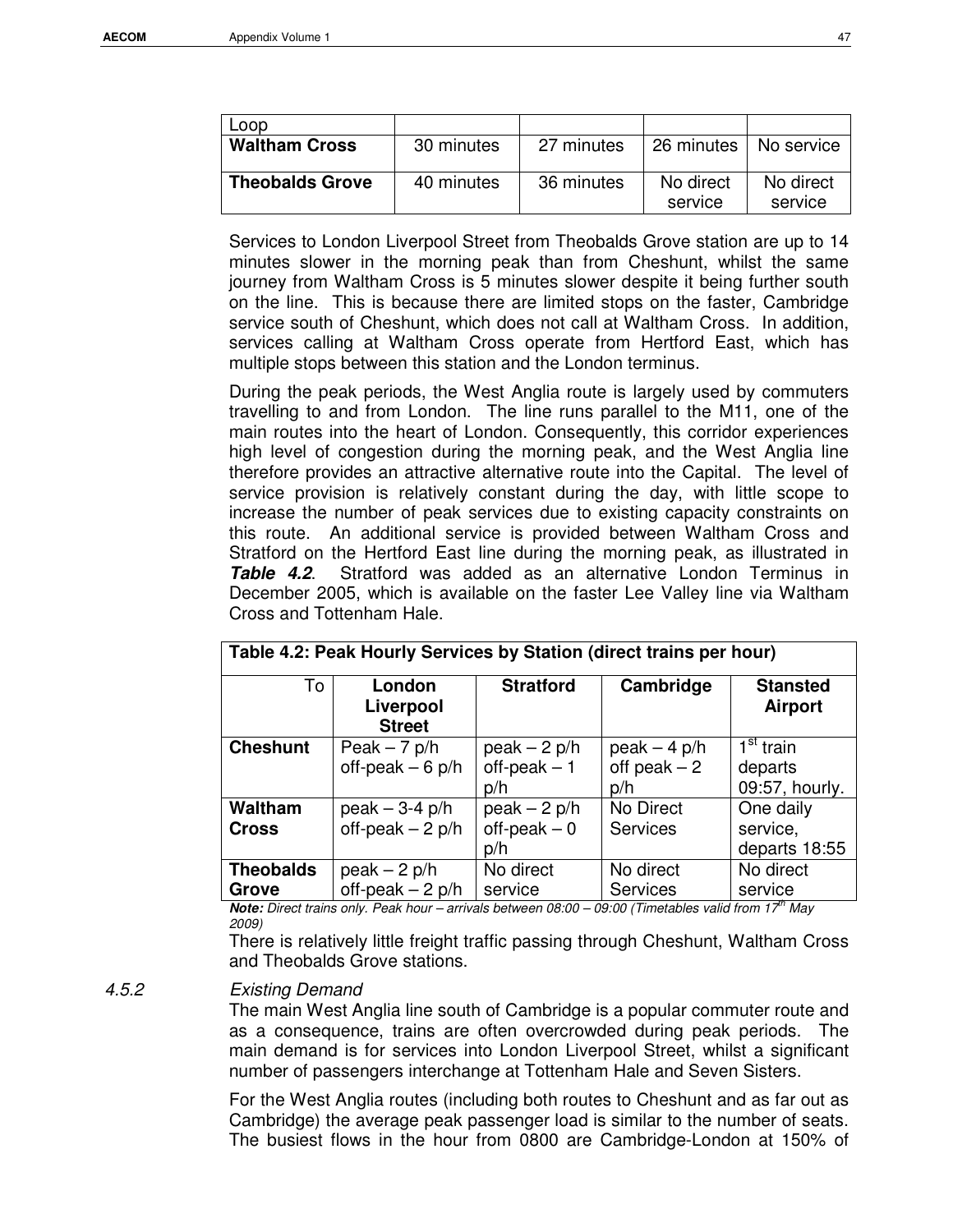seating capacity, Hertford-London at 141% and the Southbury Loop services at 135%. These figures apply at Tottenham Hale or Seven Sisters where loadings are higher than at Liverpool Street.

The route also serves Stansted Airport and Cambridge, which is a popular tourist destination. The demand for passenger services is therefore relatively high during the inter-peak in addition to the peak periods, which further exacerbates the capacity issues.

According to Network Rail's Route Plan (2008), passenger numbers on the West Anglia route have experienced a year on year growth in passenger numbers since 2005. The continued demand for commuter services into London, coupled with the introduction of a direct service to the Docklands in 2005 and increasing levels of road congestion on the M11, are factors which will continue to attract passengers to the West Anglia route, despite the evident capacity constraints.

Cheshunt, Waltham Cross and Theobalds Grove stations are all relatively well used, with Cheshunt being the busiest of the Borough's five stations. Latest figures published by the Office of Rail Regulation indicate that almost 1.9 million passengers travelled to/from or through Cheshunt station during 2007/08. Almost 10% of this is associated with passenger interchange, with Cheshunt providing connecting services to Stansted Airport and Cambridge (for services to the Midlands).

The number of entries and exits at Cheshunt Station during 2007/08 was more than double the number at Waltham Cross station, and more than seven times that of Theobalds Grove (based upon latest ORR data for 2007/08). The number of entries and exits at Cheshunt Station was 10.4% higher in 2007/08 than the previous year, which is slightly higher than the national figure of 8% (Delta Rail, 2009). Both Theobalds Grove and Waltham Cross experienced a decline in entries and exits during this period, as illustrated in **Table 4.3**.

| Table 4.3: Station usage  |                                      |                     |                               |                                   |
|---------------------------|--------------------------------------|---------------------|-------------------------------|-----------------------------------|
| <b>Station</b>            | 2007/08                              | 2007/08             |                               | <b>Change (Entries and Exits)</b> |
|                           | <b>Entries &amp;</b><br><b>Exits</b> | <b>Interchanges</b> | 2006/07 to<br>2007/08         | 2002/03 to-<br>2007/08            |
| <b>Cheshunt</b>           | 1,692,201                            | 187,508             | 10.4%                         | 28.0%                             |
| <b>Theobalds</b><br>Grove | 222,252                              |                     | $-4.6%$                       | $-17.3%$                          |
| <b>Waltham Cross</b>      | 704,582                              |                     | $-0.1%$                       | 1.4%                              |
|                           |                                      | - -                 | .<br>$\overline{\phantom{m}}$ | $\cdots$                          |

Data compiled by ORR – based on ticket sales

Although there is some variation in the way that data has been collected, ORR statistics show that Cheshunt station has experienced a growth in passenger numbers since 2002/03, whilst Theobalds Grove has encountered a significant decline. The number of entries and exits at Waltham Cross station has remained fairly constant since data was first collected in 2002/03, with actual passenger numbers increasing by 9865 from 2002/03 to 2007/08, compared to 370,584 at Cheshunt station during the same period. Patronage at Cheshunt station has increased by over a quarter during the last five years, as shown in Table 4.3.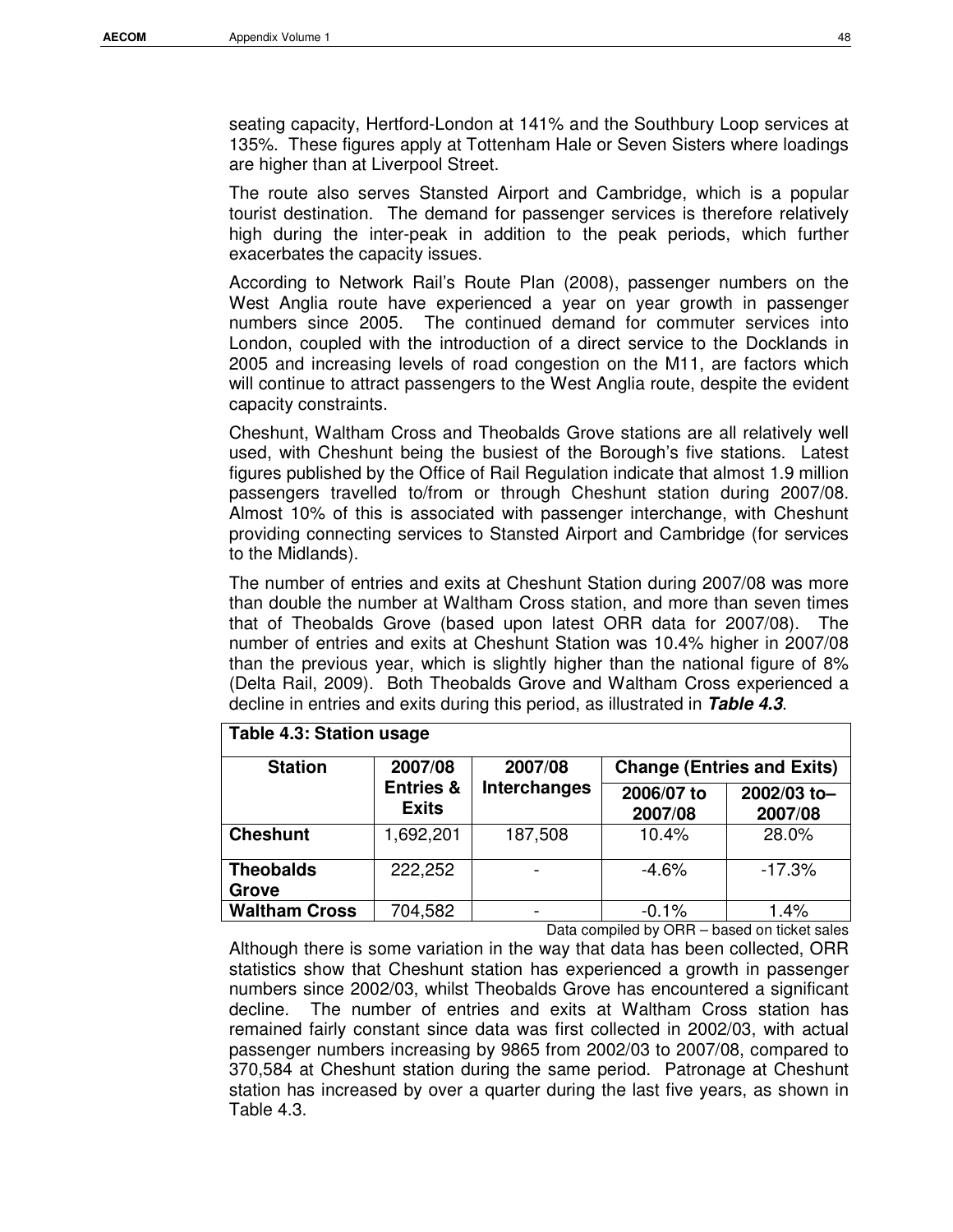The data published by the ORR also suggests that the decline in the number of entries and exits at Theobalds Grove has occurred more recently, with a significant reduction in passengers boarding and alighting at the station between 2005/06 and 2006/07 (-15.5%). Some of this can be attributed to significant changes made to the data collection during this period. However, the figures do reflect the decline in usage of this station, which has continued to occur (albeit at a slower rate according to latest ORR data). Theobalds Grove remains the least used of the five stations located within the Borough, which includes Rye House and Broxbourne stations in addition to Cheshunt and Waltham Cross.

4.5.3 Existing Capacity Constraints

Network Rail's Capacity Utilisation Index (CUI) indicates that the Lee Valley section of the route, which runs through Broxbourne, is currently operating in excess of 90% of the total available capacity. This is due to a number of factors, notably the mixture of fast and slow services through the Lee Valley and the different stopping patterns of the existing services. The following issues have been identified in Network Rail's Route Plan (April 2008), specifically relating to network capacity within the Lee Valley area:

- The mixture of fast and stopping services on the two track Lee Valley line leads to congestion and performance risk through much of the day;
- The provision of any additional services on the congested Lee Valley line will impact upon the length of time the level crossings are closed to road traffic;
- Intensive platform utilisation and congestion on the throat at Liverpool Street hinders further capacity enhancements;
- High congestion on the two track section between Cheshunt and Broxbourne junctions.

Although freight traffic is relatively low in comparison to passenger services, there is no segregation of freight and passenger traffic on the West Anglia main line. The impact of freight traffic can therefore exacerbate the capacity issues along the route. Likewise, due to the intensity of the services operating on the West Anglia route, any minor disruptions can have a significant impact upon services with respect to journey time and punctuality.

As the route is operating almost at full capacity, there is limited scope to increase the number of services despite the predicted increase in passenger numbers. Therefore, a number of potential schemes are being actively investigated or implemented which will increase the operational capacity of the route. Proposed and committed schemes are discussed in more detail in the following section.

#### 4.5.4 Future Service Demand

Demand patterns on the West Anglia Main Line are dominated by commuting to central London. However, there are also a number of other important markets, including growing demand at Docklands, Stansted Airport and Cambridge.

Passenger numbers on the West Anglia Route have increased at an approximate rate of 2% per year since 2005 (Network Rail, 2008). This rate is predicted to increase in future years due to ongoing population and economic growth around the M11 corridor and the proposed expansion of Stansted Airport. Network Rail's Route Utilisation Strategy predicts that unless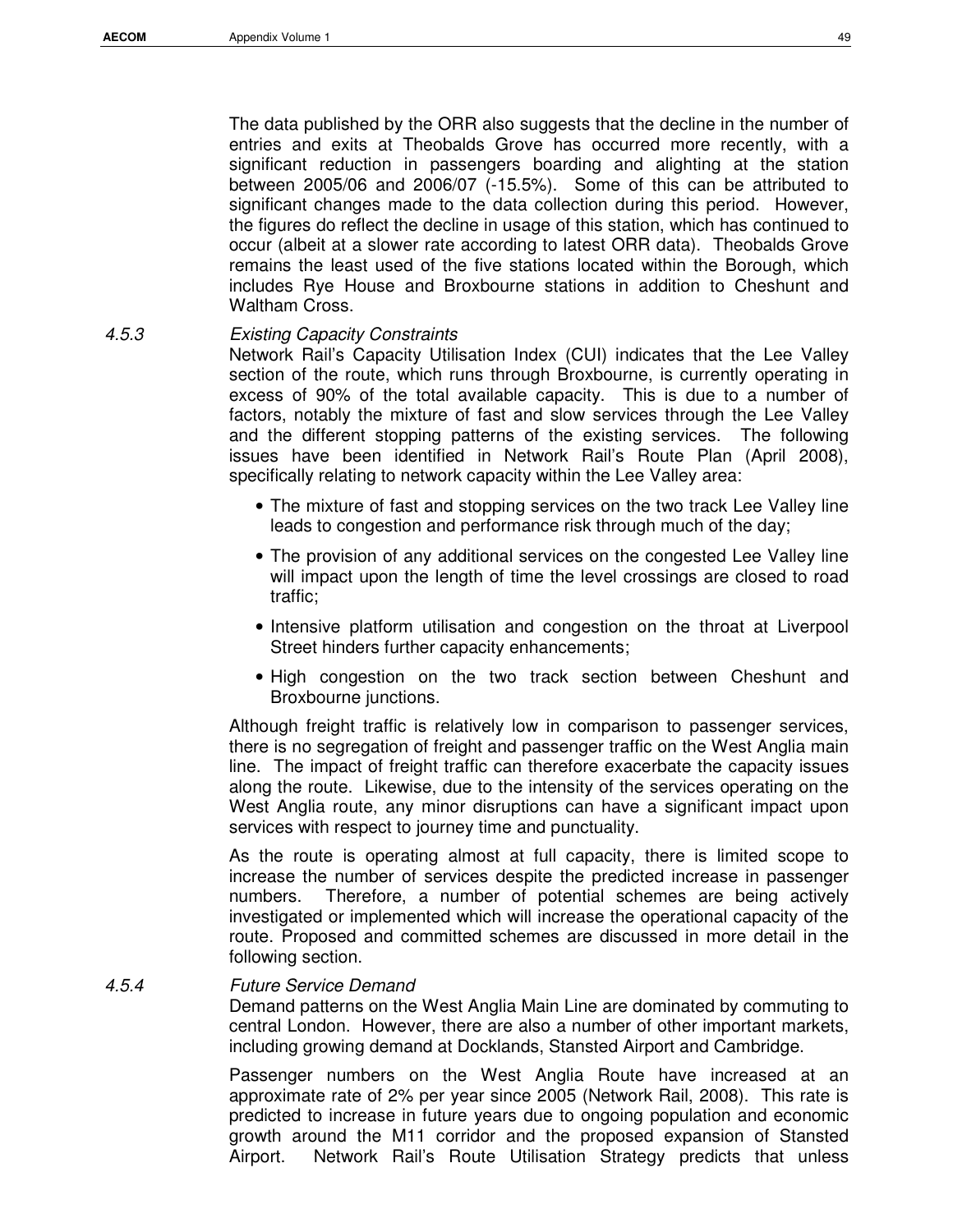constrained by limited capacity, passenger numbers on the West Anglia Route will increase by 37% from 2004 to 2016, and by 42% to 2021. Without improvements, it is predicted that by 2021, 59% of London-Bound trains will be over crowded and 27% of passengers will be standing, many from as far as Bishop's Stortford and Stansted.

4.5.4.1 Growth of M11 Corridor

The East of England Plan allocates high levels of housing and employment to the region and this is forecast to result in high rates of growth in demand for rail services in the coming years, especially on the West Anglia route. Specifically, the M11 corridor has been targeted as a key area of future housing growth which, upon meeting the targets set in the East of England Plan, will bring about an increase the number of morning peak passenger trips by  $3 - 3.5\%$ every year until 2010 (Network Rail SBP, April 2008). This figure could be far greater if capacity enhancing measures are implemented which improve performance, reduce journey times and reduce overcrowding on the peak services.

A number of capacity enhancing schemes have been looked at, which will relieve some of the future pressures created in the M11 itself due to the anticipated economic and housing growth in the area. The DfT, in conjunction with the Highways Agency, has considered the introduction of hard-shoulder running and widening the motorway between junctions 6 and 8. However, this research has suggested that capacity enhancements on the M11 will not be required until at least 2021. The delivery of short term capacity improvements on the West Anglia route is therefore essential in the context of Delivering a Sustainable Transport System (DaSTS) as set out by the Government in November 2008, providing for future economic growth, helping to combat climate change and improving quality of life.

4.5.4.2 Employment

In addition to the increased commuter trips resulting from the significant housing growth in the region, significant employment growth is predicted for Cambridge, the Upper Lee Valley and Tottenham Hale. Both the Tottenham Hale and Upper Lee Valley areas are designated as Opportunity Areas in the London Plan, which could see an additional 15,000 jobs and 7000 homes by 2016. This is likely to result in increased demand for non-central passenger traffic and reverse flow commuting.

#### 4.5.4.3 Olympics

The Broxbourne White Water Canoe Centre will host the Canoe/Kayak Slalom events during the 2012 Olympic Games. The venue is located within the Lee Valley Park, within walking distance from both Cheshunt and Waltham Cross railway stations. During the Games, up to 12,000 spectators will descend upon the White Water Canoe Centre, the majority of who will be encouraged to use the train. The venue is being marketed as having excellent public transport facilities, and it is widely documented enhancements will be made in relation to rail, bus, walking and cycling facilities.

Although Waltham Cross is the closest station to the Olympic site, Cheshunt has been earmarked as the preferred station as it provides a more pleasant and safer pedestrian route to the White Water Canoe Centre. The spectator entrance will be located to the north of the site, allowing the creation of a green pedestrian and cycle route to and from Cheshunt railway station. This is a more pleasant environment for pedestrians and cyclists than the route from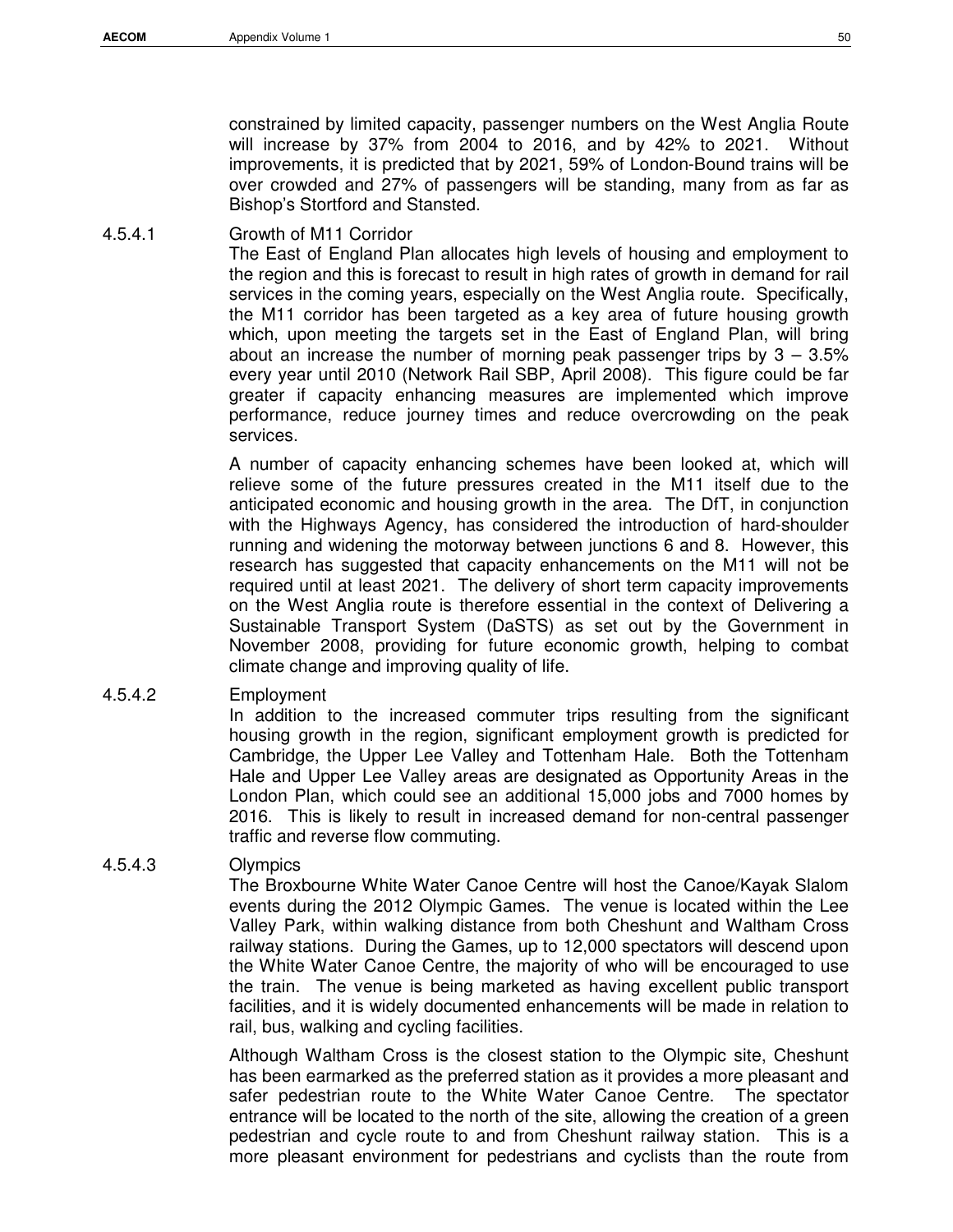Waltham Cross station, where the footways are too narrow to provide an adequate facility.

Although the use of the White Water Canoe Centre will be intensified during the 2012 Olympics, it is envisaged that national and international events will be held at the centre post 2012. The development of this site will therefore create an additional demand for passenger services on the West Anglia route and the Olympic Delivery Authority are working with Network Rail on the development of facilities which will not only meet the needs of the Games but will also support the legacy and long term development of the region.

#### 4.5.4.4 Expansion of Stansted Airport

Until recently, air passenger numbers have risen sharply at Stansted Airport, which has established its position as Britain's third largest Airport handling in the region of 22.3 million passengers per annum. The airport's owner, BAA, proposes to introduce a second runway at Stansted Airport, increasing passenger numbers to 35 million per annum, and increasing the number of annual flights from 241,000 to 264,000. Although the construction of a second runway has been delayed by a forthcoming Public Inquiry, BAA is actively pursuing the airport expansion which could increase the overall capacity to 68 million passengers by 2030.

In 2005, the Stansted Express carried 7000 passengers to and from the airport every day. An additional 13 weekly services were added to the route in January 2008, and passenger numbers have continued to increase in line with the additional capacity. Trains currently operate every 15 minutes between the airport and London Liverpool Street, a journey which takes approximately 46 minutes during the off peak, and slightly longer during the peak periods. If the proposed expansion does go ahead, the demand for the Stansted Express service will continue to increase (based upon projected figures submitted with the planning application). In conjunction with the proposed airport expansion, a Transport and Works Act Order has been submitted to enable the construction of a second airport rail tunnel and a new platform (platform 4) at the station to increase rail capacity at the airport. Although these improvements do not consider the existing capacity limitations on the West Anglia Mainline, the Secretary of State has announced that Network Rail should develop and bring forward proposals for the operation of 12-car trains between Stansted Airport and London, and the development of four-tracking from Tottenham Hale to south of Cheshunt.

#### 4.5.4.5 Level Crossings

Level crossings are a major issue on the Lee Valley section, particularly to the south of Broxbourne. Level crossings cause significant delays to road traffic, causing congestion and in many instances have an adverse impact upon the reliability of local bus services. Due to the intensification of the railway, the level crossings can be closed for up to 20 minutes at any one time. Not only does this affect motorised road users, it also restricts the movement of cyclists and mobility impaired pedestrians who are unable to use the footbridges provided alongside the level crossing unless an access ramp has been provided.

In line with the proposed four-tracking and the running of more frequent trains along the West Anglia route, level crossings would undoubtedly be closed to vehicular traffic more frequently and for longer periods, exacerbating the problems for road users and the local environment.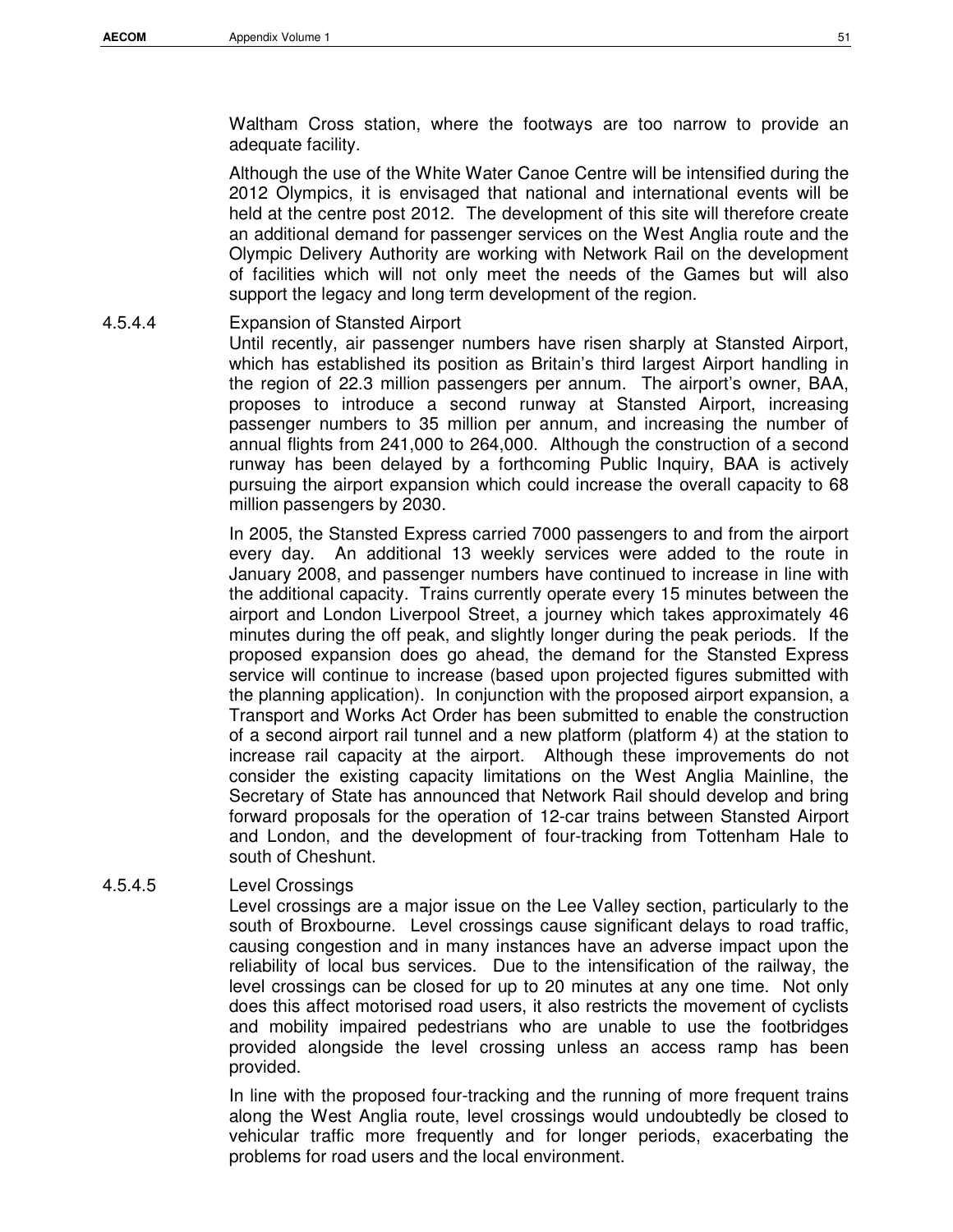Network Rail is actively pursuing the closure of level crossings, particularly those where a compromise on accessibility is possible. In some instances, this will involve the construction of an underpass or bridge, or improvements to the local road network in order to ensure that a suitable diversionary route is available. Traditionally, closures have tended only to be considered in terms of meeting individual objectives in relation to passenger growth and therefore do not consider the long term passenger and freight requirements of the West Anglia route network as a whole.

The closure of level crossings is also largely influenced by funding, as there are significant cost implications associated with the provision of a suitable alternative route. For instance, the closure of the level crossing at Tipton station and the replacement with an underpass is estimated at £22 million, whilst the closure of the Beddingham level crossing and replacement with a bridge is estimated to cost £19 million (TRL, 2008). There is no national funding programme for the closure of level crossings, and local highway authorities are largely unable to raise the level of finance required for the closure of the facility and the provision of a suitable alternative route.

#### 4.5.4.6 Crossrail

In autumn 2008, Government approval for the Crossrail scheme was granted. Crossrail will run from Maidenhead and Heathrow in the west to Shenfield and Abbey Wood in the east, increasing London's public transport network capacity by 10%. The completion of Crossrail is scheduled for 2017, and will reduce the travelling time for cross-London journeys and will reduce crowding on London's transport network.

Crossrail will have a significant effect upon the capacity available into Liverpool Street station and will affect demand patterns on the WAML, a key consideration within Network Rail's Route Utilisation Strategy. This may result in an increase in the number of passengers interchanging at Liverpool Street than Tottenham Hale in order to achieve faster and more convenient journeys to the Docklands, West End and Heathrow Airport. Once Crossrail has been opened, there may be opportunity to revise the way that platforms are used by different service groups at Liverpool Street and to accommodate additional trains. Future strategies for the WAML will need to incorporate the possible changes at Liverpool Street brought about by Crossrail to ensure that capacity is preserved for other passenger and freight services alongside those planned to use the new Crossrail infrastructure.

The introduction of Crossrail will reduce some of the existing infrastructure between Stratford and Liverpool Street. This could present long term opportunities for further improvements to the rail network, including the ability to run trains through to Liverpool Street that currently terminate at Stratford station (subject to significant engineering works at Stratford).

4.5.5 Recent and Proposed Improvement Schemes: Strategic Context

A number of measures have been identified in the Greater Anglia Route Utilisation Strategy (RUS), aiming to improve the capacity and service provision on the route. The RUS contains a range of measures that will bring about these capacity enhancements in line with the requirements of those who fund the railway. The measures presented in the RUS represent those which offer value for money, and in terms of deliverability and affordability. The RUS covers the period to 2019 but also considers the period up to 2021 in line with the Regional Spatial Strategy, outlining a number of capacity enhancements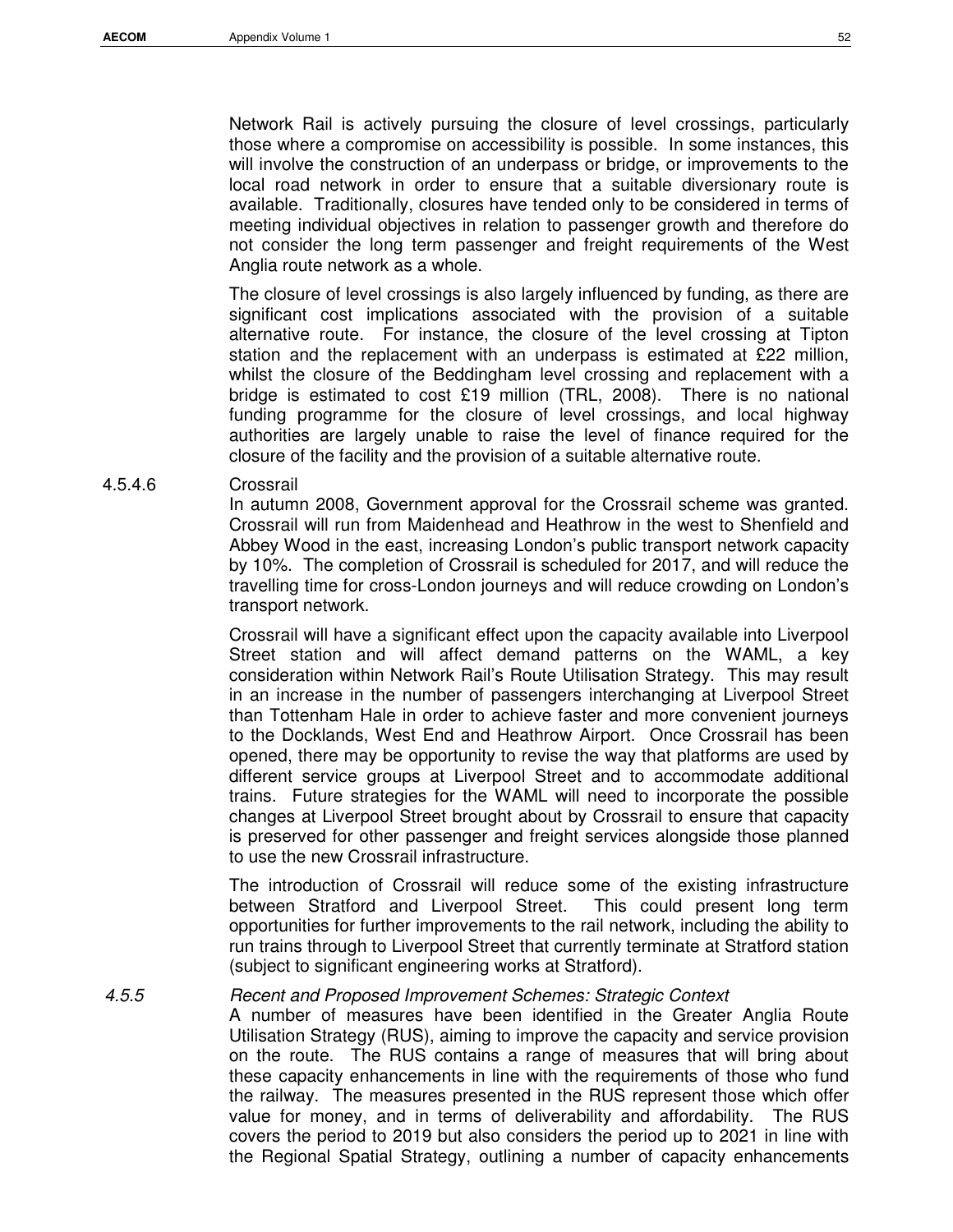and associated measures to accommodate the increasing number of passengers on this route during peak periods.

The Government has pledged their commitment to providing a series of enhancements on the West Anglia Main Line (WAML) between London Liverpool Street and Stansted Airport. The Government expects demand for transport to continue to grow significantly within the East of England region despite the recent economic downturn. The Secretary of State for Transport recently announced that there remains a robust business case for a significant package of enhancements to be delivered between 2014 and 2019, aimed at addressing long-term passenger growth on the West Anglia route. The Department for Transport will be working closely with Network Rail to develop an output specification for delivering these enhancements. The DfT is suggesting that Network Rail use part of its CP4 (2009-14) funding settlement set aside for developing CP5 (2014-2019) schemes to bring forward the delivery of route enhancement schemes on the WAML.

A list of infrastructure enhancements that have the potential to add the most significant benefits to the route has already been drawn up and will be the subject of detailed development work by Network Rail during CP4. The list includes

- Grade separation of Coppermill Junction, south of Tottenham Hale, to segregate the routes to Stratford and to Liverpool Street;
- Four-tracking of the constrained stretch from Coppermill Junction through Tottenham Hale, plus significant alterations at Tottenham Hale station. This could accommodate six additional trains each hour, but as capacity is limited at Liverpool Street, four of these would terminate at Stratford, significantly improving access to the many local, regional and international rail services.
- Possible improvements at Cheshunt to facilitate improved service resilience;
- An additional track from Tottenham Hale to Northumberland Park to permit the reversal of Stratford Shuttle/London Overground trains from Stratford;
- Remodelling of the track layout at Broxbourne and the Hertford East branch junction, which is a key bottleneck;
- Line speed improvements to 100mph to be the 'ruling train speed' along the route;
- Removal of road and footpath crossings, with alternative crossings provided. Network Rail has confirmed that it wishes to close as many crossings as possible where compromise on access is achievable. This will improve performance on the West Anglia Main Line and is recommended as part of the early works for four-tracking the route.
- A second tunnel on the Stansted Airport branch and platform capacity improvements at the airport station;
- Signalling changes, to allow for extended hours of operation of services to Stansted Airport, without disruption to route maintenance requirements.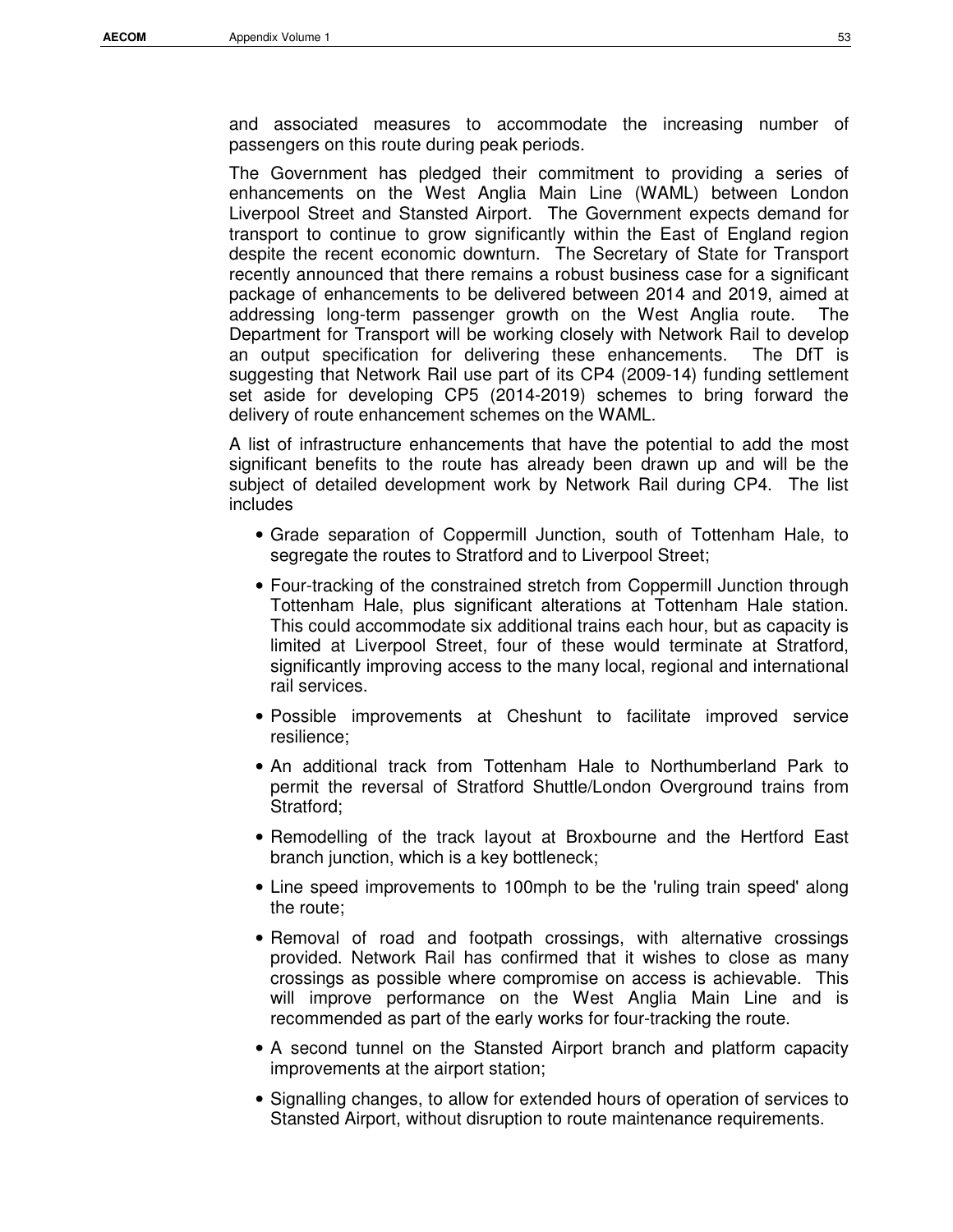In the shorter term, it is proposed that 12-car trains are introduced on West Anglia outer-suburban services operating between Cambridge and Stansted Airport and London Liverpool Street. This will involve platform lengthening at some stations and will provide a 50% increase in capacity between Cambridge and London, which is deemed sufficient to meet demand up to about 2016. In addition, the trains between Cheshunt and Liverpool Street via Southbury will be extended to nine cars, with lengthening of platform three at Cheshunt.

Other capacity enhancing proposals include the introduction of a shuttle service operating between Cheshunt and Seven Sisters during peak hours. This will require the construction of a turnback facility at Seven Sisters, which will also serve to improve performance on the Southbury Loop. The shuttle service will permit the provision of four trains per hour at all stations on the Southbury Loop.

4.5.5.1 Rolling Stock Improvements

Network Rail has begun work on the necessary infrastructure improvements to enhance the operational capacity on the WAML. In parallel, additional rolling stock is due to enter service on the line by 2012 under the Government's plans to provide an additional 1300 carriages across the entire National Rail network, 188 of which will be introduced on routes operated by National Express East Anglia (NXEA). Some 120 of these carriages will be newly built, and will be mainly used on the Stansted Express and some commuter services from Cambridge. The 188 carriages represent a 17% increase in the NXEA fleet, and will provide an additional 11,000 seats into London Liverpool Street during the three hour morning peak.

#### 4.5.5.2 Transport for London

Transport for London (TfL) has published its own long term rail strategy covering part of the West Anglia route. One of TfL's policy objectives is to provide a regular 'turn up and go' service of four trains per hour for passengers at all stations within the Greater London Authority area. Whilst TfL have yet to present sufficient demand projections and there is a lack of evidence contained within the current business case to actively support TfL's policy objective, this could be of future relevance to the stations in the lower Lee Valley between Waltham Cross and Angel Road. .

4.5.6 Station Facilities Cheshunt, Waltham Cross and Theobalds Grove stations are managed by National Express East Anglia. The current facilities at each of the stations are summarised in **Table 4.4**.

| Table 4.4: Station Facilities – West Anglia Route (selected Stations) |                 |                           |                                |
|-----------------------------------------------------------------------|-----------------|---------------------------|--------------------------------|
| <b>Station Category*</b>                                              | <b>Cheshunt</b> | <b>Theobalds</b><br>Grove | <b>Waltham</b><br><b>Cross</b> |
|                                                                       | Important       | <b>Medium</b>             | <b>Small</b>                   |
|                                                                       | Feeder          | <b>Staffed</b>            | <b>Staffed</b>                 |
| No. of platforms                                                      | 3               | 2                         | 2                              |
| <b>Disabled access to</b>                                             |                 | ×                         |                                |
| <b>Platforms</b>                                                      |                 |                           | (northbound                    |
|                                                                       |                 |                           | only)                          |
| <b>Car Park</b>                                                       |                 |                           |                                |
| No of spaces                                                          | 185 (operated   | 134                       | 48 ( <i>NCP</i> )              |
|                                                                       | by NCP)         | Managed by)               | plus 45                        |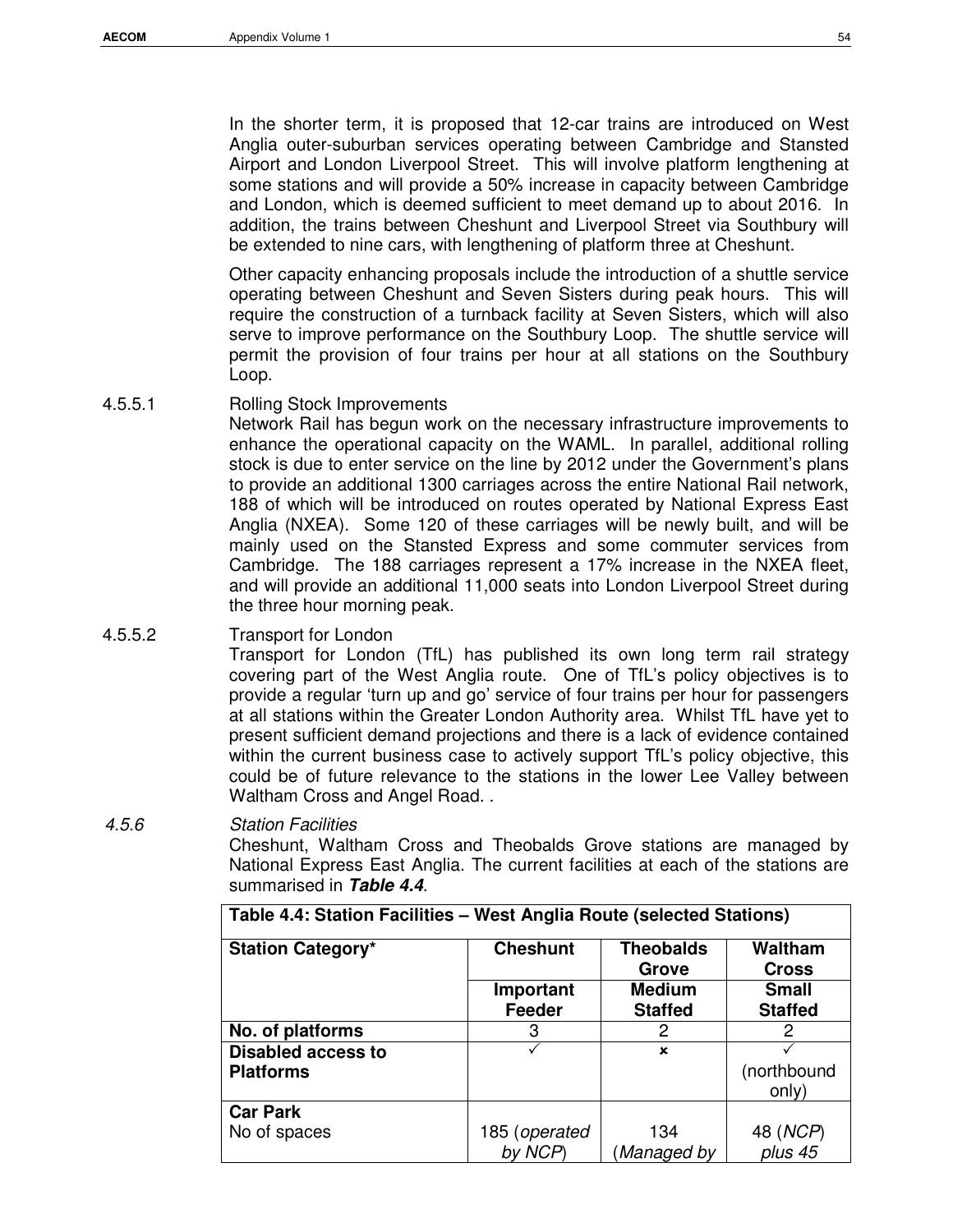|                                    |                         | Network Rail) | Council-              |
|------------------------------------|-------------------------|---------------|-----------------------|
|                                    |                         |               | owned                 |
| <b>Disabled Spaces</b>             | 5                       | 3             | 1                     |
| 10% Spare Utilisation (peak)       | ×                       | $\checkmark$  | $\checkmark$          |
| Charges                            | £10.00 peak,            |               | £2.00 off             |
|                                    | £3.00 off peak,         |               | peak, £2.50           |
|                                    | £84.00                  | Free of       | daily, £38.40         |
|                                    | monthly,                | charge        | monthly,              |
|                                    | £860.00                 |               | £400.00               |
|                                    | annual                  |               | annual                |
|                                    |                         |               |                       |
| <b>Lone Traveller Service</b>      | Sat £2.00               |               | Sat £2.00             |
|                                    | Sunday £1.00            |               | Sunday £1.00          |
|                                    |                         |               |                       |
|                                    |                         | ×             | ×                     |
| <b>Cycle Parking</b>               | 40 spaces               | 12 spaces     | 6 spaces              |
| <b>Taxi Rank</b>                   |                         | x             | $\checkmark$ (Station |
|                                    |                         |               | Approach              |
|                                    |                         |               | Road)                 |
| <b>CCTV</b>                        | ✓                       | ×             |                       |
| <b>Waiting Room</b>                | $\overline{\checkmark}$ | $\mathbf x$   | ×                     |
| <b>Toilets</b>                     | ✓                       | ×             | ×                     |
| <b>Seated Waiting Area</b>         |                         | ✓             |                       |
| (platform)                         |                         |               |                       |
| <b>Ticket Office opening</b>       | Mon-Fri                 | Mon-Fri       | Mon-Fri               |
| hours                              | 06:15-19:45             | 06:15-17:45   | 06:10-20:00           |
|                                    | Sat                     | Sat           | Sat                   |
|                                    | 06:15-19:45             | 07:15-14:00   | 07:45-14:40           |
|                                    | Sun                     | Sun Closed    | Sun                   |
|                                    | 08:15-15:40             |               | 08:15-15:45           |
| <b>Self Service Ticket Machine</b> | ✓                       | ✓             | ✓                     |
| <b>Shops</b>                       | $\checkmark$            | ×             | ×                     |
| <b>Refreshment Facilities</b>      | ✓                       | ✓             | ✓                     |
| <b>ATM</b>                         | ✓                       | ×             | ×                     |
| <b>Customer Help Points</b>        |                         | ×             | ×                     |

All three stations participate in the PlusBus scheme, which enables rail passengers to purchase a ticket for one-day unlimited travel on all participating bus services within a predefined zone around the train station. PlusBus tickets must be purchased at the same time as the train ticket, and costs £1.90 for adults and £1.25 for children.

#### 4.5.7 Cheshunt Railway Station

Cheshunt is a three platform station, with platforms 1 and 2 serving the main lines to and from the north. Platform 3 is a bay platform, which is only accessible from the Southbury Loop. With this existing arrangement, it is possible for trains to run to or from platform 3 at the same time that trains are running from platforms 1 and 2 on the Lee Valley line.

Cheshunt station is located about half a mile to the east of Cheshunt town centre. The River Lea is situated to the east of the railway line, with one of the tributaries running beneath the platform at Cheshunt station. The river and its tributaries run almost parallel along the eastern edge of the railway line,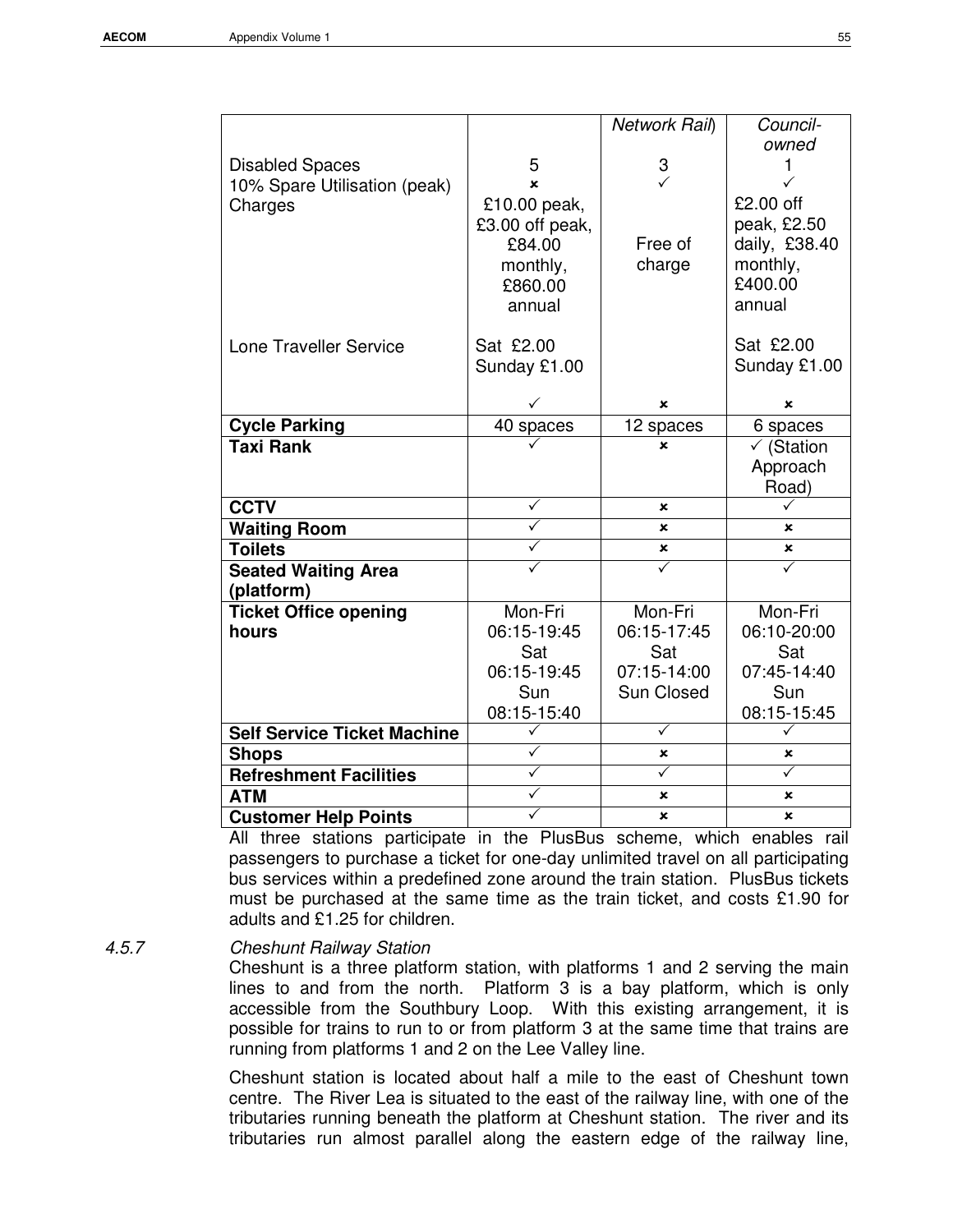restricting access to the station from the east. All vehicular traffic wishing to access Cheshunt station must proceed along Windmill Lane from the west.

Windmill Lane itself is a relatively narrow, busy road which runs east-west form the B176 to the River Lea Country Park. Windmill Lane also provides access to the Tesco Headquarters on Delamere Road, which is a short walk from the railway station. Windmill Lane experiences high level of congestion during the morning and afternoon peak periods, particularly where it approaches Cheshunt town centre. Windmill Lane terminates immediately to the east of the railway station, where it leads into a private car park for the Lee Valley Country Park. Access to and from the Country Park is constrained by the Windmill Lane level crossing, which is located immediately to the east of the station car park. Between the hours of 07:00 and 09:00, there are up to 45 trains passing through the level crossing, and the barriers have been observed to remain lowered for up to 15 minutes at any one time. Furthermore, although a footbridge has been provided for pedestrians over the level crossing, there is no ramped access to accommodate mobility impaired pedestrians and cyclists whilst the barriers are lowered.

Pedestrian access is provided to the north and southbound platforms directly from Windmill Lane, either side of the level crossing. There is also a footbridge within the station, providing access between the platforms. However, once again there is no ramped access to the footbridge and mobility impaired pedestrians have to cross the railway line at the Windmill Lane level crossing in order to reach the opposite platform.

4.5.7.1 Bus Services

Cheshunt station is served by the C1 bus route, which runs between Turnford and Cuffley during the weekday peak, and between Cheshunt and Cuffley during the weekday off-peak and on Saturday. Half-hourly services are provided to and from Cheshunt station during the peak periods, whilst an hourly service is provided during the weekday off-peak and on Saturday.

The bus set down and pick up point is located within the station car park, outside the pedestrian entrance to the platform. There are difficulties for buses turning around at the station due to space limitations.

#### 4.5.7.2 Car Parking

The station car park is managed by National Car Parks Ltd (NCP), providing 185 public parking spaces for general usage in addition to 5 disabled parking spaces. The station car park is accessed directly from Windmill Lane, prior to (west of) the level crossing.

The station car park is subject to daily parking charges, as illustrated in Table 4.4. The station car park is also used as a through route for vehicular traffic wishing to access the Colemans showroom and warehouse, located to the south of the train station. Private parking facilities are provided for the Colemans site.

The demand for car parking at Cheshunt station is at a premium, and is reflected in the car park utilisation data collected for the Greater Anglia RUS in 2006. In total, 79 car parks were surveyed for the development of the RUS, of which 31 were found to have car park utilisation rates between 80% - 100%. Cheshunt station car park was identified as one of the most heavily used car parks in the Greater Anglia route area, having a utilisation rate of 89% (measured at the end of the am peak). Despite the high utilisation rates at the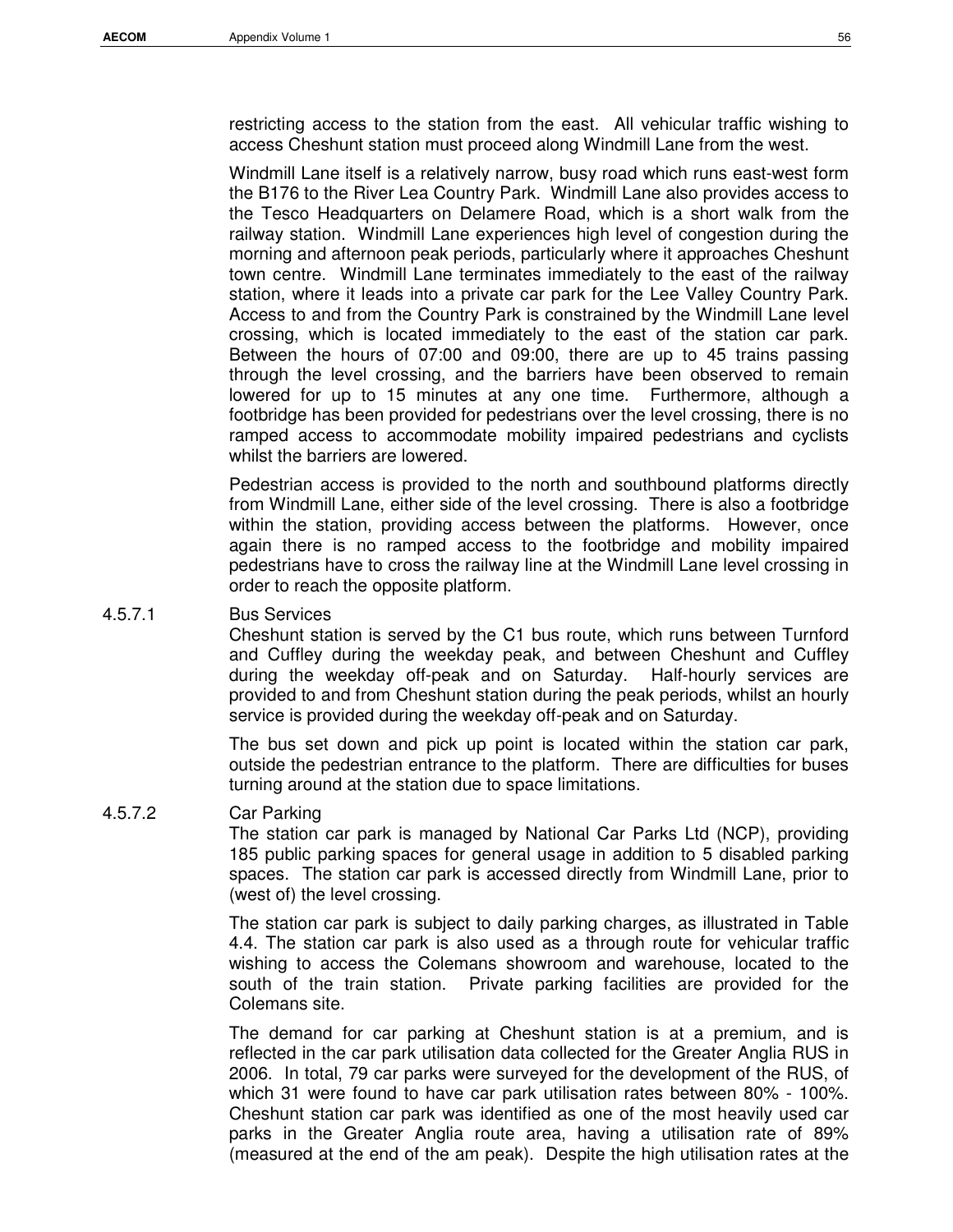station car park, signage to the car park from the surrounding network is relatively poor.

Due to the location of the station, there are few opportunities to enhance the parking provision at Cheshunt station. Network Rail has outlined a commitment to reduce the number of level crossings in England and Wales and would therefore not support proposals which would intensify the use of such. Any increase in parking provision would therefore need to be implemented on the western side of the railway line, where space is limited.

Cheshunt station car park and the Colemans warehouse located to the south have both been identified as potential housing development sites through the Strategic Housing Land Availability Assessment (SHLAA). Each of these sites are being considered for future housing, but are not expected to come forward until 2021-2025. The station car park has been identified for the possible provision of 40 homes, whilst the Colemans site has the development potential for 71 dwellings. It is noted that any development at each of these sites would need to maintain and improve parking provision for railway users, and there would be the opportunity to improve access to the station for motor vehicles, cyclists and pedestrians. Although this could provide an opportunity for the future enhancement of bus services to and from the station, short term interventions are required to reduce unsustainable levels of car dependency at the station.

#### 4.5.7.3 'Kiss and Ride'

There has been a proliferation in the number of 'Kiss and Ride' journeys made at Cheshunt station, increasing the number of vehicular journeys along Windmill Lane to and from the station. This activity can cause a significant amount of congestion outside the station building itself and can compromise the safety of pedestrians and other road users. As there are no dedicated drop off facilities at the station, passengers tend to get dropped off as close to the station entrance as possible. This hinders the movement of traffic into the car park and can also obstruct the bus stop located outside the station entrance. The lack of bus routes to and from the station and isolated location of the railway station itself may both contribute to the proliferation of 'kiss and ride' activity.

Due to the demand for parking at the station, there is very little scope to provide a dedicated drop off area for train passengers. Similarly, the restricted width of Windmill Lane affords little opportunity to provide kerbside facilities. Whilst this is an issue which ultimately leads to congestion around the station, it is difficult to implement a solution without compromising the number of parking or taxi spaces, or which would involve the acquisition of private land In order to provided a dedicated drop-off area.

#### 4.5.7.4 Cycle Parking

Parking is provided for 40 cycles at Cheshunt station, which is considerably more than at Waltham Cross and Theobalds Grove. However, this is insufficient and it is not uncommon for the cycle parking facilities to be overutilised. As the station is not currently served by a comprehensive bus network, and the access road itself leading to the station can experience significant levels of congestion, cycling provides one of the most direct and reliable means of transport. This may explain the current level of demand for cycle parking despite the lack of on or off road cycle lanes to the station.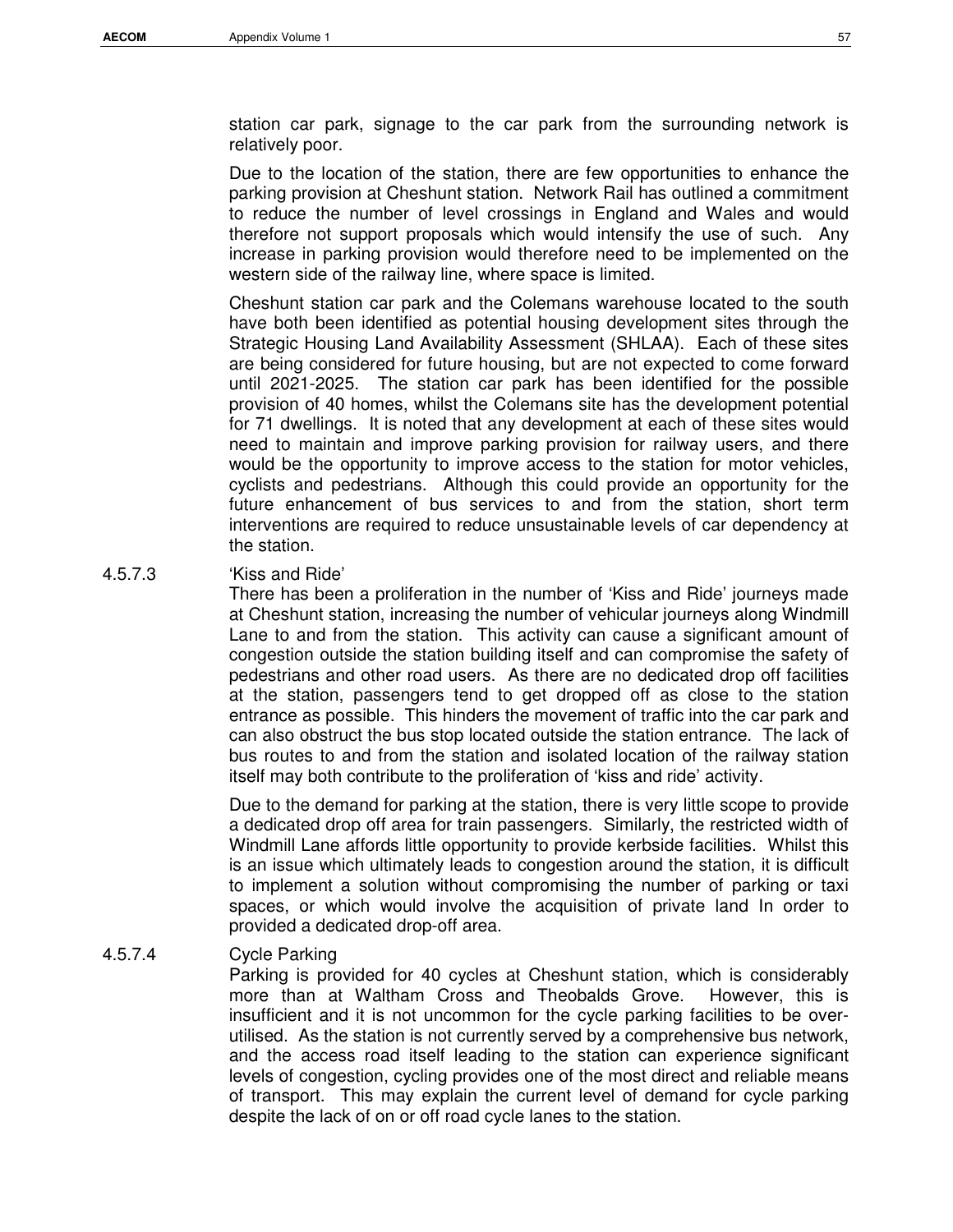#### 4.5.7.5 Taxi

A small taxi rank and booking office for a local taxi company (Station Cars) is located within the station car park, adjacent to the pedestrian entrance to the northbound platform. There are currently no dedicated private drop-off facilities outside the station. Lone Traveller Scheme

Cheshunt is one of 23 stations managed by National Express which has benefitted from the introduction of a Lone Traveller booking service. This has been introduced at selected stations whose car parks are managed by NCP, and is one measure which has been introduced to increase the security and safety of car parks across the network. Customer Service Assistants are employed to accompany motorists between the station and car park during hours of darkness. The Lone Traveller scheme is available on weekdays (excluding bank holidays) and must be pre-booked. The service is currently available from 17:30 until the last train.

4.5.7.6 HCC Schemes

Access to Cheshunt rail station has recently been improved through the provision of lay-bys on Windmill Lane to increase the prevailing capacity of the road.

HCC is also proposing to implement a Quality Bus Stop scheme at Cheshunt railway station. This will involve the upgrade of two bus stops within the station car park and will enable level-boarding and alighting. The proposed improvements will also see the introduction of an uncontrolled pedestrian crossing, improving access to the station building, and the installation of motorcycle parking facilities opposite the station entrance. This scheme is subject to approval.

4.5.7.7 Franchise Commitments

A series of improvements were implemented in late 2006 as part of the franchise commitment between 'one' and the Department for Transport. These improvements saw the extension of the existing bay platform so that it could accommodate 8-coach trains, allowing for enhanced capacity for peak services. Improvements also included the replacement of all station buildings and the provision of a new footbridge within the station, CCTV installation, disabled toilet, covered cycle stands and a heated, self-enclosed waiting area on both platforms.

#### 4.5.7.8 Poor accessibility for mobility impaired pedestrians

As discussed above, the operation of the level crossing barriers and lack of ramped provisions for the footbridge present movement barriers for the mobility impaired.

Cheshunt has been earmarked as the preferred station for the White Water Canoe Centre, which will hold up to 12000 spectators during the Olympic Games. It is expected that a large number of spectators will arrive by train, leading to significant levels of congestion when an event is being held. The safe and efficient movement of passengers through the station and onto their destination is therefore essential during periods of intensified use, which in itself could be hindered by the lack of provision for mobility impaired passengers.

Passenger numbers are significantly higher at Cheshunt station than Waltham Cross and Theobalds Grove, which serves as an interchange for services to Cambridge and Stansted Airport (although Broxbourne and Bishops Stortford are the main interchange stations for Stansted Airport). It is therefore important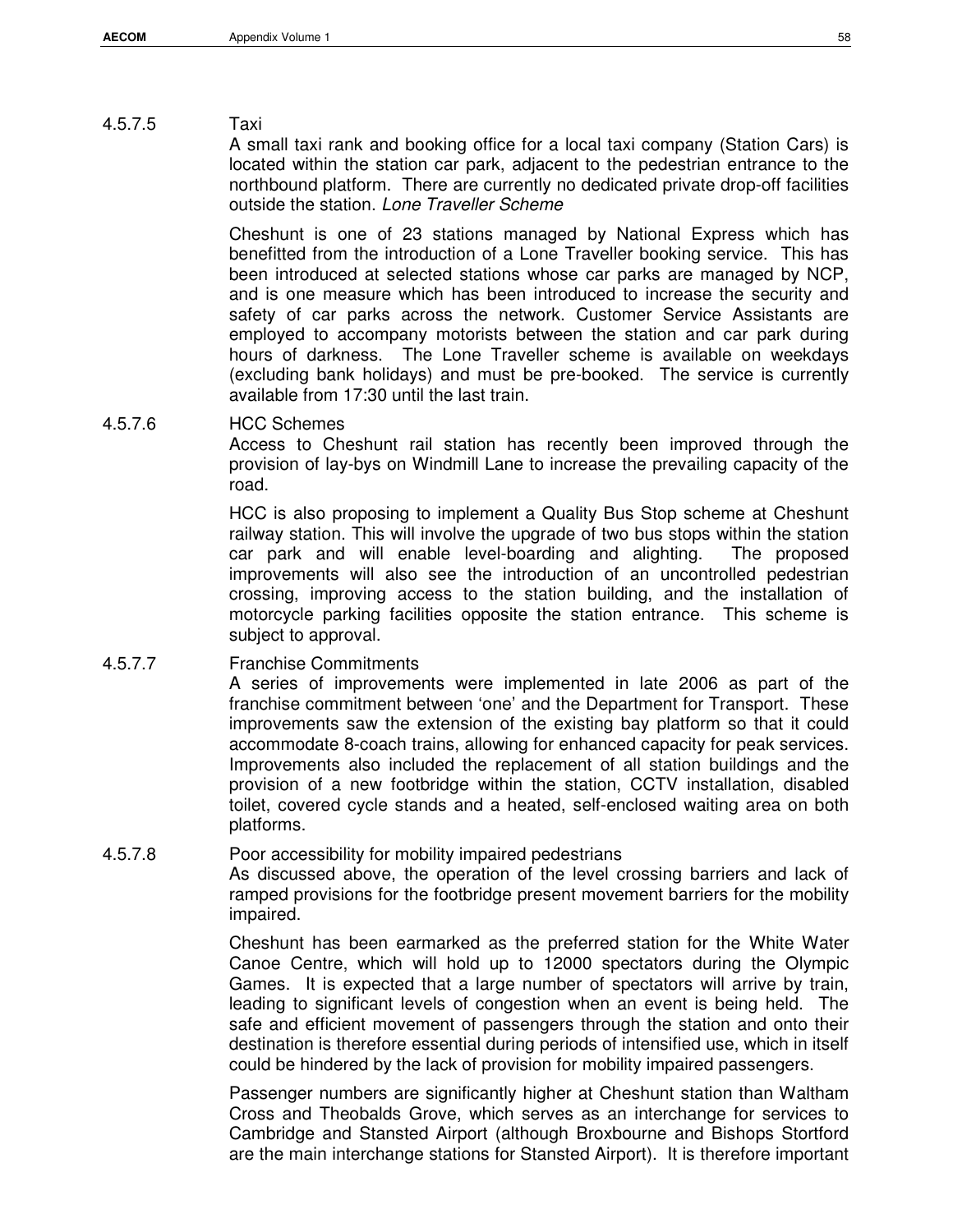that passengers are able to move freely between different services, again

stressing the importance for unhindered access around the station. Due to the accessibility issues, lack of taxi services, disabled parking and drop-off facilities at Waltham Cross and Theobalds Grove stations, it is important that alternative arrangements are available with minimum inconvenience to disabled passengers. Although accessibility is as important for all stations, the business case for providing unhindered access is likely to be stronger for those stations with higher passenger numbers and which serve a greater number of destinations. Due to the number of routes provided Cheshunt should therefore be regarded as a priority for improving disabled access, particularly in light of the future service provision associated with the proposed four-tracking and expansion of Stansted Airport.

Although disabled access is available to both the north and south bound platforms, movement is severely restricted by the Windmill Lane level crossing. The proposed four-tracking will exacerbate this problem, and will place further delays on road users waiting for a train to pass.

#### 4.5.7.9 Severance

The geographic location of Cheshunt station is also a factor in the current travel patterns to and from the station. The railway line and the River Lea both run north-south, restricting the mobility of east-west traffic within the borough. Mobility is severely restricted from the east of the station, which increases the journey time to and from the station. Consequently, for many the car provides the only realistic mode of access to and from Cheshunt station.

Severance will be improved by the creation of safe, pleasant and accessible pedestrian links between the station and the White Water Canoe Centre, which is being implemented in preparation for the 2012 games.

There are no proposals to create a vehicular connection to the east. The population density is greatest on the west side of the station so there would be little demand and therefore limited justification. Likewise, a link road would intensify the use of the level crossing unless a car park was provided on the east side of the railway line.

#### 4.5.7.10 Integration with other modes of transport

Transport options to and from the station are currently limited, and there is no dedicated walking or cycling routes between the town centre and railway station. Likewise, Cheshunt station is served by a single bus route which operates every hour, with increased frequencies during the morning and afternoon peak periods. This lack of alternative transport provision coupled with the availability of a large car park may greatly influence how and when journeys to the station are made.

#### 4.5.7.11 Congestion on approach to station

Windmill Lane is a relatively narrow road which is heavily used by traffic associated with the railway station, Tesco headquarters and the country park on the eastern side of the level crossing. The problem is exacerbated due to the regular closure of the level crossing, which can lead to significant queues along Windmill Lane. A recent improvement scheme has been implemented involving the creation of lay-bys is intended to increase the capacity of the road. There is limited scope for further capacity enhancements due to the level of frontage ownership along Windmill Lane, which restricts the opportunity for further carriageway widening. Likewise, the lack of alternative routes will add to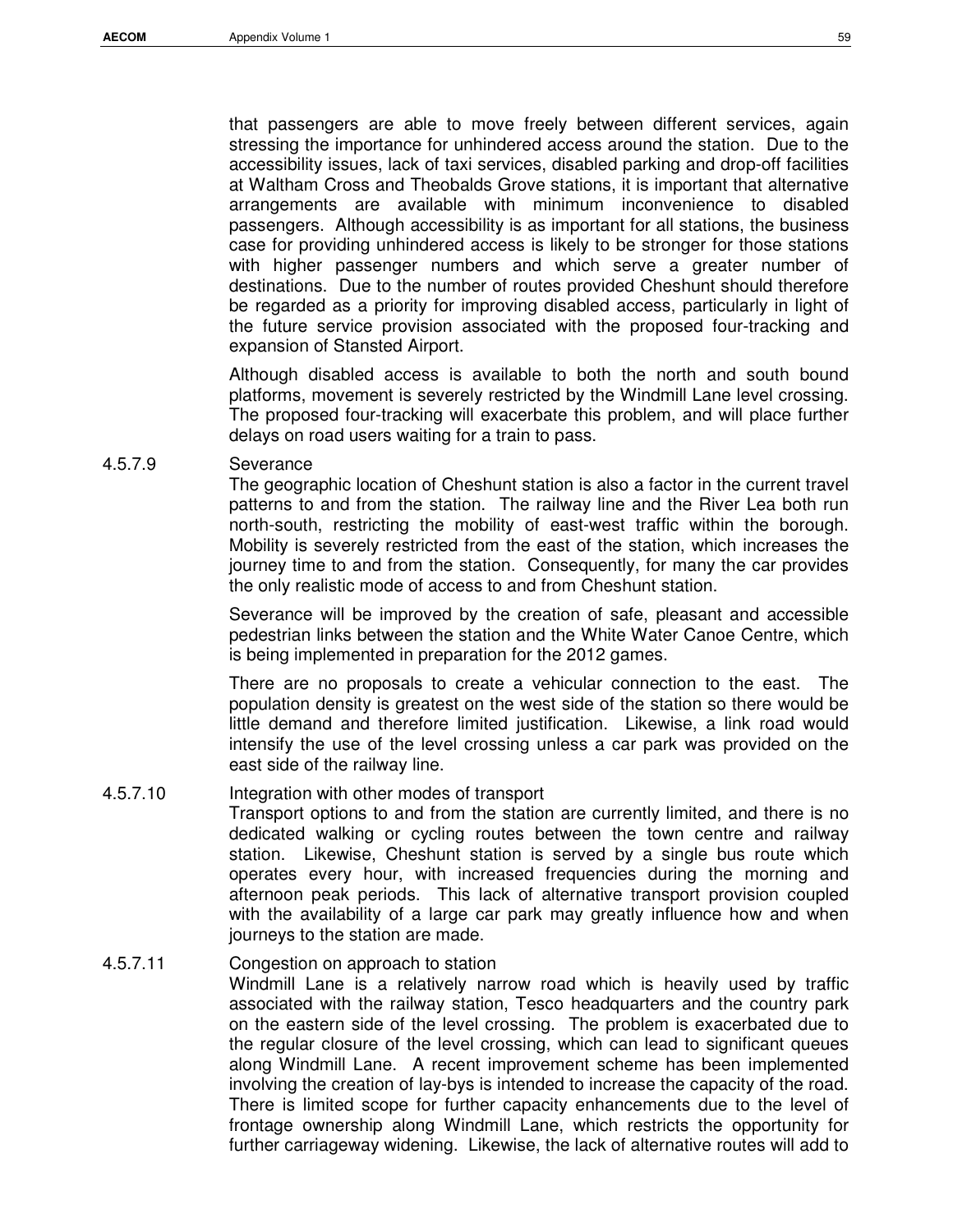the pressures on Windmill Lane. Some of this may be alleviated through the development of a bus, cycling and walking network between the train station and key sites.

#### 4.5.8 Waltham Cross Railway Station

Waltham Cross railway station is managed by National Express East Anglia. The station is situated on the edge of the town centre, and is within easy walking distance of the bus station and shopping centre, which are located approximately 300m to the west of the train station. Waltham Cross is a simple two-platform station operating on a double track line. The northbound platform is able to accommodate nine coaches, whilst the southbound platform can accommodate eight-coach trains.

Pedestrians wishing to access the southbound platform at Waltham Cross must use the station footbridge. As there is currently no ramped provision, mobility impaired passengers have no suitable means of access to southbound services.

Waltham Cross bus and rail stations are located a short distance apart, and the pedestrian route between the two is via the Monarchs Way subway. The subway is signed as a shared pedestrian/cycle route and despite being relatively well maintained, public concerns over personal safety continue to exist. There also appears to be a distinct lack of signage between the bus and rail station. Pedestrian access to the rail station is also provided directly from the A121, via a series of steps located on either side of the carriageway.

#### 4.5.8.1 Bus Services

The proximity of the bus and rail stations in Waltham Cross enables passengers to interchange to a range of destinations. A number of local and regional routes are available from Waltham Cross bus station, the frequency of which varies between the different service providers and the different routes. Destinations such as Harlow, Enfield, Hertford and London can be accessed directly from Waltham Cross bus station.

Although there are no timetabled services calling at Waltham Cross rail station, there is a bus stop on Station Approach, approximately 50m from the pedestrian entrance. This stop currently accommodates a shuttle service between the rail station and the Park Plaza development to the northwest of Waltham Cross. This service was funded as part of a planning condition in association with the Park Plaza development, providing a service commitment for five years. After this period, the service is likely to be withdrawn if it is not considered to be commercially viable. If there is sufficient demand for this service after five years, Local Authority funding may be considered to enable the service to continue as a regular, timetabled service.

#### 4.5.8.2 Car Parking

There are currently two car parks at Waltham Cross railway station, one of which is managed by NCP and the other which is a council-owned facility. The NCP car park provides 48 spaces, whilst the council-owned car park, which opened in August 2008, provides an additional 45 parking spaces. The councilowned facility was partly funded by Park Plaza planning gain monies, at an approximate cost of £165,000. Parking charges apply between the hours of 06:00 and 18:30 Monday to Friday, and 06:00 to 12:00 noon on Saturday. Sundays and Bank Holidays are free.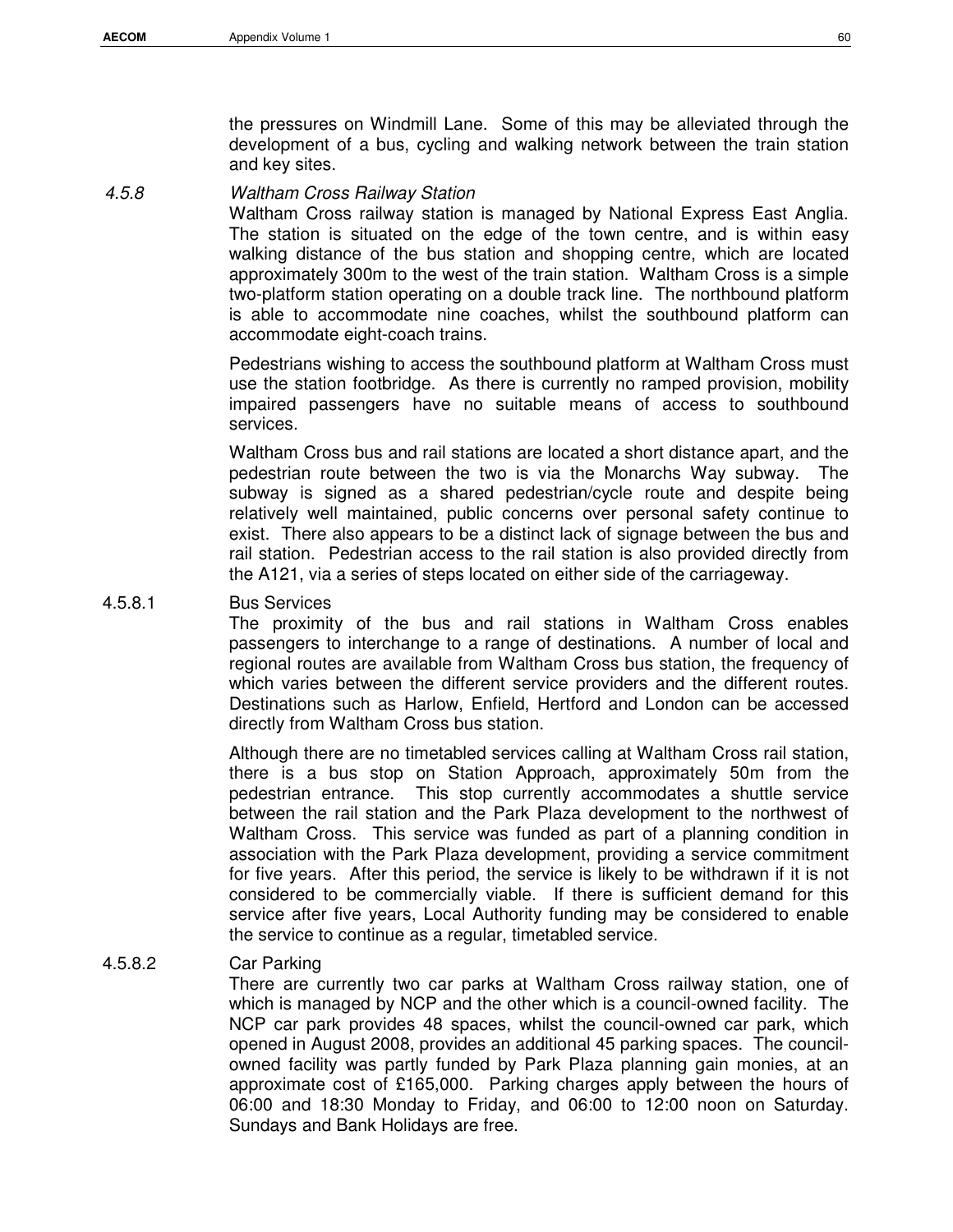Prior to the construction of the council parking facility, the displacement of commuter vehicles into the adjacent Four Swannes residential area prompted requests for the introduction of a Controlled Parking Zone (CPZ). Proposals for a CPZ were drawn up by the Council but were withdrawn after failing to generate the necessary level of public support. It is envisaged that the provision of an additional 45 spaces would alleviate some of the problems associated with commuter parking.

There are currently no dedicated passenger drop-off facilities outside Waltham Cross station. An on-street parking bay is provided beneath the A121 underpass, enabling motorists to park for a maximum period of 20 minutes free of charge, which could be used for this purpose. This bay can accommodate approximately 2 vehicles.

Until recently, Waltham Cross station was served by a small car park with capacity for 48 vehicles. However, despite the proximity of the bus station and the provision of a dedicated walking and cycling route from the town centre, there was a significant demand for car parking which often led to the displacement of commuter vehicles onto adjacent residential streets. This has led to the provision of an additional 45 parking spaces, enabled through developer contributions, which was opened in 2008. Planning permission has also been secured for the creation of an additional 40 spaces at Waltham Cross. This second phase expansion will require the use of an adjacent playing field and therefore the National Playing Fields Association Covenant which is currently in place will need to be resolved before this further expansion can commence. The estimated cost of this work is in the region of £95,000.

Despite the additional parking provision, there are still a number of issues relating to car parking at Waltham Cross station, namely;

- Existing spaces are poorly maintained;
- Lack of signage for each of the car parks;
- Variation in pricing between NCP and Council-owned car parks;
- Displacement of Commuter parking onto nearby residential streets.

#### 4.5.8.3 Obstructive Parking

In addition to the commuter parking problem which has been an issue for a number of the nearby residential streets, the misuse of the parking facilities on Station Approach, beneath the A121, has led to concerns over access and road safety. The existing 20-minute parking bay, which is currently free to use, provides short-stay parking for just a couple of vehicles. However, this is often insufficient for the level of demand and vehicles overspill into the adjacent carriageway.

#### 4.5.8.4 Taxi

A taxi rank is provided on Station Approach, opposite the bus stop for the Park Plaza shuttle bus. This rank can accommodate up to 5 vehicles, although it is not clearly signed and appeared to be under-used during recent site visits.

The existing taxi rank appears to be under-used despite it being conveniently located just a short distance from the entrance to the station. The rank can accommodate approximately 4 vehicles parked within a lay-by parallel to the carriageway. The demand for taxi services may be lower from Waltham Cross station due to the proximity of the bus route and the range of destinations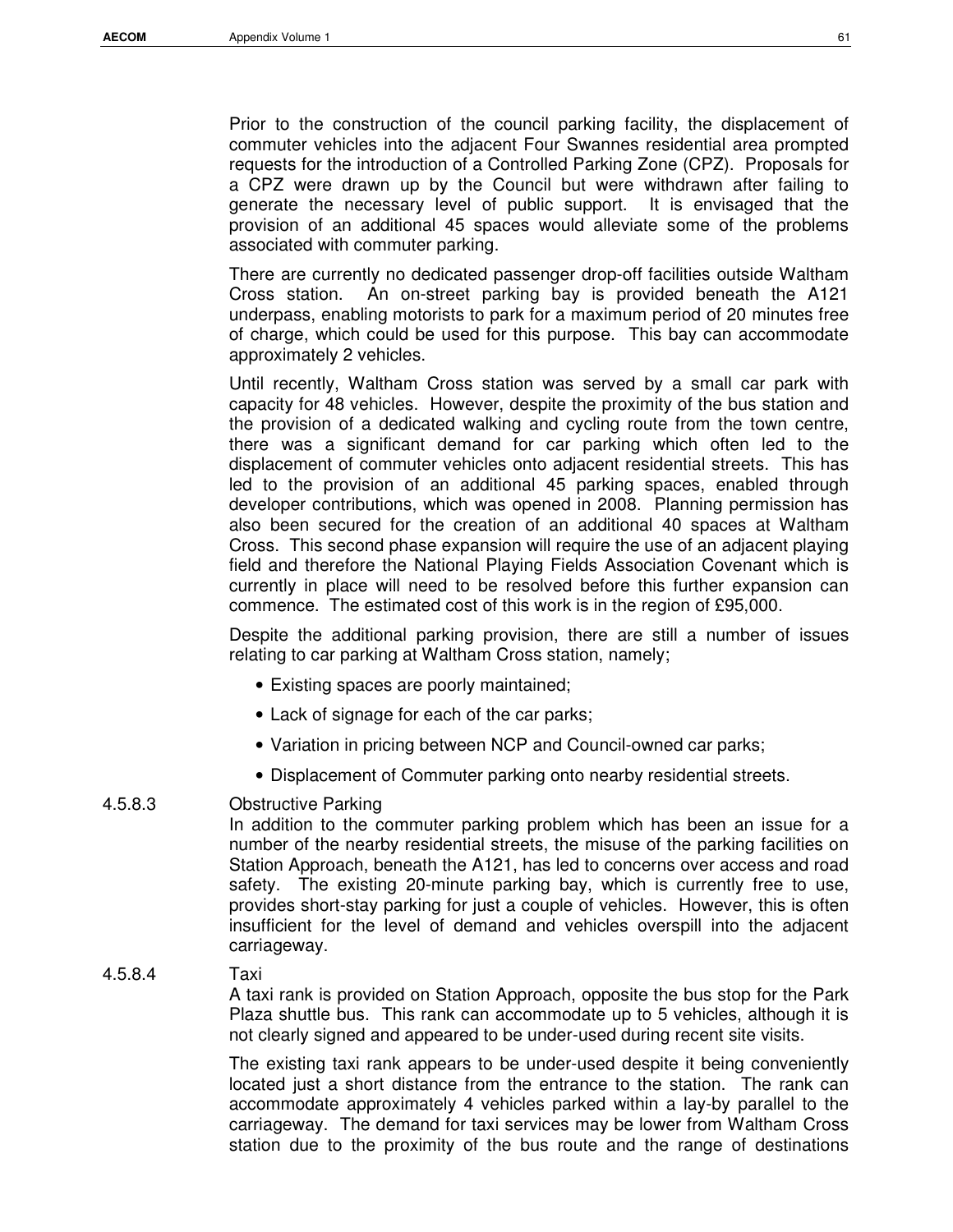available on a frequent and regular basis. However, it is important to ensure that appropriate taxi facilities are provided, particularly for less able bodied pedestrians, and for passengers with heavy luggage in the advent of the expansion of services to Stansted Airport.

#### 4.5.8.5 Cycle Parking

Covered cycle stands are provided on the northbound platform, providing storage for up to 6 cycles. However, despite the relatively low provision in comparison to Cheshunt station, the cycle stands at Waltham Cross do not appear to be very well used. This could be due to a number of factors including accessibility and security.

Cycle stands were recently installed at Waltham Cross station. However, despite these improvements, the stands are under-utilised with concerns over security and inappropriate design being possible reasons for the low uptake.

#### 4.5.8.6 Access for All

Waltham Cross has previously benefitted from the Access for All programme. In May 2008, tactile paving was installed on stairwells and from the disabled parking bays to the station building as part of an improvement scheme promoted by 'one' railway. These improvements received £3,867 of DfT funding. Induction loops were also installed at the station in June 2007, again as part of a scheme identified through the Access for All programme.

Waltham Cross station has also been identified for future enhancements through the Access for All programme, and is one of 18 stations to during the 2009/10 financial year. The station is also included in the current round of the Access for All programme and a list of possible enhancement schemes have been drawn up which are intended to improve the existing facilities and accessibility to the station. Broxbourne Borough Council has identified a possible £100,000 to support enhancements at Waltham Cross station through the Access for All.

#### 4.5.8.7 Developer Contributions

A contribution was made for the provision of a shuttle bus service between the Park Plaza development and Waltham Cross station. The shuttle service is provided from Station Approach, opposite the entrance to Waltham Cross train station. This service was introduced in 2008 and is now fully operational. However, as developer contributions are normally limited to five years it is likely that this service will be withdrawn if deemed not to be commercially viable, unless local authority funding is made available.

The Park plaza developer contributions also included £225,000 for station improvements, £165,000 of which was allocated for the creation of an additional 45 parking spaces at Waltham Cross station in 2008. This pay and display car park is managed by the local authority and will help to relieve some of the pressures for parking caused by rail passengers and nearby industrial premises.

CCTV has recently been installed at Waltham Cross railway station car park.

4.5.8.8 Accessibility for Mobility Impaired Passengers Accessibility is a concern at Waltham Cross station as there is currently no step-free access to the southbound platform and access to the booking hall does not comply with DDA requirements. Similarly, the steep gradient between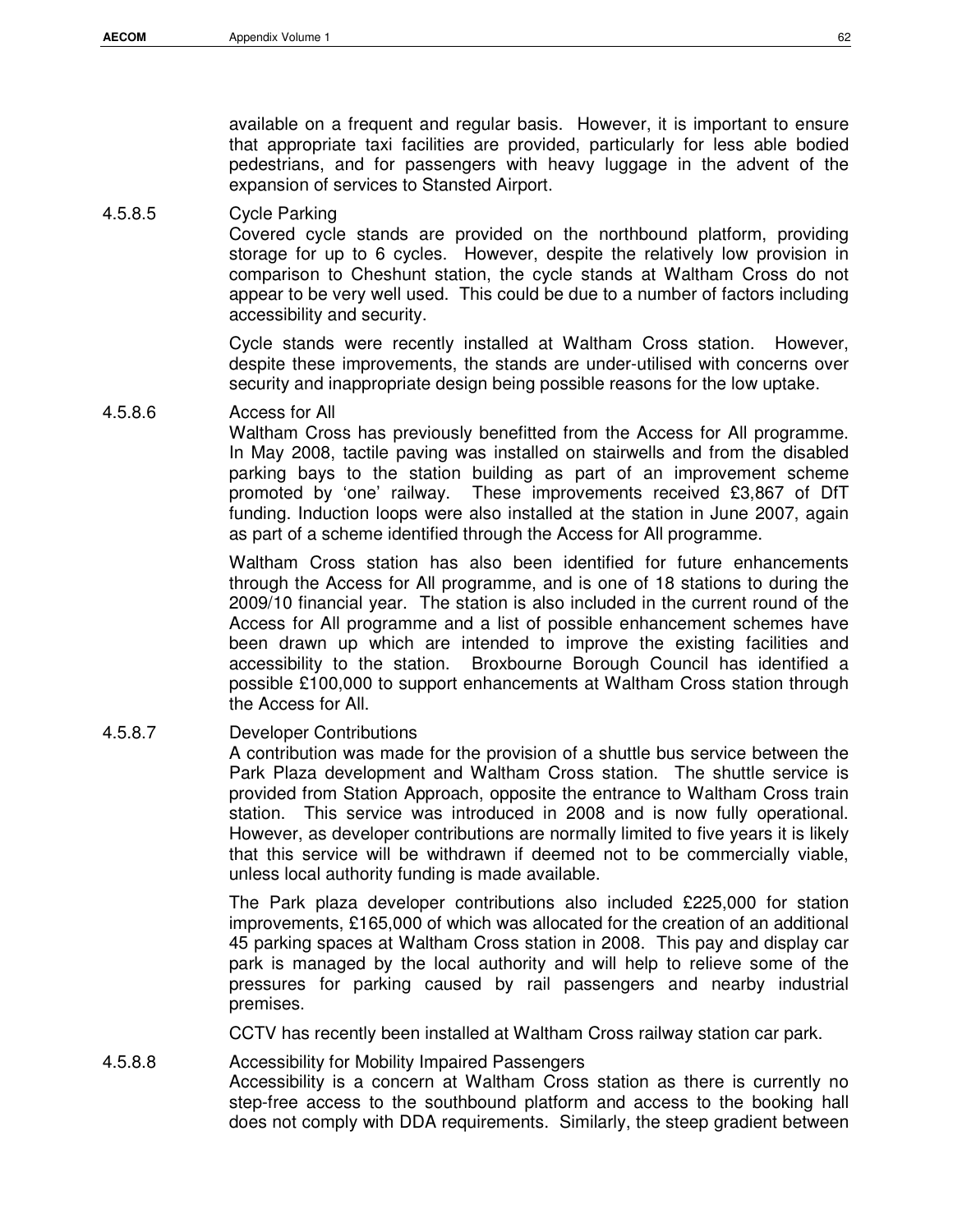the car park and station building poses further access problems for disabled passengers.

Part 3 of the DDA places an obligation on operators to take reasonable steps to overcome barriers to access, such as those preventing disabled passengers from accessing trains. However, due to existing physical constraints, it is not always possible to provide direct access to opposite platforms, and it is not practical to provide lifts at every station, particularly where stations are located in close proximity or at stations with much lower passenger numbers. However, all passenger train and station operators are encouraged to comply with the standards contained in the Accessible Train and Station Design for Disabled people: A Code of Practice, which was published by the DfT in July 2008 to ensure best practice design in all aspects of service provision at stations.

A number of minor improvement schemes have recently been implemented at Waltham Cross, with the aim of improving accessibility between the station car park and the platform. This has included the installation of tactile paving on the stairwells within the station and at the entrance to the station itself from the car park. As there are apparent barriers to providing disabled access to the southbound platform, efforts should be made to ensure that the northbound platform is fully accessible and in accordance with best practice design. Measures could include making the gradient from the car park to the station building less steep.

#### 4.5.8.9 Access between railway station and town centre/bus station

Despite being located just a short distance from the bus station and town centre, the pedestrian route to and from Waltham Cross railway station is severed by a busy dual carriageway. The pedestrian route between the bus and rail stations uses the Monarchs Way subway, which is currently shared by pedestrians and cyclists.

4.5.8.10 Integration with Bus Services The location of the bus and rail stations on the edge of the town centre lends itself to the provision of an integrated transport system, which serves a number of key local and regional destinations. The possible relocation of the bus layover outside Waltham Cross train station has been discussed in more detail within the bus note, and requires further discussions between the local highway authorities and bus operators to assess the viability of such.

#### 4.5.9 Theobalds Grove

Theobalds Grove rail station is operated by National Express East Anglia. It is a two-platform station located to the south of Cheshunt town centre. The train station is located of the B176 (High Street), and is accessed via a mini roundabout on the south side of the station. The station car park is situated in front of the station and is accessed from the mini-roundabout. The access road leading into the car park also provides the sole means of access to a number of small industrial premises located beneath the railway line.

There is currently no step-free access between the platforms, and the ticket office does not comply with DDA requirements. The level of services and facilities provided at Theobalds Grove is very poor, and the station itself appears to be neglected and poorly maintained. There are no public toilets, waiting rooms, cycle parking facilities or customer help points at the station which would create a more pleasant passenger environment. There is also no CCTV coverage at the station at present.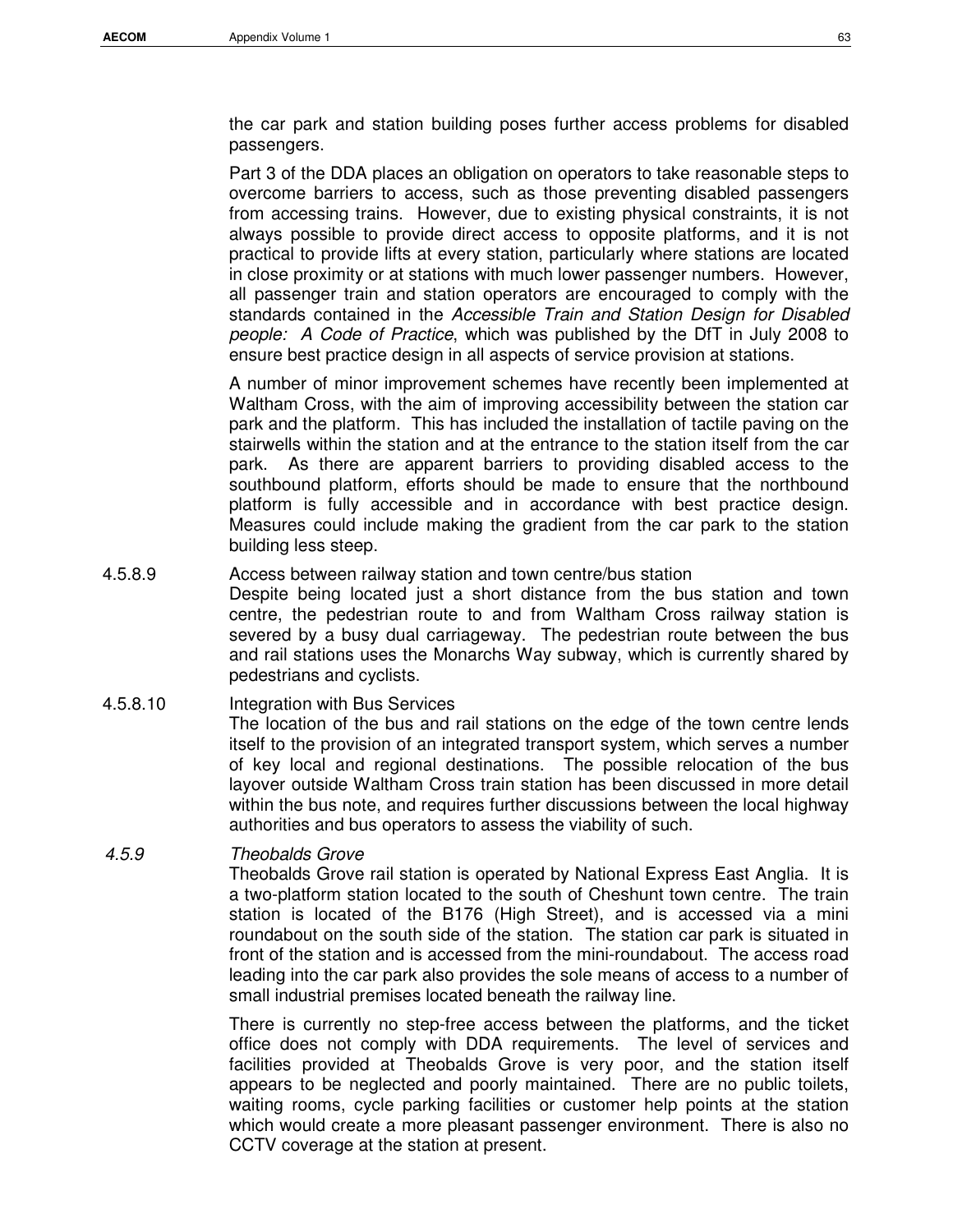Passenger numbers at Theobalds Grove are much lower than Cheshunt and Waltham Cross, largely due to the lack of service provision and longer journey times into central London. The station therefore appears to have less potential in terms of enhanced service provision than the other two stations and any investment gains are considered to be considerably lower at Theobalds Grove.

In addition to the lesser service provision, Theobalds Grove does not currently offer a pleasant passenger experience and has very few facilities which are poorly maintained. The access road to the car park is often obstructed by traffic associated with nearby industrial premises, and the car park itself offers no sense of regularity or security and has no suitable pedestrian route into the station. This is reflected in the usage of the car park, which is significantly under-used on a daily basis.

It is considered that Cheshunt and Waltham Cross offer the most potential in terms of rail offer and that investment would be better placed for improving the access and facilities at these two stations than at Theobalds Grove, where station usage is much lower and passenger numbers continue to fall. However, there is a requirement to provide a basic standard of passenger facilities at Theobalds Grove for those passengers choosing to use this station, which will benefit from small, targeted improvement schemes.

It has been suggested that Network Rail have recognised the development potential of Theobalds Grove car park, which may be subject to a future planning application which will see the transformation of this area. The anticipated traffic movements and modal split of journeys associated with any new development should be given careful consideration to ensure that demand can be accommodated alongside the existing and future demand for commuter parking. Depending upon the nature of development, contributions should be sought in upgrading the local environment, which has suffered from prolonged neglect.

#### 4.5.9.1 Bus Services

Theobalds Grove is served by a number of bus routes, with services stopping on High Street a short walk from the station entrance. A number of destinations including Harlow, Hertford, Waltham Cross and Cuffley are accessible on direct routes form Theobalds Grove. The station is part of the PlusBus initiative, enabling bus tickets to be purchased at a discounted rate when bought in conjunction with a valid train ticket.

#### 4.5.9.2 Car Park

There is a large car park opposite the train station, providing 134 general plus 3 disabled parking spaces. The car park is now managed by National Car Parks (NCP) on behalf of Network Rail, following the expiration of Broxbourne Borough Council's 20 year lease of the facility in 2008. Although there is no charge for the use of this car park, the facility is often under-utilised. Observations suggest that there is a greater degree of parking on the station access road as opposed to the car park itself. However, it is unclear as to whether these vehicles are associated with commuters or the adjacent industrial units.

#### 4.5.9.3 Taxi

There are currently no taxi facilities at Theobalds Grove station.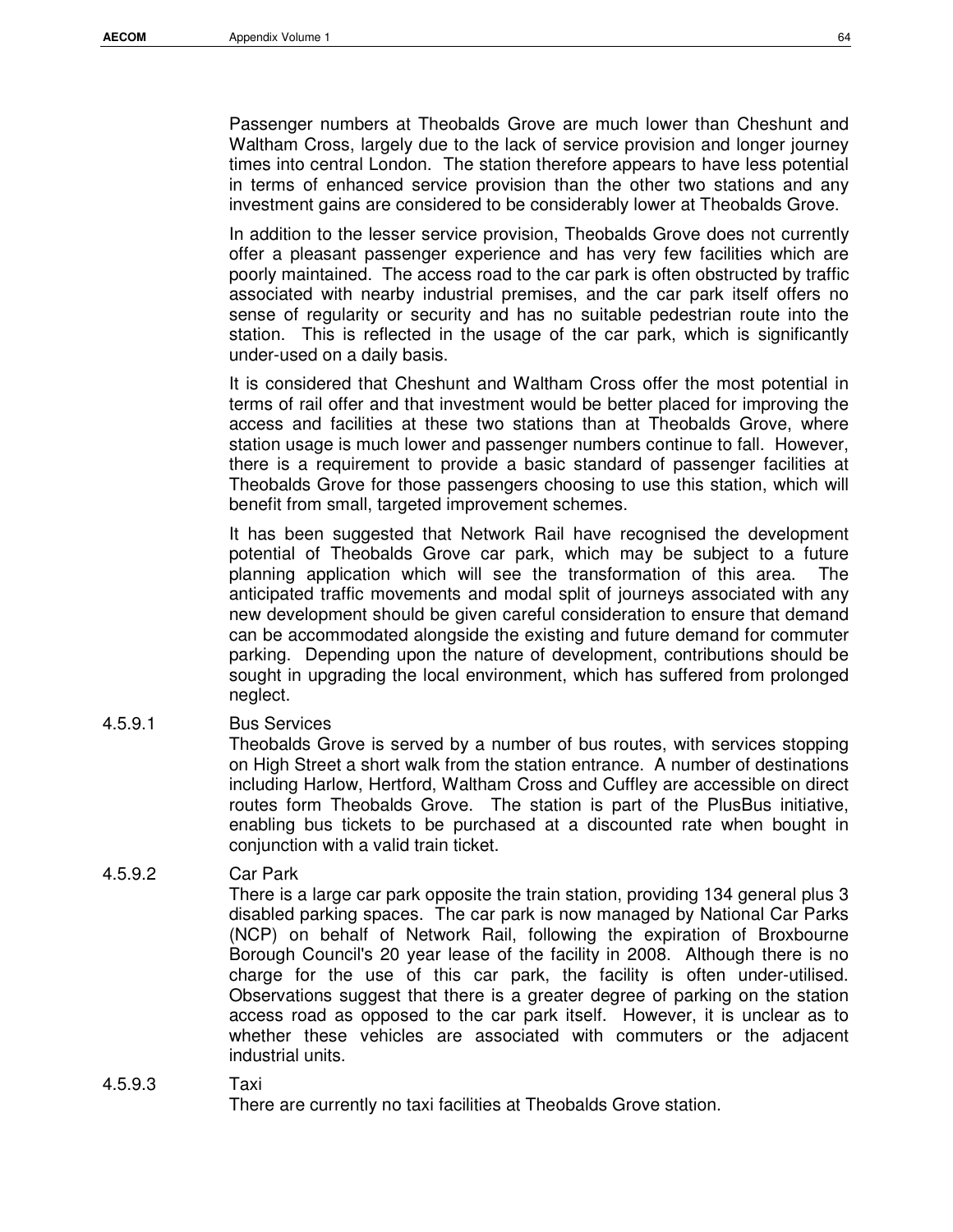# 4.5.9.4 Access for All Theobalds Grove has been announced as one of 18 stations to benefit during the 2009/10 financial year.

Theobalds Grove was also included in a scheme by One Railway (now National Express East Anglia) to install induction loops at 21 stations. This was completed in June 2007.

#### 4.5.9.5 Developer Contributions Cycle racks have been paid for from Park Plaza planning gain monies and have recently been implemented.

#### **4.6 Summary of Problems**

**Table 4.5** summarises the rail problems identified through consultation and investigation:

| RAP <sub>1</sub> | Substandard disabled access provision at rail stations                             |
|------------------|------------------------------------------------------------------------------------|
| RAP <sub>2</sub> | Inadequate facilities and parking at Cheshunt and Waltham Cross<br>rail stations   |
| RAP <sub>3</sub> | Expansion of rail station car parks is restricted by land ownership<br>constraints |
| RAP4             | Poor integration of bus and rail services                                          |
| RAP <sub>5</sub> | Train services and facilities at Theobalds Grove rail station are<br>substandard   |
| RAP <sub>6</sub> | Fare system complicated and train fares are expensive                              |
| RAP7             | Overcrowding of train services, particularly during peak periods                   |
| RAP <sub>8</sub> | Parking at Cheshunt and Waltham Cross rail stations is expensive                   |
| RAP <sub>9</sub> | Poor range of train services                                                       |

**Table 4.5: List of Rail Problems** 

#### **4.7 Urban Transport Plan Options**

This section provides an overview of the existing issues and opportunities which can be delivered through the UTP programme. Whilst this section looks at both the strategic and local issues, attention is directed to specific schemes which can be delivered in Cheshunt and Waltham Cross. Those measures which represent priority measures are summarised in section 4.8.3.

A number of improvement schemes have recently been implemented at Cheshunt and Waltham Cross railway stations in order to address issues such as a lack of parking facilities and improved security. Despite these enhancements, there are a number of outstanding issues at the three stations within the study area which, if addressed, could encourage further use of rail services. A discussion of possible options and solutions is presented below.

# 4.7.1 Cheshunt Rail Station

Cheshunt station has been improved over the recent past and opportunities for further improvements and service provision is constrained by lack of suitable funding streams and a number of constraints.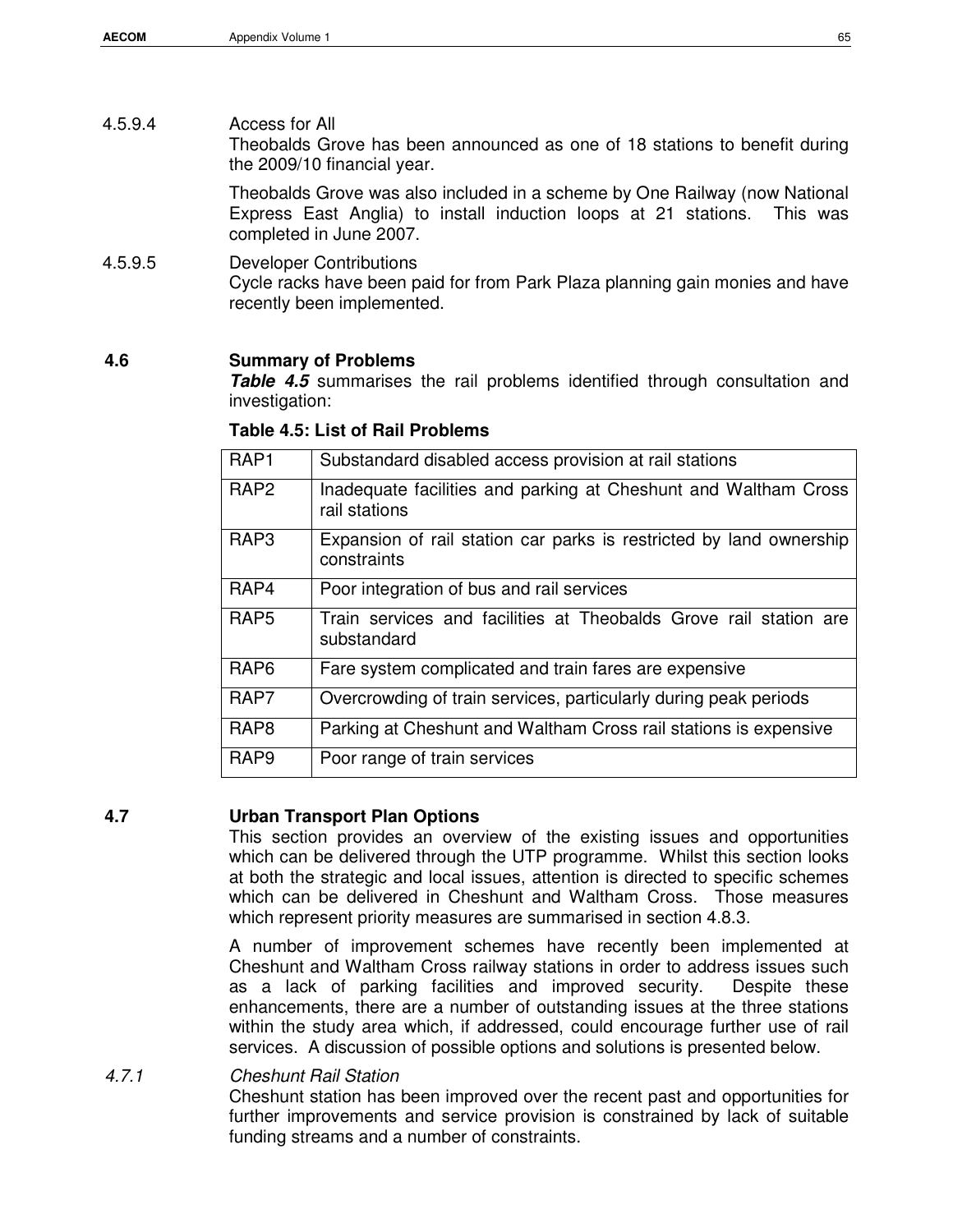Cheshunt station is the busiest of the three railway stations in the UTP area and provides a more efficient and varied service than Waltham Cross and Theobalds Grove stations. The maintenance and enhancement of rail services, and continued enhancement of facilities at the station have an important role in the future transport provision within the area.

A number of the schemes need to be progressed for Cheshunt station including:-

- Provision of longer platforms to accommodate longer trains
- Improve interchange with bus services
- Provide additional secure cycle parking facilities

#### 4.7.1.1 Accessibility for mobility impaired passengers

An access ramp has been provided to the southbound platform from Windmill Lane. However, access to the southbound platform from Cheshunt involves use of the level crossing which can be closed for lengthy periods. The replacement of the existing footbridge with a facility suitable for disabled access would improve access to the station for the mobility impaired. However, provision of a ramped bridge would involve the acquisition of privately owned land and would represent a reduced level of facility for other users, including those wishing to access the Lee Valley Park.

#### 4.7.1.2 Car parking

Rail use could be made more attractive through provision of a larger car park and lower parking charges. Decked car parking would maximise the use of available space and would not require additional land acquisition. However, decked parking is extremely expensive and would need to be supported by much higher parking charges which in itself could reduce the overall demand for parking at the station.

Cheshunt station is not easily accessible by car and increased car trips could result in increased congestion on Windmill Lane and in Cheshunt town centre. Care also needs to be taken to ensure that the approach to parking at the station does not lead to displacement of vehicles into nearby residential streets. Given the situation at Cheshunt station, the best approach may be to encourage park and ride at other station in the Broxbourne area, including Broxbourne station where parking provision is being expanded.

#### 4.7.1.3 Integration with other modes of transport The expansion of the bus routes serving Cheshunt station is important for reducing future demand for commuter parking at the station and increasing accessibility to the station. However, increasing frequency of bus services to provide an efficient, reliable and accessible service to Cheshunt station could involve a significant and on-going cost. In addition, use of normal buses on the route will only be achieved if a suitable location can be secured for a bus turning facility at the station.

There appears to be significant scope for improving access to the station by cycle. Improved signing and provision of cycle measures on routes to the station will encourage cycling, and these could be linked to and promoted to the adjacent employment area on Delamare Road, including Tesco offices.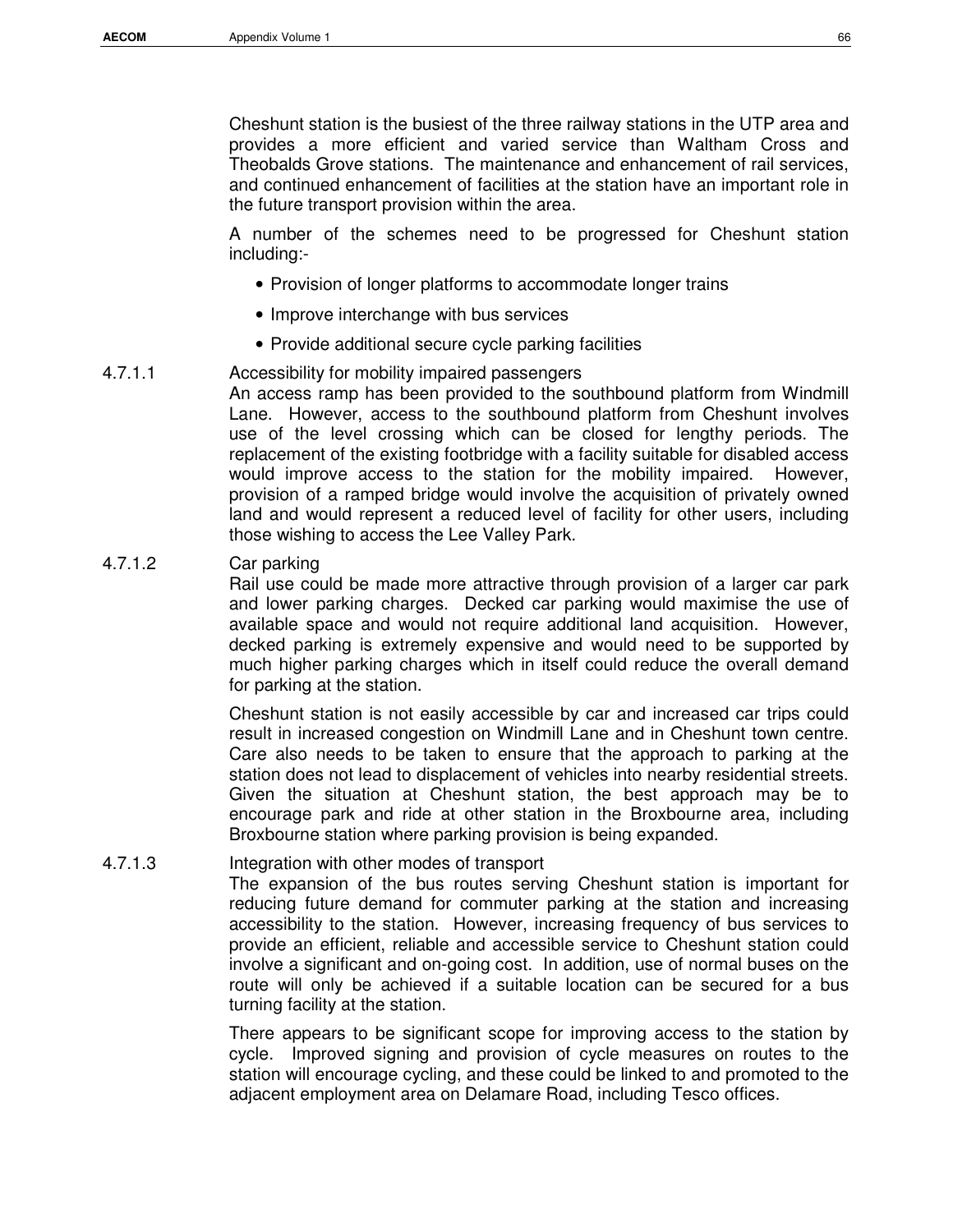# 4.7.1.4 Cycle parking

Although there is parking for 40 cycles at the station, this is insufficient. There is no immediate solution to address this, however it is important that use of cycling as a mode of access to the station is strongly encouraged.

## 4.7.2 Waltham Cross Rail Station

Waltham Cross rail station is conveniently located on the edge of the town centre and future schemes should build upon maximising accessibility to the station and associated facilities. Future initiatives should also focus upon the development of passenger and interchange facilities.

The deliverability of improvement schemes is constrained by the availability of funding, and although funding streams do exist for the improvement of passenger facilities competition is fierce. Waltham Cross rail station has enjoyed some degree of recent success under the National Station Improvement Programme (NSIP) and a number of small improvements have been carried out at the station. Further improvements are currently being considered for Waltham Cross rail station as part of the NSIP, which include improvements to station buildings to provide new passenger waiting facilities, accessibility to and within the station, improved security, improved cycle parking and improved pedestrian access to the car park owned by Network Rail. These improvements are being taken forward to GRIP Stage 4 (detailed design) and further details regarding cost, feasibility and funding allocations should be announced in autumn 2009.

The delivery of rail improvement schemes is dependant not only upon the availability of funding from the rail sector but also upon the collaboration with the HCC and BBC as key partners.

Although Waltham Cross bus station is within easy walking distance of the rail station, there is considerable scope to improve bus interchange and this is discussed in the bus section of this appendix.

# 4.7.2.1 Accessibility for mobility impaired passengers

The provision of a footbridge that has either a ramped access or lift on either side of the bridge or the creation of a direct pedestrian access to the southbound platform would enable mobility impaired passengers to access southbound trains.

A ramped access, either directly from the A121 or to the existing footbridge within the station, would involve lengthy ramps to ensure that the gradient was no steeper than 1:20. A ramp from the A121 to the southbound platform would be unsuitable as there is no convenient drop-off point for disabled passengers on the A121. A ramped footbridge could be achieved within the station, but is likely to require localised platform widening with potential land acquisition outside the station boundary.

A lift within the station would satisfy disabled access requirements to the southbound platform. However, the provision of a lift facility will have considerable construction and maintenance costs and would be susceptible to vandalism. Nevertheless, this appears to be the most realistic option for providing access to the southbound platform for the mobility impaired.

# 4.7.2.2 Parking

The Borough Council are planning to expand the car park they have recently provided at the station. This will improve the attractiveness of the station as a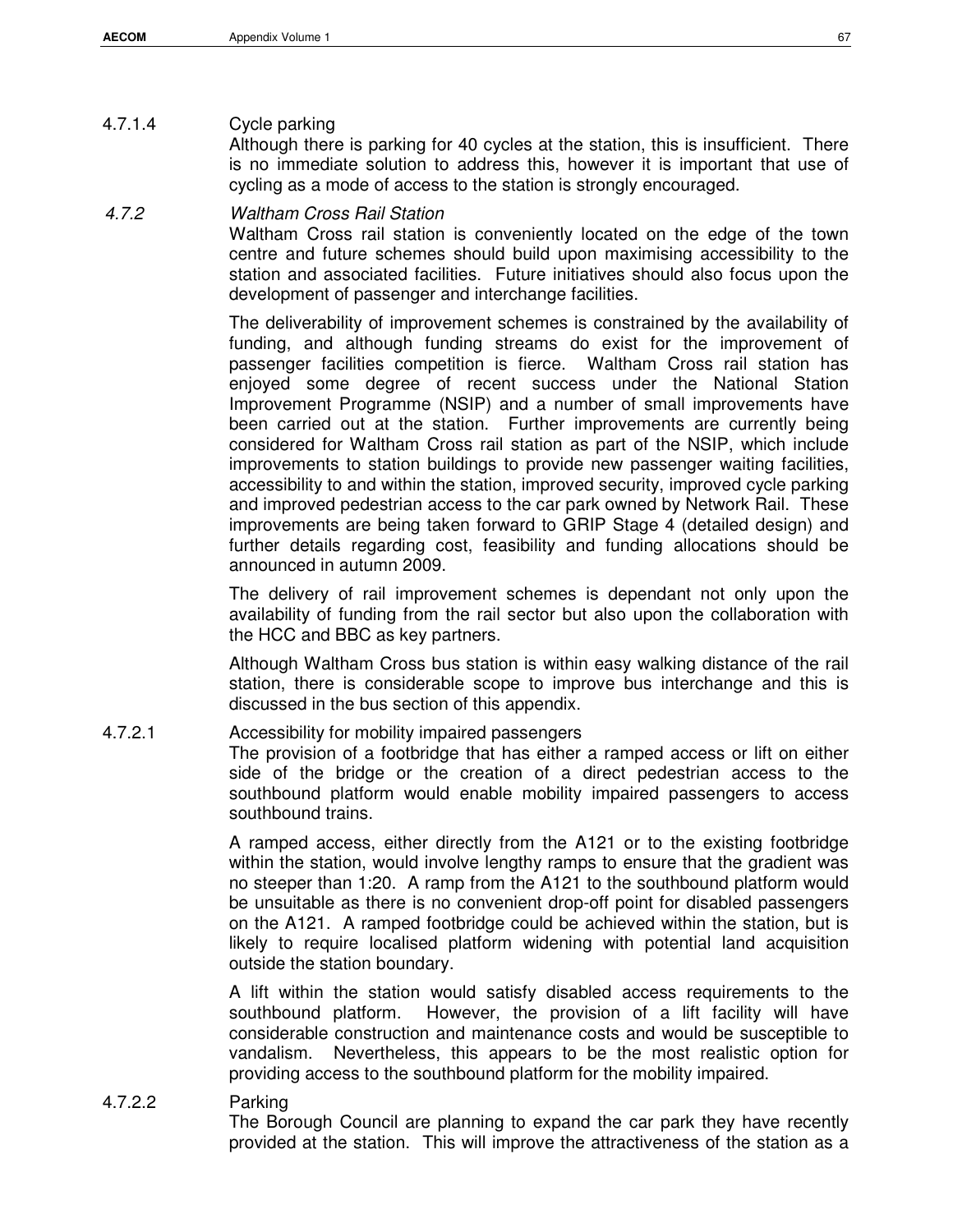park and ride facility and assist in reducing commuter parking in nearby residential streets. Better signage is required for the car parks serving the station.

4.7.2.3 Access between railway station and town centre/bus station

The provision of improvements to the pedestrian route between the rail station and Waltham Cross town centre and bus station is a priority. This is discussed in the section of this appendix covering Walking and Cycling.

4.7.2.4 Bus Rail Interchange

A scheme is proposed in the Bus section of this to encourage provision of bus services to terminate at Waltham Cross Station. This could include additional works such as provision of a lager bus waiting area. Changes in bus services will be subject to the agreement of all bus operators. In addition, the creation of an expanded bus waiting area could require the acquisition of land and this could have implications on deliverability of this option.

Further feasibility work is required to assess the operational requirements, potential land ownership issues, traffic flows and road safety. This should include scope to increase the size of the existing short stay parking bay without compromising access and visibility. Detailed design will need to take into account modifications to the station buildings themselves in order to produce a better gateway to Waltham Cross via the rail station.

### 4.7.2.5 Taxi

Signage of the taxi rank is very poor, and the lay-by would benefit from yellow bay markings and associated text. The bay itself would be more conveniently located on the same side as the station building so that passengers did not have to cross Station Approach to access the taxi services. There could be some benefit in relocating the taxi rank to the area currently used for 20-minute parking, extending the bay southwards towards the station. However, this could involve localised carriageway widening to ensure that two-way traffic is maintained.

If the taxi rank is to be retained in its existing location, it is important to ensure that there is a clear, unhindered pedestrian route to and from the station building and that there is a suitable waiting area for pedestrians. The provision of dropped kerbs and tactile paving should be considered as a minimum level of provision.

4.7.2.6 Cycling Cycle parking facilities should be improved as part of a wider station enhancement scheme. Cycle stands should be conveniently located for cyclists arriving at the station and ideally be covered and monitored by CCTV. Sufficient spaces should be provided to meet targets for cycle use to the station.

# 4.7.3 Theobalds Grove Rail Station

Theobalds Grove rail station has suffered from a period of relative neglect and, as a consequence, offers a sub-standard level of passenger services and facilities. Future funding opportunities are somewhat limited, although there may be scope to bring about small-scale improvements through the DfT's Access for All (Small Schemes) funding. A number of potential improvement measures have been identified for Theobalds Grove, focussing upon improved passenger facilities, security, accessibility and provision and quality of information. Potential schemes include:-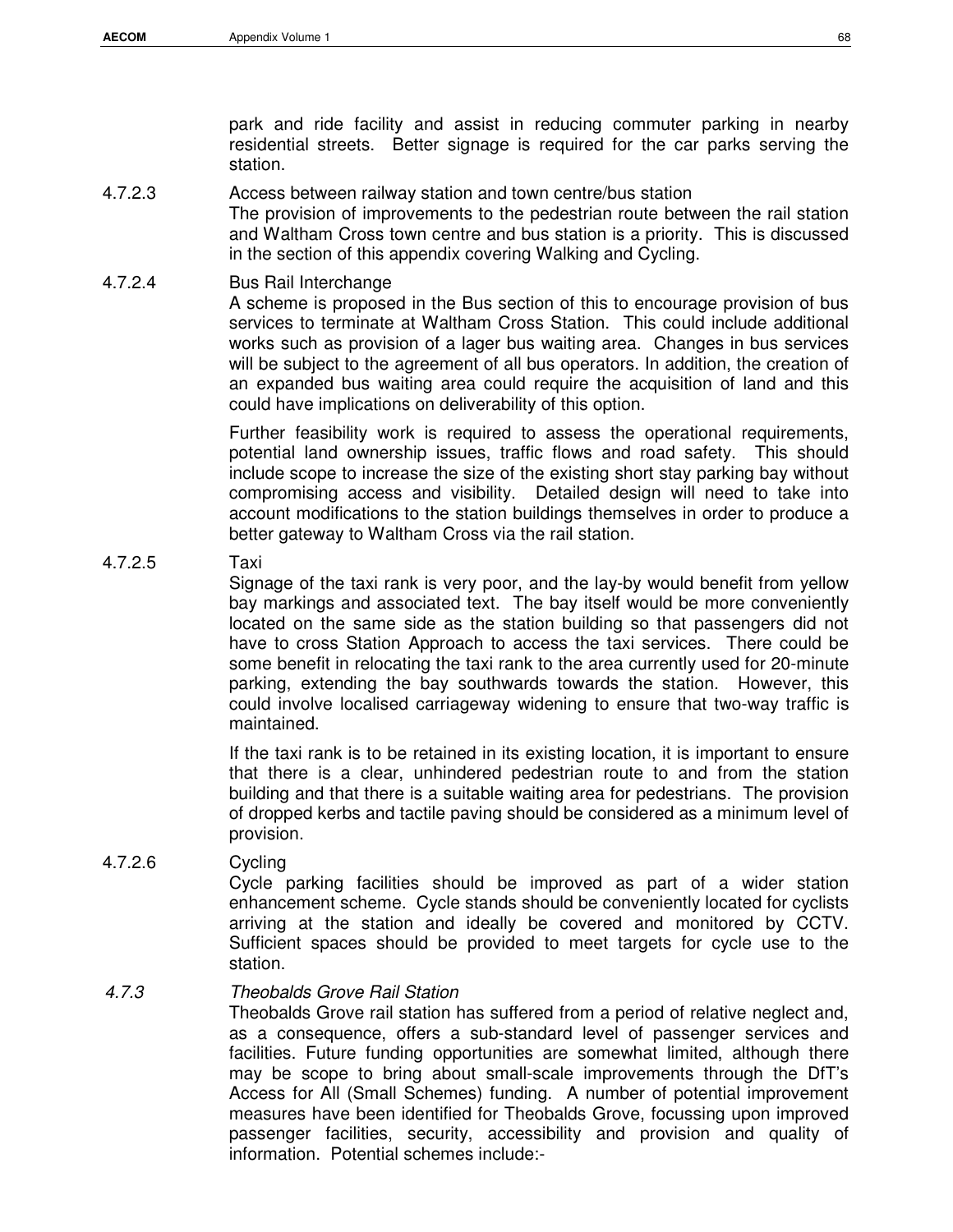- Provide lifts to platforms
- Improve station buildings and passenger waiting areas
- Provide CCTV coverage of the station and cycle storage
- Improve customer real time information

These measures may not be delivered until the longer term. However, short term measures could be delivered as part of a wider rail station Masterplan, including improved pedestrian links to station, covered cycle facilities, taxi rank, improved parking facilities and measures to discourage anti-social behaviour.

#### **4.8 Delivery**

Delivery of UTP schemes is categorised into short term (0-2 years), medium term (3-5 years) and long term (greater than 5 years).

#### 4.8.1 Assessment of delivery years

The determination of whether a proposed rail UTP scheme is suitable for short, medium or long term delivery has been considered through an assessment framework using a range of assessment criteria (see Section 7 of this Appendix).. Although schemes have been ranked in terms of anticipated outcomes and contribution to key LTP targets, programming is heavily dependent on feasibility. This relates to:

- scheme cost/affordability;
- availability of funding;
- contribution to a package of schemes;
- linkage with development
- agreement between delivery partners (where more than one agency is responsible for funding).

Schemes with lower risk factors were deemed as being feasible for short term delivery, whilst those with higher risk factors were identified for medium and long term delivery. Nevertheless, where possible, priority would be given to those schemes that produce the greatest benefits in relation to cost.

#### 4.8.2 Funding opportunities

Funding for infrastructure improvements within stations, for example access arrangements to platforms, ticketing machines and other improvements as identified within the NSIP will be by National Express East Anglia and possibly by Network Rail. Improvements to infrastructure improvements on the track as well as major network improvements such as platform extensions are most likely to be funded by Network Rail. Such improvements are generally not likely unless there is a business case for the improvements to be made.

From time to time, developer contributions may be made to bring about station and network improvements. However, because rail stations generally serve a much larger area than, say highway junctions and bus services, it is often difficult to identify if the delivery of a particular development would necessitate station/network improvements. In most cases, such funding could only be required from large development proposals.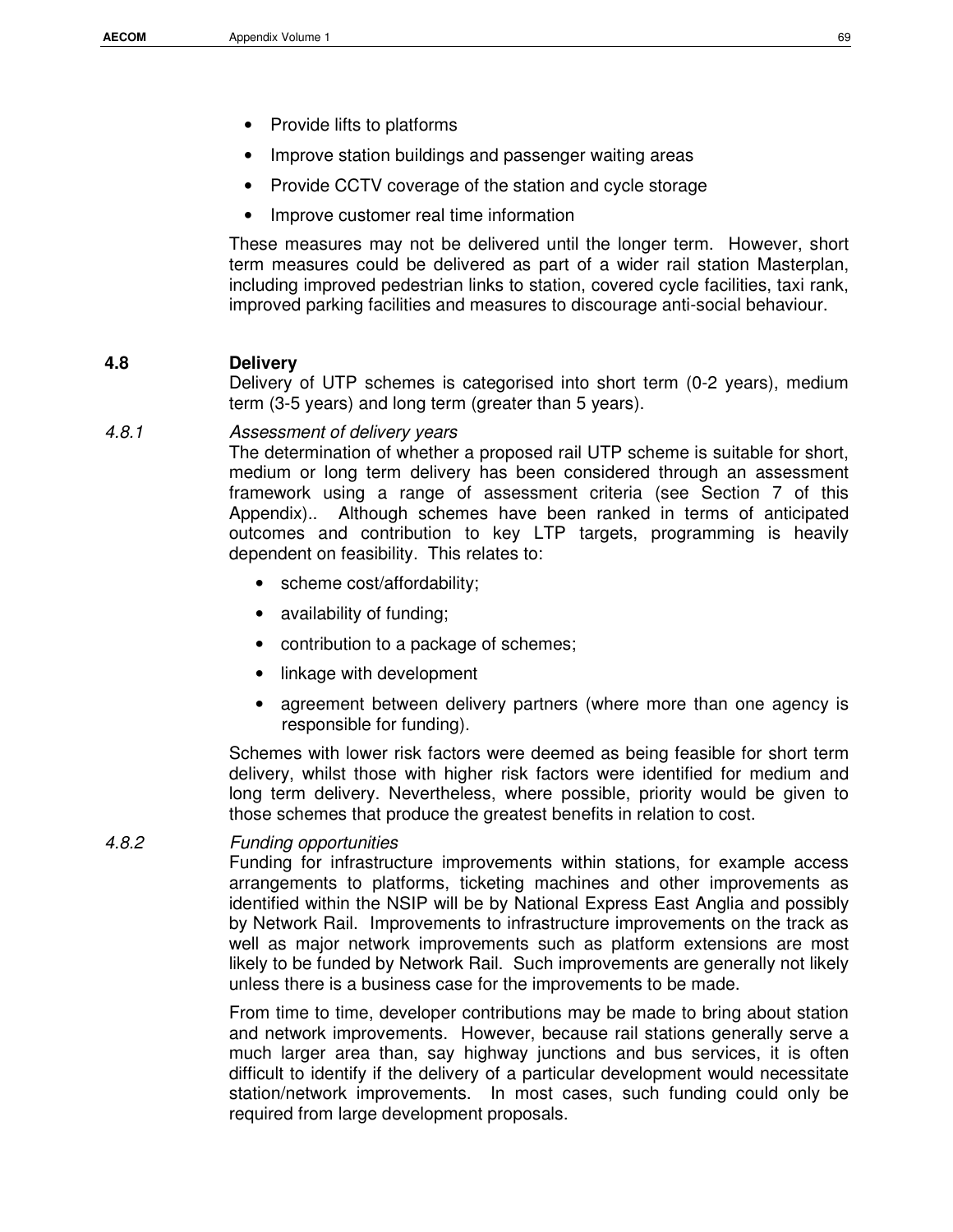Improvements to transport facilities on the station forecourt, such as provision of taxi ranks, bus stops and pedestrian/cyclist facilities, will most likely be funded through LTP allocations and/or by Broxbourne Borough. Developer contributions through S106 agreements can also be sought for these types of measures as part of contributions to sustainable transport measures across the area.

# 4.8.3 Delivery programme

Having investigated the priority ranking, and the feasibility and funding opportunities for rail schemes, **Table 4.6** presents the list of UTP rail measures categorised into delivery periods:

| <b>Scheme</b><br><b>Reference</b> | <b>Scheme Description</b>                                                                                                                                        |  |  |  |  |
|-----------------------------------|------------------------------------------------------------------------------------------------------------------------------------------------------------------|--|--|--|--|
|                                   | <b>Proposed Short Term Schemes</b>                                                                                                                               |  |  |  |  |
| <b>RA01</b>                       | Waltham Cross Rail Station - Implement Phase 2 of BBC Car<br>Park Expansion scheme                                                                               |  |  |  |  |
| <b>RA16</b>                       | Theobalds Grove Rail Station - Environmental improvements to<br>Theobalds Grove rail station                                                                     |  |  |  |  |
|                                   | <b>Proposed Medium Term Schemes</b>                                                                                                                              |  |  |  |  |
| <b>RA03</b>                       | Waltham Cross Rail Station - Provide lifts for access to<br>southbound platform*                                                                                 |  |  |  |  |
| <b>RA04</b>                       | Waltham Cross Rail Station - Provide new station building with<br>level access*                                                                                  |  |  |  |  |
| <b>RA05</b>                       | Waltham Cross Rail Station - Remodel station frontage and<br>provide drop off facility*                                                                          |  |  |  |  |
| <b>RA06</b>                       | Waltham Cross Rail Station - Provide upgraded passenger<br>waiting areas with improved seating*                                                                  |  |  |  |  |
| <b>RA07</b>                       | Waltham Cross Rail Station - Improve CCTV coverage within<br>station, to include monitoring of cycle parking facilities*                                         |  |  |  |  |
| <b>RA08</b>                       | Waltham Cross Rail Station - Improve customer real time<br>information                                                                                           |  |  |  |  |
| <b>RA09</b>                       | Waltham Cross Rail Station - Provide improved cycle storage<br>facilities*                                                                                       |  |  |  |  |
| <b>RA10</b>                       | Cheshunt Rail Station - Provision of longer platforms to<br>accommodate longer trains                                                                            |  |  |  |  |
| <b>RA14</b>                       | TEO Theobalds Grove Rail Station - Provide CCTV coverage of<br>the station and cycle storage                                                                     |  |  |  |  |
| <b>RA15</b>                       | TEO Theobalds Grove Rail Station - Improve customer real time<br>information                                                                                     |  |  |  |  |
| government funding                | *schemes to be considered through the Access for All bid, subject to final<br>prioritisation through the Access for All process and rail industry, DfT and local |  |  |  |  |

## **Table 4.6: Rail Schemes for Short, Medium and Longer Term Delivery**

### **Long term schemes**

| <b>RA02</b> | <b>WLC Waltham Cross Rail Station - Improve internal pedestrian</b> |
|-------------|---------------------------------------------------------------------|
|             | I link between Network Rail car park and station building           |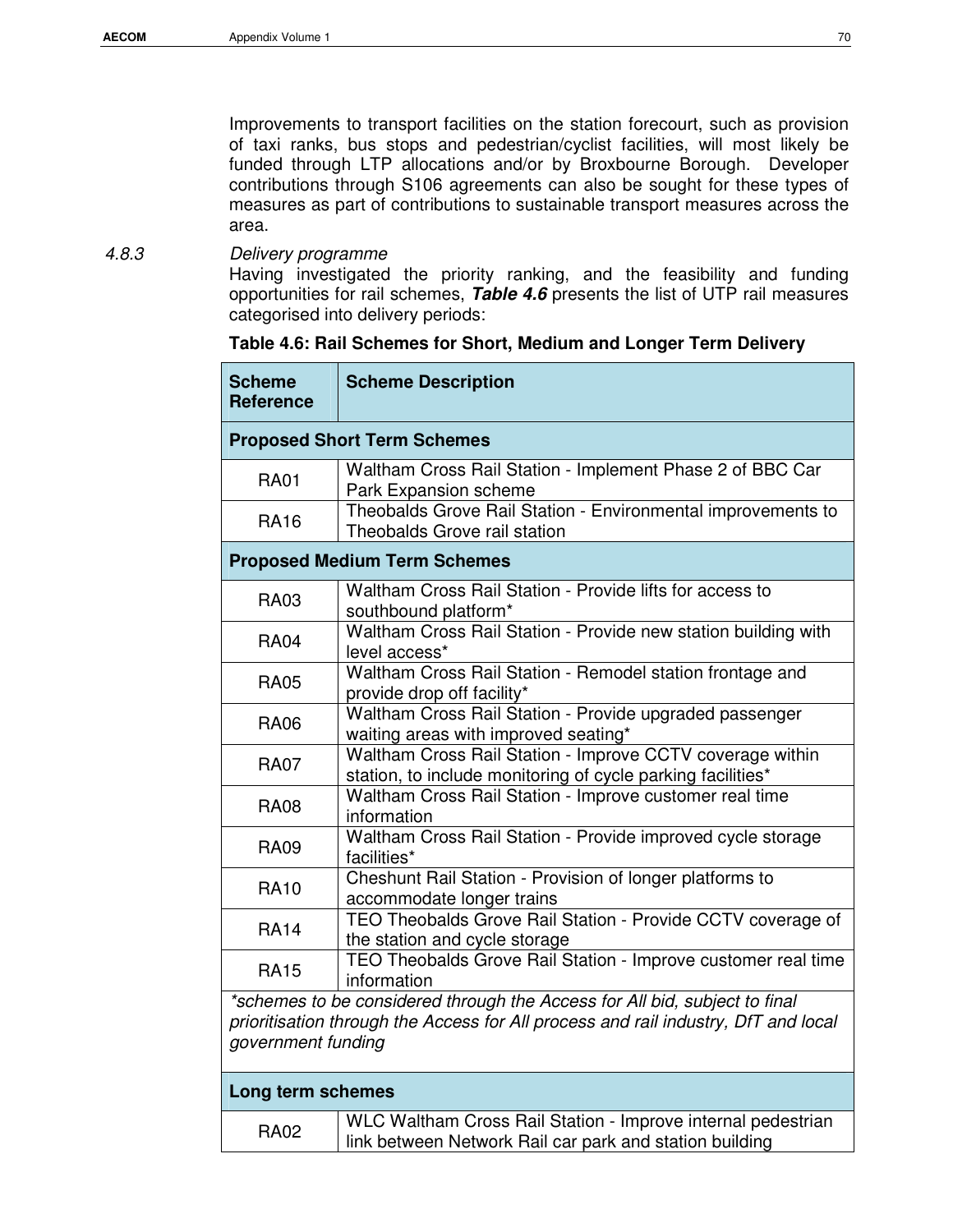| <b>RA12</b> | TEO Theobalds Grove Rail Station - Provide lifts to platforms |
|-------------|---------------------------------------------------------------|
| <b>RA13</b> | TEO Theobalds Grove Rail Station - Improve station building   |
|             | and passenger waiting areas                                   |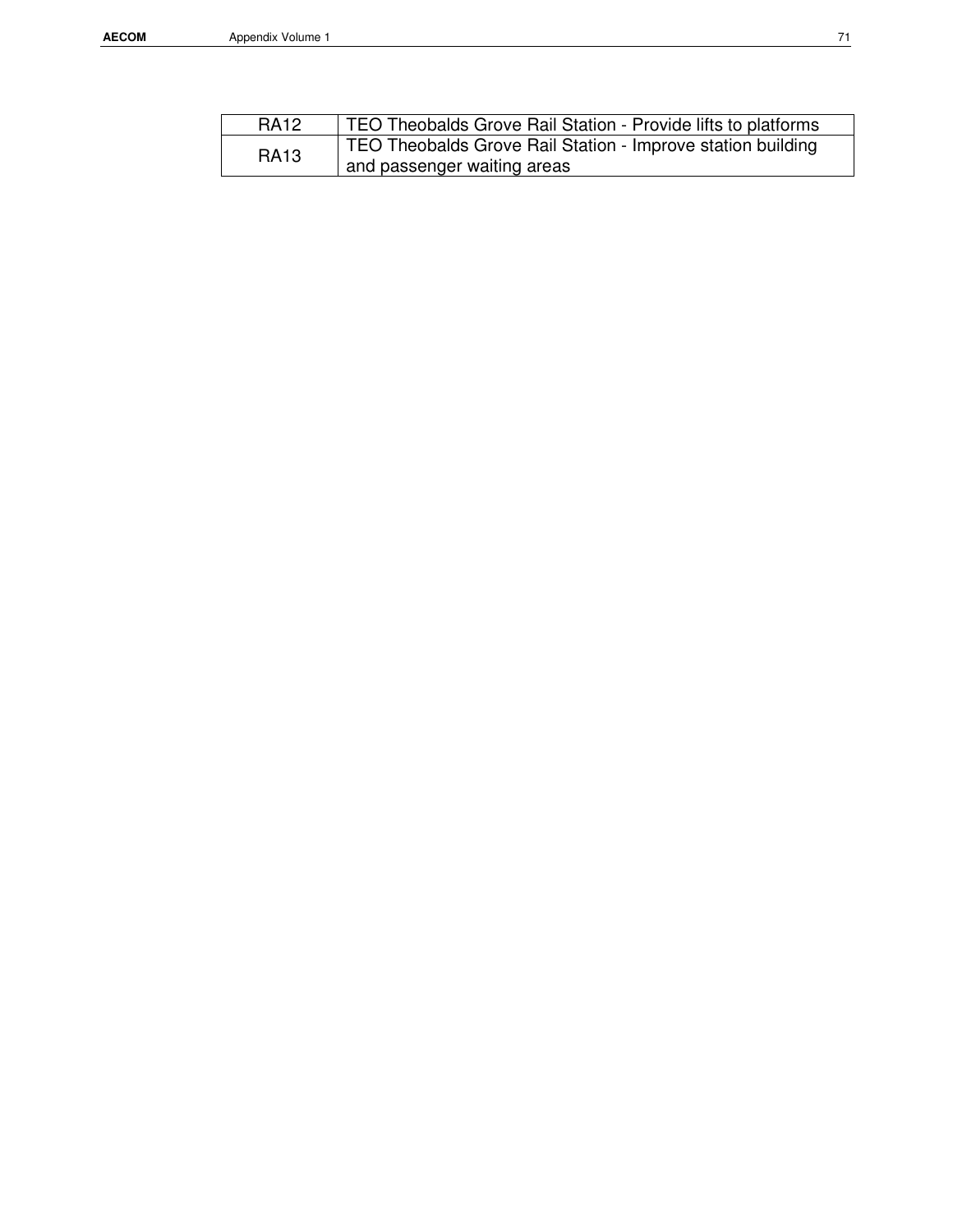|  | <b>AECOM</b> |
|--|--------------|
|  |              |
|  |              |

Smarter Choices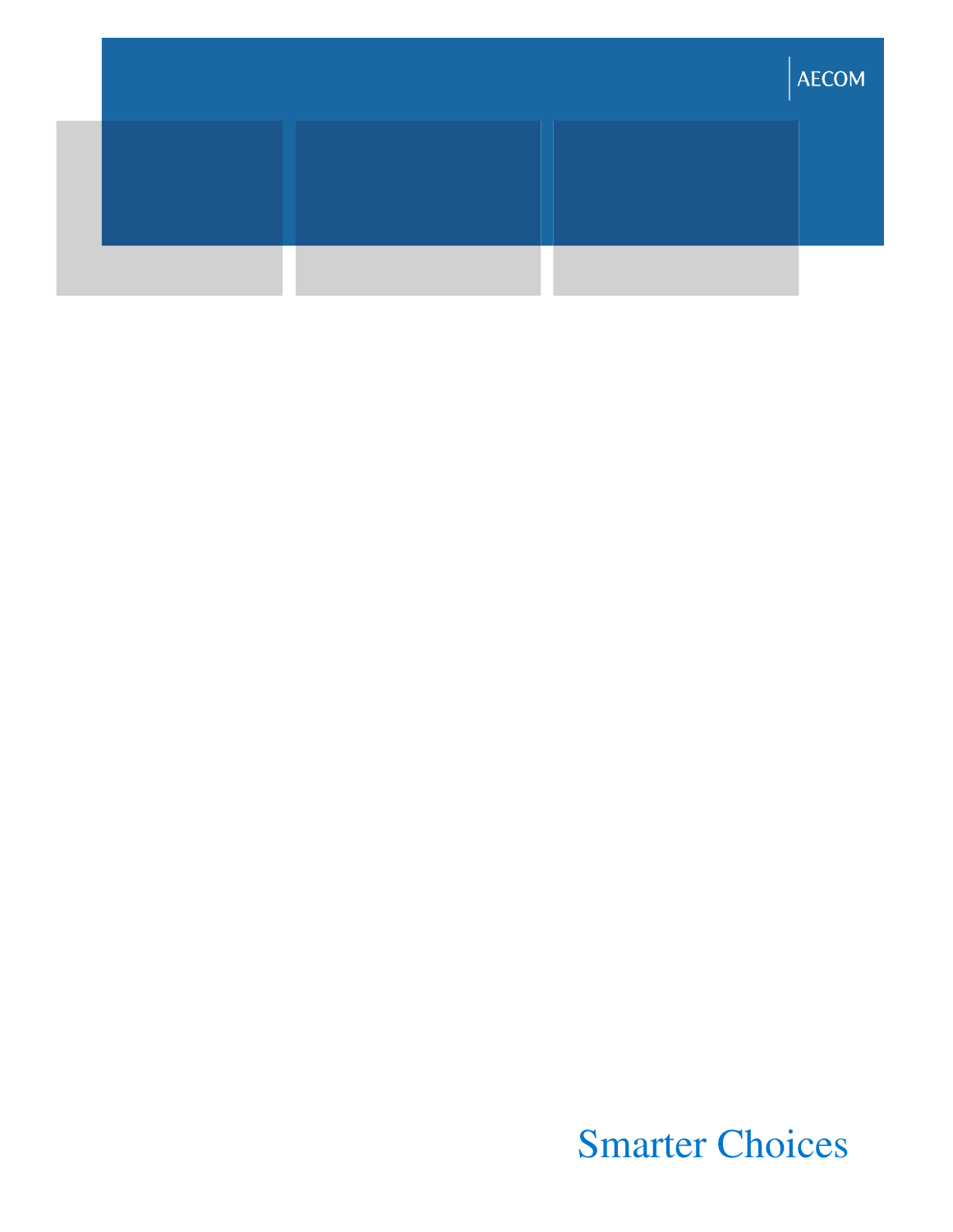# 5 Smarter Choices

## **5.1 Introduction to Smarter Choices**

Smarter choices are techniques for influencing people's travel behaviour towards more sustainable options such as encouraging school, workplace and individualised travel planning. They also seek to improve public transport and marketing services such as travel awareness campaigns, setting up websites or car share schemes, supporting car clubs and encouraging teleworking. This section discusses the current and potential role of Smarter Choices in Cheshunt and Waltham Cross in the context of Hertfordshire County Council's relevant policy and strategy documents. Existing Smarter Choices initiatives are reviewed and additional measures which could form a part of the UTP are considered.

# **5.2 Background to Smarter Choices in Cheshunt and Waltham Cross**

5.2.1 Overview of current Smarter Choices schemes in Cheshunt and Waltham Cross

According to the Cheshunt and Waltham Cross Urban Transport Plan Draft Data Report (2007). There are four Secondary Schools, eighteen Primary Schools and three other schools in the area. Currently 25% of these have operational School Travel Plans.

Further, there are four large employers within the area who currently have business travel plans.

Although significant progress has been made in promoting smarter choices through Travel Planning techniques in the area, there is clearly potential for further expansion of Smarter Choices measures within the area for schools, businesses and residents.

# 5.2.2 Travel Characteristics

The demography of the area, the local land use characteristics and the transport system contribute to the pattern of trip making and use of transport modes in the area. Information on trip movements has been investigated by HCC (Draft Data Report 2007) and by the Borough of Broxbourne (Broxbourne Sustainable Transport Study).

The HCC Cheshunt and Waltham Cross UTP Draft Data Report, using census information, indicates that there were about 18,700 employed residents in Cheshunt in 2001. Over 30 percent of these (6,000 residents) lived and worked within the town while almost 70% (12,700 residents) commuted to workplace locations outside the town.

Well over half of those out-commuting and around 38% of employed residents (7,300) commuted to Greater London. Other popular destinations include; elsewhere in the borough of Broxbourne (1,900 residents), East Herts (1,000 residents) and Essex (870 residents).

As well as journey to work trips from residents, there is significant commuting into the area from other areas. The 2001 census indicated that 12,570 people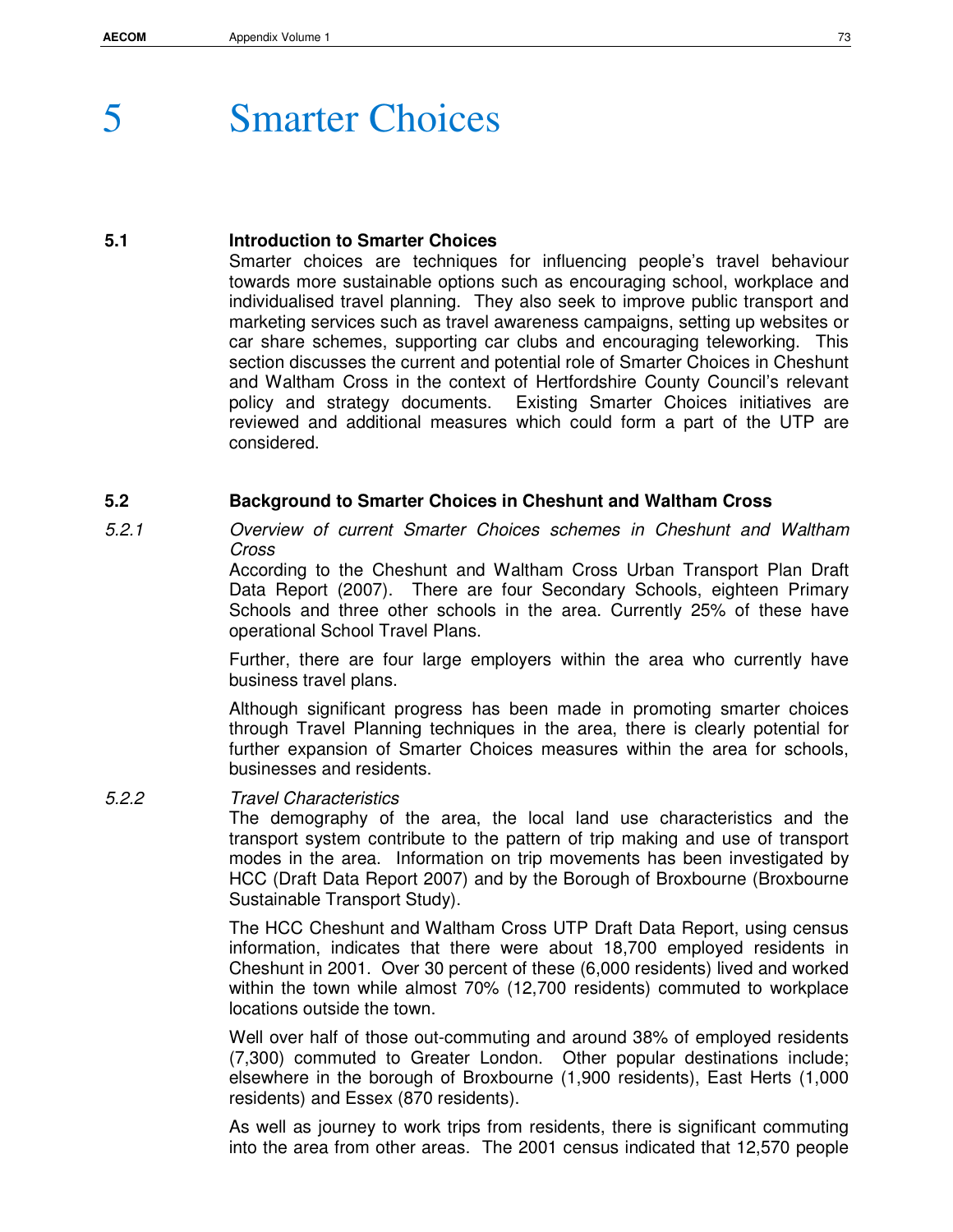work in Cheshunt with 6,650 (52%) travelling from outside the town, which is a similar number to those commuting out. The key origins of in commuters to the town were from elsewhere in Broxbourne (over 1,700 workers), Greater London (just under 1,700 workers) and Essex (1,100 workers).

In Waltham Cross there were around 3,000 employed residents. Just over 25% of these (800 residents) lived and worked within the town, meaning around 2,200 workers commuted to external locations outside town. 46% of employed residents (1,400) commuted to Greater London. Destinations are similar to Cheshunt above with 360 residents commuting to elsewhere in Broxbourne, 190 residents to Essex and 120 residents to East Herts.

Journey to work trip patterns are therefore similar in Cheshunt and Waltham Cross. The significance of out commuting to the London area is very pronounced. The majority of these movements are to locations broadly in the A10 corridor, including Enfield, Haringey and Islington as well as central London (City of London and Westminster).

The mode of journey to work differs significantly between Cheshunt and Waltham Cross. **Table 5.1** shows the mode split for those commuting out of Cheshunt and Waltham Cross. For Cheshunt, this indicates that 71% commute out by car with a further 17% commuting out by train. Another 3% commute by bus. For Waltham Cross, 63% of workers commute outwards by car and 14% by train. Bus usage is higher at 11% together with walking trips at 3%. The high use of bus and walk in Waltham Cross may result from the lower level of car ownership in the area, more compact nature of the area (with a range of job opportunities close to residential areas), higher level of accessibility by bus to Enfield.

|               | % Out Commuting |                      |  |  |  |
|---------------|-----------------|----------------------|--|--|--|
| <b>Mode</b>   | <b>Cheshunt</b> | <b>Waltham Cross</b> |  |  |  |
| <b>Bus</b>    | 3.14            | 10.75                |  |  |  |
| Train         | 16.74           | 13.79                |  |  |  |
| Car/passenger | 71.15           | 62.93                |  |  |  |
| Walk          | 2.25            | 3.13                 |  |  |  |
| Cycle         | 1.54            | 2.15                 |  |  |  |
| Other*        | 5.18            | 7.25                 |  |  |  |
| Total         | 100             | 100                  |  |  |  |

**Table 5.1 Mode Split for Out Commuting (Source: Cheshunt and Waltham Cross Urban Transport Plan Draft Data Report 2007)** 

\*includes underground, motorcycles and taxi

**Table 5.2** shows that in-commuters to Cheshunt are even more car reliant, with over 85% of in commuters using this mode. 4% travel in by bus and 3% by train. The same pattern is apparent for Waltham Cross where car usage is higher for in-commuters than for out-commuters, at 78%. However, Waltham Cross does have around 11% of workers travelling into the area by bus, although only 2% travel in by train.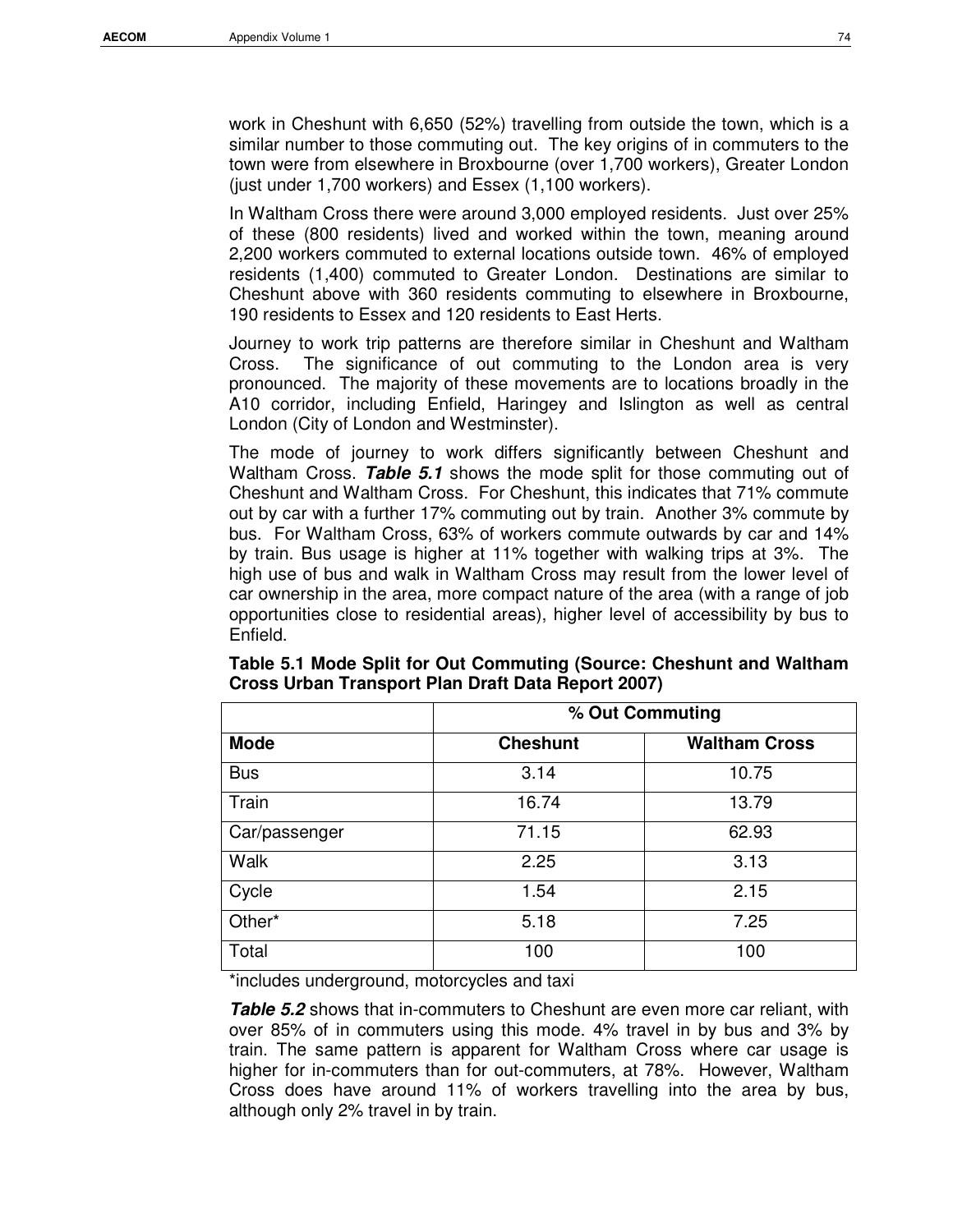|               | % In Commuting  |                      |  |  |  |
|---------------|-----------------|----------------------|--|--|--|
| <b>Mode</b>   | <b>Cheshunt</b> | <b>Waltham Cross</b> |  |  |  |
| <b>Bus</b>    | 4.24            | 10.99                |  |  |  |
| Train         | 3.10            | 2.28                 |  |  |  |
| Car/passenger | 85.47           | 77.55                |  |  |  |
| Walk          | 3.52            | 4.49                 |  |  |  |
| Cycle         | 1.17            | 1.97                 |  |  |  |
| Other*        | 2.50            | 2.73                 |  |  |  |
| Total         | 100             | 100                  |  |  |  |

**Table 5.2 Mode Split for In-Commuting (Source: Cheshunt and Waltham Cross Urban Transport Plan Draft Data Report 2007)** 

\*includes underground, motorcycles and taxi

**Table 5.3** shows the mode split of local work journeys for those living and working in Cheshunt and Waltham Cross. For Cheshunt, over 16% walk to work but only 1.5% use the bus. Cycle use is also minimal at 1.5% and 60% of workers still travel relatively short distances by car. For Waltham Cross, just over a quarter walk to work and 1.5% use the bus. Cycle use is around 3% and car use within the town is 34%.

| Table 5.3 Mode Split for Local Journeys (Source: Cheshunt and Waltham |
|-----------------------------------------------------------------------|
| Cross Urban Transport Plan Draft Data Report 2007)                    |

|                          | % Living & Working in Town |                      |  |  |  |
|--------------------------|----------------------------|----------------------|--|--|--|
| <b>Mode</b>              | <b>Cheshunt</b>            | <b>Waltham Cross</b> |  |  |  |
| <b>Bus</b>               | 1.50                       | 1.52                 |  |  |  |
| Train                    | 1.63                       | 2.90                 |  |  |  |
| Car/passenger            | 50.99                      | 34.09                |  |  |  |
| Walk                     | 16.51                      | 26.77                |  |  |  |
| Cycle                    | 1.51                       | 2.78                 |  |  |  |
| Other (inc home workers) | 27.85                      | 31.94                |  |  |  |
| Total                    | 100                        | 100                  |  |  |  |

The higher use of sustainable modes of travel within Waltham Cross for both incommuters and out-commuters demonstrates the potential for Smarter Choice measures to build on the current position in Waltham cross and to influence trip making and mode choice so that sustainable modes play a much more prominent role in the Cheshunt area.

**Table 5.4** on the following page shows the distance travelled to work by residents of Broxboune district (source 2001 census) and the mode of travel used to reach the workplace by distance segment. This demonstrates that the vast majority of journeys to work are under 30km with 29% journeys under 5km. 16% of commutes to work are between 20 and 30km. Train is the predominant mode used to travel this distance with 51% of the mode share.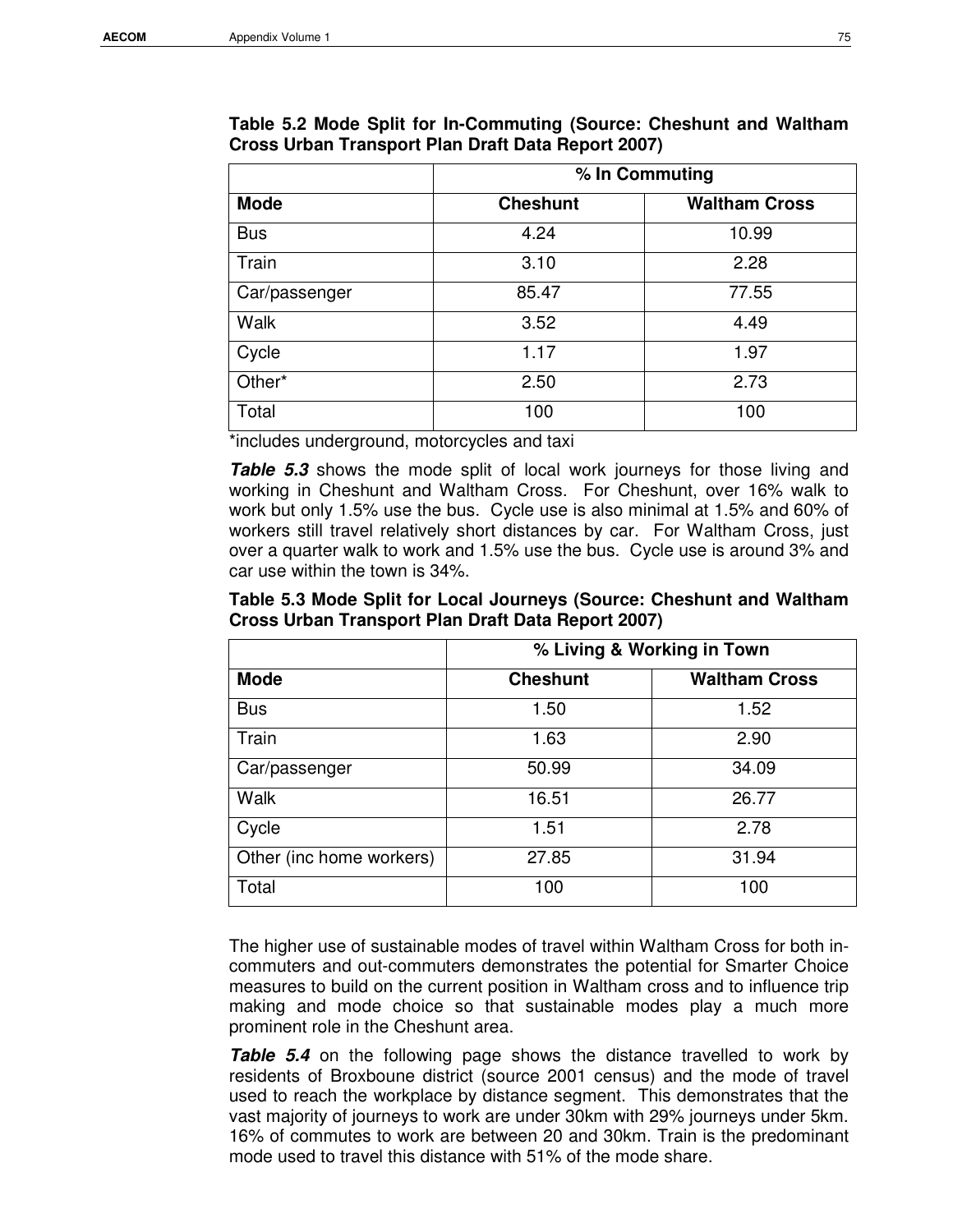|                           | % age of Total trips<br>to Work | metro, light rail,<br>Under-ground,<br>tram $(%)$ | Train (%)      | Bus, coach (%) | scooter or moped<br>Motor cycle,<br>(96) | Driving a car or<br>van $(%)$ | Passenger in a car<br>or van (%) | Taxi or minicab (%) | Cycle (%)    | On Foot (%) | Other (%)      |
|---------------------------|---------------------------------|---------------------------------------------------|----------------|----------------|------------------------------------------|-------------------------------|----------------------------------|---------------------|--------------|-------------|----------------|
| Less than<br>2km          | 16                              | $\overline{0}$                                    | 1              | $\overline{2}$ | 1                                        | 50                            | $\overline{7}$                   | $\mathbf{1}$        | 4            | 36          | $\mathbf 0$    |
| 2km to less<br>than 5km   | 13                              | 0                                                 | 1              | $\overline{7}$ | 1                                        | 73                            | 10                               | 1                   | 3            | 4           | $\mathbf 0$    |
| 5km to less<br>than 10km  | 19                              | $\overline{0}$                                    | 3              | 5              | $\overline{2}$                           | 81                            | $\overline{7}$                   | $\overline{0}$      | 1            | 1           | $\overline{0}$ |
| 10km to less<br>than 20km | 17                              | $\mathbf{1}$                                      | 8              | $\overline{2}$ | $\overline{2}$                           | 81                            | $\overline{4}$                   | $\overline{0}$      | 0            | 1           | $\mathbf 0$    |
| 20km to less<br>than 30km | 16                              | 8                                                 | 51             | $\mathbf{1}$   | 3                                        | 36                            | 1                                | 0                   | 0            | 1           | $\mathbf 0$    |
| 30km to less<br>than 40km | $\overline{2}$                  | 5                                                 | 22             | $\mathbf{1}$   | $\overline{c}$                           | 66                            | $\overline{2}$                   | 0                   | $\mathbf{1}$ | 1           | 0              |
| 40km to less<br>than 60km | 1                               | 3                                                 | 9              | $\mathbf{1}$   | 1                                        | 84                            | $\overline{c}$                   | $\overline{0}$      | 1            | 1           | $\mathbf 0$    |
| 60km and<br>over          | $\mathbf{1}$                    | $\mathbf{1}$                                      | 6              | $\overline{2}$ | 1                                        | 82                            | 3                                | $\overline{0}$      | $\mathbf{1}$ | 4           | $\mathbf{1}$   |
| Work at or<br>from home   | 8                               |                                                   |                |                |                                          |                               |                                  |                     |              |             |                |
| Other                     | $\overline{7}$                  | $\overline{2}$                                    | $\overline{7}$ | $\mathbf{1}$   | 1                                        | 71                            | 6                                | 10                  | 0            | 1           | $\overline{2}$ |

**Table 5.4 Mode split of trips to work for Broxbourne per distance travelled (Source: FM analysis of 2001 Census data)** 

In addition it also shows that 16% of trips are under 2km. Of these trips 36 % and 4% are undertaken by walking or by cycle respectively. However 50% of these short distance trips are undertaken by car or van. Many of these shorter trips have the potential to be undertaken by walk, cycle or bus.

Another key contributor to trip making in the area is the journey to school. Information on mode of journey to school is the 2006 School Census and Hands Up survey. Results are shown in **Table 5.5**. This illustrates that walk is the largest single mode but that car is not far behind, particularly for trips to primary schools.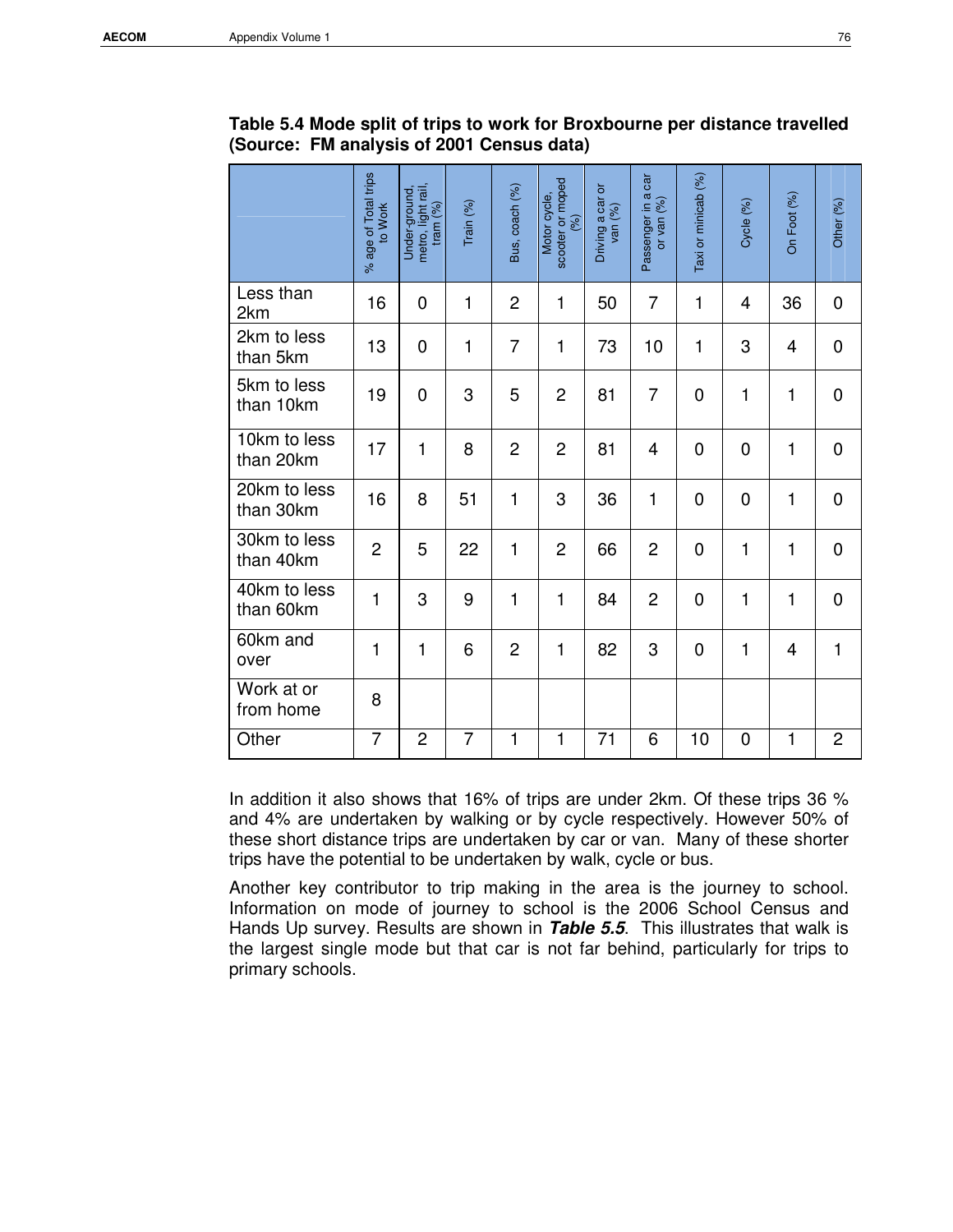|                |                  | <b>Primary Schools</b> |                  | <b>Secondary Schools</b> |
|----------------|------------------|------------------------|------------------|--------------------------|
| 2006 Average   | School<br>Census | Hands Up<br>Survey     | School<br>Census | Hands Up<br>Survey       |
| % by car       | 41.18            | 42.89                  | 31.49            | 32.15                    |
| % by car share | 2.56             | 3.44                   | 4.52             | 11.31                    |
| % by bus       | 0.88             | 0.69                   | 9.21             | 17.29                    |
| % by train     | 0.06             | 0.20                   | 0.17             | 2.22                     |
| $%$ walk       | 54.65            | 46.29                  | 51.31            | 27.72                    |
| % cycle        | 0.55             | 0.25                   | 3.29             | 2.44                     |
| <b>Split</b>   | n/a              | 6.25                   | n/a              | 5.76                     |
| Other          | 0.12             | 0.00                   | 0.00             | 1.11                     |
| Total          | 100              | 100                    | 100              | 100                      |

**Table 5.5 - Percentage Mode Share for Schools in Cheshunt (Source: Cheshunt and Waltham Cross Urban Transport Plan Draft Data Report 2007)** 

The significant level of car use for journeys to school contributes significantly to morning peak period congestion within the area and to safety and amenity issues outside school gates. There would appear to be considerable potential to increase use of sustainable modes for journeys to school in the area and therefore contribute to the overall target of at least 60% of journeys to school by sustainable modes by 2010/11.

# **5.3 Policy and Strategy Context for Smarter Choices in Cheshunt and Waltham Cross**

There is a strong policy direction to reduce car use by promoting sustainable modes of transport, particularly walking and cycling within the area. Increased sustainable transport use could have beneficial environmental and health outcomes for the local population. Pedestrians and disabled people are at the top of the Department for Transport's Hierarchy of Users, followed by cyclists, and this needs to be reflected in the schemes being developed through the UTP.

5.3.1 Local Transport Plan

At a county-wide level, the policy framework for transport is the Local Transport Plan. The LTP2 sets out the County Council's core transport vision of "a safe, efficient and affordable transport system that allows access for all to everyday facilities". The LTP2 targets an 11% increase in cycling through the county from 2397 trips per day (2004/2005) to 2658 trips per day (2010/2011). It also promotes the enhancement of pedestrian environments through supporting initiatives such as the English Heritage 'Save our Streets' Campaign and targets for 52% of footways across the County to be considered for maintenance.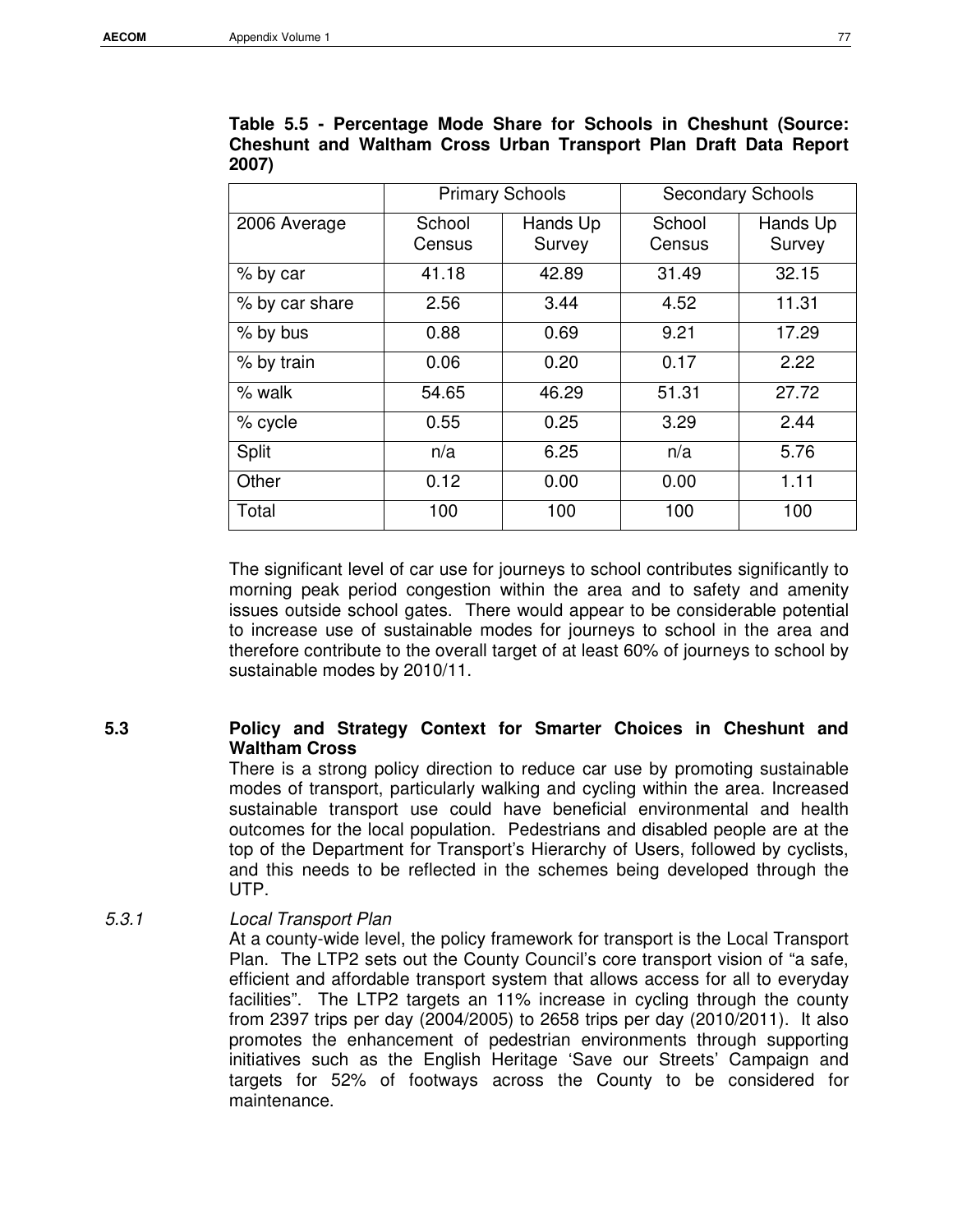The Local Transport Plan is supported by several daughter documents, including the Cycling Strategy and the Rights of Way Improvement Plan, both at a county-wide level.

### 5.3.2 Hertfordshire Cycling Strategy

The Hertfordshire County Council Cycling Strategy is a daughter document to the LTP2 builds upon the strategy set out in the County Council's 'Long Term Strategy'. The primary purpose of the Cycling Strategy is to encourage more people to cycle more often, and to involve and support other stakeholders in doing the same.

Details of the objectives and strategy have been discussed within the Walking and Cycling section of this appendix.

#### 5.3.3 Rights of Way Improvement Plan

The Rights of Way Improvement Plan is a daughter document to the LTP2 and consists of action plan to deliver what are perceived to be key improvements to the Rights of Way network. Further details on the needs of various Rights of Way users and the core actions have been discussed within the Walking and Cycling section of this appendix.

#### 5.3.4 Sustainable Modes of Travel Strategy

The County Council has a Sustainable Modes of Travel Strategy (SMoTS) to help make walking, cycling and use of passenger transport a realistic and attractive option for journeys to schools and colleges. The SMoTS aims to:

- Reduce the use of the car for journeys to, from and between educational establishments
- Improve accessibility to, from and between educational establishments
- Improve child road safety
- Improve child health
- Improve the quality of the local environment

This strategy sets out the vision of Hertfordshire County Council to increase opportunities for children and young people to travel to, from and between schools and colleges by sustainable modes. It provides a breakdown of existing school travel patterns and outlines the actions and processes that will be adopted to improve the viability of sustainable travel.

Following consultation with internal stakeholders, eight specific objectives (statements of intent) were created to help achieve the aims. **Table 5.6** presents these aims and objectives as a matrix to show the relationship between them. A tick indicates that an objective will help to meet a particular aim. A cross indicates that there is not a direct relationship.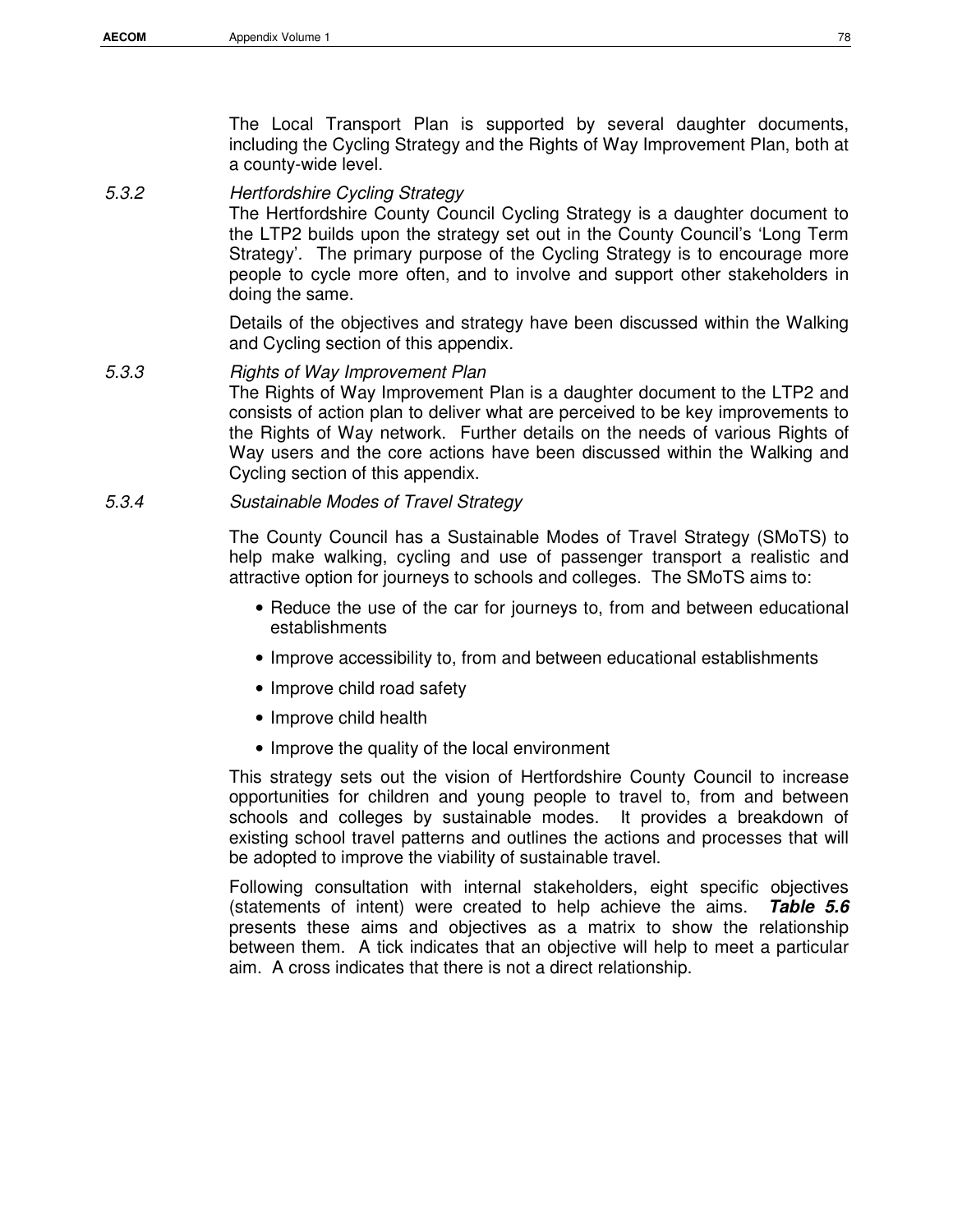$\overline{\phantom{0}}$ 

| <b>AIMS</b><br><b>OBJECTIVES</b>                                                                                                              | 1. To reduce the use of the car<br>and<br>for journeys to, from<br>between educational<br>establishments | from and between educational<br>2. To improve accessibility to,<br>establishments | 3. To improve child road safety | 4. To improve child health | 5. To improve the quality of the<br>ocal environment |
|-----------------------------------------------------------------------------------------------------------------------------------------------|----------------------------------------------------------------------------------------------------------|-----------------------------------------------------------------------------------|---------------------------------|----------------------------|------------------------------------------------------|
| 1. Improve walking routes to, from<br>and between educational<br>establishments                                                               | ✓                                                                                                        | ✓                                                                                 | ✓                               | ✓                          |                                                      |
| 2. Improve cycle routes to, from and<br>between educational establishments,<br>and improve cycle facilities within<br>them                    |                                                                                                          |                                                                                   | ✓                               |                            |                                                      |
| 3. Improve passenger transport<br>services to, from and between<br>educational establishments                                                 |                                                                                                          |                                                                                   | ×                               | ×                          |                                                      |
| 4. Promote the use of the sustainable<br>transport infrastructure                                                                             |                                                                                                          | ×                                                                                 | ✓                               |                            |                                                      |
| 5. Inform children and parents/<br>guardians of the travel options<br>available to them (including SEN<br>pupils and those with disabilities) |                                                                                                          | ×                                                                                 | ×                               |                            |                                                      |
| 6. Engage all schools and colleges in<br>the Travel plan process                                                                              | ✓                                                                                                        | ✓                                                                                 | ✓                               | ✓                          |                                                      |
| 7. Encourage partnership working and<br>strengthen links to other plans,<br>policies and initiatives                                          |                                                                                                          |                                                                                   |                                 |                            |                                                      |
| 8. To continue SMoTS development<br>and assess its effectiveness                                                                              | ✓                                                                                                        |                                                                                   |                                 |                            | ✓                                                    |

**Table 5.6 Sustainable Modes of Travel Survey (SMoTS) Aims and Objectives Matrix** 

The UTP needs to respond to these objectives by considering and identifying appropriate measures through which these objectives may be achieved.

#### 5.3.5 Travel Smart

The County has developed a project known as TravelSmart, which offers households information and support to enable people to walk, cycle and use public transport more often. The project started in Watford in 2008 and will run until 2010. It aims to reduce car use and encourage healthier lifestyles by increasing active travel in our daily routines.

A total of 25,000 households across Watford are being invited to take part in the project. Residents can choose from a wide selection of information such as local walking maps, cycling maps and bus timetables, as well as a discount card and the opportunity of a personal advice session with an expert. The information pack is delivered to households on foot or by bike. The project is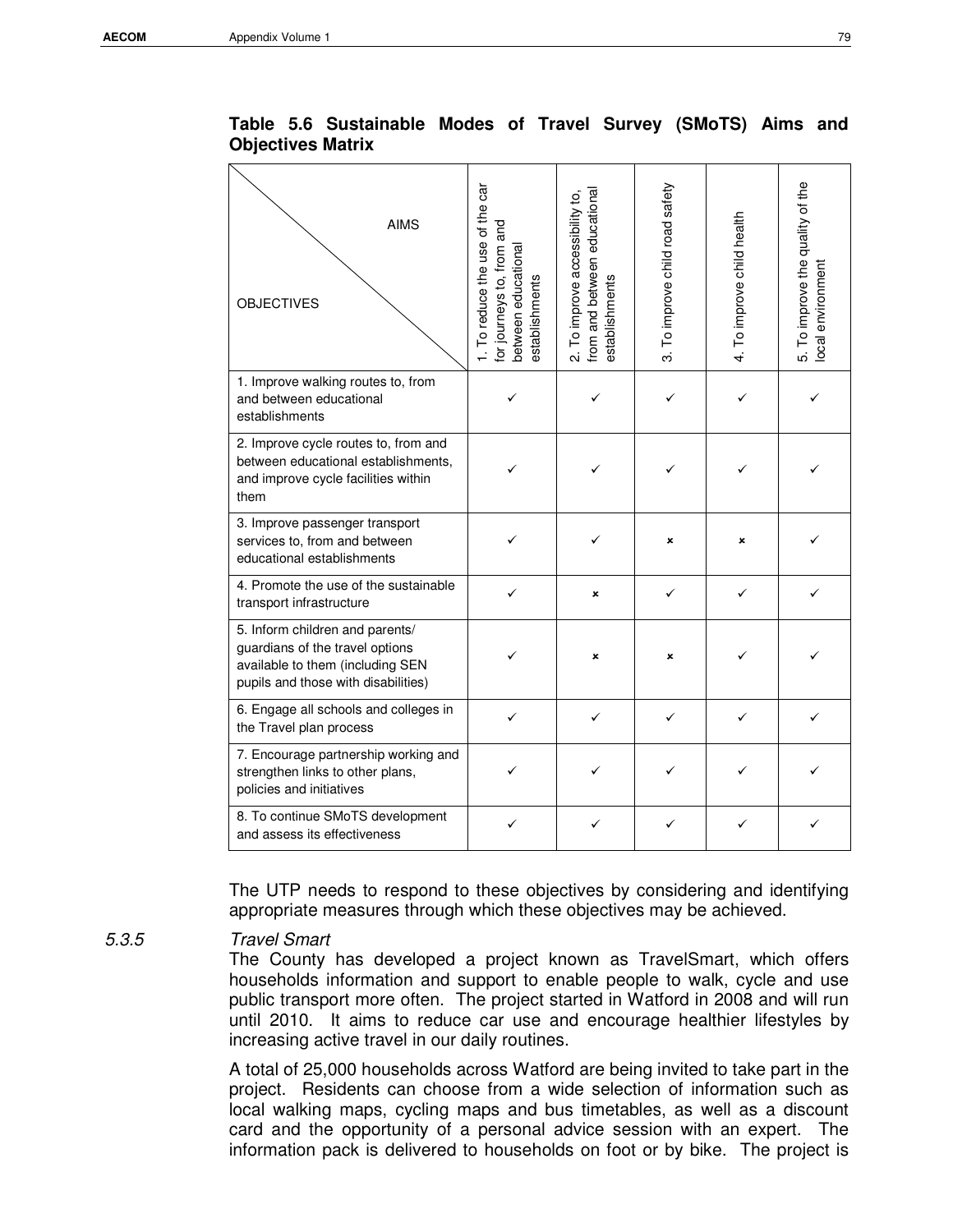being funded by a grant from the Big Lottery Fund's Wellbeing Programme, with match-funding from Hertfordshire County Council and Watford Borough Council. Hertfordshire County Council is delivering the project in partnership with:

- Watford Borough Council
- Sustrans, the national sustainable transport charity
- Socialdata, travel behavior research experts

The project is also being supported by other local partners, including public transport operators, walking and cycling groups, and local businesses. To supplement the TravelSmart project, detailed travel behavior research was undertaken in Watford before the project started, with further research to be carried out at the end.

5.3.6 Car Sharing

Hertfordshire County Council operates a Car Share scheme which is focused on providing commuters living and working within Hertfordshire with the opportunity to meet with others travelling similar journeys to promote taking a single vehicle between them, rather than one each. This scheme, known as Hertfordshire Car Share, is part of the National, shareAcar.com group and promotes a safer environment for car sharing.

Car-sharing (also called lift sharing, ride sharing and carpooling) is when two or more people share a car and travel together. It allows individuals to benefit from the convenience of the car, whilst reducing the costs and alleviating the associated problems of congestion and pollution.

#### **5.4 Potential Role of Smarter Choices in Cheshunt and Waltham Cross**

Cheshunt and Waltham Cross, being compact towns in close proximity to London, have the potential to greatly benefit from Smarter Choices in order to tackle and manage congestion. There are a number of schools and a range of employers which could be used as a focal point for implementing travel plans and financial incentives could be considered to support travel plan measures. There are also several developments proposed for the near future and these could play an influential role in how people travel.

**5.5 Review of Existing and Committed Proposals and Problem Identification**  At present, only a handful of schools and employers have active travel plans although it is understood that the general direction is indeed for the development of travel plans to be rolled out. Consultation suggests that accessibility to information in general regarding sustainable modes of transport is poor.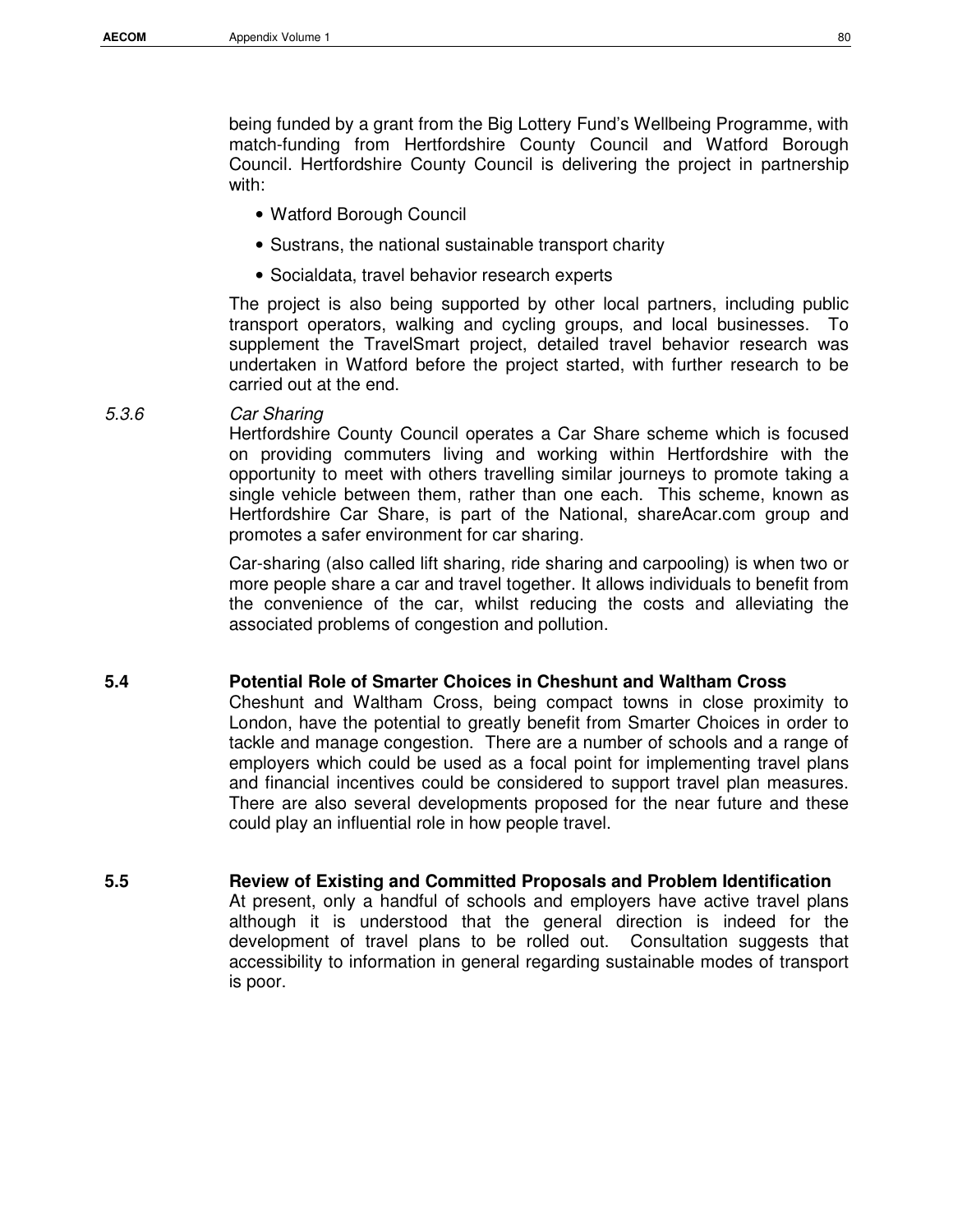## **5.6 Summary of Problems**

**Table 5.7** summarises the smarter choices problems identified through consultation and investigation:

#### **Table 5.7: List of Smarter Choices Problems**

| SCP <sub>1</sub> | Lack of promotion/publicity to encourage cycling                                                                   |
|------------------|--------------------------------------------------------------------------------------------------------------------|
| SCP <sub>2</sub> | Insufficient focus on reducing the need to travel and encouraging<br>greater use of sustainable modes of transport |
| SCP <sub>3</sub> | Lack of awareness of bus routes and timetables                                                                     |
| SCP4             | Limited number of schools with active school travel plans                                                          |

### **5.7 Urban Transport Plan Options**

The approach to delivery of Smarter Choices in Cheshunt and Waltham Cross, particularly travel planning and PTP should be integrated with delivery of physical measures to improve public transport provision, walking and cycle network improvements to ensure long term benefits of travel planning and PTP are locked in.

Smarter Choices measures for Cheshunt and Waltham Cross need to respond to the context outlined above and focus on the following:

- Improving walking, cycling and bus networks linking residential areas with schools, employment opportunities and key facilities;
- Improving facilities for cyclists (such as cycle parking and showers) at schools, workplaces and service centres;
- Influencing travel behaviour by integrated and targeted campaigns and programmes promoting sustainable modes and delivering information on sustainable modes and incentives for their use;
- Ensuring that new developments give priority to access by sustainable modes;
- Introduction of new services to encourage less car use such as car sharing schemes;
- Considering demand management options such as increases in parking charges for commuter parking
- Improving provision of information through walking and cycling leaflets

Proposals for improving walking, cycling and bus networks and services are elaborated in respective sections of this appendix. This section focuses on Travel Planning measures which may be expanded and developed within the study area.

# 5.7.1 Travel Smart (Personalised Travel Planning)

Recognising the success of TravelSmart project, it is proposed that a similar project could be rolled out within the Cheshunt and Waltham Cross area. This could initially be focused on a part of the district where other sustainable measures are being introduced. This would enable better integration between measures and deliver added value.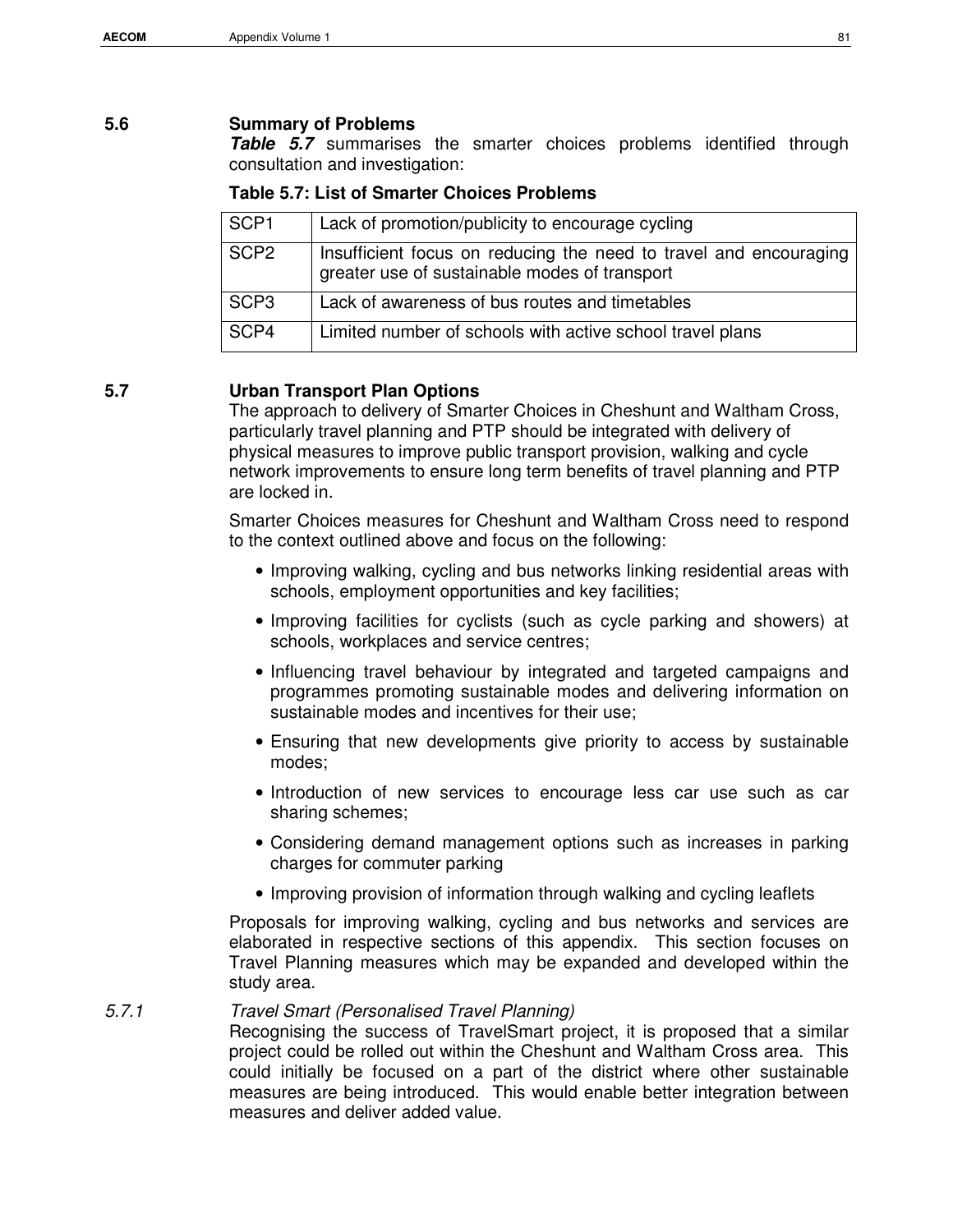The same DfT research also identified key success factors for areas delivering PTP schemes:

- Plentiful and diverse local facilities (shops, employment centres, leisure facilities etc.);
- Good community networks;
- High levels of accessibility (by all sustainable transport modes);
- Excess capacity on the public transport system;
- A stable (non transient) population;
- Local recognition of congestion related problems;
- Recent investment in the local sustainable transport network.

Given the measures being proposed for walking, cycling and bus networks in the area it is proposed that a TravelSmart project could be brought forward in the Churchgate/Bury Green area.

The project would include Personalised Travel Planning (PTP), which is a targeted marketing technique that delivers information, incentives and motivation to help people overcome habitual use of the car and induce voluntary travel behaviour change. Research (DfT, 2007) concluded that residential PTP projects in the UK have achieved significant effects on reducing car driver and passenger trips and increasing in particular walking trips, as well as cycling and public transport. The cost of PTP has been between £20 and £38 per targeted household.

Cost assumptions: In November 2007 there were around 20,000 households in the Cheshunt and Waltham Cross area. Assuming that PTP would be targeted at 50% of these, the cost would be in the region of £200k to £400k. This could be programmed over a five year period giving an annual cost of between £40k and £80k. Funding for such a project could consider a rage of different options involving local authority, partners and development sector sharing delivery tasks to varying degrees.

5.7.2 Car Sharing Scheme

It is proposed that car sharing could be promoted specifically to residents and employees in the Cheshunt and Waltham Cross Area. There is an existing Hertfordshire Car sharing scheme which could be promoted to residents as part of a wider promotion of smarter choices and sustainable modes, integrated with delivery of other sustainable measures within the area.

# 5.7.3 Monitoring of School and Employer Travel Plans Increased engagement with and monitoring of School and Employer Travel Plans within the area is proposed as a means of ensuring that the desired outcomes of the travel plans are being met and where they are not that review process are in place to ensure that effective actions are taken to deliver positive outcomes in the future.

• **Focus on larger employers:** A local authority appointed travel plan coordinator could engage these employers, present the potential benefits to implementing travel plans and provide support to help with the development and implementation of travel plans. Larger employers should have greater scope to develop and implement travel plan measures and by making use of the media and appropriate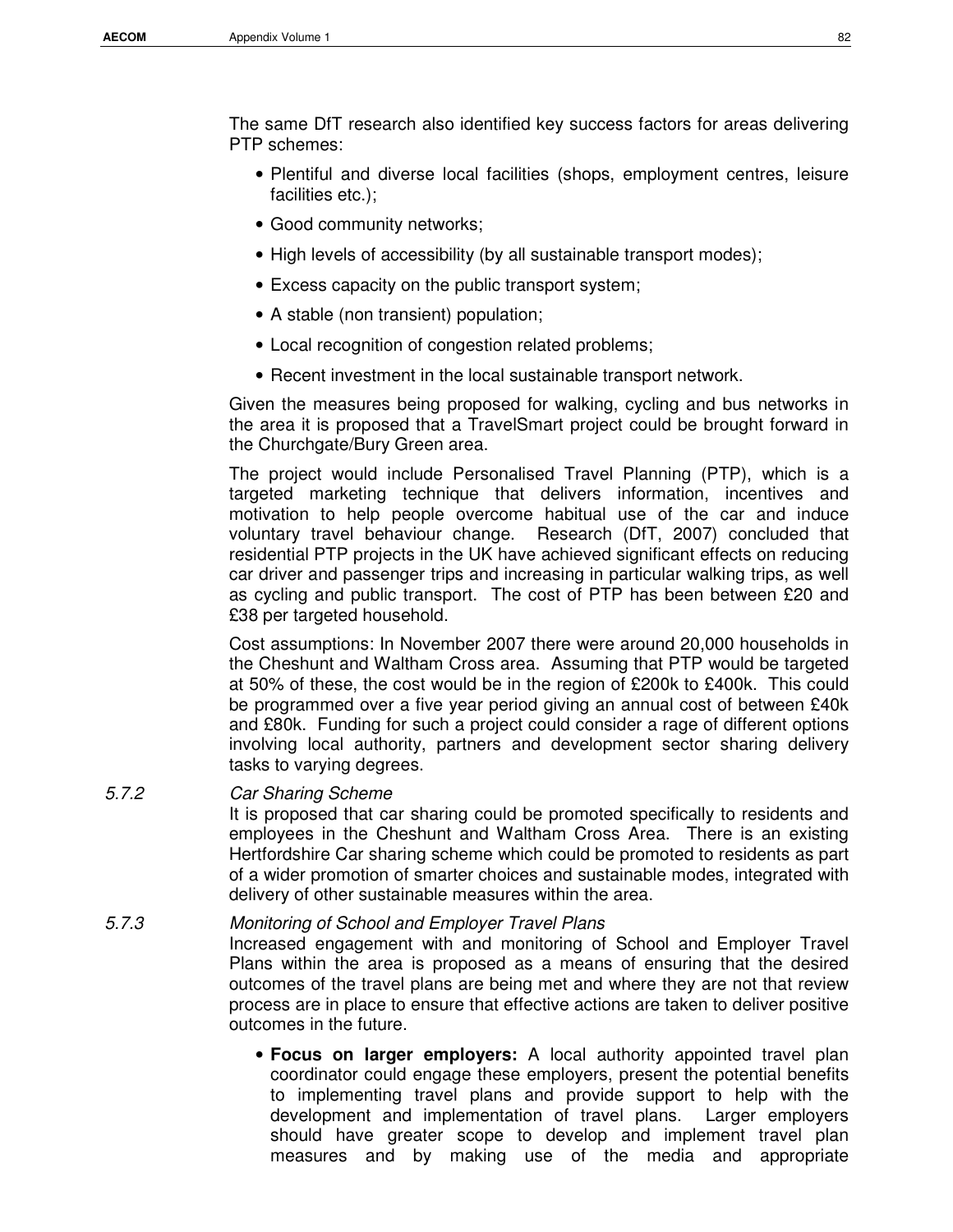communication tools, could take on a role model for other employers in the area.

- **Bring together employers in area wide travel plan initiatives:** This would focus on locations where larger numbers of employers are concentrated such as business parks and the town centre. A local authority appointed travel plan coordinator, would bring employers in defined areas together, to share information and experiences and identify joint initiatives. Initiatives that are impractical to individual organisations could be made feasible and cost-effective.
- **Insist on travel plans for new developments:** Planning applications for developments with traffic implications are already required to develop and implement travel plans. Crucially, a locally focused travel plan coordinator could provide guidance at application stage and support during the implementation stage. Travel Plans would be monitored, any noncompliance followed up to ensure travel plan targets are being met.
- **Engage the large majority of smaller employers:** The vast majority of employers employ less than 50 employees. While few of these employers will implement travel plans, encouraging these to take a few simple steps could influence the travel behaviour of many employees. The local travel plan co-ordinator could provide the tools, incentives and communication tools to involve these employers.

Cost assumptions: The cost of a travel plan co-ordinator has been assumed to be £50k per annum (including overheads) a team supervisor £80k. In addition to staff resources budget for expenses, sub-contracting etc would be required.

In 2001, there was a workplace population of some 12500 in the Cheshunt and Waltham Cross area (Source: Data Report 2007) of which half lived within the area.

In 2002, the average cost of running an employer travel plan was estimated to be £47 per annum per employee (Source: Making Travel Plans Work, DfT, 2002) or around £56 today (taking into account inflation according to the RPI).

To cover all employees, an annual budget of some £700,000 would be required to implement travel plan measures.

Assuming also that participating employers would contribute only half of these costs (for activities undertaken by employees of the business), the remaining requirement would be in the region of £350,000 per annum.

This could provide for a town wide business travel plan co-ordinator and one supervisor together with technical support, sub-contracting, materials and expenses (£220,000k).

It is recognised that this cost is substantial and therefore that the approach needs to be more focused to ensure maximum value for money. Delivery may therefore involve sharing a locally focused travel planning resource across a wider are than Cheshunt and Waltham Cross with activities targeted on specific businesses and schools where there appears to be greatest potential to achieve a shift to more sustainable modes.

5.7.4 Promotion of Smarter Choices and Sustainable modes Ensuring that residents are made aware of Smarter Choices and sustainable modes options linked to County Wide HCC programmes and local travel plan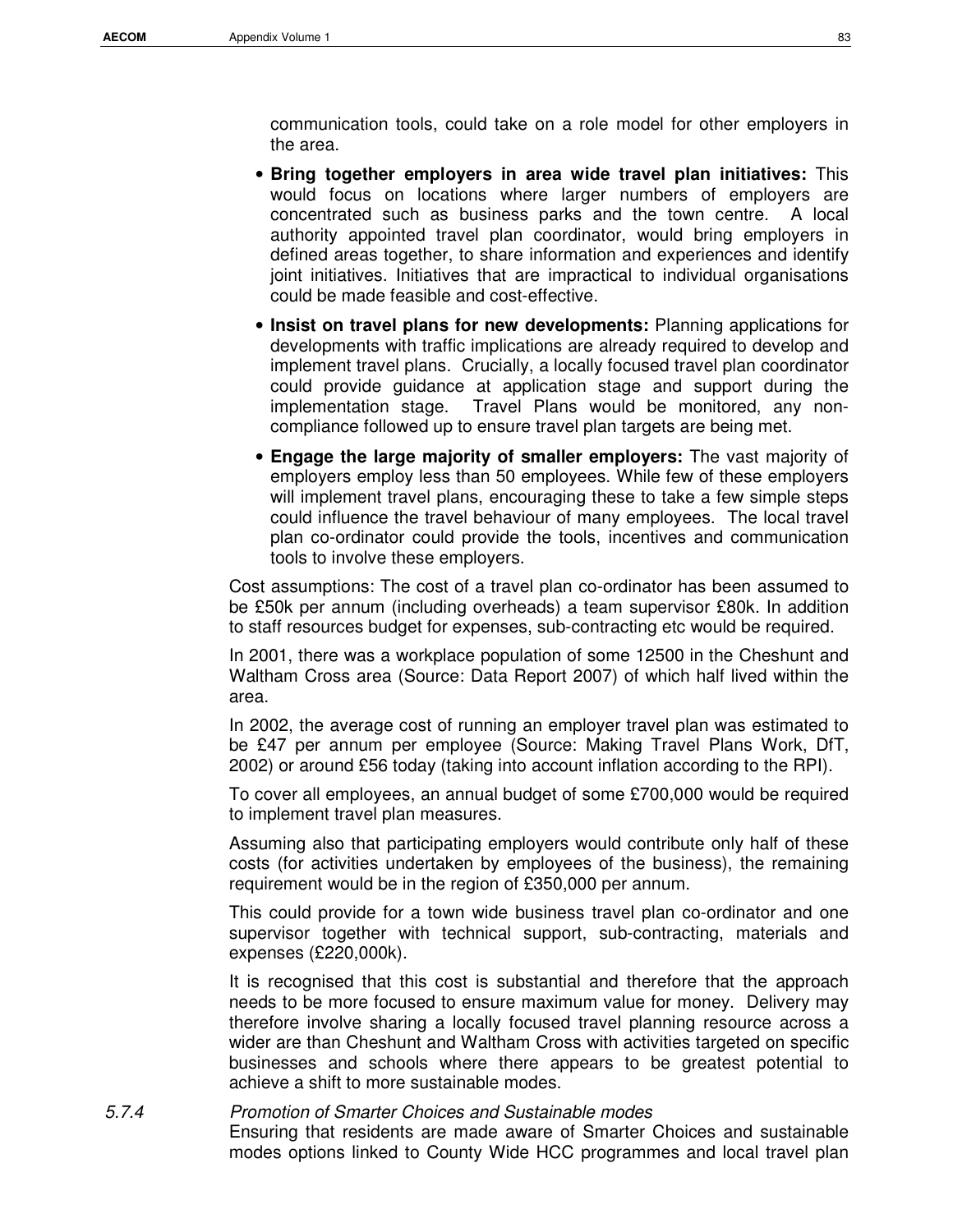co-ordinator function referred to above should assist in increase the numbers using more sustainable modes of transport. A range of mediums and techniques are already used to promote sustainable modes and it will be important to ensure that these are tailored to circumstances in the Cheshunt and Waltham Cross area and involve creation of strong partnerships with local stakeholders.

# 5.7.5 Developer Contributions Policy

Funding for travel planning services is largely provided through revenue budgets, supplemented by external funding via bids to government and partnerships with other organisations. A significant source of potential funding is developer contributions. The development of a developer contributions strategy for the provision of area wide travel planning services, could provide a significant funding stream to assist deliver of these services.

# 5.7.6 Summary of UTP Measures

The following list summarises the UTP smarter choices measures which have been proposed:

- SC01: Develop Travel Smart Rolling out the scheme across the area by wards; starting with Bury Green/Churchgate/Rosedale area
- SC02: Develop a car sharing scheme covering the Cheshunt and Waltham Cross area
- SC03: Ensure residents in the area receive information on smarter choices and sustainable modes on an annual basis (delivered as part of SC01)

# **5.8 Delivery**

Delivery of UTP schemes is categorised into short term (0-2 years), medium term (3-5 years) and long term (greater than 5 years).

### 5.8.1 Assessment of delivery years

The determination of whether a proposed UTP smarter choices scheme is suitable for short, medium or long term delivery has been considered through an assessment framework using a range of assessment criteria (see Section 7 of this Appendix). Although schemes have been ranked in terms of anticipated outcomes and contribution to key LTP targets, programming is heavily dependent on feasibility. This relates to:

- scheme cost/affordability;
- availability of funding;
- contribution to a package of schemes;
- linkage with development
- agreement between delivery partners (where more than one agency is responsible for funding).

Schemes with lower risk factors were deemed as being feasible for short term delivery, whilst those with higher risk factors were identified for medium and long term delivery. Nevertheless, where possible, priority would be given to those schemes that produce the greatest benefits in relation to cost.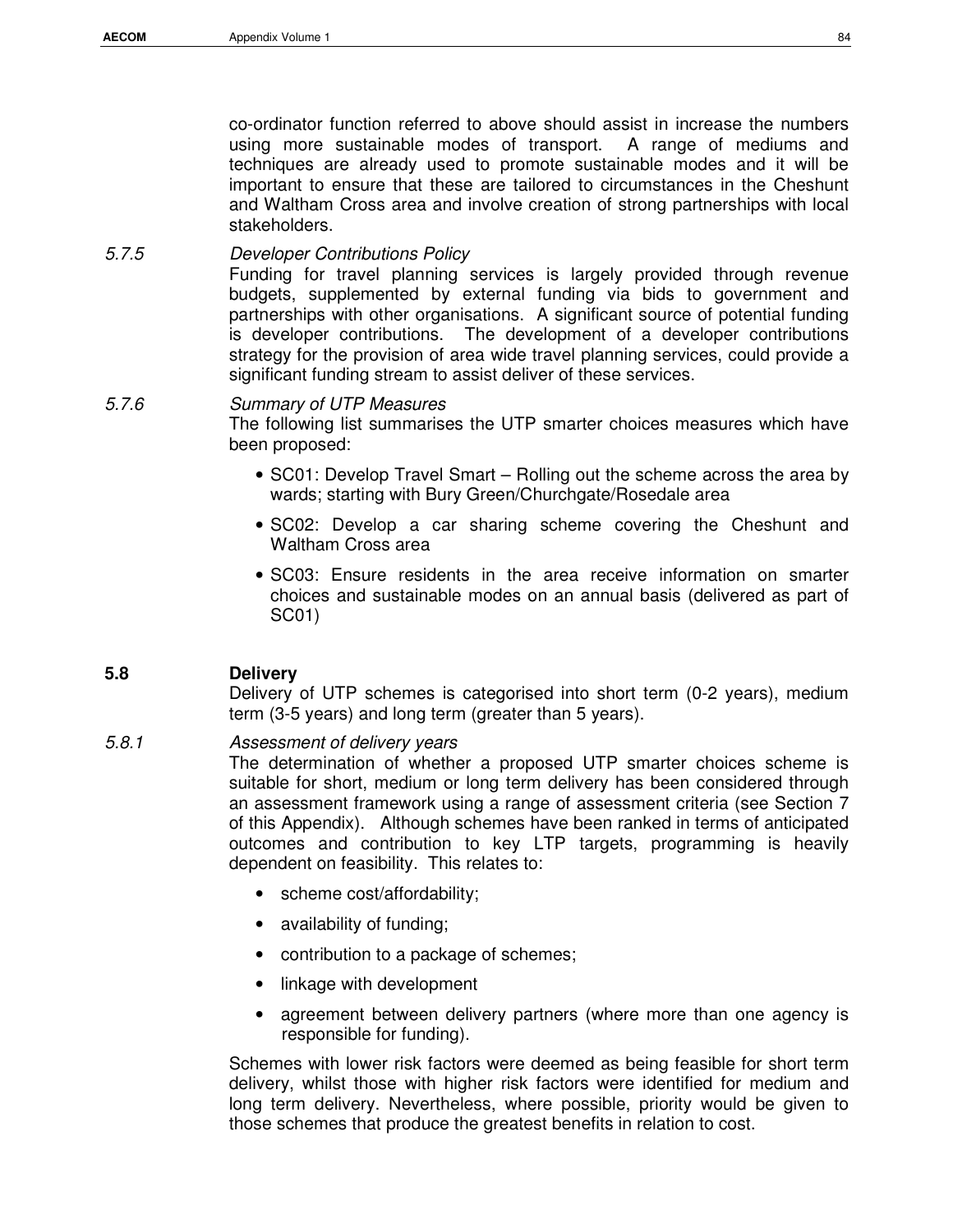## 5.8.2 Funding opportunities

Marketing campaigns to raise awareness and increase the uptake of walking, cycling and public transport will be funded through the county council's LTP funding. Bus and rail operators may also choose to fund their own marketing campaigns, in particular for promotional fares, although this will be independent of the UTP proposals to raise awareness.

Travel Plans for new developments should be made the responsibility of the developer to deliver, although it will involve close working with HCC officers. This will require funding for the employment of a Travel Plans officer, which should be allocated within the county council's structure. Travel Plan measures should be sought through delivery of the development and secured through S106 agreements.

Where specifically related to improvements in cycling uptake, funding (and partial funding) could be sought from Sustrans who have previously funded the TravelSmart scheme in Watford.

5.8.3 Delivery programme Having investigated the feasibility and funding opportunities, **Table 5.8** presents the list of walking and cycling UTP measures categorised into delivery periods:

# **Table 5.8: Smarter Choices Schemes for Short, Medium and Longer Term Delivery**

| <b>Scheme</b><br><b>Reference</b>  | <b>Scheme Description</b>                                                                                       |  |  |  |  |
|------------------------------------|-----------------------------------------------------------------------------------------------------------------|--|--|--|--|
| <b>Proposed Short Term Schemes</b> |                                                                                                                 |  |  |  |  |
| SC <sub>01</sub>                   | Develop Travel Smart – Rolling out the scheme across the area<br>by wards                                       |  |  |  |  |
| SC <sub>03</sub>                   | Ensure residents in the area receive information on smarter<br>choices and sustainable modes on an annual basis |  |  |  |  |
| Long term schemes                  |                                                                                                                 |  |  |  |  |
| <b>SC02</b>                        | Develop a car sharing scheme covering the Cheshunt and<br><b>Waltham Cross area</b>                             |  |  |  |  |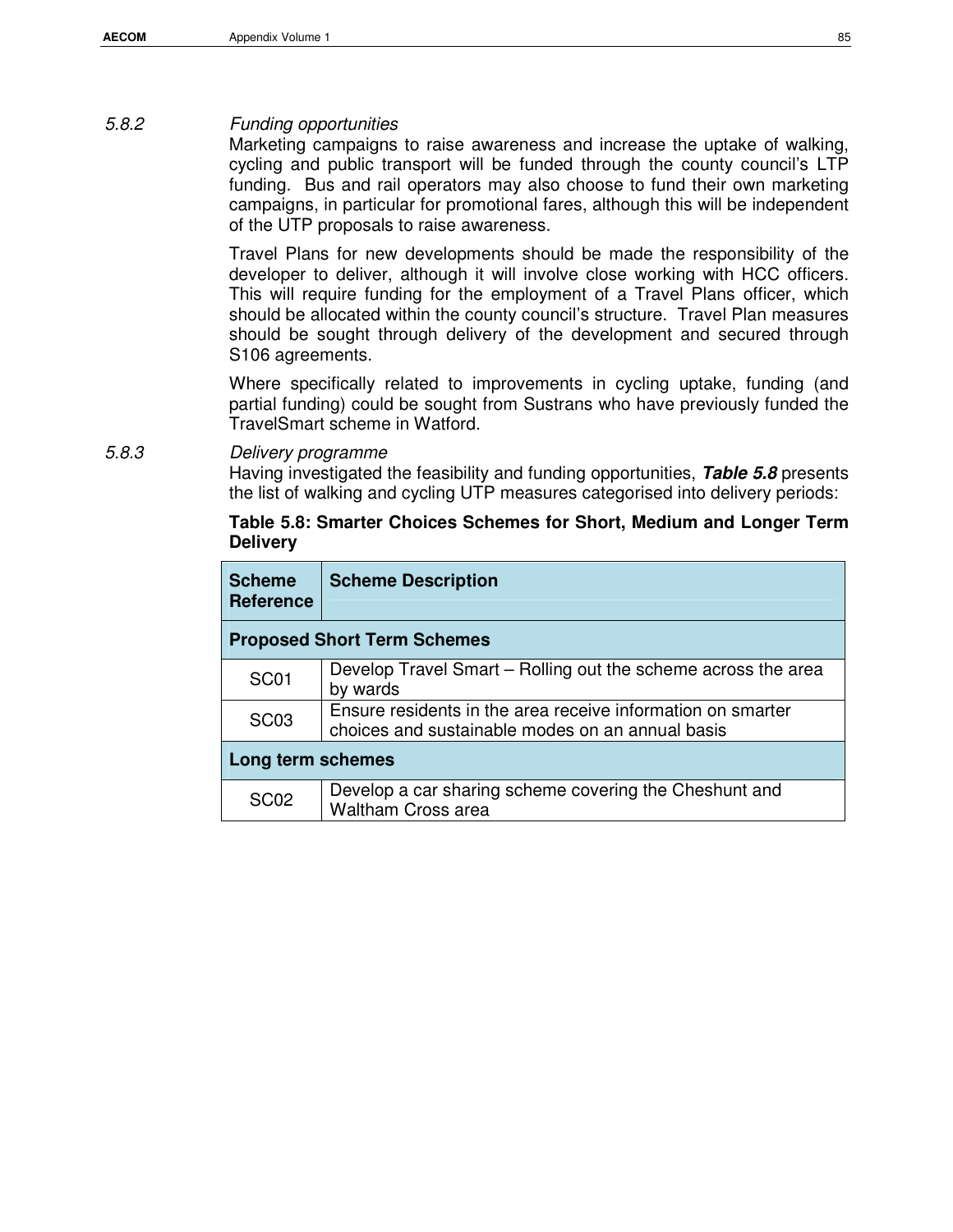|  |  | <b>AECOM</b> |
|--|--|--------------|
|  |  |              |
|  |  |              |
|  |  |              |

Highways & Parking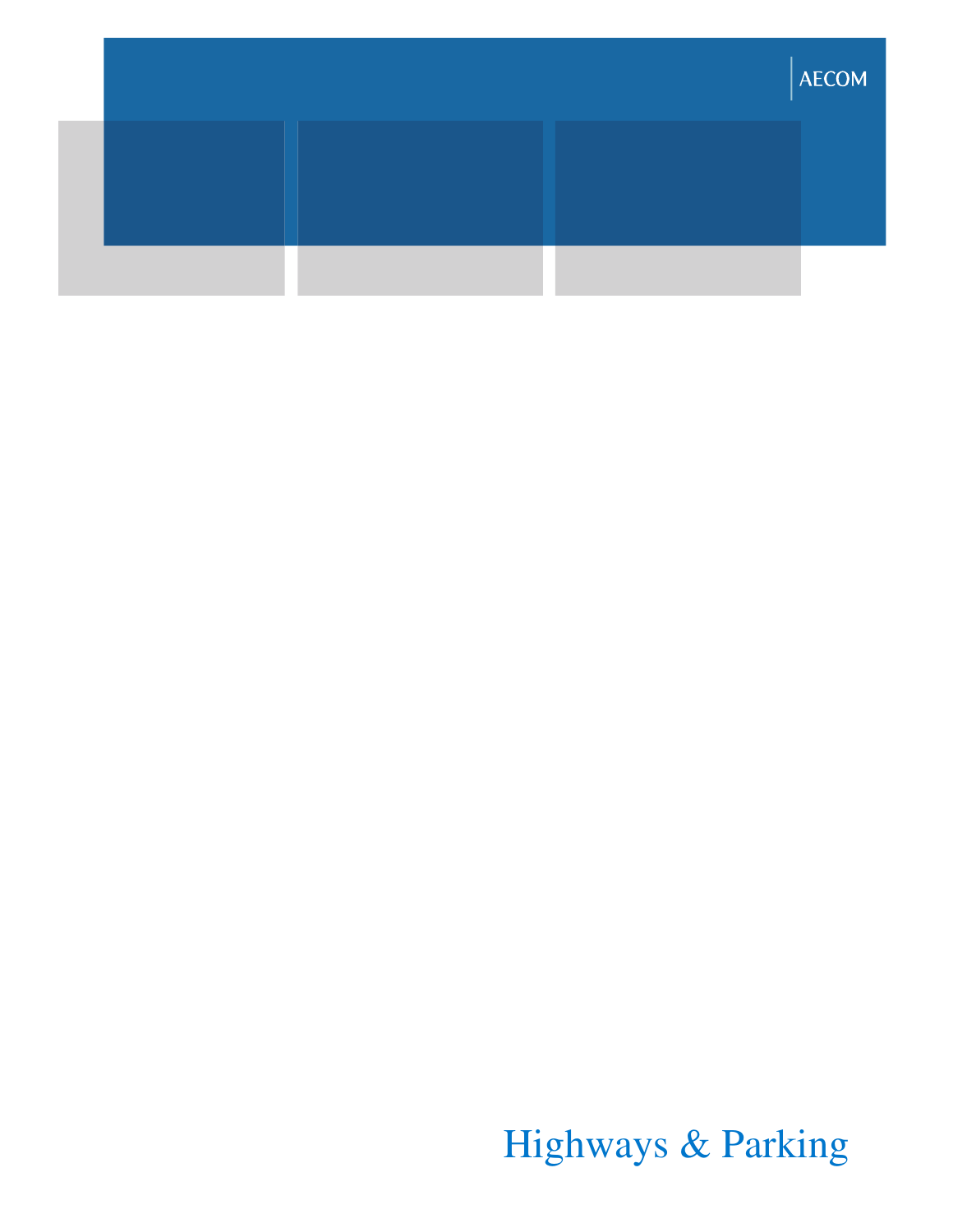# 6 Highways & Parking

## **6.1 Introduction to Highways and Parking**

This section discusses issues, opportunities and potential measures with regard to the highway network in Cheshunt and Waltham Cross in the context of Hertfordshire County Council's relevant policies. The main issue for the highway network in the area is the demand placed upon it by private car travel, particularly at peak times. This issue is not simply about capacity of the network but is about managing travel demand on the network.

It must also be taken into account that the role of the highway network is not solely to service the needs of the private motorist. It is necessary to consider car travel in a wider context by considering how the physical highway infrastructure and available space is shared amongst road users including business users, freight, buses, car commuters, pedestrians, cyclists and powered two-wheelers.

Although there needs to be a strong focus what are traditionally considered as highways issues such as congestion and parking, there is also a need to consider how the operation and management of the highway network affects all road users and that congestion can be reduced by encouraging alternatives to the car and by discouraging unnecessary car use.

Finally, it must also be recognised that the highway network in Cheshunt and Waltham Cross does not exist in isolation but links into wider networks, including the M25 and principal roads serving Enfield and Waltham Abbey. In the main, these wider networks are heavily constrained and incapable of accommodating additional peak period traffic demand that could arise through capacity enhancements in the study area.

# **6.2 Background to Highways & Parking in Cheshunt and Waltham Cross**

# 6.2.1 Overview of Highway Demand in Cheshunt and Waltham Cross

According to the Cheshunt and Waltham Cross Urban Transport Plan Draft Data Report (2007), the car modal share comprises approximately 71% and 63% of out-commuting trips from Cheshunt and Waltham Cross respectively, and 85% and 78% of in-commuting trips to Cheshunt and Waltham Cross respectively. For those living and working in the town 51% and 34% of commuting trips are made by car.

Congestion occurs routinely during peak periods at a number of locations across the study area. Much of this congestion is associated with the great demand for access to and from Greater London and the M25 and occurs along the A10 and its feeder routes and crossing points. Congestion also occurs in the vicinity of Waltham Cross and Cheshunt town centres.

With regard to parking, information received from Broxbourne Borough Council indicates that, although no formal mechanism currently exists to monitor and review car parking usage and demand, the overall level of parking provision appears to be adequate. There appear to be specific deficiencies in parking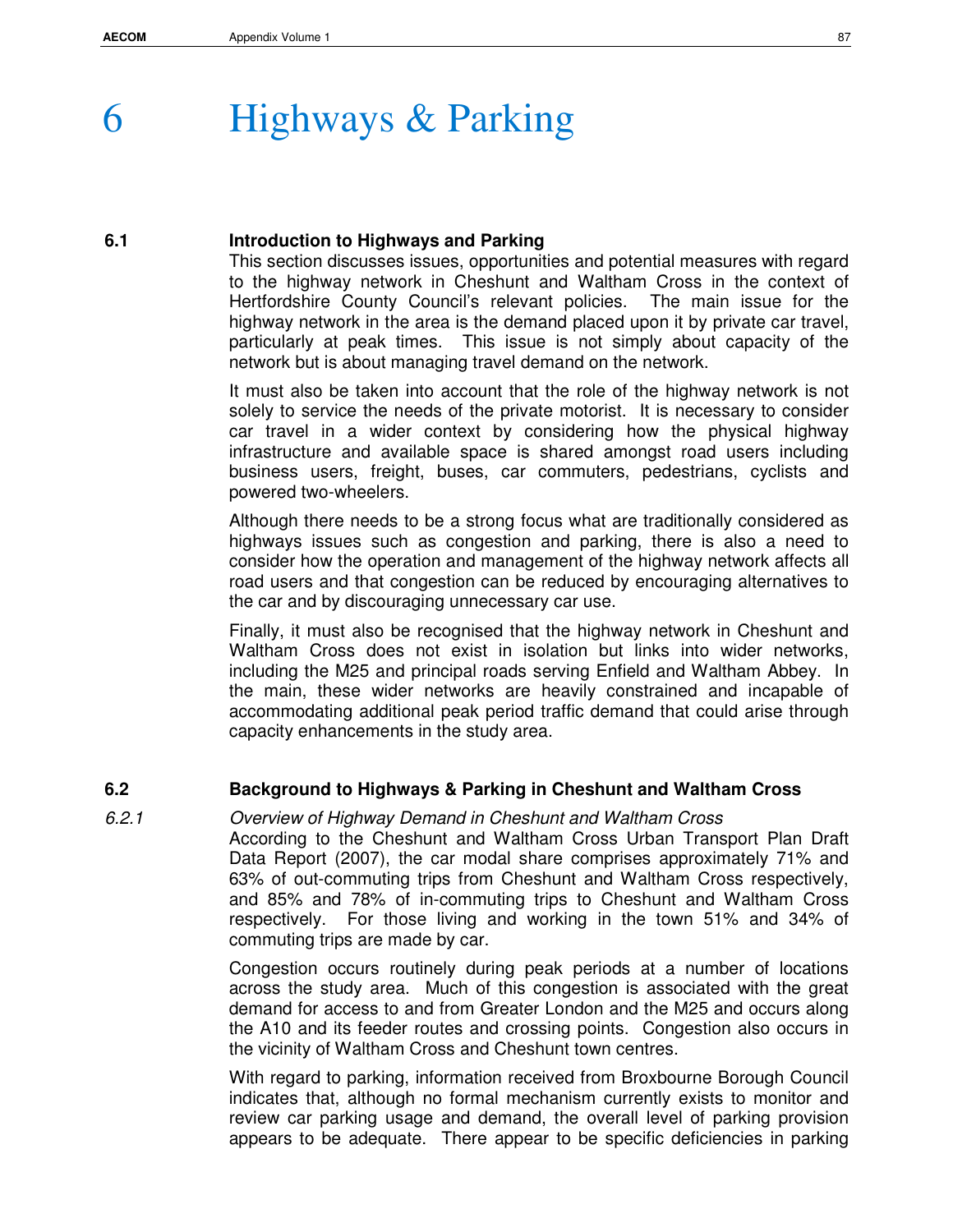provision at the Cheshunt rail station while the Theobalds Grove rail station is under-utilised (this is covered in a separate discussion note). In addition, there is a considerable amount of on-street parking in residential areas associated with nearby rail stations and employment sites.

## **6.3 Policy and Strategy Context for Highways & Parking in Cheshunt and Waltham Cross**

A comprehensive analysis of the policy context was presented in the Stage 1 report. Therefore, rather than repeating the details which have already been covered, this section summarises the key points which were noted.

At all policy levels (national, regional, county and borough) the common priority themes in relation to transportation are:

- Tackling and managing congestion
- Making best use of existing infrastructure
- Promoting sustainable transport modes (walking, cycling and public transport)
- Improving road safety
- Improving accessibility
- Developing a transport system which is forward thinking for the future

#### **6.4 Potential Role of Highways & Parking in Cheshunt and Waltham Cross**

The highway network in Cheshunt and Waltham Cross has the potential to facilitate effective movement both between the towns and to further regions. Consultation reflected that off-peak travel was generally easy; this suggests that movement difficulties are largely a result of congestion, which can be managed during the peak through promotion of more sustainable modes.

Parking is an important element of ensuring the economic vitality of the towns, however must be appropriately prices and managed to ensure that it does not encourage unnecessary car trips.

#### **6.5 Review of Existing and Committed Proposals and Problem Identification**

#### 6.5.1 General Congestion on the A10

There is general congestion on the A10, especially during peak hours and at the major junctions. The following paragraphs describe each of the key locations where congestion occurs on the A10 and indentifies possible contributory factors.

## 6.5.1.1 A10/M25 Junction (M25J25)

The A10/M25 junction is a signalised grade separated motorway junction providing strategic links to Greater London, the M1 and the M11. Operation and maintenance of the junction is undertaken by the Highways Agency. As such, any proposals for works to the roundabout must be led and managed by the Highways Agency.

There are frequent queues on the A10 leading towards the motorway junction, reflecting the considerable demand for access to the motorway network. The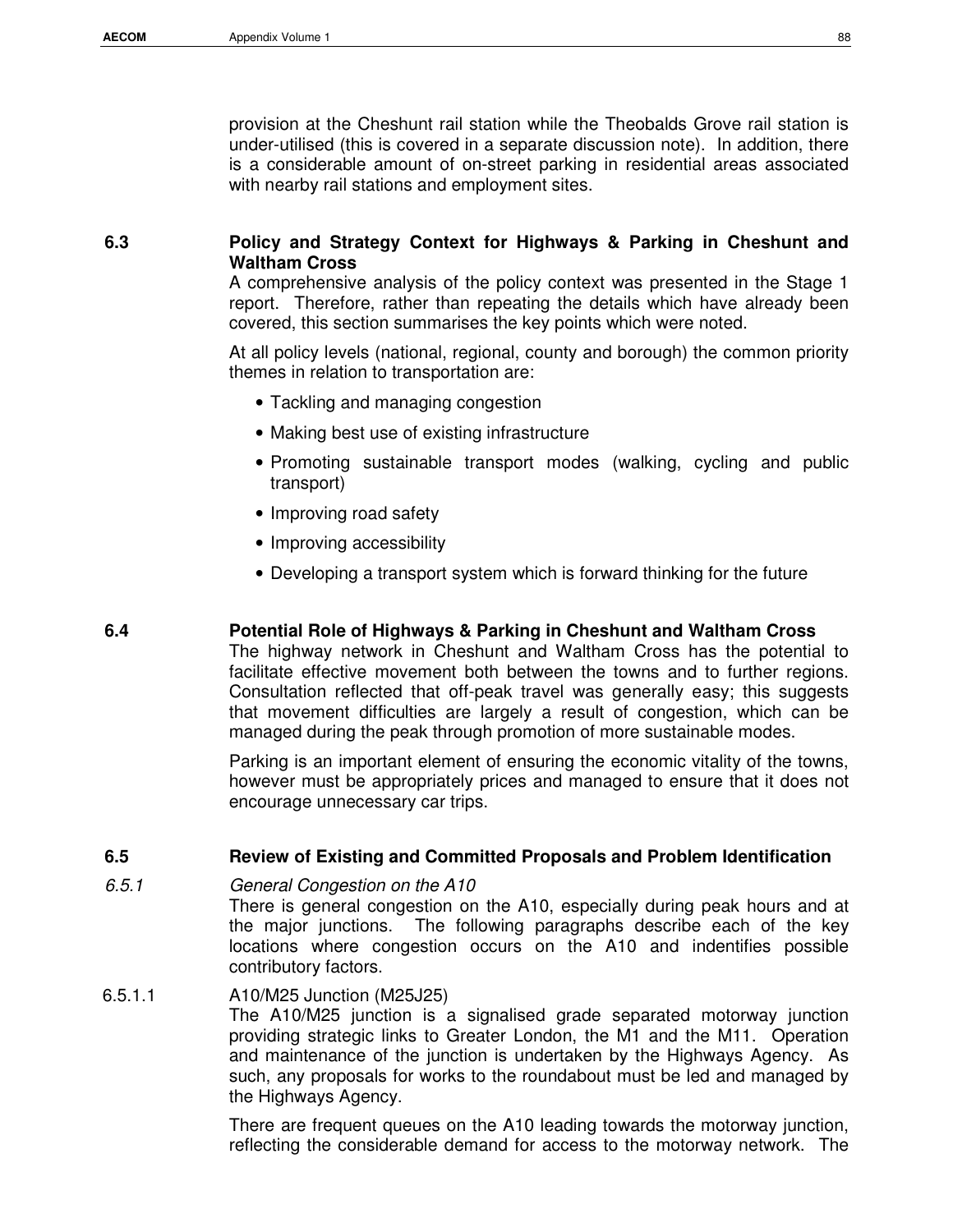layout of the A10 on the approach to M25 J25 from the north has recently been modified to create a new junction to serve the Park Plaza development. The new arrangement incorporates a signalised junction to accommodate increased turning movements into the Print Works and Park Plaza site. The new arrangement contains three 'ahead' lanes and two 'right turn' lanes in the northbound direction; and two 'ahead' lanes and one 'ahead and left turn' lane in the southbound direction.

Until recently, there were no right turn facilities to and from the Print Works and Park Plaza site, resulting in u-turning movements at the two closest roundabouts. The new signalised junction now enables the right turning movements to be made, taking some pressure off the adjacent roundabouts. However, the benefit of the reductions in u-turning movements is offset by the installation of traffic signals on the A10 which was previously free-flowing. The additional stop on the northbound carriageway introduced by the traffic signals has been managed by the additional 'ahead' lane to minimise queuing tailbacks to the M25J25 roundabout. The result is a high capacity junction that is operating well.

There are plans to increase the capacity of the M25 between Junction 23 and Junction 27 from three lanes to four lanes through dynamic use of the hard shoulder Hardshoulder Running – HSR). Much of the works will be carried out within the existing highway boundary, and existing bridges and structures will generally not be altered.

This scheme will help to alleviate existing pressure but will not cater for the substantial demand for movement in the corridor at peak times. The M25 and the A10/M25 junction are significant constraints in the wider highway network. Increased traffic demand from the local area on the M25 could undermine the benefits of the M25 HSR scheme and increase congestion problems on the M25 and in Enfield.

#### 6.5.1.2 A10/A121 Theobalds Roundabout

The A10/A1121 Winston Churchill Way roundabout is a four arm roundabout, with the A121 Winston Churchill Way leading east towards Waltham Cross town centre and the B198 Lieutenant Ellis Way leading northwest towards Cuffley and further on to Potters Bar and Hatfield via B156.

The northern section of the Park Plaza site, known as the Co-op site, sits in the southeast quadrant of the roundabout and is being proposed for a sustainable mixed use development, although housing is not considered an acceptable use within the mix. Additionally, St Mary's School will be relocating to a site to the north of B198 Lieutenant Ellis Way from its present location off Goff's Lane in Cheshunt.

This roundabout suffers from queuing from all directions in the morning peak period. There is a need to consider signalising this junction to better manage capacity and to facilitate pedestrian movements across the A121 arm.

As part of the new signalised junction at the Print Works site (see section above) the northbound carriageway on the A10 has been widened to three lanes. This continues on to the A10/A121 Theobalds Roundabout so that the northbound entry is now three lanes instead of two. This contributes to reducing queue lengths on the approach to the roundabout.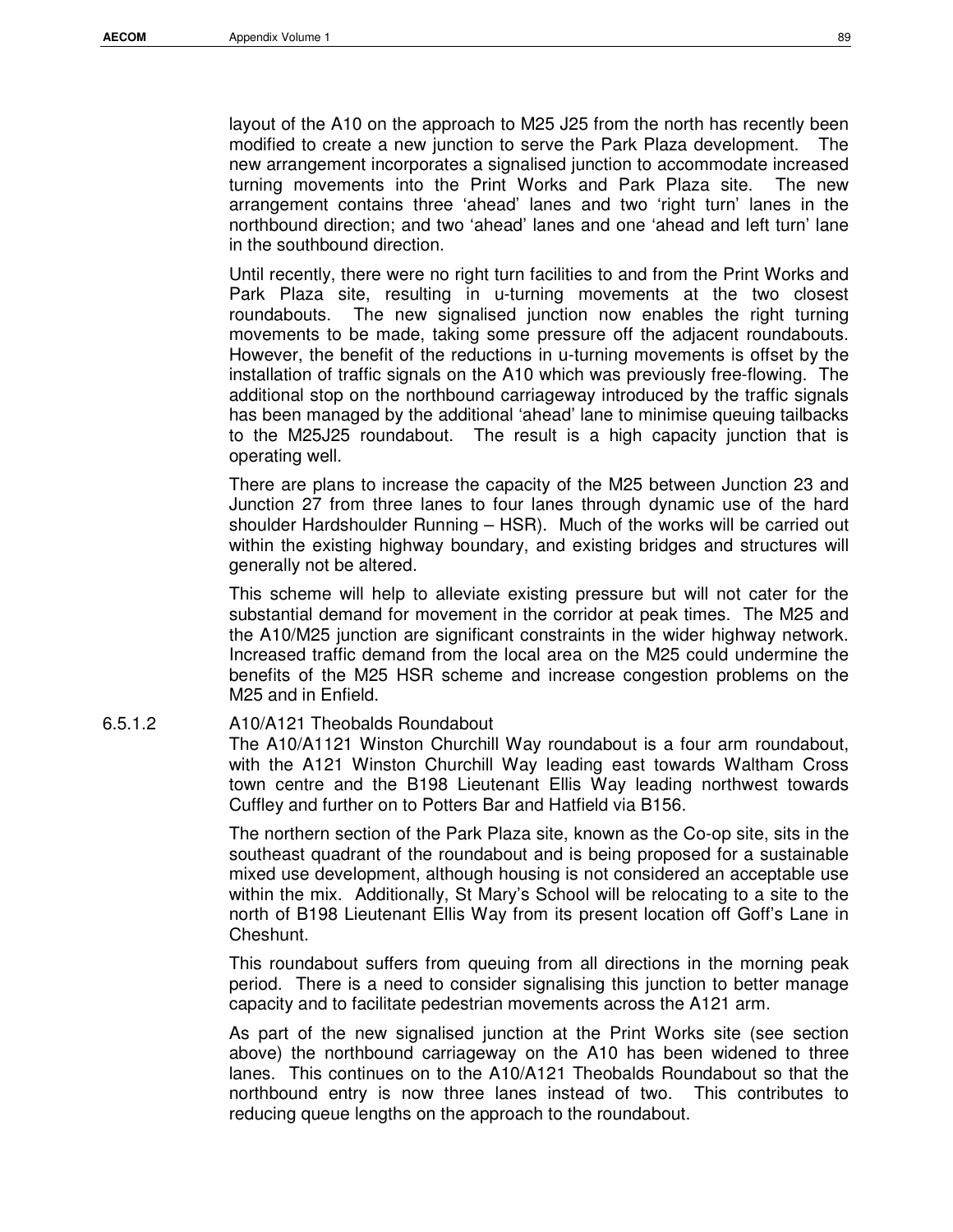## 6.5.1.3 A10/College Road Signalised Junction

The A10/B198 College Road junction is a signalised crossroads junction. Pedestrian crossing facilities are provided across the A10 via a footbridge, and surface crossings are present across the College Road arms. Site observations suggest the footbridge is well used, particularly for access to nearby school sites.

The A10/College Road junction is used heavily by residents from the Rosedale and Hammond Street area. In addition, site observations suggest that it is also used as part of the school run to the cluster of schools in the area.

Queues are known to form on the A10 as a result of the traffic signals operation. Queues in the AM peak occur in the southbound direction and in the PM peak occur principally in the northbound direction, reflecting the predominant movement to and from the M25 and London.

6.5.1.4 A10/Church Lane Signalised Junction The A10/Church Lane junction is a signalised junction with surface pedestrian crossing facilities across all arms. There are also advanced cycle stop lines on the Church Lane arms.

> The A10/Church Lane junction is used heavily by residents from the Churchgate and Goff's Oak area. In addition, site observations suggest that it is also used as part of the school run to the cluster of schools in the area.

> Queues are known to form on the A10 as a result of the traffic signals operation. Queues in the AM peak occur in the southbound direction and in the PM peak occur in the northbound direction, reflecting the predominant movement to and from the M25 and London.

> Evening peak northbound queues appear to be marginally less extensive than at the College Road Junction as the latter creates the northbound throttle point. Any measure to improve or modify operation of one of these two junctions on the A10 will need to consider the knock on effect on the next junction, in order to ensure that congestion is not simply moved to the next junction, nullifying potential benefits.

# 6.5.2 Congestion on A121 Station Road

A121 Eleanor Cross Road is an urban dual-carriageway from Waltham Cross town centre eastwards. The road then becomes Station Road, where it narrows down to a single carriageway where it crosses the River Lea (or Lee) and continues as a single carriageway to the signalised junction with the B194 to the west of Waltham Abbey. A Hertfordshire County Council highways traffic count site (No 261) is located on A121 Station Road. The AAWD in 2006 was recorded to be 28,741.

The A121 is therefore a very busy route key route. In the eastbound direction it suffers from congestion owing to it only being of single carriageway standard on the Station Road section. This is compounded by the presence of a number of significant junctions with heavy turning movements in the vicinity of Waltham Cross. The traffic signals at Britannia Road contribute to traffic congestion as do the several right turn lanes from the eastbound carriageway to the residential area to the south of the A121. These, together with the carriageway narrowing at Station Road reduce the traffic capacity of the route and cause traffic to back up through the Monarchs way roundabout at peak times.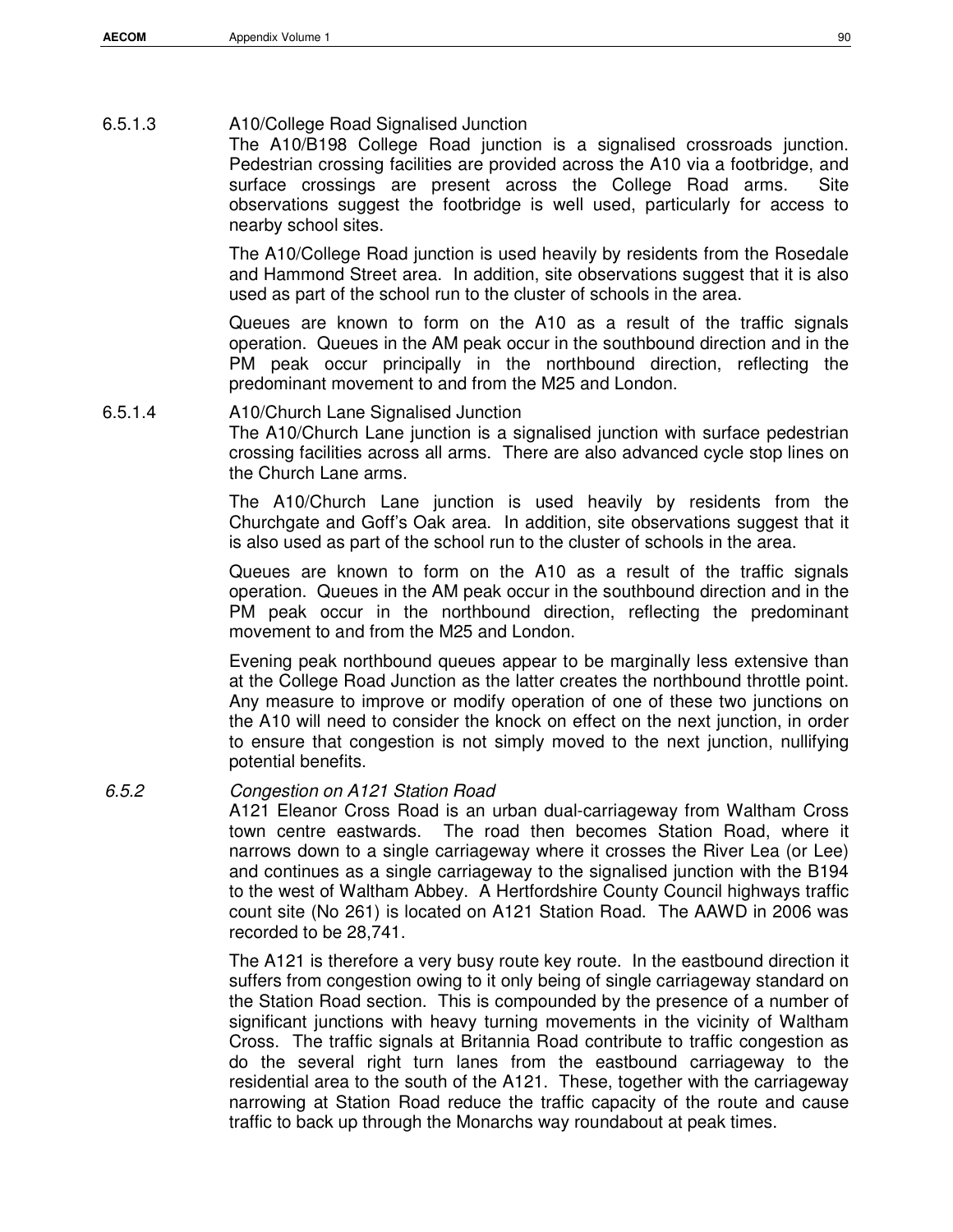On the westbound carriageway, the poor operation of the Monarch's Way Roundabout leads to queuing along A121 Eleanor Cross Road during the PM peak period.

6.5.3 Congestion at Monarch's Way Roundabout

Monarch's Way roundabout is known to suffer from routine congestion. Detailed analysis has not been undertaken to determine the cause of congestion, but site observations suggest the following:

Tail back from carriageway narrowing at Station Road (see above): The queuing issues described above can tail back to the Monarch's Way roundabout and block the A121 eastbound exit.

Lack of lane quidance: Lack of lane guidance on the northern portion of the roundabout results in vehicles not utilising the full road space available. Vehicles travelling eastbound along the A121 do not follow the kerb line, but instead travel in a relatively straight path. When queuing extends along this exit, vehicles on the roundabout block the path for those travelling southbound to the A1010 exit.

Bus station operation: The Waltham Cross bus station is located off Eleanor Cross Road (west). Buses presently unload on Eleanor Cross Road before continuing into the bus station terminal. There appears to be little coordination of bus arrivals, which means that several buses sometimes arrive and unload concurrently. This results in queuing along the Eleanor Cross Road (west) exit and also restricts vehicular access to the town centre car parks.

In addition, entry to the roundabout from Eleanor Cross Road (west) was noted to be difficult due to the high movement of traffic travelling westbound. This is particularly problematic from a public transport perspective as buses leaving from the bus station are frequently delayed. This will need to be taken into consideration if a separate bus layover facility is proposed outside Waltham cross rail station (see separate Bus and Rail Discussion notes).

6.5.4 Localised Congestion at B176/College Road/Windmill Lane – The Pond These junctions comprise a roundabout and signalised junction in close proximity, together with controlled pedestrian crossings. Queuing occurs on all approaches at peak times.

# 6.5.5 Brookfield Lane West and Halfhide Lane used heavily by residential traffic from Hammond Street to access A10

The level of traffic on the B176 Halfhide Lane has increased significantly over the years as a result of the development of the Brookfield Centre. Congestion occurs at the traffic signal junction providing access to the centre from Halfhide Lane. This needs to be addressed as part of the further development of the centre taking into account the access needs of pedestrians, cyclists and buses. The proposed new link to the A10 grade separated junction at Turnford will help relieve traffic pressures on Halfhide Lane and the A1170 Great Cambridge Road.

### 6.5.6 On-street Parking particularly near train stations

On-street parking occurs on residential streets near train stations. Unmanaged on-street parking causes obstructions in the carriageway, inhibits general traffic movement, can reduce the ability of residents to access their properties and cause visual intrusion. It also causes a hindrance to cyclists by forcing them further out into the carriageway. Residents parking schemes can be an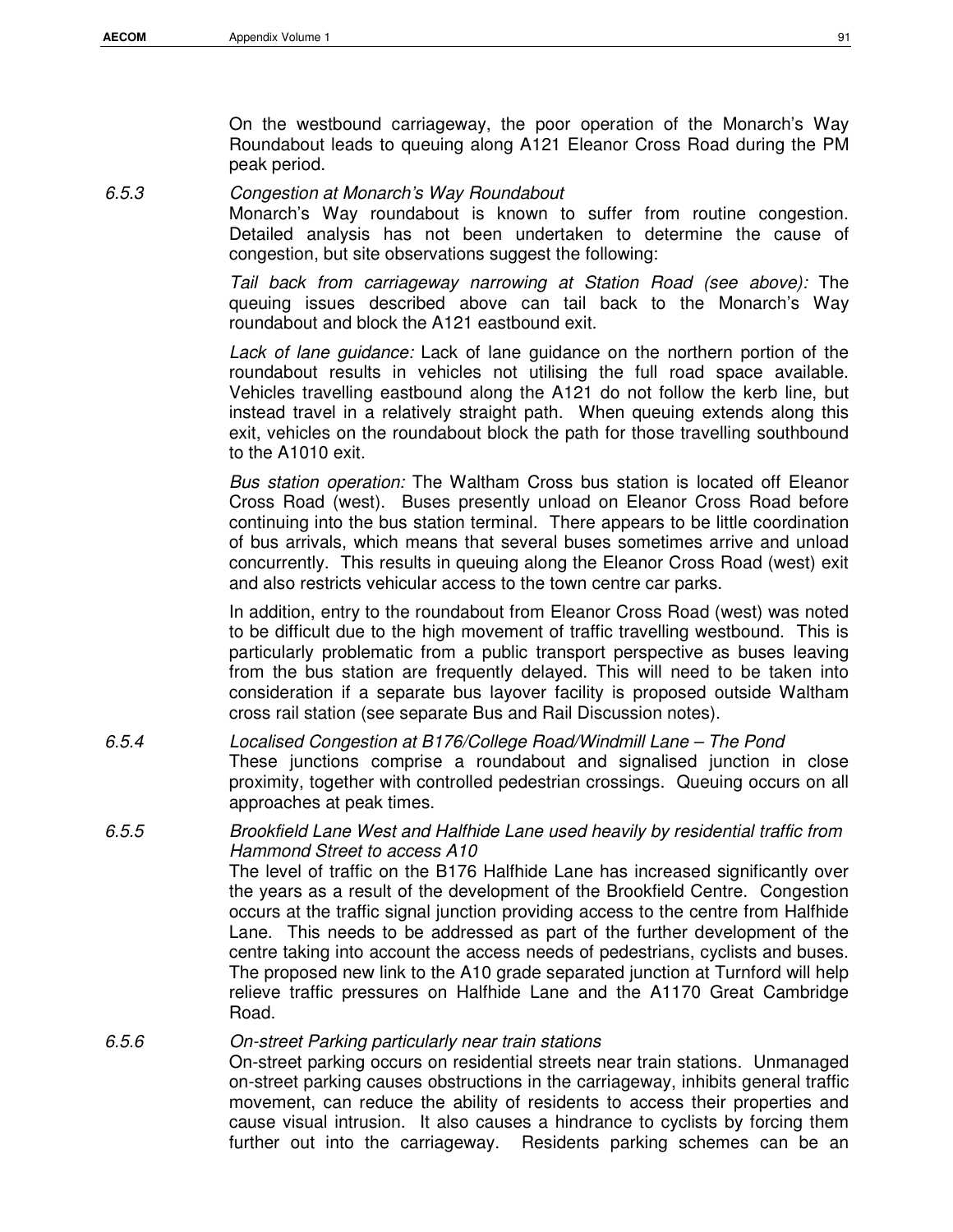effective solution but are not popular with residents owing to associated cost and bureaucracy. Schemes drawn up for the Four Swannes residential area in Waltham Cross and the Delamere Road/Windmill Lane area in Cheshunt failed to achieve the necessary level of public support following public consultation and were subsequently abandoned.

#### **6.6 Summary of Problems**

**Table 6.1** summarises the highways and parking problems identified through consultation and investigation:

| HPP1              | Congestion and parking around schools                                                                                                                                  |  |  |
|-------------------|------------------------------------------------------------------------------------------------------------------------------------------------------------------------|--|--|
| HPP <sub>2</sub>  | Congestion along main traffic corridors                                                                                                                                |  |  |
| HPP3              | Congestion in town centres and at Brookfield Centre                                                                                                                    |  |  |
| HPP4              | Localised congestion at key junctions                                                                                                                                  |  |  |
| HPP <sub>5</sub>  | Localised congestion due to poor positioning of bus stops                                                                                                              |  |  |
| HPP <sub>6</sub>  | Congestion due to illegal/unauthorised parking, bus lanes and traffic<br>calming                                                                                       |  |  |
| HPP7              | Illegal parking in bus lanes                                                                                                                                           |  |  |
| HPP8              | Road accidents and speeding along main roads in residential areas                                                                                                      |  |  |
| HPP <sub>9</sub>  | Commuter parking in residential areas near stations                                                                                                                    |  |  |
| HPP <sub>10</sub> | Inadequate parking facilities at Cheshunt and Waltham Cross rail<br>stations                                                                                           |  |  |
| HPP11             | Lack of signing to car parks                                                                                                                                           |  |  |
| HPP <sub>12</sub> | Lack of car park monitoring mechanisms lead to inconsistent<br>provision of car parking and variations in charging regime (rail<br>stations and town centre car parks) |  |  |
| HPP <sub>13</sub> | Insufficient car parking facilities at town centres                                                                                                                    |  |  |
| HPP14             | Expansion of rail station car parks is restricted by land ownership<br>constraints                                                                                     |  |  |
| HPP <sub>15</sub> | Low proportion of sustainable travel to Brookfield due to over-<br>provision of parking and lack of bus services                                                       |  |  |
| HPP <sub>16</sub> | Abuse of disabled parking bays                                                                                                                                         |  |  |
| HPP17             | Parking at Cheshunt and Waltham Cross rail stations is expensive                                                                                                       |  |  |

#### **6.7 Urban Transport Plan Options**

Having reviewed the policy context in which the UTP strategy is to be developed, it is clear that a 'predict and provide' approach to capacity improvements is not in line with the sustainable approach which is encouraged at all levels of implementation. Instead, the focus of the UTP measures should be based on encouraging modal shift to reduce pressure on the highway network and targeted highway improvements aimed at making the most out of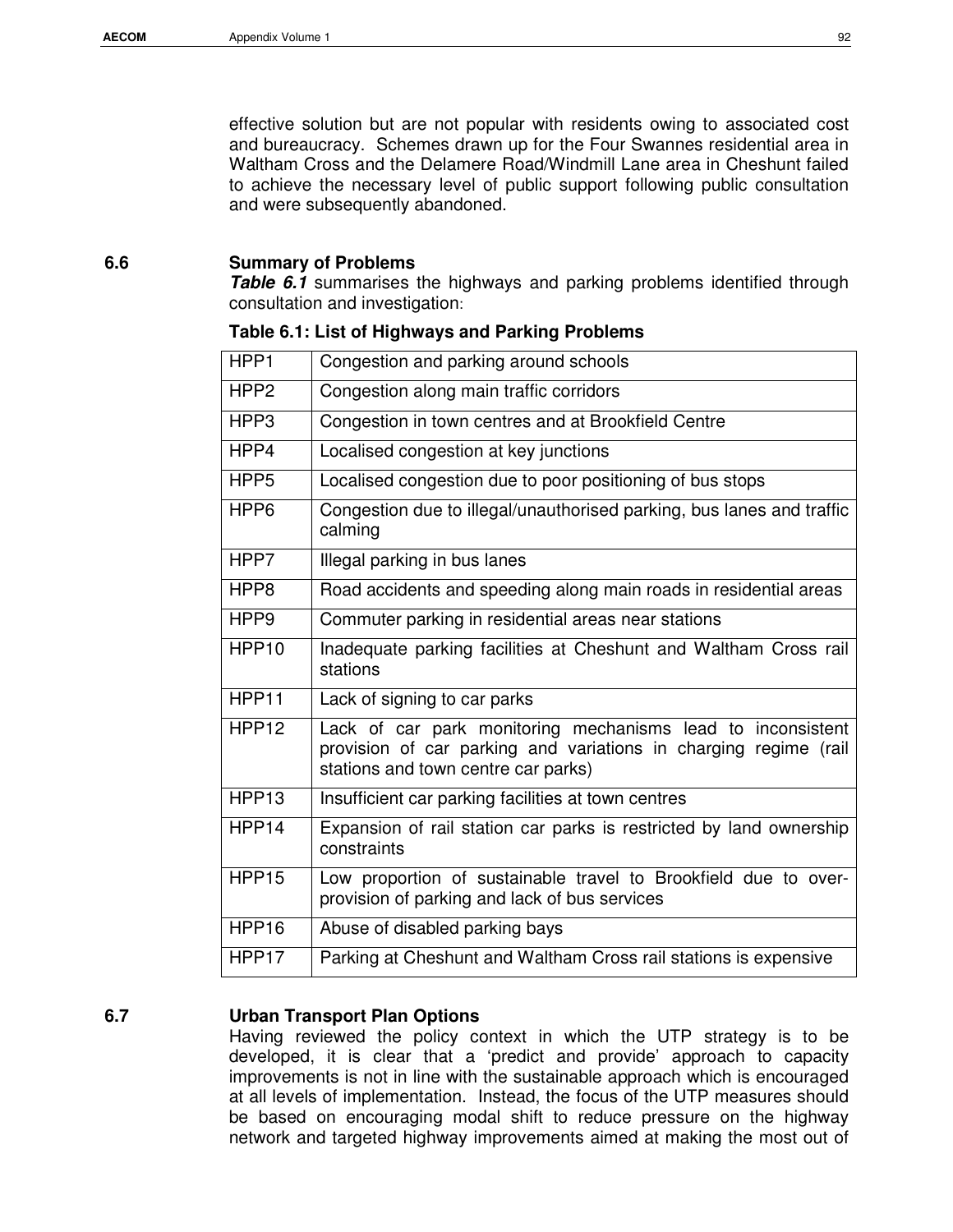existing infrastructure. The former is considered in other sections of this Appendix.

Although the focus of the UTP is clearly not in delivering large capacity improvements across the network, this has not been excluded from consideration.

The following options for highway improvements are proposed, in relation to the specific key issues identified above:

#### 6.7.1 General Congestion on the A10

#### 6.7.1.1 A10/M25 Junction (M25J25)

This junction is not within Hertfordshire and any changes to its layout will be subject to Highways Agency approval. The junction is already signalised and any option for significant capacity enhancements, such as an additional bridge over the M25 for A10 traffic, would involve a substantial cost and could lead to increased congestion problems downstream in Enfield, for example at the A1055 junction immediately to the south of the M25. Any increase in capacity for access to the M25 is likely to be resisted by the HA owing to the existing and forecasted pressures on this route. This junction therefore represents a fixed level of capacity on the network in the area for the foreseeable future.

### 6.7.1.2 A10/A121 Winston Churchill Way Roundabout

Capacity and traffic management improvements are recommended for investigation at the A10/A121 Roundabout in the form of signalisation to better manage flows to the roundabout. This has been investigated previously as part of several different development proposals, including for Park Plaza and St Mary's School relocation.

At the time when the St Mary's School Transport Assessment was submitted, it was envisaged that the Park Plaza development would be delivered prior to the new school opening and that signalisation of the roundabout would be implemented as part of the overall Park Plaza development. The completion of this development has been delayed and it is unlikely to be delivered in the short term. A potential signalisation scheme was included as part of the St Mary's School Transport Assessment in the event that the Park Plaza development did not progress, as is now the case. The progress of a scheme to signalise the roundabout remains uncertain but there continues to be a need to investigate this as part of a wider scheme to manage traffic at A10juntions from M25 to Brookfield.

The Park Plaza development proposes three access options for the site: from the existing access to the print works site, off Winston Churchill Way, or via a new arm on the A10/A121 Roundabout. The Park Plaza development is envisaged to be a high quality gateway feature to the Cheshunt and Waltham Cross area and as such, a purpose-built access has been proposed. The feasibility of this is doubtful; the provision of an additional arm on the A10/A121 Roundabout is not recommended owing to the additional pressure it would place on the roundabout. Therefore, it is believed that providing an access from the existing print works site is likely to represent the best solution, possibly coupled with a left in left out on Winston Churchill Way.

At the time of writing this UTP Phase 1 works to improve the roundabout have been completed with further works possible.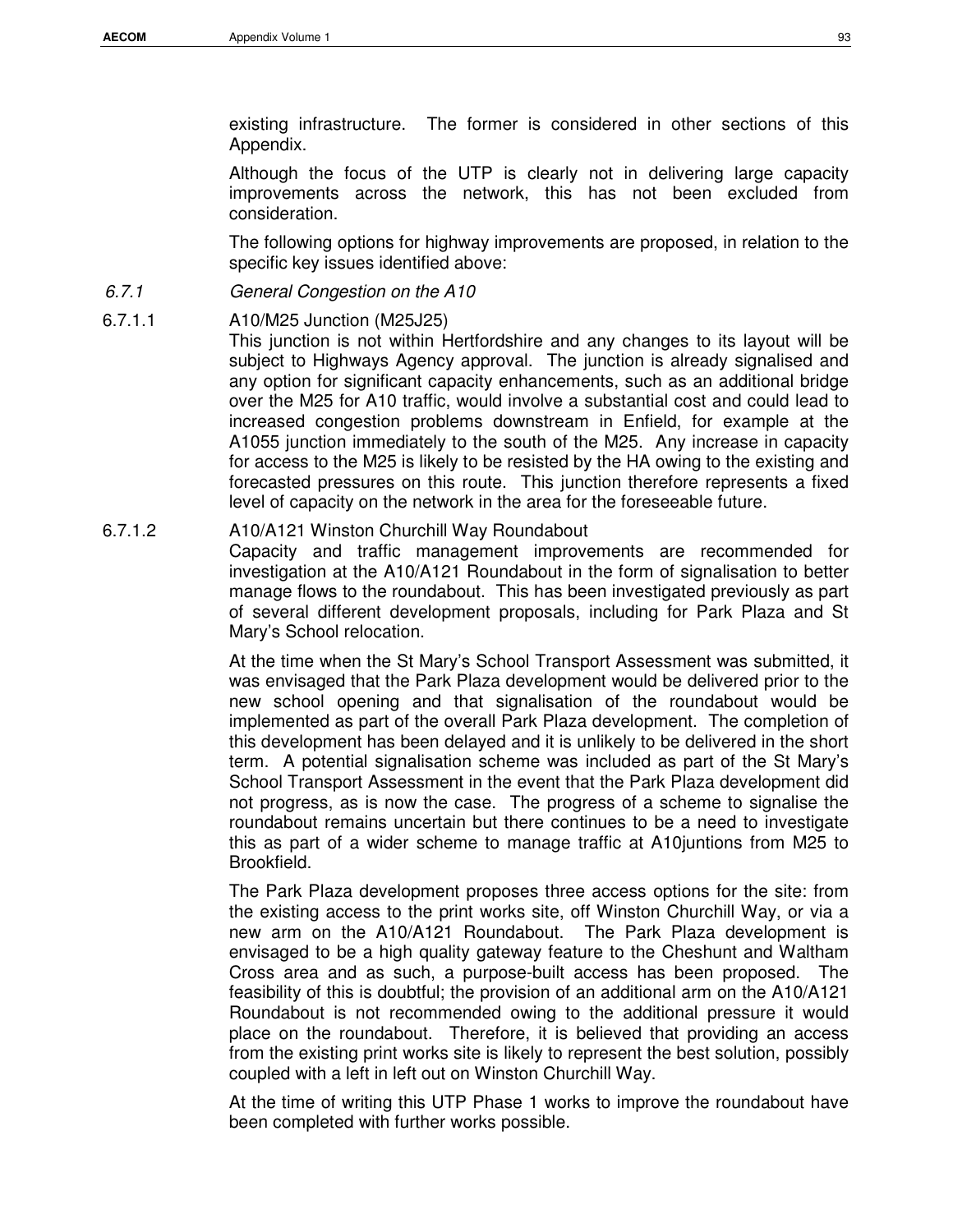## 6.7.1.3 A10/College Road Signalised Junction

According to the Transport Assessment prepared for the relocation of St Mary's School, the relocation of the school and reallocation of the existing site to a residential development is likely to result in a 2.5% reduction in total traffic using the junction in the AM peak where congestion is currently at its worst as a result of school runs.

Capacity at this junction is already at maximum level. Pedestrian provision is provided via a footbridge across the A10 and there are no specific pedestrian stages at this junction, allowing extra green time to A10 traffic which would otherwise have been given to a pedestrian phase. There are land constraints at this built up junction so widening, for example to provide three ahead lanes, is likely to be unacceptable in cost and environmental impact grounds.

Options for reducing congestion at the junction need to focus on signal phasing and management of turning movements. This should be investigated following relocation of St. Mary's School. It is also recommended that school travel plans are actively promoted for other schools in the vicinity to further reduce the impacts of the school run.

## 6.7.1.4 A10/Church Lane Signalised Junction

This junction includes pedestrian facilities which permit pedestrians to cross with traffic movements, therefore minimising impact on traffic capacity. It is understood that consideration has been given in the past to the provision of a pedestrian bridge but that this is not considered to be particularly beneficial or viable.

As part of the cycling measures for the UTP, a cycle route is proposed which passes this junction, linking the residential areas in the west to Cheshunt town centre and rail station in the east. As mentioned previously, there is already an advanced cycle stopline at this junction on the Church Lane arms. The formalisation and enhancement of a cycle route, accompanied with smarter choice measures could encourage further cycle use and result in an increased modal share for cycling which could reduce east-west traffic movements and associated congestion.

There are space constraints at this junction and substantial construction to increase capacity does not appear feasible and should be considered only as part of a wider route strategy. The short term recommendation for managing congestion at this junction is to undertake a junction analysis, in particular, assessing the signal timings in relation to current traffic conditions.

# 6.7.1.5 General recommendations for the A10

While individual junction assessments have the potential to bring about localised improvements, these may be negated by capacity constraints at adjacent junctions. Given the level of congestion on the A10, the introduction of traffic signals at the Park Plaza and potential introduction of traffic signals at the A121 junction, there is a need to investigate a route strategy in order to maximise efficiency and safety. A route study focussing on key junctions, using modelling software such as VISSIM, would enable traffic management measures to be considered in relation to the layout and operation of key junctions. This could also include consideration of traffic impacts arising from development proposals in the corridor, different traffic management scenarios, provision of cycling and pedestrian crossing facilities, and consideration of major improvements if necessary.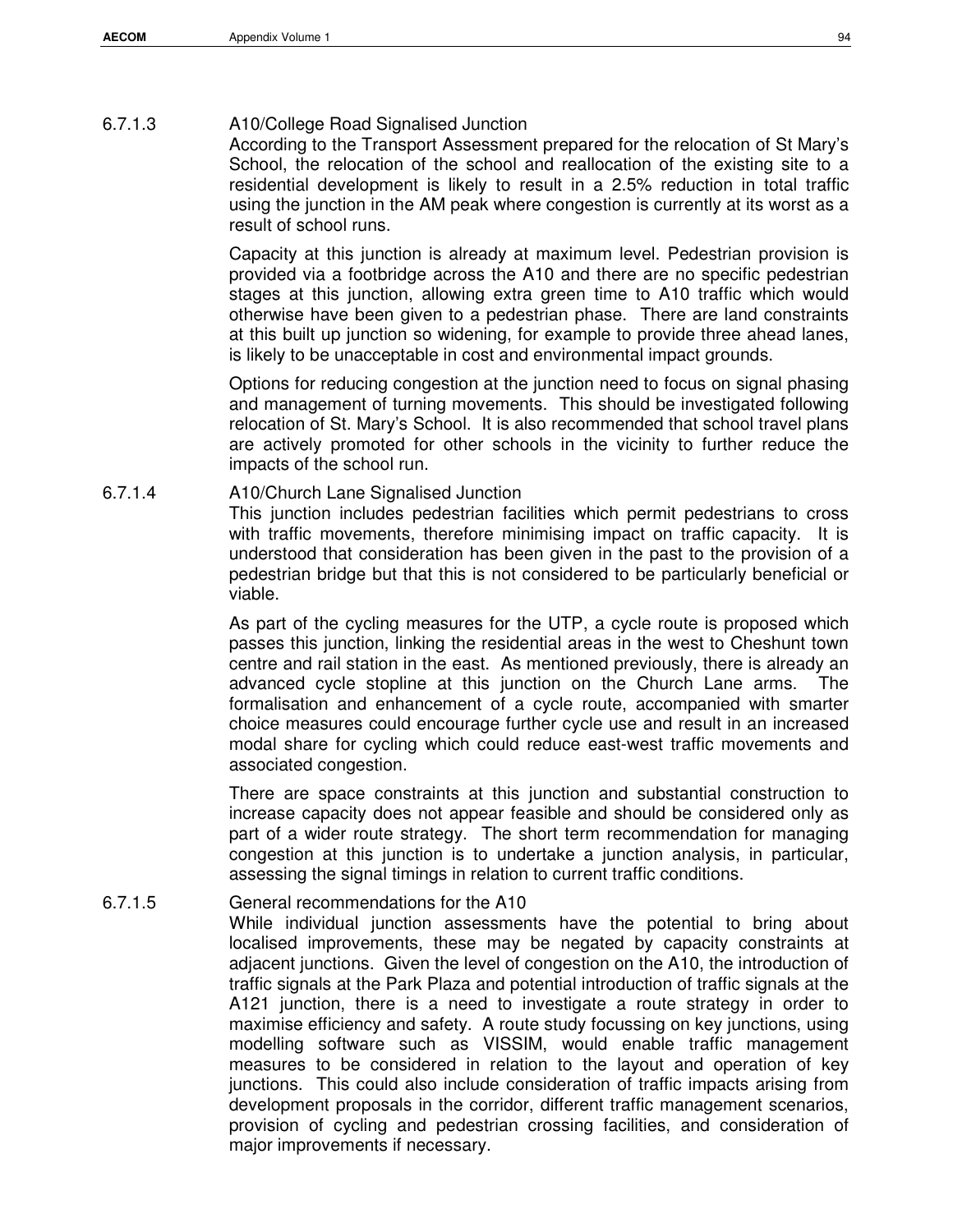## 6.7.2 Congestion on A121 Station Road

It is clear that one of the main causes of congestion on the A121 Station Road is the narrowing of the carriageway from dual carriageway to single carriageway. However, there are several constraints which would make it impractical to widen and hence create extra capacity. These constraints include the river crossing, frontage development and the Lee Valley Regional Park (widening could be prohibitively costly and environmentally intrusive).

The A121 between Waltham Cross and Waltham Abbey (in Essex) provides the only east-west route in the local area to link to the B194. The M25 also provides a link from west Cheshunt and northwest Enfield to the south east of Waltham Abbey but does not link well to the B194. (Use of the M25 for junction hopping should in any event be discouraged.) As such, the A121 accommodates traffic between Waltham Abbey and north-west Enfield via the A1010 as well as Waltham Abbey to M25 west.

The A121 therefore carries significant through-trips as well as serving Waltham Cross town centre. One option to resolve capacity issues and reduce through traffic in Waltham Cross could be the provision of an alternative link to provide a new crossing of the River Lea. There appears to be potential to create this link between the A1055 Mollison Avenue in Enfield and A121 Meridian Way in Essex. However, this would be a major proposal and could be taken forward only with the support of Enfield, Essex and TfL. Being outside the Hertfordshire County boundary, it is not possible for this proposal to be brought forward through the Cheshunt and Waltham Cross UTP.

## 6.7.3 Congestion at Monarch's Way/Abbey Road/A121 Roundabout

The level of traffic and highway layout in Waltham Cross creates local problems. In particular, the Monarchs Way roundabout subway system can act as a barrier to pedestrian movement between the town centre/bus station and the rail station. There is a need for a traffic light controlled pedestrian facility across the A1010 Abbey Road arm of the Monarchs Way roundabout to provide a surface level link between the bus station and the train station.

A study was undertaken in 2003 which investigated the complete signalisation of the roundabout to increase bus priority. The conclusion of the study was that such a scheme would result in excessive queuing and delays to other traffic. As part of the development of the UTP, an investigation has been carried out into the provision of a toucan crossing across the A1010 Abbey Road arm of the junction.

A feasibility study has been undertaken as part of the UTP process and a scheme pro-forma has been produced for a toucan crossing to be provided across A1010 Abbey Road. This investigation modelled the effect of a toucan crossing using LINSIG and has concluded that the provision of a toucan crossing across this arm of the roundabout is feasible in engineering and safety terms, although it would require visibility from the east to be improved by removal of overgrown vegetation. This study has concluded that, because the crossing would be set back from the roundabout, only affect the one arm and that there would not be a continuous pedestrian demand, there would be a minimal effect on the operation of the roundabout.

Observations of the roundabout also indicate that a revised lining scheme on the roundabout could provide some limited capacity benefits through better lane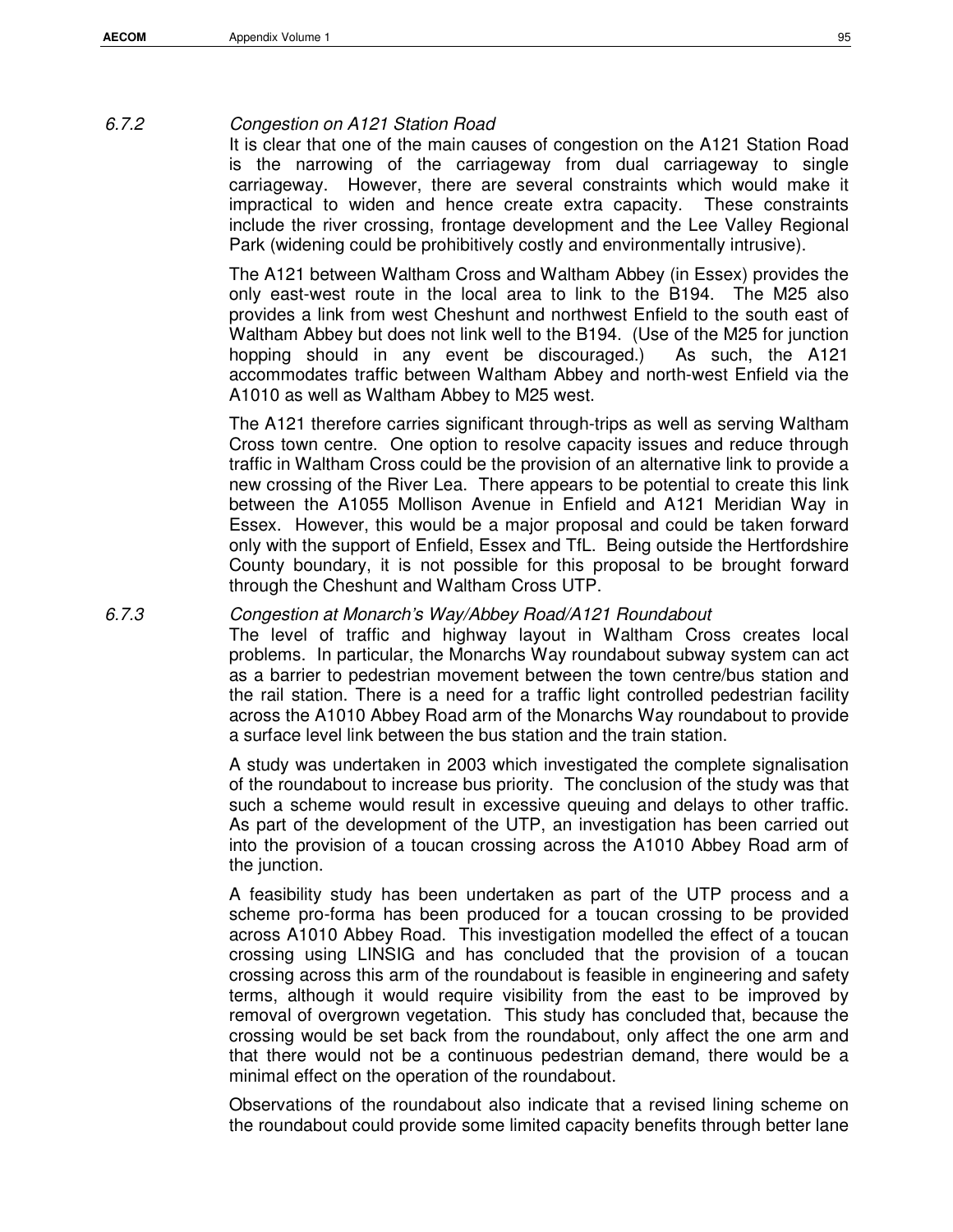discipline on the roundabout. The scheme could be carried out at low cost and implemented in conjunction with the provision of a toucan crossing.

An investigation has also been carried out into modification to the roundabout junction to improve bus operations, including signalisation of the Eleanor Cross Road west approach, widening of the Monarchs Way westbound approach and provision of additional circulating lanes on the roundabout.

This has concluded that signalisation of the Eleanor Cross Road West approach causes significant queues back from the circulatory stop line in the left turn lane for exit to A121 Monarchs Way westbound. These queues will block back across several entries and exits, although this may be reduced if the circulatory lanes are re-designated to allow two lanes for left turning traffic to A121 Monarchs Way westbound and one for the A121 eastbound.

In addition, signalisation of the Eleanor Cross Road west entry could significantly increases the queue lengths on this approach. In order to minimise the queues, it would be necessary to increase the red time on the circulatory carriageway stop line. However, there is already significant queuing (and blocking back) which would worsen if this were the case.

The need to manage traffic better in the Waltham Cross area continues to be a priority, particularly the need to improve bus operations, including access to the bus station and rail station. If buses are to better serve the rail station, this would result in bus movements at the roundabout significantly increasing. To facilitate this objective, there is a need to ensure that buses experience minimal delay at Monarch's Way Roundabout.

Bus priority could be delivered by a major remodelling of the roundabout layout to provide a cut-through linking the bus station directly with A121 Eleanor Cross Road. However, this would require a further road over the existing pedestrian routes requiring a more extensive underpass system which would be unpleasant for pedestrians. Furthermore, in order to truly present a priority to buses, signalisation would be required to allow for buses to access the cutthrough. Providing full signalisation of the roundabout could result in significant disruption to traffic (as previously referred to). Modelling undertaken for the current UTP also shows that due to the low flows from the bus station approach, the arm would receive minimum green time if signalised and would actually result in longer delay to buses.

Given the constraints of single carriageway operation on Station Road, there is a case for undertaking a route study of the A121 from the A10 to Waltham Abbey. This could be undertaken through a micro-simulation model such as VISSIM and examine options for improving the operation of junctions along the route to provide consistent capacity along the whole route. This would include consideration of options for road space reallocation, including bus priority, cycling and pedestrian facilities.

Such a study could be extended into a wider network study to consider the potential link between Mollison Avenue and Meridian Way (referred to above) and the effect that such a link would have on the operation of Monarch's Way Roundabout. This wider study would aim to identify an appropriate route strategy for the A121 taking into account the needs of all users of the highway and longer term vision for the area.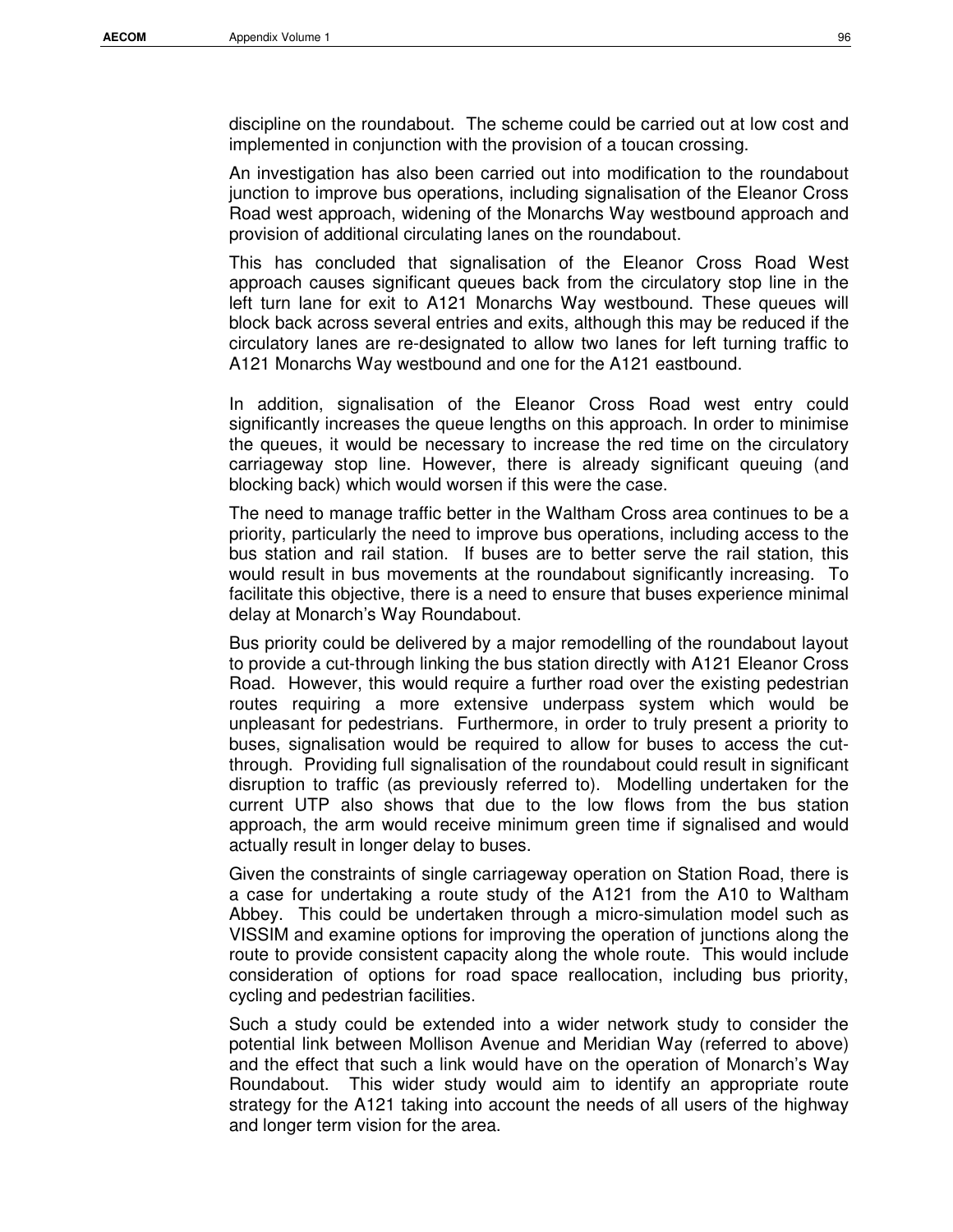## 6.7.4 Localised Congestion at Cheshunt Town Centre

The highway layout in Cheshunt town centre is confusing with a range of traffic movements and pedestrian facilities within a small area that comprises a roundabout, traffic signal controlled "T" junction and bus stops. The space at The Pond is dominated by traffic with the main open area situated within the roundabout. There appears to be scope for reorganising and reallocating the highway to give more priority to the space as opposed to the demands of traffic. This could improve the contribution of the space to the town centre and for people using the facilities in the town centre.

Although the aim of this study would be to enhance Cheshunt town centre as a local facility, the roads passing through the centre function as significant local distributors and it would be necessary to ensure that any scheme could be achieved with little or no disbenefit to traffic. Likewise, the study should ideally be taken forward as part of a wider master planning exercise for the centre, taking into account pedestrian, parking, townscape and access needs.

6.7.5 Brookfield Lane West and Halfhide Lane used heavily by residential traffic from Hammond Street to access A10

A previous study into the Greater Brookfield area undertaken by GVA Grimley concluded that a link around Greater Brookfield would be required in order to meet the aspirations for an integrated town centre where the streetscape would lend itself towards high levels of pedestrian, cyclist and public transport activity. This overarching principle is supported and has been pursued through the UTP.

There is an aspiration for Greater Brookfield to be developed into a town centre in its own right and a master planning exercise is being undertaken to ensure a holistic approach to remedy the piece meal development that has occurred to date. It is important that transport matters are taken into consideration in the early phases of master planning to ensure that the significant role of transport in delivering a sustainable environment is not overlooked, particularly the needs of public transport, cyclists and pedestrians.

The proposed approach to the transport provision for the Greater Brookfield development should be consistent with the following principles:

- Provision of a link road from Halfhide Lane to the A10 Turnford Junction;
- Provision of a new pedestrian space at the core of the development on the bypassed section of Halfhide Lane;
- Provision of high quality bus infrastructure within and through the development to provide priority for buses over general traffic;
- Provision of frequent bus services to the area from main residential areas within Cheshunt and Waltham cross;
- Provision of high a quality cycle and walk network to serve the area:
- Introduction of a parking management regime for public car parks in the area consistent with management of other centre car parks in the wider area;

# 6.7.6 Off-street Car Parking

The potential for additional parking facilities at rail stations is considered as part of the discussion note on rail.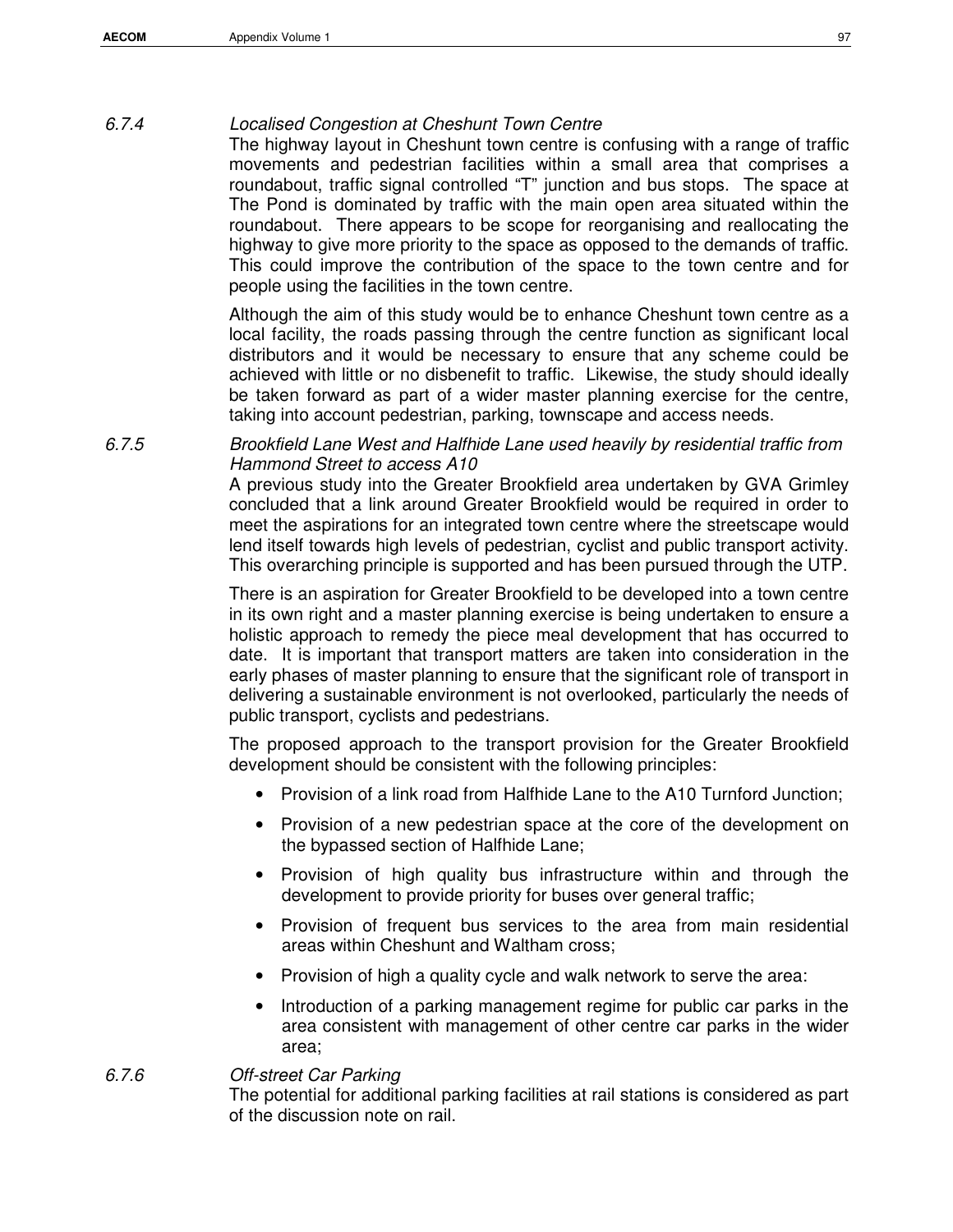Information on use of car parks across the study area suggests that, in general, there is sufficient parking available at town centres with the possible exception of Cheshunt. However, there are considerable gaps in information on car park use and public perceptions of car parks and it is recommended that a comprehensive review of the use of car parks is undertaken. This should identify utilisation on typical weekdays and Saturdays in "neutral" months and during December (run up to Christmas). Such a study would assist in identifying the supply and demand position for parking spaces and the extent to which the provision of parking meets user requirements.

Signing for town centre car parks is relatively unclear and often lost within street clutter. Clear and concise signing, indicating whether a car park is for short stay or long stay would improve traffic conditions by reducing the number of misdirected vehicles. Other aspects such as the quality and condition of car parks and quality of signage and information within car parks should be reviewed and improved.

#### 6.7.7 On-street parking

There are numerous parking lay-bys along the more heavily trafficked local routes in the area. These help to minimise adverse impacts on traffic flow while maintaining access to frontage properties. Many local centres in particular benefit from parking lay-bys and parking service roads.

The need for additional parking lay-bys should be subject to on-going review and additional facilities should be provided where this is practical, particularly where this will reduce the impact of parked vehicles on traffic flow and where using parking controls to address the problem would be inappropriate owing to adverse effects on businesses or residents.

Parking of commuter traffic in residential areas is already being addressed through established processes for introducing residents parking schemes. This should continue although it is recognised schemes may not progress owing to inadequate local support, as demonstrated by the recent proposals for the Four Swannes Area CPZ. Where a resident parking scheme cannot be implemented, installation of parking lay-bys may be an acceptable step in managing the undesirable effects of on-street parking.

In order to combat unmanaged on-street commuter parking, it is necessary to complement parking enforcement measures with an adequate supply of reasonably priced parking facilities. The provision of quality car parks with additional security facilities such as staffing, lighting and CCTV may encourage car users to park in authorised locations. Park Mark is a scheme whereby car park operators can apply to have their car parks registered under the scheme. In order to qualify for registration, the car park must meet certain safety and security criteria. Achieving the Park Mark status demonstrates a quality car park.

At present, Broxbourne Borough Council operated car parks and the Pavilions Car Park near Waltham Cross town centre all have Park Mark status. It is desirable that all major car parks in the area are brought to a standard in line with those required by the Park Mark scheme, and that the standard is maintained.

Unauthorised on-street parking causes problems at various locations in the area, including in bus lanes. It is important that appropriate enforcement action is taken to address parking that significantly impacts on traffic flow or bus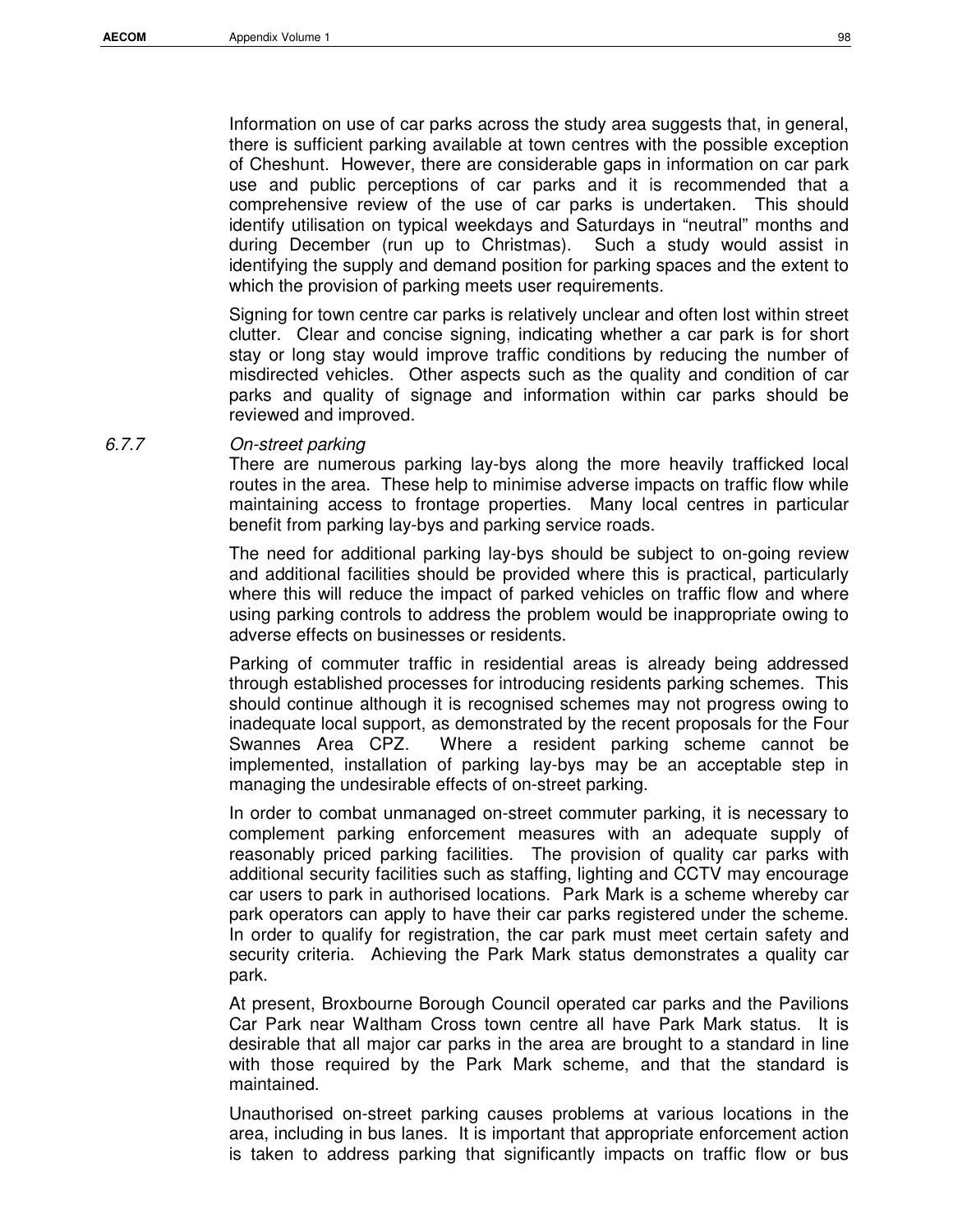operations. Where bus priorities are abused, this could have a detrimental effect on the perception of public transport.

6.7.8 Traffic and Environmental Sites HCC produces a list of traffic and environmental sites which identifies areas where speeding, congestion and road safety are key issues. The present list includes the following priority schemes which will be included within the UTP:

- Goff's Lane speed reduction scheme
- College Road/Cromwell Road Roundabout Improvements
- Brookfield Lane West traffic calming
- Church Lane Shops Access Improvements
- Rosedale Way/Fairfield Primary Safer Routes to School scheme

## **6.8 Delivery**

Delivery of UTP schemes is categorised into short term (0-3 years), medium term (3-5 years) and long term (greater than 5 years).

### 6.8.1 Assessment of delivery years

The determination of whether a proposed UTP smarter choices scheme is suitable for short, medium or long term delivery has been considered through an assessment framework using a range of assessment criteria (see Section 7 of this Appendix). Although schemes have been ranked in terms of anticipated outcomes and contribution to key LTP targets, programming is heavily dependent on feasibility. This relates to:

- scheme cost/affordability;
- availability of funding;
- contribution to a package of schemes;
- linkage with development
- agreement between delivery partners (where more than one agency is responsible for funding).

Schemes with lower risk factors were deemed as being feasible for short term delivery, whilst those with higher risk factors were identified for medium and long term delivery. Nevertheless, where possible, priority would be given to those schemes that produce the greatest benefits in relation to cost.

### 6.8.2 Funding opportunities

Funding opportunities for highway and parking schemes will be limited to LTP allocations and BBC's capital works budget. Developer contributions should be sought where the implementation of scheme is required to ensure the feasibility of a proposed development.

#### 6.8.3 Delivery programme

Having investigated the feasibility and funding opportunities, **Table 6.2** presents the list of walking and cycling UTP measures categorised into delivery periods:

### **Table 6.2: Highways and Parking Schemes for Short, Medium and Longer Term Delivery**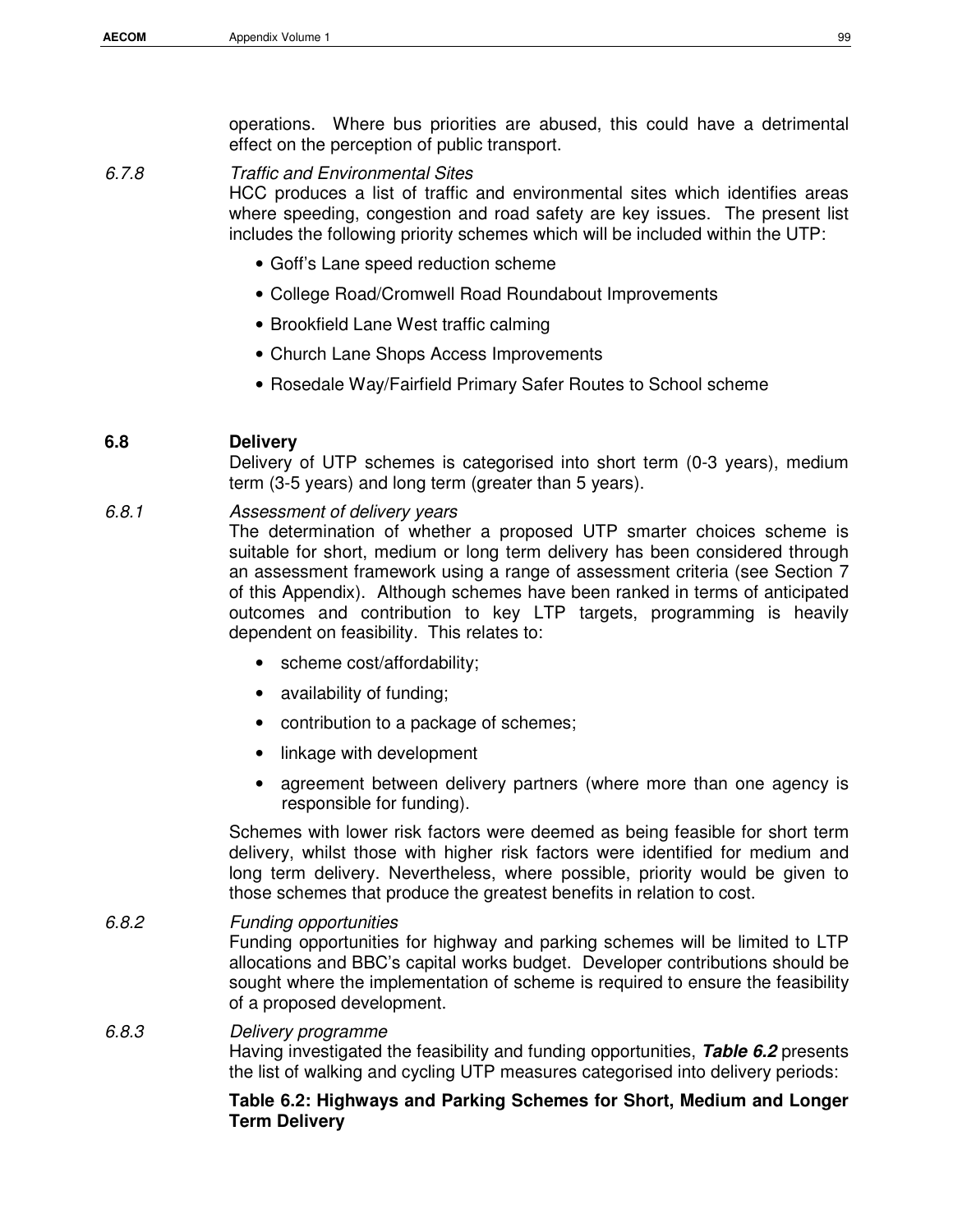| <b>Scheme</b><br><b>Reference</b>   | <b>Scheme Description</b>                                                                                                                                                                                                           |  |  |  |  |
|-------------------------------------|-------------------------------------------------------------------------------------------------------------------------------------------------------------------------------------------------------------------------------------|--|--|--|--|
| <b>Proposed Short Term Schemes</b>  |                                                                                                                                                                                                                                     |  |  |  |  |
| HP01                                | Improved lining at Monarchs way roundabout                                                                                                                                                                                          |  |  |  |  |
| <b>HP06</b>                         | Eleanor Cross taxi parking provision                                                                                                                                                                                                |  |  |  |  |
| HP07                                | Roundel High Street Improvements                                                                                                                                                                                                    |  |  |  |  |
| <b>HP10</b>                         | College Road / Cromwell Road Roundabout Improvements                                                                                                                                                                                |  |  |  |  |
| <b>HP13</b>                         | Rosedale Way/Fairfield Primary Safe Routes to School scheme                                                                                                                                                                         |  |  |  |  |
| <b>HP14</b>                         | Study - Investigation of A121 route strategy including revised<br>junction at Monarchs Way roundabout                                                                                                                               |  |  |  |  |
| <b>HP15</b>                         | <b>Study</b> - Investigate masterplan for Cheshunt town centre to<br>include a revised junction arrangement at the Pond to enable<br>more space to be given over to pedestrians and additional short<br>stay parking for the centre |  |  |  |  |
| <b>HP16</b>                         | Study - Investigation of traffic management strategies for the<br>A10, including signalisation of A121 junction.                                                                                                                    |  |  |  |  |
| <b>HP18</b>                         | Study - Investigate transport measures to support the proposed<br>Brookfield Riverside development                                                                                                                                  |  |  |  |  |
| <b>Proposed Medium Term Schemes</b> |                                                                                                                                                                                                                                     |  |  |  |  |
| <b>HP09</b>                         | Goffs Lane speed reduction scheme                                                                                                                                                                                                   |  |  |  |  |
| <b>HP11</b>                         | Traffic calming along Brookfield Lane West                                                                                                                                                                                          |  |  |  |  |
| <b>HP12</b>                         | <b>Church Lane Shops Access Improvements</b>                                                                                                                                                                                        |  |  |  |  |
|                                     | <b>Proposed Long Term Schemes</b>                                                                                                                                                                                                   |  |  |  |  |
| <b>HP02</b>                         | Provide CCTV and VMS signing A10 (M25 - Church Road, on<br>approaches to Cheshunt and M25) providing information on<br>congestion                                                                                                   |  |  |  |  |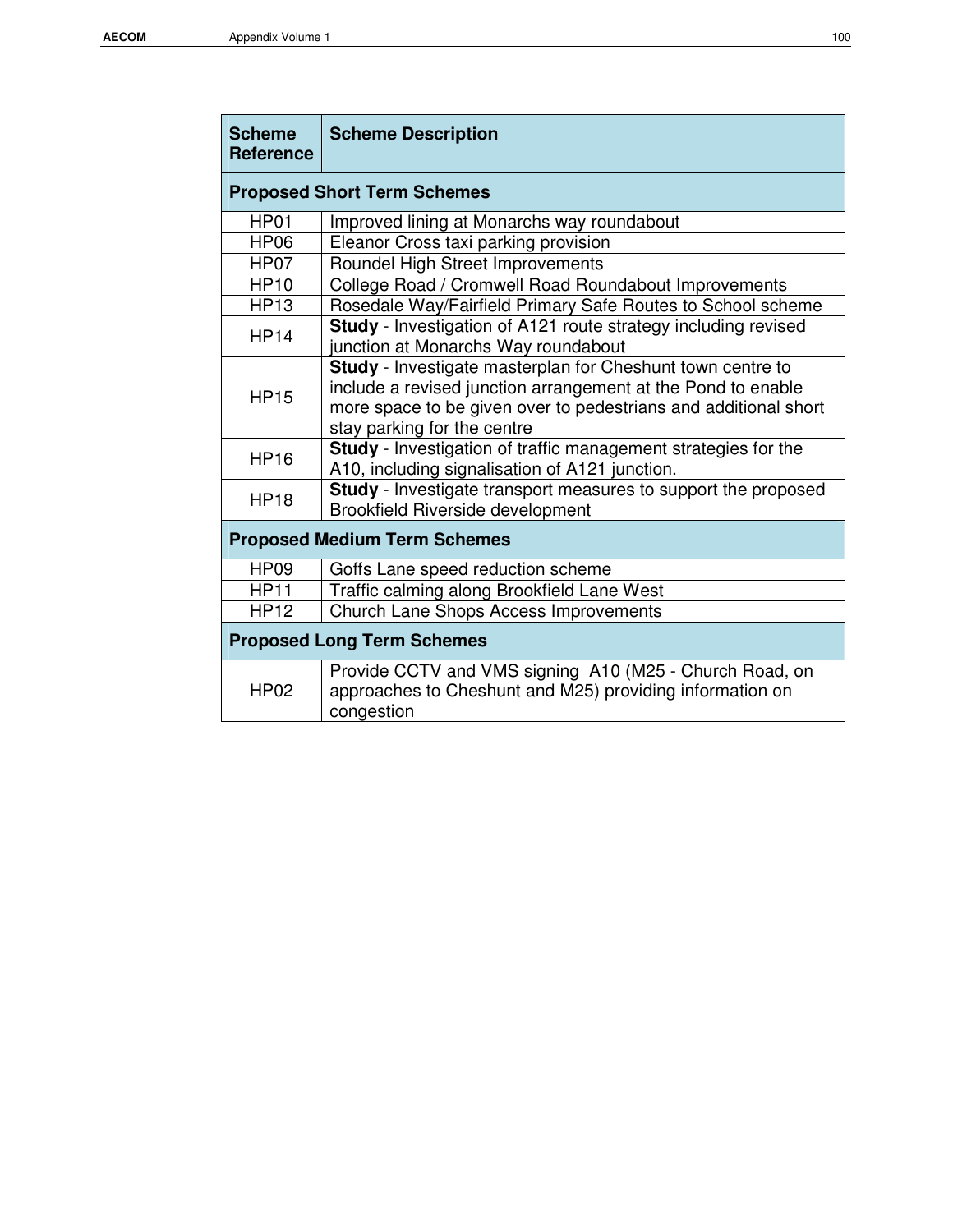|  | <b>AECOM</b> |
|--|--------------|
|  |              |
|  |              |

Scheme Assessment Framework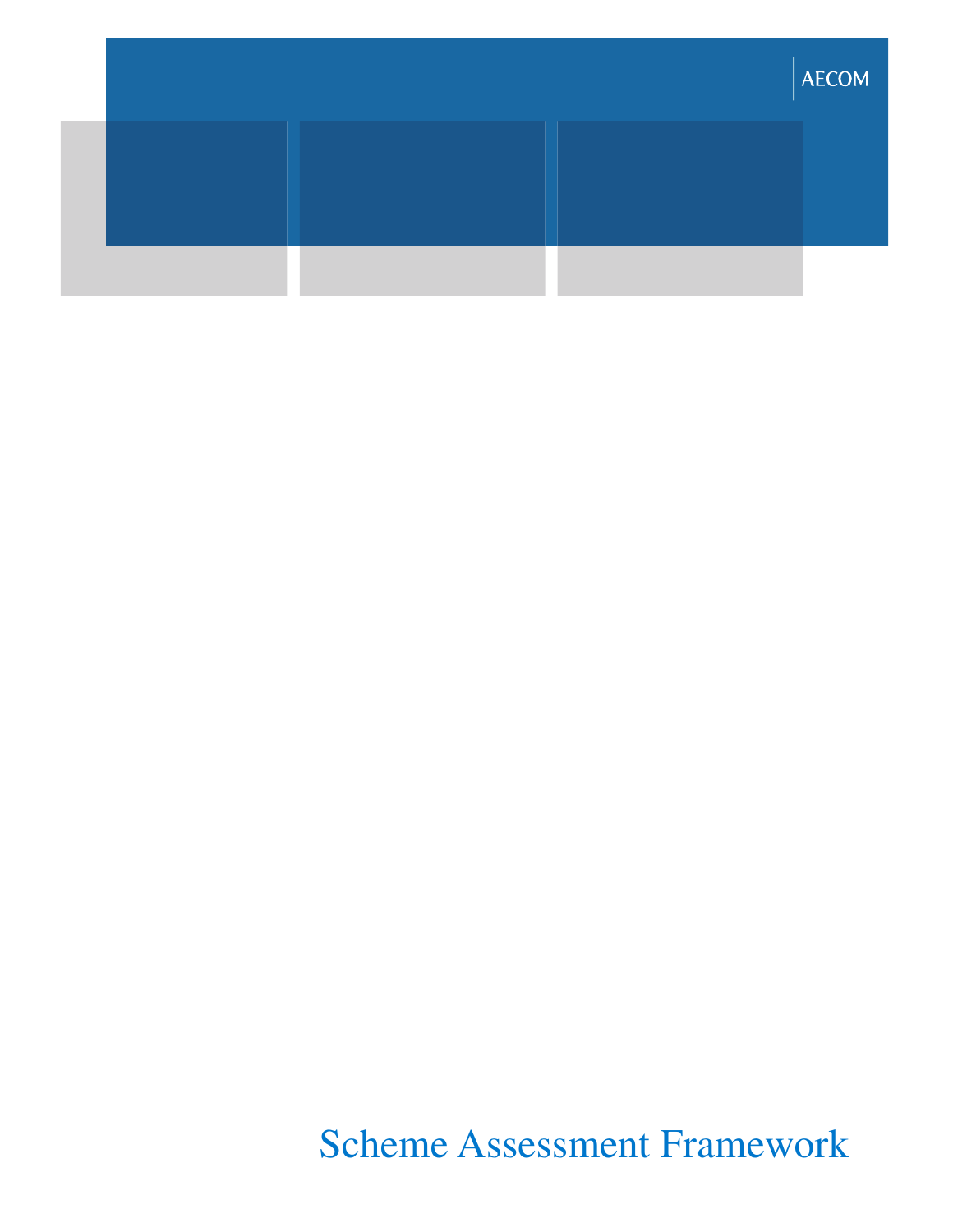# **Scheme Assessment Framework**

## **7.1 Introduction to the Scheme Assessment Framework**

A fundamental element of the UTP is the identification of the existing transport problems and issues, and the development of a series of targeted, deliverable improvement schemes that can be taken forward in a delivery programme. This section identifies the steps which have been taken in this process and describes the sifting methodology which has been used to reduce the number of potential improvement schemes to a prioritised number of targeted improvements and how these have been prioritised against relevant objectives and indicators. The final step has been to review costs and funding availability in order to formulate a definitive list of schemes for delivery over a 0-2, 3-5 and post-5 year periods.

# **7.2 Problem Identification**

Various methods have been used to identify the current transport problems and issues within the study area, including Stakeholder events, a public consultation exercise, a review of studies and relevant documents and site surveys. This process has yielded the identification of a large number of individual problems or issues within the study area, many of which may be addressed through the UTP.

A stakeholder workshop was held at Broxbourne Borough Council on  $27<sup>th</sup>$ January 2009. This event was attended by 32 of a potential 92 stakeholders, including local councillors, the emergency services, local businesses and transport lobby groups. The purpose of this event was to confirm the accuracy of a list of potential problems and issues already identified through officer consultations, review of relevant data sets and site surveys, and to identify any further problems which would require investigation throughout the UTP. This event also provided a forum for the identification of a list of potential solutions for each of the problems identified.

In general, the Stakeholder groups broadly agreed with the identified problems presented by AECOM and the Client. The Stakeholder Event also revealed a number of previously unidentified issues in Cheshunt and Waltham Cross, which were added to a spreadsheet containing a list of all identified and perceived problems in the area. This spreadsheet has been continuously updated through the development of the UTP as further problems and issues have been identified.

Some of the main problems identified by the Stakeholder groups included; poor east-west links, poor accessibility to rail stations, poor cycling facilities and poor integration of bus and rail services. The top three solutions identified by the Stakeholder groups were as follows:

- Improve bus interchange and services;
- Improve existing traffic signal operation on A10 and install traffic signals on the A121 where this would improve traffic flow/avoid excessive delays;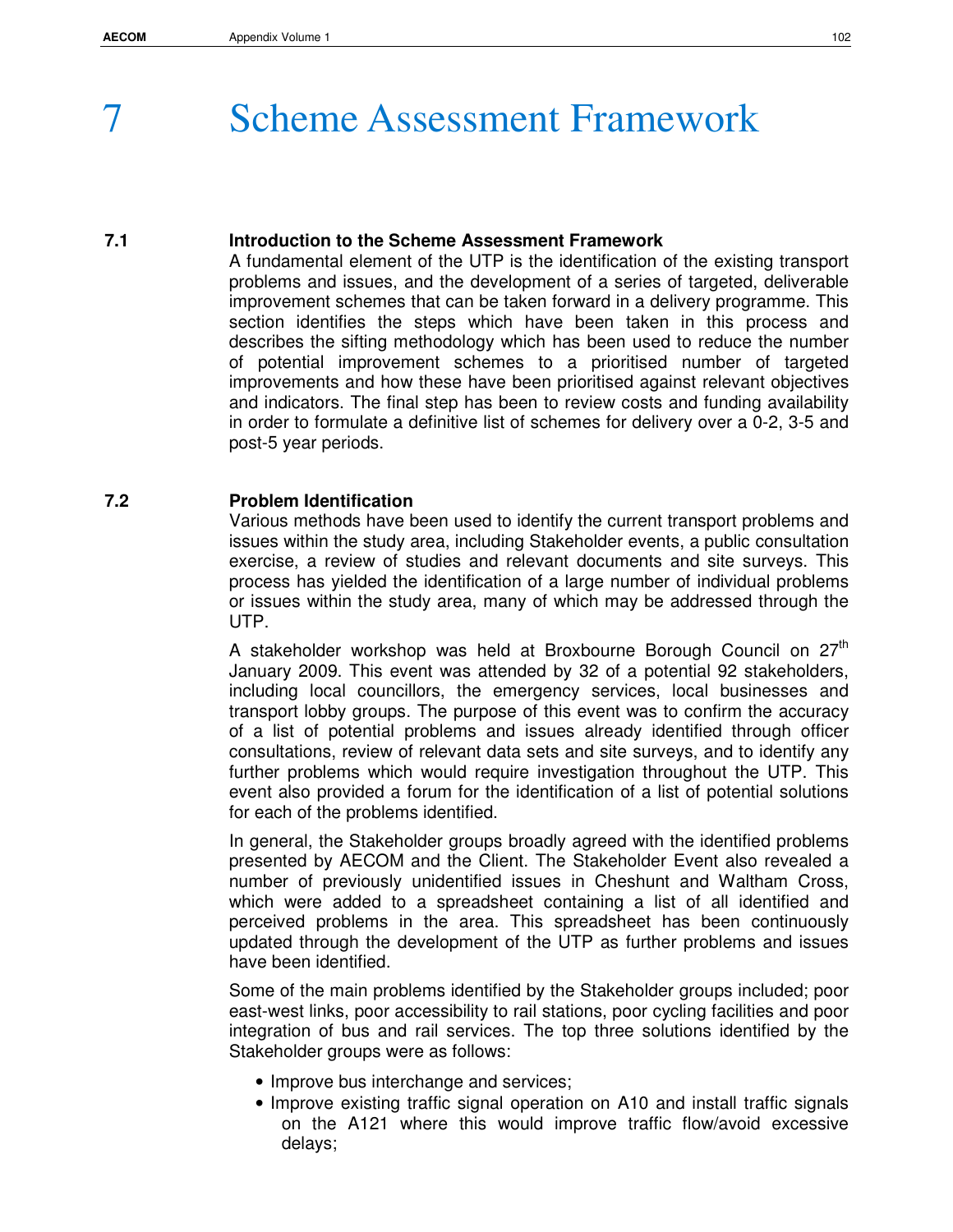• Improve east-west links.

Further stakeholder/discussion group meetings were held on 26<sup>th</sup> February 2009, specifically in relation to cycling and rail issues within the study area. These meetings were attended by representatives of Sustrans and National Express East Anglia respectively, and were chaired by FM and the Client project team. The purpose of the meetings was to consider planned and prospective measures to improve cycle and rail facilities in the Cheshunt and Waltham Cross area, with a view to incorporating deliverable schemes in the Urban Transport Plan. Once again, any additional problems identified at these meetings were incorporated into the problem spreadsheet.

Further problems were identified through a public consultation exercise, which was carried out in the Broxbourne borough during the period  $1^{st}$  - 25<sup>th</sup> March 2009. Some 39,000 questionnaires were delivered to households, with respondents being asked to rate a number of transport issues within the Cheshunt and Waltham Cross area firstly by quality and secondly by importance. These issues were divided into four sections: traffic and parking; bus services and facilities; rail issues, services and facilities; and walking and cycling. Respondents were also asked to rank their top three priorities in need of improvement from a list of transport issues which had been identified prior to the survey.

In total, 129 responses were received during the public consultation event. This exercise revealed a number of additional problems and issues, some of which had not been picked up during earlier Stakeholder events or from previous observations or discussions. Some of these items were considered to be too specific to warrant inclusion in the UTP, and it was deemed more appropriate for these comments to be passed on to the local authority for attention. However, those issues not previously identified were added to the problem spreadsheet.

Further explanation of the stakeholder workshop process and public consultation process is included in Appendix Volume 2.

**Table 7.1** below sets out the transport problems and issues identified through the four information sources described above which have been grouped under the following five themes:

- Cycling and Walking (WCP)
- Bus services/facilities (BUP)
- Rail services/facilities (RAP)
- Highways (Traffic) and Parking (HPP), and
- Smarter Choices (SCP)

Issues, problems and opportunities have been given their own unique alphanumeric reference (e.g. Walking & Cycling Problems 1 = WCP1).

Further details on these problems and their impacts on the transport network are discussed within the previous sections in this Appendix.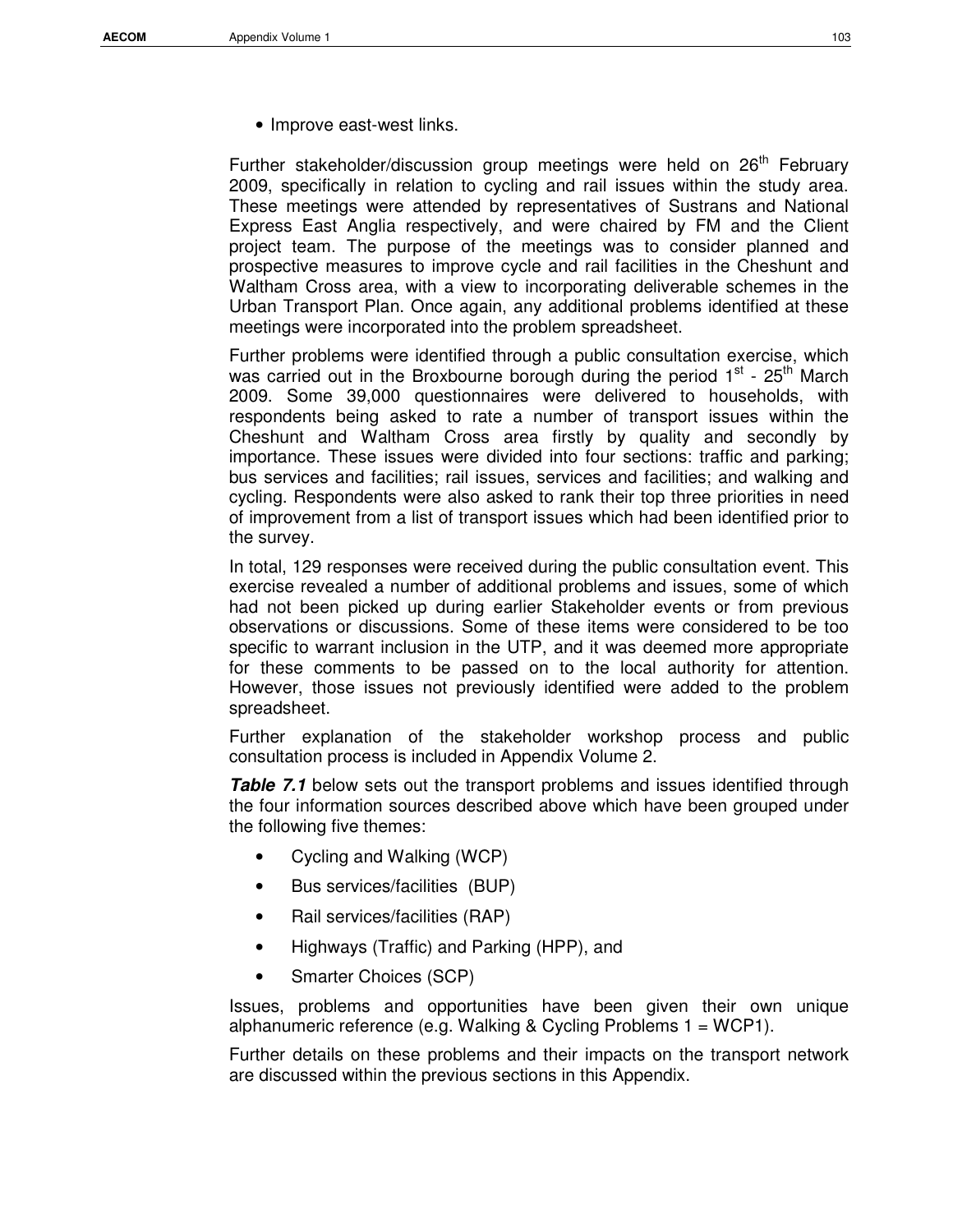п

## **Table 7.1: Problems and Issues Identified in the UTP Area**

|                   | <b>Walking &amp; Cycling (WC)</b>                                                                                                                                                              |
|-------------------|------------------------------------------------------------------------------------------------------------------------------------------------------------------------------------------------|
| WCP1              | Underpasses (particularly the Monarchs Way underpass)<br>create movement barriers for pedestrians and cyclists and are<br>unpleasant and unsafe (perceived problem)                            |
| WCP <sub>2</sub>  | Poor east-west links for pedestrians and cyclists due to barrier<br>created by railway lines and the A10                                                                                       |
| WCP <sub>3</sub>  | Insufficient provision for pedestrians and cyclists to safely<br>negotiate busy junctions and to cross busy roads                                                                              |
| WCP4              | Poor access to Lea Valley (lack of routes and safe crossing<br>provisions across the railway line)                                                                                             |
| WCP <sub>5</sub>  | Cycle routes are lacking and where they exist are in poor<br>condition or at an inadequate standard not linking to key<br>destinations (discontinuous, narrow, dangerous and poorly<br>signed) |
| WCP6              | Conflict between pedestrians and cyclists, particularly<br>in/around town centres                                                                                                              |
| WCP7              | Insufficient cycle parking provisions at key destinations                                                                                                                                      |
| WCP8              | Cycle ban in Waltham Cross town centre                                                                                                                                                         |
| WCP9              | Potential closures at rail crossings will create barriers to<br>pedestrians and cyclists                                                                                                       |
| WCP10             | Relatively few people in the area walk or cycle either for regular<br>journeys or for recreation.                                                                                              |
| WCP11             | Level crossing provisions are inadequate, especially for the<br>disabled and mobility impaired                                                                                                 |
| WCP12             | Accessibility to rail stations for those with impaired mobility is<br>poor owing to lack of lifts.                                                                                             |
| WCP <sub>13</sub> | Proximity to general traffic and large vehicles makes walking<br>and cycling unpleasant                                                                                                        |
| WCP14             | Inadequate promotion/publicity to encourage cycling (SCP1)                                                                                                                                     |
| WCP15             | No footway on Winston Churchill Way                                                                                                                                                            |
|                   | <b>Bus Services &amp; Facilities (BU)</b>                                                                                                                                                      |
| BUP <sub>1</sub>  | Illegal parking in bus lanes (HPP7)                                                                                                                                                            |
| BUP <sub>2</sub>  | Capacity constraints at Waltham Cross bus station leads to<br>congestion and safety concerns                                                                                                   |
| BUP3              | Low frequency of some bus services, in particular in the<br>evenings and at weekends                                                                                                           |
| BUP4              | Travel to London is not fully integrated, both in terms of<br>ticketing and services                                                                                                           |
| BUP <sub>5</sub>  | Inadequate services to other towns                                                                                                                                                             |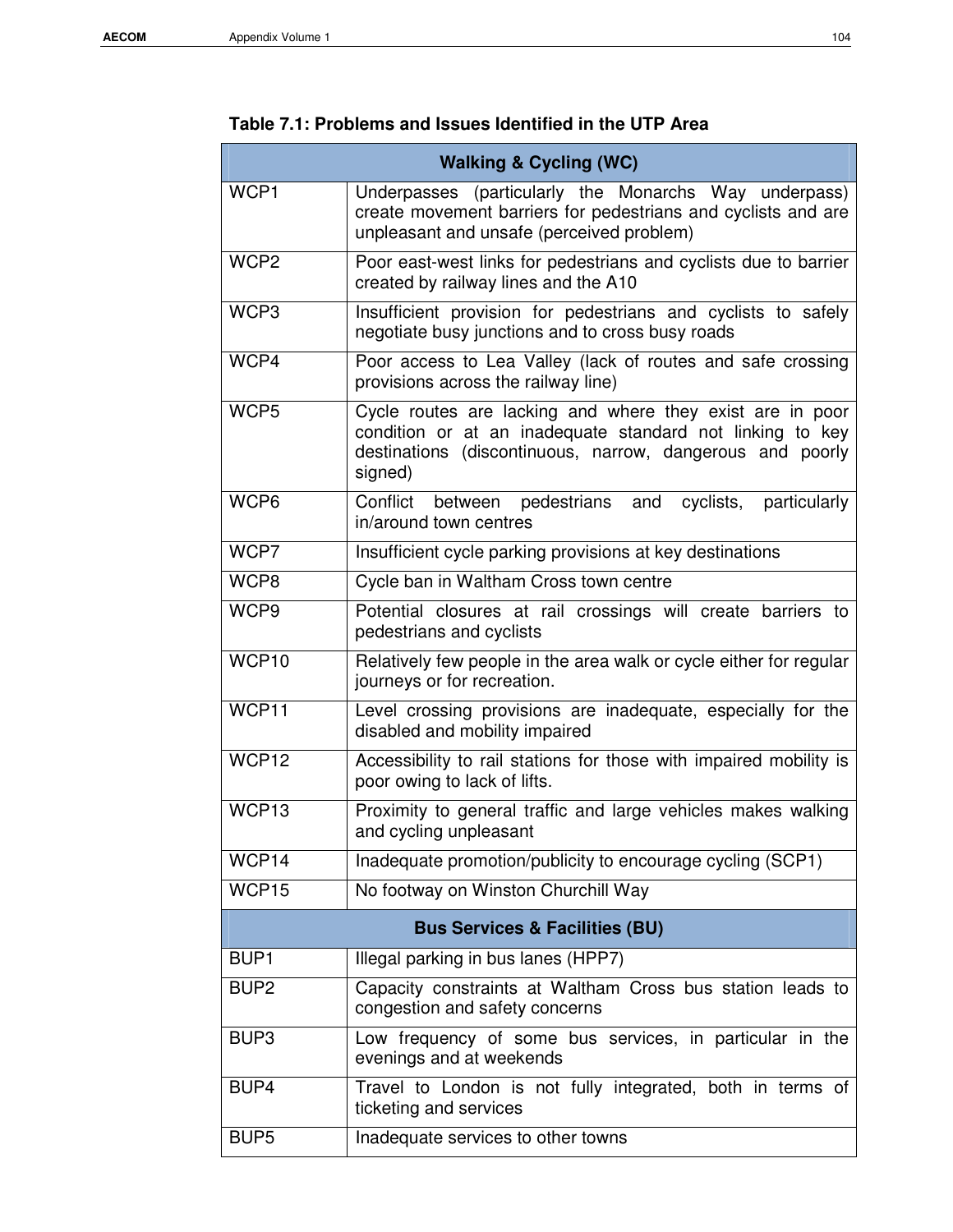| BUP <sub>6</sub>  | Inadequate services to hospitals                                                                                                                                                                                      |
|-------------------|-----------------------------------------------------------------------------------------------------------------------------------------------------------------------------------------------------------------------|
| BUP7              | Poor east-west links                                                                                                                                                                                                  |
| BUP <sub>8</sub>  | Poor integration of bus and rail services (RAP4)                                                                                                                                                                      |
| BUP <sub>9</sub>  | Quality of buses is perceived as being poor, particularly access<br>to buses for the disabled and mobility impaired. (Currently<br>90%+ of buses are DDA compliant and all buses must meet<br>this standard by 2017.) |
| BUP <sub>10</sub> | Lack of awareness of bus routes and timetables (SCP3)                                                                                                                                                                 |
| BUP <sub>11</sub> | Bus stop infrastructure is substandard at some locations                                                                                                                                                              |
| BUP <sub>12</sub> | Limited bus services to Cheshunt rail station                                                                                                                                                                         |
| BUP <sub>13</sub> | Bus fares are expensive compared to London                                                                                                                                                                            |
| BUP <sub>14</sub> | Positioning of taxi rank at Waltham Cross causes congestion<br>for buses at the bus station                                                                                                                           |
| BUP <sub>15</sub> | Low proportion of sustainable travel to Brookfield due to over-<br>provision of parking and lack of bus services (HPP15)                                                                                              |
| BUP <sub>16</sub> | Poor bus reliability and journey times                                                                                                                                                                                |
| BUP <sub>17</sub> | Poor positioning of bus stops (perceived problem)                                                                                                                                                                     |
|                   | <b>Rail Services &amp; Facilities (RA)</b>                                                                                                                                                                            |
| RAP <sub>1</sub>  | Substandard disabled access provision at rail stations                                                                                                                                                                |
| RAP <sub>2</sub>  | Inadequate facilities and parking at Cheshunt and Waltham<br>Cross rail stations (HPP10)                                                                                                                              |
| RAP3              | Expansion of Cheshunt rail station car park is restricted by land<br>ownership constraints and high cost (HPP14)                                                                                                      |
| RAP4              | Poor integration of bus and rail services (BUP8)                                                                                                                                                                      |
| RAP <sub>5</sub>  | Train services and facilities at Theobalds Grove rail station are<br>substandard                                                                                                                                      |
| RAP <sub>6</sub>  | Fare system complicated and train fares are expensive                                                                                                                                                                 |
| RAP7              | Overcrowding of train services, particularly during peak periods                                                                                                                                                      |
| RAP <sub>8</sub>  | Parking at Cheshunt and Waltham Cross rail stations is<br>expensive (HPP17)                                                                                                                                           |
| RAP <sub>9</sub>  | Limited range of train services at some stations, particularly<br>Theobalds Grove.                                                                                                                                    |
|                   | Highways (Traffic) & Parking (HP)                                                                                                                                                                                     |
| HPP1              | Congestion and parking around schools                                                                                                                                                                                 |
| HPP <sub>2</sub>  | Congestion along main traffic corridors                                                                                                                                                                               |
| HPP3              | Congestion in town centres and at Brookfield Centre                                                                                                                                                                   |
| HPP4              | Localised congestion at key junctions                                                                                                                                                                                 |
|                   |                                                                                                                                                                                                                       |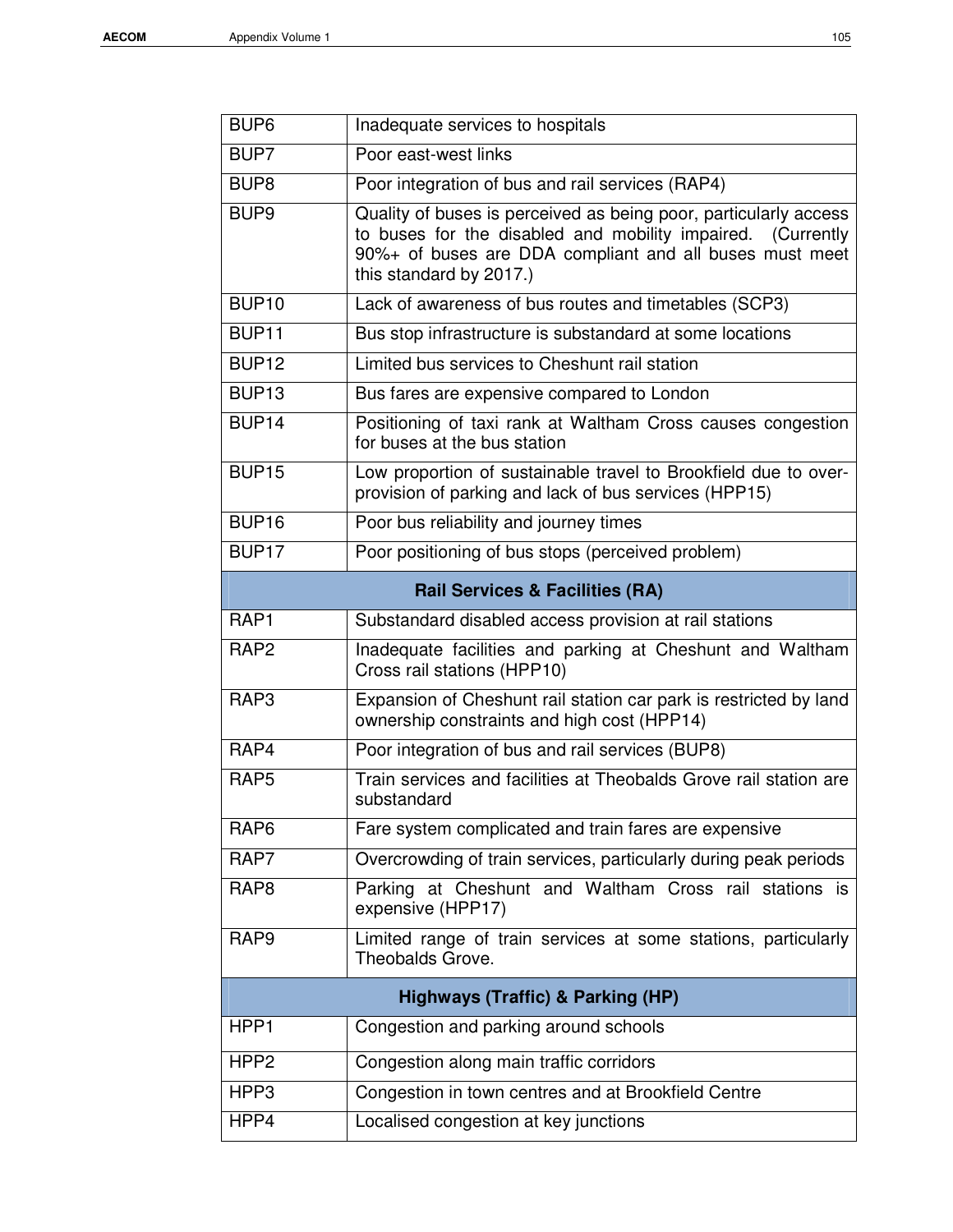| HPP <sub>5</sub>  | Localised congestion due to poor positioning of bus stops                                                                                                |
|-------------------|----------------------------------------------------------------------------------------------------------------------------------------------------------|
| HPP6              | Congestion due to illegal/unauthorised parking, bus lanes and<br>traffic calming                                                                         |
| HPP7              | Illegal parking in bus lanes (BUP1)                                                                                                                      |
| HPP8              | Road accidents and speeding along main roads in residential<br>areas                                                                                     |
| HPP <sub>9</sub>  | Commuter parking in residential areas near stations                                                                                                      |
| HPP <sub>10</sub> | Inadequate and affordable parking facilities at Cheshunt and<br><b>Waltham Cross rail stations (RAP2)</b>                                                |
| HPP11             | Lack of signing to car parks                                                                                                                             |
| HPP <sub>12</sub> | Different parking management regimes lead to inconsistent<br>provision of car parking and variations in charging inconsistent<br>with user requirements. |
| HPP <sub>13</sub> | Insufficient car parking facilities at town centres.                                                                                                     |
| HPP14             | Expansion of rail station car parks is restricted by land<br>ownership constraints (RAP3)                                                                |
| HPP15             | Low proportion of sustainable travel to Brookfield due to over-<br>provision of parking and lack of bus services (BUP15)                                 |
| HPP16             | Abuse of disabled parking bays                                                                                                                           |
| HPP17             | Parking at Cheshunt and Waltham Cross rail stations is<br>expensive (RAP8)                                                                               |
|                   | <b>Smarter Choices (SC)</b>                                                                                                                              |
| SCP <sub>1</sub>  | Lack of promotion/publicity to encourage cycling (WCP14)                                                                                                 |
| SCP <sub>2</sub>  | Insufficient focus on reducing the need to travel<br>and<br>encouraging greater use of sustainable modes of transport                                    |
| SCP <sub>3</sub>  | Lack of awareness of bus routes and timetables (BUP10)                                                                                                   |
| SCP4              | Limited number of schools with active school travel plans                                                                                                |
|                   |                                                                                                                                                          |

#### **7.3 Development of Transport Solutions**

Proposed measures have been developed in response to national and LTP transport objectives and existing and problems, as well as those problems which are likely to be expected in the future. From the outset the focus has been on bringing forward practical measures that will contribute to the delivery of desired outcomes.

The further development and prioritisation of prospective measures included additional consultation with key officers and agencies, as well as site survey and development of outline scheme designs and cost.

Potential transport measures have been categorised under the following transport themes:

• Cycling and Walking (WC)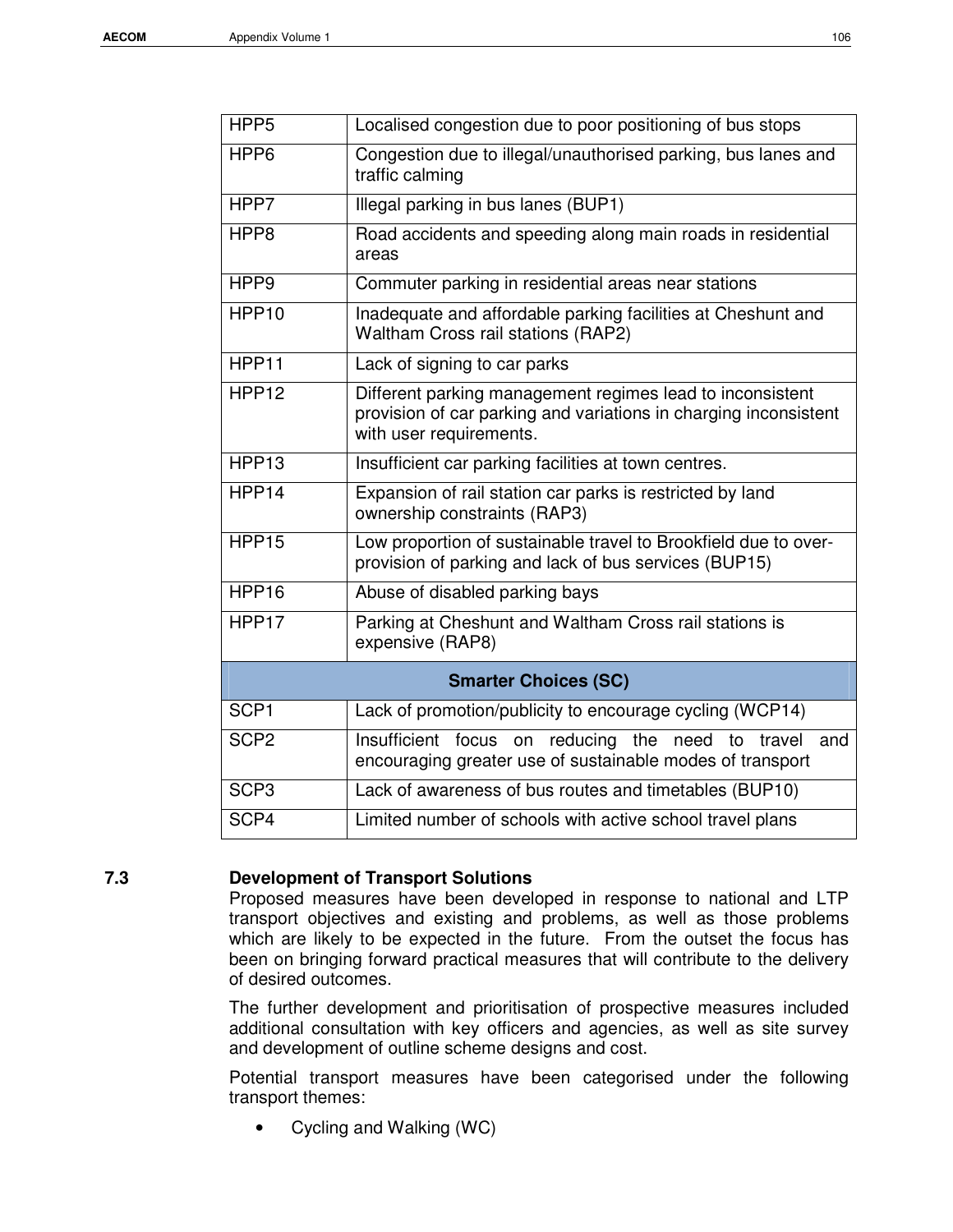- Bus services/facilities (BU)
- Rail services/facilities (RA)
- Highways (Traffic) and Parking, (HP) and
- Smarter Choices (SC)

The underlying information on the development and assessment of prospective measures is referred to in the previous sections of this Appendix in relation to the key transport themes. Prospective measures that have been considered as not be feasible or beyond the remit of the UTP have not been taken forward into the prioritisation assessment framework. Some of these prospective solutions are proposed to be addressed through further studies or through inclusion within a policy framework.

#### **7.4 Objectives and Indicators**

Any potential solutions will need to be assessed in terms of their relevance to the County Council's transport objectives, as outlined in the Hertfordshire Local Transport Plan (LTP). The objectives contained in the LTP are designed to contribute towards an overarching number of shared priorities defined by the DfT. The nine LTP objectives and the shared priorities they come under are listed below in **Table 7.2**;

| <b>Shared Priority</b> | <b>LTP Objective</b>                                                                                                                                                                                  |
|------------------------|-------------------------------------------------------------------------------------------------------------------------------------------------------------------------------------------------------|
| <b>Safety</b>          | To improve safety for all by giving the highest priority to<br>minimising the number of collisions and injuries occurring as<br>a result of the transport system                                      |
|                        | To obtain the best use of the existing network through<br>effective design, maintenance and management                                                                                                |
| <b>Congestion</b>      | To manage the growth of transport and travel volumes<br>across the county, and thereby secure improvements in the<br>predictability of travel time                                                    |
|                        | To develop an efficient, safe, affordable and enhanced<br>transport system which is attractive, reliable, integrated and<br>makes best use of resources                                               |
| <b>Accessibility</b>   | To develop a transport system that provides access to<br>employment, shopping, education, leisure and health<br>facilities for all, including those without a car and those with<br>impaired mobility |
|                        | To ensure that the transport system contributes towards<br>improving the efficiency of commerce and industry and the<br>provision of sustainable economic development in<br>appropriate locations     |
| <b>Air Quality</b>     | To mitigate the effect of the transport system on the built<br>and natural environment and on personal health                                                                                         |
| <b>Quality of Life</b> | To raise awareness and encourage use of more sustainable<br>modes of transport through effective promotion, publicity,<br>information and education                                                   |
|                        | To reduce the need for the movement of people and goods<br>through integrated land use planning the promotion of<br>sustainable distribution and the use of telecommunications                        |

#### **Table 7.2 Hertfordshire County Council LTP Objectives**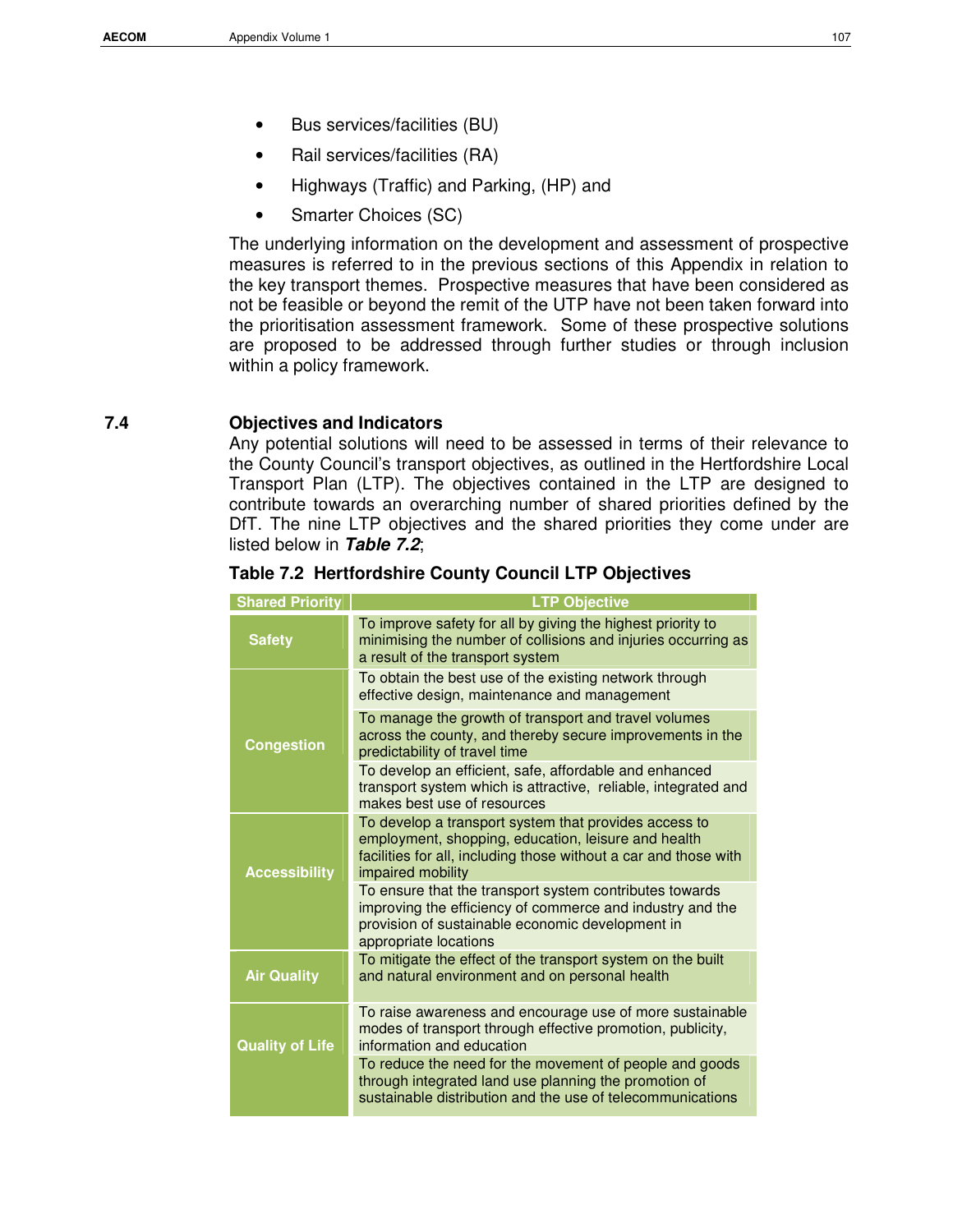The next level of aggregation from the shared priorities and objectives involves the setting of indicators to assess how proposed transport solutions may assist in achieving these objectives. The LTP lists 22 performance indicators and associated targets which reflect the County Council's transport objectives and are intended to be monitored during the lifetime of the plan. From this overall list, relevant LTP indicators have been identified against which proposed solutions in Cheshunt and Waltham Cross may be assessed.

The transport objectives and indicators in the LTP broadly reflect wider Community Strategy objectives and key challenges. They also broadly reflect BBC objectives as expressed in the emerging Core Strategy documents. However, it was considered that the existing LTP indicators could be enhanced by the addition of extra indicators, particularly under the "Quality of Life" heading to increase alignment with wider County Council and BBC policies and strategies and the government's key goals for transport set out in Delivering a Sustainable Transport System (DaSTS) published in November 2008 (http://www.dft.gov.uk/about/strategy/transportstrategy/dasts/dastsreport.pdf) which are as follows:

- to **support** national **economic** competitiveness and **growth**, by delivering reliable and efficient transport networks;
- to reduce transport's emissions of carbon dioxide and other greenhouse gases, with the desired outcome of **tackling climate change;**
- to **contribute to better safety, security and health** and longer lifeexpectancy by reducing the risk of death, injury or illness arising from transport, and by promoting travel modes that are beneficial to health;
- to **promote** greater **equality of opportunity** for all citizens, with the desired outcome of achieving a fairer society;
- to **improve quality of life** for transport users and non-transport users, and to promote a **healthy natural environment**.

The indicators that have been used for assessing priorities of transport measures are set out below in **Table 7.3**:

| <b>Table 7.3 Objectives and Indicators</b> |                                      |
|--------------------------------------------|--------------------------------------|
| <b>Objective Theme</b>                     | <b>Indicators</b>                    |
| <b>Safety</b>                              | Speed Limit Compliance               |
| <b>Congestion</b>                          | Journey Time per Mile                |
|                                            | Change in Area Wide Traffic Mileage  |
|                                            | <b>Public Transport Patronage</b>    |
|                                            | <b>Bus Service User Satisfaction</b> |
|                                            | <b>Bus Punctuality</b>               |
|                                            | Mode Share of Journeys to School     |
|                                            | <b>Right of Way</b>                  |
|                                            | <b>Cycle Usage</b>                   |
| <b>Accessibility</b>                       | <b>Access to Hospitals</b>           |
|                                            | <b>Access to Employment</b>          |
|                                            | <b>Access to Public Transport</b>    |
|                                            | Access to Town/Local Centres         |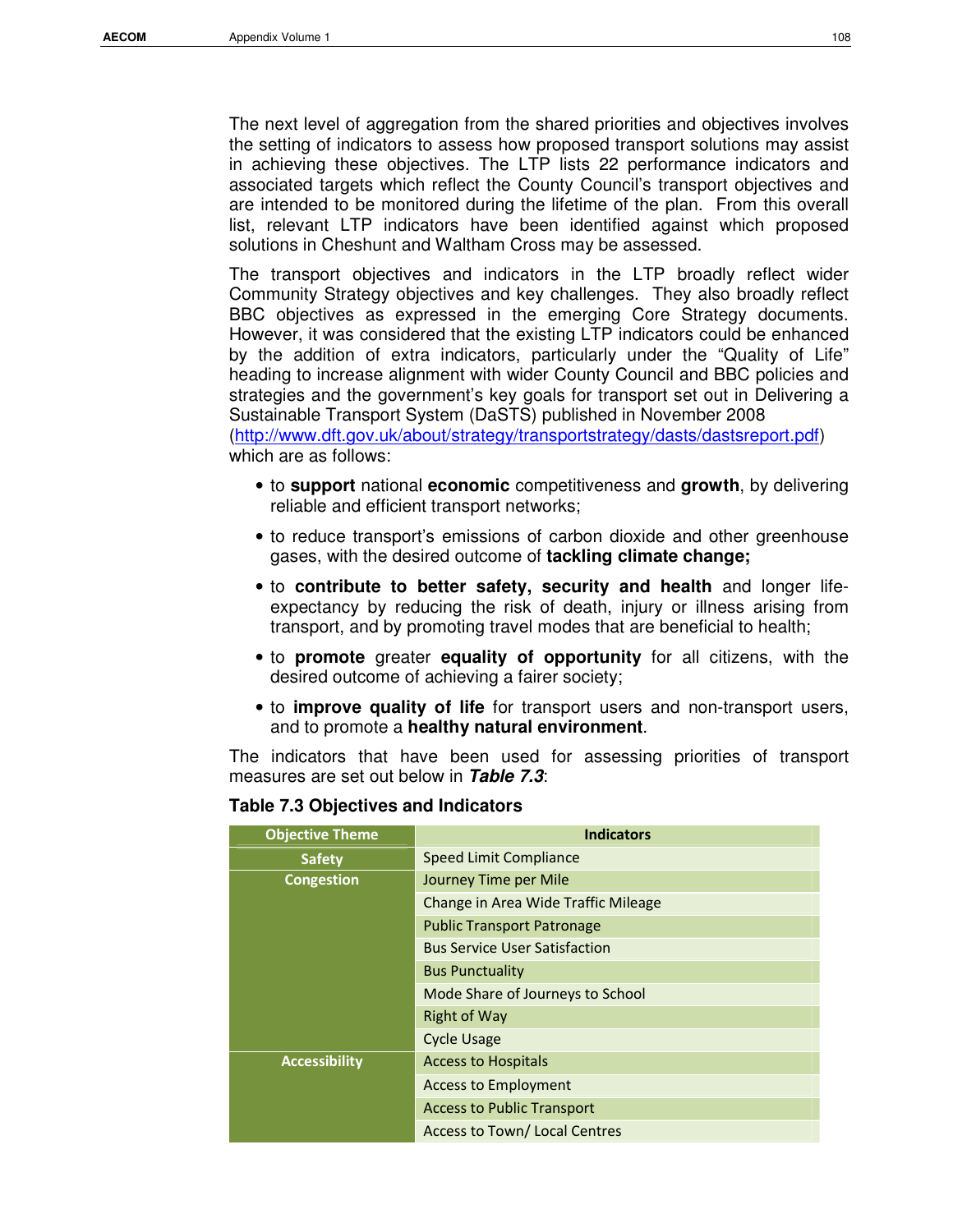| <b>Air Quality Indicator</b>     | <b>Air Quality</b>                                                    |
|----------------------------------|-----------------------------------------------------------------------|
| <b>Quality of Life Indicator</b> | <b>Personal Security</b>                                              |
|                                  | Rail related improvements                                             |
|                                  | Town Centre enhancement/ streetscape improvements                     |
|                                  | Environmental Improvements, particularly for vulnerable<br>road users |
|                                  | Encourage use of sustainable modes through improved<br>information    |

#### **7.5 Additional Factors**

In addition to indicators based on LTP and national transport priorities, there is also a need to consider local objectives and priorities relevant to the UTP that relate to the emerging policy framework for the Broxbourne area and outcomes from public consultation.

The Core Strategy for the district of Broxbourne will provide an overarching plan for the Borough but is yet to be published. However, the Borough of Broxbourne issued a Core Strategy Issues and Options paper in May 2007 (Borough of Broxbourne). The document highlighted a number of highway issues to be addressed in the core strategy.

- Access and parking around the Borough's rail stations;
- Access and parking provision in the Borough's town centres;
- Provision of a footbridge over the A10 in Cheshunt/Waltham Cross;
- Upgrading access in the vicinity of the proposed Olympic venue in Broxbourne; and
- Improving access and provision of a link road into Greater Brookfield.

The document also highlighted transport and movement objectives from the community plan:

- Seeking improvements in access to railway stations and rail services;
- Better co-ordination of bus and rail services;
- Provision for pedestrian and cycling routes along and across the A10;
- Improving linkages with the Lea Valley Park; and
- Measures to address areas with parking pressure.

These policy directions have been incorporated into the scheme assessment framework as the following criteria:

- Enhancing Environmental Sustainability
- Improving Health
- Improving Community Safety
- Improving town centres.

In order to identify the main transportation priorities as identified through the public consultation process, a scoring system was applied whereby each of the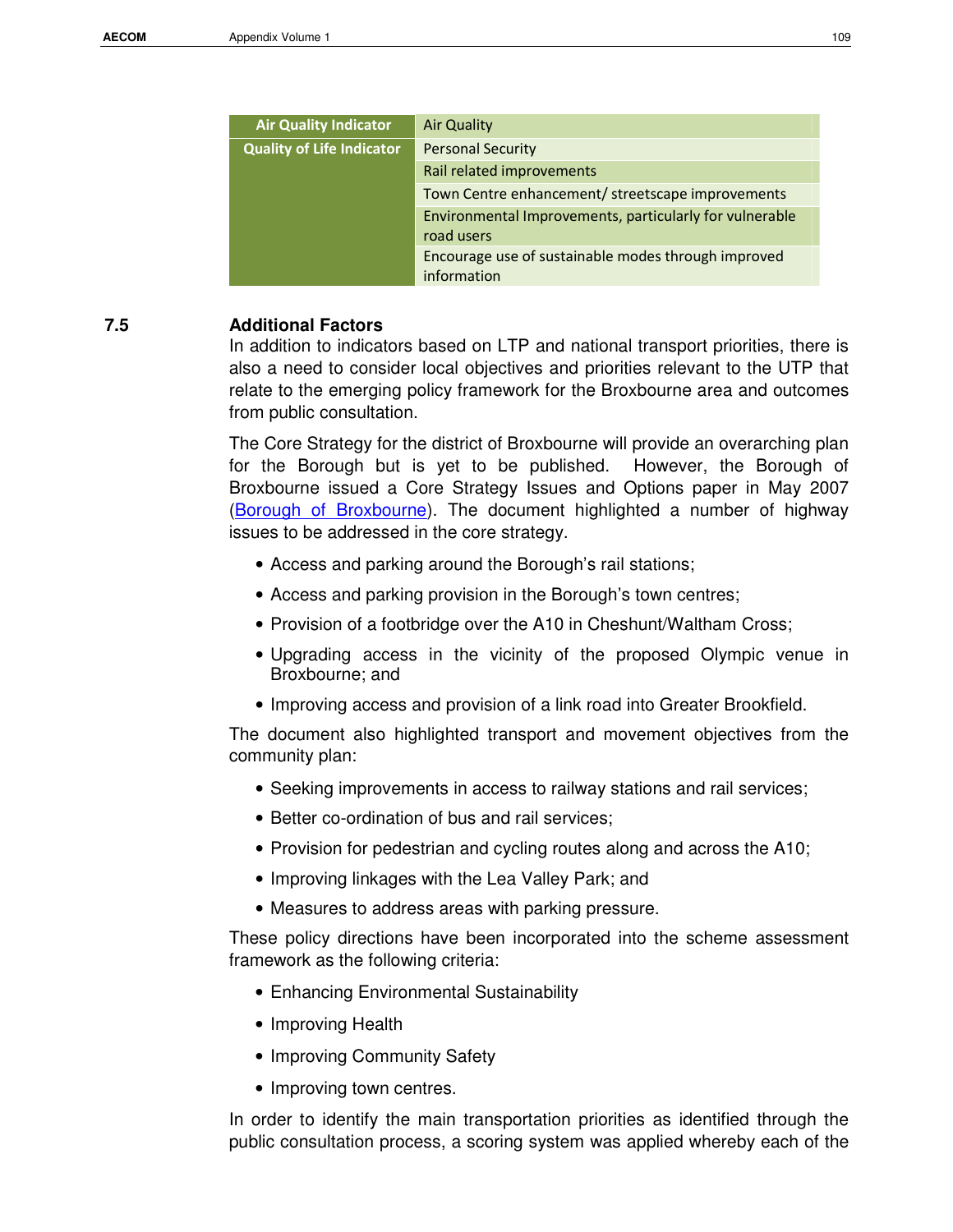priorities ranked  $1^{st}$ ,  $2^{nd}$  and  $3^{rd}$  were awarded a score of 3, 2 and 1 respectively. Issues with the highest score were therefore regarded as most need of improvement, and are ranked in **Table 7.4**, producing four public consultation priorities.

|  |  |  | <b>Table 7.4 Public Priorities</b> |
|--|--|--|------------------------------------|
|--|--|--|------------------------------------|

|                      |                                                     | Facilities in most need of improvement (issues ranked $1st$ , $2nd$ and $3rd$ by respondents) |                |
|----------------------|-----------------------------------------------------|-----------------------------------------------------------------------------------------------|----------------|
|                      | <b>Issue</b>                                        | <b>Cumulative Score</b><br>$(1st = 3 points for$<br>$2nd = 2 points$<br>$3^{rd}$ = 1 point)   | Rank           |
| A10 traffic -peak    |                                                     | 51                                                                                            | 1              |
|                      | A10/A121 junction-peak                              | 38                                                                                            | $=2$           |
|                      | A10/M25 junction-peak                               | 38                                                                                            | $=2$           |
| services             | Number of passengers on rail                        | 36                                                                                            | $\overline{4}$ |
|                      | Ease of travel-car peak                             | $\overline{35}$                                                                               | 5              |
|                      | <b>Parking - Cheshunt Station</b>                   | 18                                                                                            | 6              |
| <b>Bus frequency</b> |                                                     | 16                                                                                            | $\overline{7}$ |
| A121 traffic-peak    |                                                     | 13                                                                                            | 8              |
|                      | Ease parking space-Cheshunt                         | 11                                                                                            | 9              |
| <b>Bus links</b>     | Welwyn/Harlow/Enfield                               | 10                                                                                            | $=10$          |
|                      | Bus reliability/journey times                       | 10                                                                                            | $=10$          |
|                      | Quality-rail information                            | 10                                                                                            | $=10$          |
|                      | Cycling/walking links Lea Valley                    | $\overline{9}$                                                                                | 13             |
|                      | Ease of travel-car off peak                         | 8                                                                                             | 14             |
|                      | Integrated bus/rail services                        | $\overline{7}$                                                                                | $=15$          |
|                      | Monarch's Way roundabout                            | 7                                                                                             | $=15$          |
| <b>Town Centres</b>  | Cycling and walking links to                        | $\overline{7}$                                                                                | $=15$          |
|                      | Rail station accessibility-foot                     | $\overline{7}$                                                                                | $=15$          |
| Green                | Links WX-Park Piazza/ Bury                          | 6                                                                                             | 19             |
|                      | Platform/station access-<br>disabled/ non-car users | 5                                                                                             | 20             |
|                      | Quality-bus stop facilities                         | $\ensuremath{\mathsf{3}}$                                                                     | 21             |
|                      | Parking quality-WX                                  | $\overline{c}$                                                                                | $=22$          |
| <b>Station</b>       | <b>Parking-Theobalds Grove</b>                      | $\overline{c}$                                                                                | $=22$          |
|                      | Ease of parking-WX                                  | 1                                                                                             | $= 24$         |
|                      | Parking quality-Cheshunt                            | 1                                                                                             | $=24$          |
|                      | Bus links-employment sites                          | 1                                                                                             | $= 24$         |
|                      | <b>Emerging Public Consultation Priorities</b>      |                                                                                               |                |
| <b>Priority</b>      |                                                     | <b>Description</b>                                                                            |                |
| $\blacksquare$       |                                                     | Peak hour congestion, particularly affecting movement along the A10                           |                |
| $\mathbf{2}$         |                                                     | Provision of adequate rail services and associated facilities, including parking and          |                |
|                      | information                                         |                                                                                               |                |
| $\mathbf 3$          | of information                                      | Bus service improvements in terms of routeing, frequency, reliability and provision           |                |
| 4                    | Parking in Cheshunt                                 |                                                                                               |                |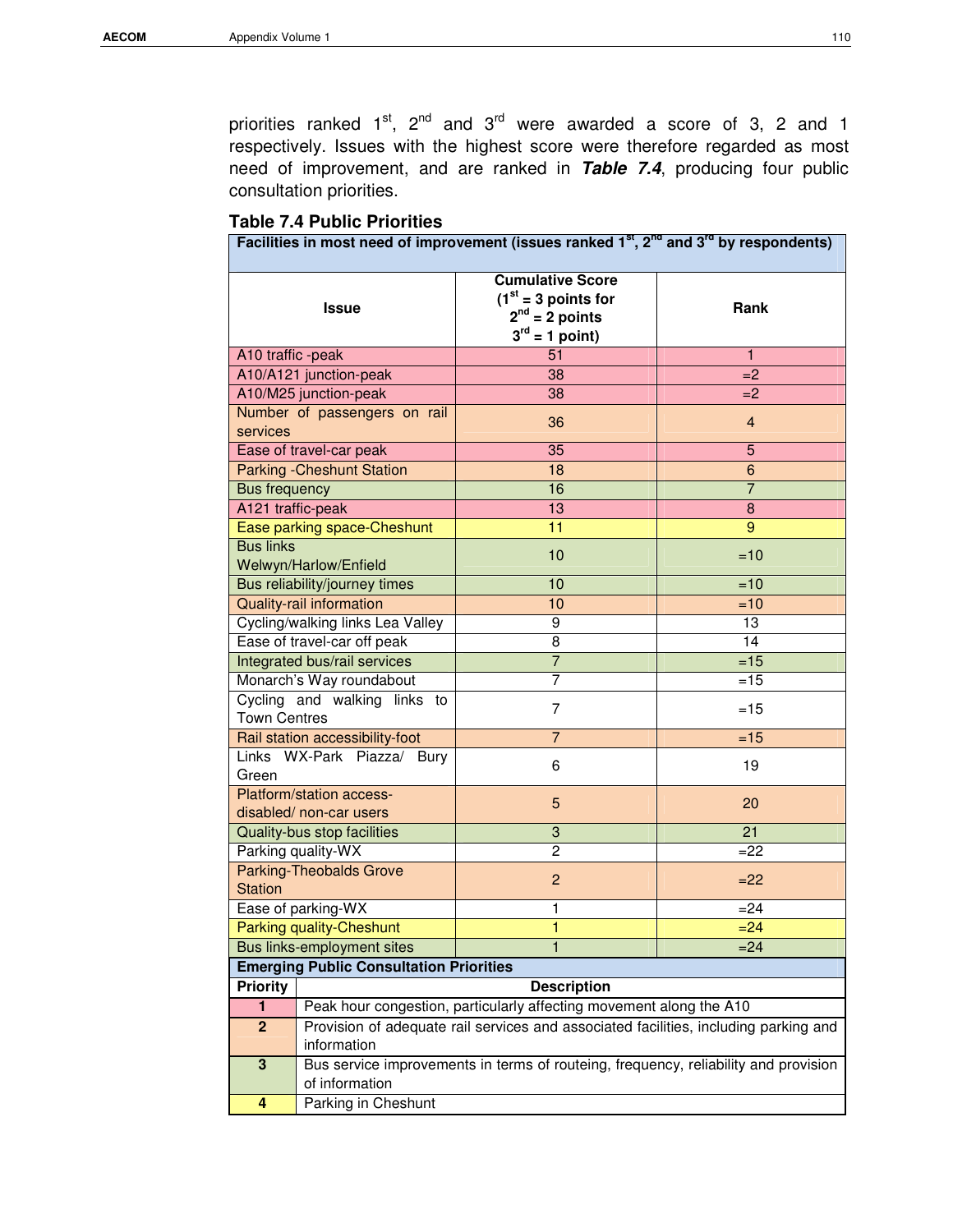#### **7.6 Deliverability of Proposed Measures**

As well as assessing potential schemes in terms of performance against key indicators, there also needs to be a process of assessing the practicalities of each scheme. This is a key task due to the fact that whilst a possible scheme may score highly against the relevant policy objectives it may not be feasible or deliverable on the ground. Schemes have therefore been assessed against the following criteria;

- **Affordability**
- **Feasibility**
- **Deliverability**

This assessment has contributed to consideration of the potential programming of schemes over the short (0-2 years), medium (3-5 years) and longer term (over 5 years). Where a scheme cannot be funded through the LTP (for example is outside the Hertfordshire county border), they have been identified for long term delivery.

### **7.7 Scoring and Ranking**

The objectives and indicators have provided a basis for scoring each of the proposed transport measures. Scoring has been based on a qualitative assessment of the schemes. It is also important to highlight that some schemes may have a positive score or negative score against indicators. An example of this may be a new on carriageway cycleway, which may have a positive impact on accessibility but may have a negative effect on congestion. A 7 point scale from -3 through to +3, where 0 is considered a neutral impact has been used for scoring purposes.

Although largely qualitative, scores for Speed Compliance only refers to sites where the speed limit is 30mph. A score is given only where the  $85<sup>th</sup>$  percentile speeds were above 35mph, to meet the LTP target. All other schemes were not scored against this target.

At the time of writing, the Quality of Life target had not been developed therefore scores were based on broad principles which improve quality of life.

Once the measures were scored against transport indicators, they have then been considered against the local policy framework, public priorities and deliverability assessment to provide an indication of priority for implementation. Some schemes may have a relatively low ranking but may have a low cost and effectively form part of a wider package of measures. Such schemes may therefore be proposed for delivery in the short. Other schemes may have a high ranking but funding or approval may depend on decision by third parties i.e. not be under the control of HCC or BBC. Such schemes may therefore be proposed for delivery in the medium or longer term.

**Tables 7.5 and 7.6** demonstrate the assessment framework. Table 7.5 shows scoring against indicators and Table 7.6 shows schemes ranked in priority order based on scoring against indicators.

In the Scheme Assessment Framework provided in Table 7.5, main LTP indicators have been indicated in a darker shade of blue in the table headings; sub-indicators are indicated in a lighter shade of blue. Schemes are colourcoded by transport mode.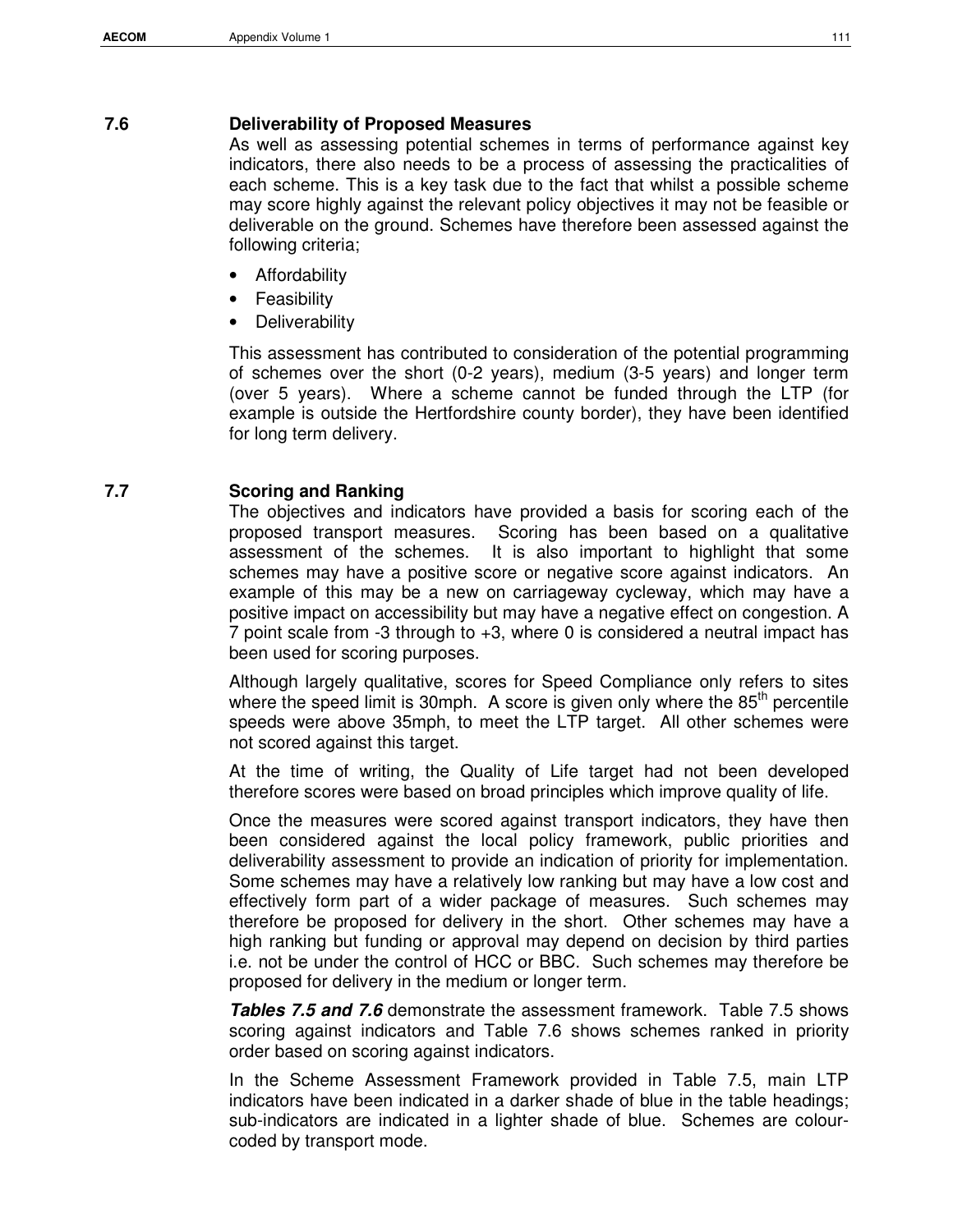# **Table 7.5: Scheme Assessment Framework – Scoring Against Indicators**

|                                    |                      |                                                                                                                    |                                                                |                                                    |                                                                                                        | Stage 1 - High level feasibility score               |                                                                      |                                    |                                |                                                         |                                |                                                       |                                         |                                                 |                |                |                | <b>Stage 2 - Scoring against Indicators</b>      |                               |                               |                                                     |                         |                |                                                            |                                                                                                                                                                     |                       |                          |              |                                                         |                     |                                                 |                     |                                                                       |                               | <b>Stage 3 - Additional considerations</b>                                                                                |                                          |
|------------------------------------|----------------------|--------------------------------------------------------------------------------------------------------------------|----------------------------------------------------------------|----------------------------------------------------|--------------------------------------------------------------------------------------------------------|------------------------------------------------------|----------------------------------------------------------------------|------------------------------------|--------------------------------|---------------------------------------------------------|--------------------------------|-------------------------------------------------------|-----------------------------------------|-------------------------------------------------|----------------|----------------|----------------|--------------------------------------------------|-------------------------------|-------------------------------|-----------------------------------------------------|-------------------------|----------------|------------------------------------------------------------|---------------------------------------------------------------------------------------------------------------------------------------------------------------------|-----------------------|--------------------------|--------------|---------------------------------------------------------|---------------------|-------------------------------------------------|---------------------|-----------------------------------------------------------------------|-------------------------------|---------------------------------------------------------------------------------------------------------------------------|------------------------------------------|
|                                    |                      |                                                                                                                    |                                                                | <b>Scheme</b><br>Cost                              | Feasibili<br>ty.                                                                                       | <b>Delivera</b><br>bility                            | ₽<br>宧                                                               | Objective<br>- Safety<br>Indicator |                                |                                                         |                                |                                                       | <b>Objective - Congestion Indicator</b> |                                                 |                |                |                | Objective -<br><b>Accessibility</b><br>Indicator |                               |                               | Objective<br>$- Air$<br><b>Quality</b><br>Indicator |                         |                | <b>Life Indicator</b>                                      | <b>Objective - Quality of</b>                                                                                                                                       |                       |                          |              | <b>Public</b><br><b>Consultation</b><br><b>Priority</b> |                     |                                                 | <b>Strategy</b>     | <b>Local Objectives -</b><br><b>Broxbourne BC</b><br><b>Community</b> |                               |                                                                                                                           |                                          |
| <b>Mode</b>                        | <b>Scheme</b><br>Ref | <b>Transport Measure</b>                                                                                           | Key<br><b>Problems and</b><br><b>Issues Cross</b><br>Reference | dable?<br>affor<br>Ġ<br>the<br>$\overline{\omega}$ | ntation?<br>$rac{e}{\rho}$<br>르<br>$\tilde{\mathbf{p}}$<br>sible<br>ு<br>ㅎ<br>ᆃ<br>$\overline{\omega}$ | deliverable?<br>scheme<br>the<br>$\overline{\omega}$ | High<br>က<br>Risk,<br>Low<br>- 11<br>$\epsilon$<br>å<br>sto<br>Show: | ਨ<br>တိ                            | Mile<br>per<br>Time<br>Journey | Traffic<br>Wide <sup>-</sup><br>Area<br>a,<br>nge<br>Õ. | age<br>Public Transport Patron | $\overline{5}$<br>atisfacti<br>ဖ<br>Service Us<br>Bus | Bus Punctuality                         | Ø<br>$\mathfrak{a}$<br>Share of Journeys<br>န္ခ | Right of Way   | Cycle Usage    | ss to Hospit   | Employment<br>Access to                          | to Public Transport<br>Access | Access to Town/ Local Centres | Air Quality                                         | Security<br>rsonal<br>å | relate<br>Rail | <u>e</u><br>stre<br>enhancem<br>improveme<br>Centre<br>own | $\tilde{\mathbf{p}}$<br>particularly 1<br>$\frac{d}{d}$<br>Environmental Improvement<br>vulnerable road<br>Encourage use of sustainal<br>Encourage use of sustainal | modes through<br>tion | ore<br><b>CO</b><br>otal | Congestion   | Transport<br>Passenger                                  | Walking and Cycling | dilip<br>$\infty$<br>Environmental<br>Enhancing | Health<br>Improving | Safety<br>Improving Community                                         | ntres<br>පි<br>Improving Town | source<br>funding<br>Potential                                                                                            | Proposed Timescale - Short /Medium/ Long |
| <b>Cycling and Walking Schemes</b> |                      |                                                                                                                    |                                                                |                                                    |                                                                                                        |                                                      |                                                                      |                                    |                                |                                                         |                                |                                                       |                                         |                                                 |                |                |                |                                                  |                               |                               |                                                     |                         |                |                                                            |                                                                                                                                                                     |                       |                          |              |                                                         |                     |                                                 |                     |                                                                       |                               |                                                                                                                           |                                          |
| Cycle                              | WC01a                | A121 Eleanor Cross Road<br><b>Cycleway Final Phase</b><br>(Linked to Olympic Site)                                 | WCP4<br>WCP5<br>WCP10<br>WCP13                                 |                                                    | Y                                                                                                      |                                                      | $0 \mid x$                                                           |                                    | $\mathbf{1}$                   | $\overline{1}$                                          | $\mathbf 0$                    | $\mathbf 0$                                           | $\mathbf 0$                             | $\mathbf 0$                                     | $\mathbf 0$    | $\overline{2}$ | $\overline{0}$ | $\overline{2}$                                   | $\mathbf 0$                   | $\overline{2}$                | $\mathbf{1}$                                        | $\mathbf 0$             | $\mathbf 0$    | $\mathbf 0$                                                | $\overline{0}$                                                                                                                                                      | $\overline{1}$        | 10 <sub>1</sub>          | $\checkmark$ |                                                         | $\checkmark$        | $\checkmark$                                    | $\checkmark$        |                                                                       |                               | $HCC$ LTP $-$<br>Cycling (Build<br>2009/10),<br>Olympic<br>Delivery<br>Authority,<br><b>British</b><br>Waterways,<br>S106 | S.                                       |
| Cycling/Walking                    | WC01b                | A121 Eleanor Cross Road<br>- Link to Cheshunt Station<br>via Towpath (Linked to<br>Olympic Site)                   | WCP4<br>WCP5<br>WCP10<br>WCP13                                 |                                                    | Y                                                                                                      |                                                      | 0 x                                                                  |                                    |                                | $\overline{1}$                                          | $\overline{0}$                 | $\mathbf{0}$                                          | $\mathbf{0}$                            | $\mathbf 0$                                     | $\mathbf{3}$   | $\mathbf{3}$   | $\mathbf 0$    | $\overline{1}$                                   | $\overline{1}$                | $\overline{0}$                |                                                     | $\overline{1}$          | $\overline{1}$ | $\overline{0}$                                             | $\overline{1}$                                                                                                                                                      | $\vert$ 1 $\vert$     | 15 <sub>1</sub>          | $\checkmark$ |                                                         | $\checkmark$        | $\checkmark$                                    | $\checkmark$        |                                                                       |                               | $HCC$ LTP $-$<br>Cycling,<br>Olympic<br>Delivery<br>Authority,<br><b>British</b><br>Waterways,<br>S106                    | S.                                       |
| Cycling/Walking                    | <b>WC02</b>          | Footway/Cycleway on<br>south side of Winston<br><b>Churchill Way</b>                                               | WCP10<br>WCP13<br>WCP15                                        |                                                    |                                                                                                        |                                                      | 0 x                                                                  |                                    | $\overline{1}$                 | $\overline{1}$                                          | $\overline{0}$                 | $\overline{0}$                                        | $\overline{0}$                          | $\overline{\mathbf{1}}$                         | $\mathbf 0$    | $\overline{2}$ | $\overline{0}$ | $\overline{c}$                                   | $\overline{0}$                | $\mathbf{3}$                  | $\mathbf{1}$                                        | $\overline{1}$          | $\mathbf 0$    | $\mathbf{0}$                                               | $\overline{1}$                                                                                                                                                      | $\overline{1}$        | 14 <sub>1</sub>          | $\checkmark$ |                                                         | $\checkmark$        | $\checkmark$                                    | $\checkmark$        |                                                                       |                               | <b>BBC</b>                                                                                                                | S                                        |
| Cycling/Walking                    | <b>WC03</b>          | A10 Theobalds Lane<br>Cycle/Footbridge                                                                             | WCP2<br>WCP3<br>WCP10<br>WCP13                                 |                                                    | V.                                                                                                     |                                                      | 0 x                                                                  |                                    | $2^{\circ}$                    | $\overline{1}$                                          | $\overline{0}$                 | $\overline{0}$                                        | $\mathbf{0}$                            | 3                                               | $\mathbf{3}$   | $\mathbf{3}$   | $\overline{0}$ | $\overline{1}$                                   | $\overline{0}$                |                               | $\overline{2}$                                      | $\Omega$                | $\overline{0}$ | 0 <sup>1</sup>                                             |                                                                                                                                                                     | $1 \quad 1$           | 18 <sup>°</sup>          | $\checkmark$ |                                                         | $\checkmark$        | $\checkmark$                                    | $\checkmark$        |                                                                       |                               | BBC, Sustrans,<br>S106                                                                                                    | S.                                       |
| Cycling/Walking                    | <b>WC04</b>          | A10 Cycle/Footbridge Link<br>to St Mary's School                                                                   | WCP5<br>HPP1<br>WCP4                                           |                                                    |                                                                                                        |                                                      | $0 \mid x$                                                           |                                    |                                | $\overline{1}$                                          | $\mathbf 0$                    | $\overline{0}$                                        | $\overline{0}$                          | 3                                               | $\overline{2}$ | 3 I            | $\overline{0}$ | $\overline{1}$                                   | 0 <sup>1</sup>                | $\overline{0}$                |                                                     | $\mathbf 0$             | $\mathbf 0$    | 0 <sup>1</sup>                                             |                                                                                                                                                                     | 1   1                 | 14                       | $\checkmark$ |                                                         | $\checkmark$        | $\checkmark$                                    | $\checkmark$        |                                                                       |                               | S106                                                                                                                      | S.                                       |
| Cycling/Walking                    | WC05                 | Theobalds Lane (east)<br>improvements - cycleway<br>and traffic calming<br>measures - A10 to High<br><b>Street</b> | WCP5                                                           |                                                    |                                                                                                        |                                                      |                                                                      | $\mathbf{1}$                       | $\overline{1}$                 | $\overline{1}$                                          | $\overline{0}$                 | $\overline{0}$                                        | $\mathbf 0$                             | $\overline{2}$                                  | $\mathbf 0$    | $2^{\circ}$    | $\overline{0}$ | $\overline{1}$                                   | $\overline{0}$                |                               |                                                     | $\mathbf 0$             | $\mathbf 0$    | $\overline{0}$                                             |                                                                                                                                                                     | $1$   $1$             | 12                       | $\checkmark$ |                                                         | $\checkmark$        | $\checkmark$                                    | $\checkmark$        |                                                                       |                               | S <sub>106</sub>                                                                                                          | S.                                       |
| Cycling/Walking                    | WC06a                | <b>Toucan Crossing of</b><br>Winston Churchill Way at<br>A10 roundabout                                            | WCP3                                                           |                                                    |                                                                                                        |                                                      | 0 x                                                                  |                                    | $-1$                           | $\overline{1}$                                          | $\mathbf 0$                    | $\overline{0}$                                        | $\overline{0}$                          | $\overline{2}$                                  | $\overline{0}$ | 3 <sup>1</sup> | $\overline{0}$ | $\overline{1}$                                   | 0 <sup>1</sup>                | $\overline{0}$                | $\blacksquare$                                      | $\Omega$                | $\overline{0}$ | $\overline{0}$                                             | $\blacksquare$                                                                                                                                                      | $\overline{1}$        | 9 <sup>°</sup>           | $\checkmark$ |                                                         | $\checkmark$        | $\checkmark$                                    | $\checkmark$        |                                                                       |                               | S <sub>106</sub>                                                                                                          | S                                        |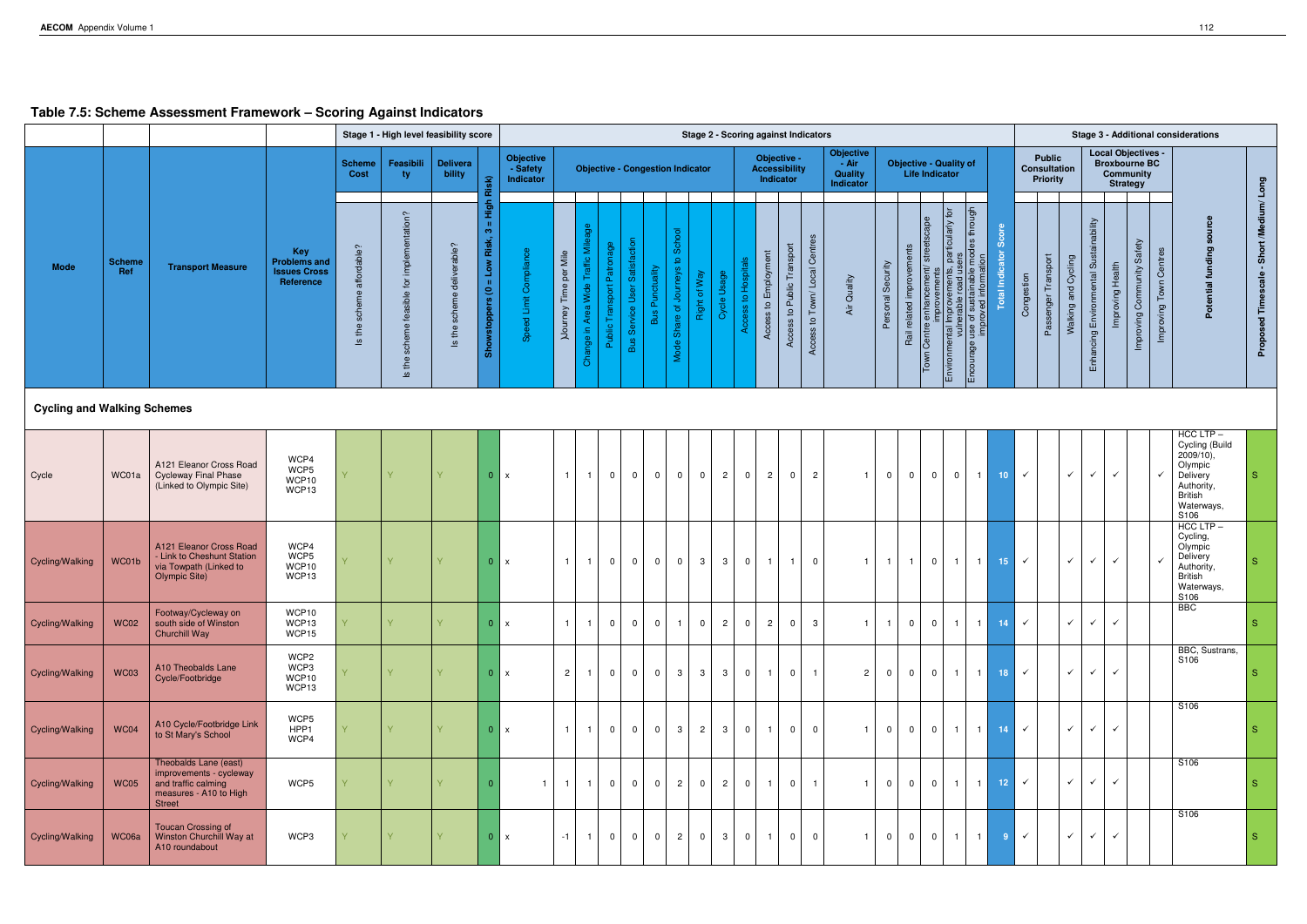|                 |             |                                                                                      |                                    |        |    |                |                                |                         |                |                         |                |                |                |                |                                           |                |                |                |             |                   |                |                                           |                 |                             |              |                           |              |                              |              | S106                                            |                |
|-----------------|-------------|--------------------------------------------------------------------------------------|------------------------------------|--------|----|----------------|--------------------------------|-------------------------|----------------|-------------------------|----------------|----------------|----------------|----------------|-------------------------------------------|----------------|----------------|----------------|-------------|-------------------|----------------|-------------------------------------------|-----------------|-----------------------------|--------------|---------------------------|--------------|------------------------------|--------------|-------------------------------------------------|----------------|
| Cycling/Walking | WC06b       | Winston Churchill Way to<br>A10 Footbridge and<br><b>Theobalds Lane</b>              | WCP5                               |        |    |                | $0 \mid x$                     | $\overline{\mathbf{1}}$ | $\Omega$       | $\Omega$                | $\Omega$       | $\overline{2}$ | $\Omega$       | $\overline{2}$ | $\overline{0}$<br>$\overline{1}$          | $\Omega$       |                |                | $\Omega$    | $\mathbf 0$       | $\Omega$       | $\overline{1}$                            | 11 <sub>1</sub> | $\checkmark$                |              | $\checkmark$              | $\checkmark$ | $\checkmark$                 |              |                                                 | S.             |
| Cycling/Walking | WC07a       | Park Lane Cycle/Footway<br>rail crossing                                             | WCP9<br>WCP11                      |        | N  |                | $\mathbf{x}$                   | $\overline{\mathbf{1}}$ | $\overline{0}$ | $\mathbf 0$             | $\overline{0}$ |                | $\mathbf{3}$   | $2^{\circ}$    | $\overline{0}$<br>$\mathbf{3}$            | $\Omega$       | $\overline{2}$ | $\overline{1}$ |             | $\overline{0}$    | $\overline{0}$ | $\overline{1}$                            | 17 <sub>2</sub> | $\checkmark$                |              | $\checkmark$              |              | $\checkmark$<br>$\checkmark$ |              | S106                                            | S.             |
| Cycle-Walking   | WC07b       | Park Lane Bridleway<br>crossing                                                      | WCP9<br>WCP11                      |        | N. |                | $\mathbf{1}$<br>$\mathsf{x}$   | $\overline{1}$          | $\overline{0}$ | $\overline{0}$          | $\mathbf{0}$   |                | $\mathbf{3}$   | $\overline{2}$ | $\overline{0}$<br>$\mathbf{3}$            | $\Omega$       | 2              | $\mathbf{1}$   |             | $\overline{0}$    | $\overline{0}$ | $\overline{1}$                            | 17              | $\checkmark$                |              | $\checkmark$              |              | $\checkmark$<br>$\checkmark$ |              | S106                                            | S              |
| Cycling/Walking | <b>WC08</b> | <b>Hurst Drive Primary</b><br>School Initiative                                      | WCP10<br>HPP1                      |        |    | $\Omega$       | $\mathbf{x}$                   | $\overline{2}$          | $\mathbf 0$    | $\mathbf 0$             | $\mathbf{0}$   | 3              | $\Omega$       | $\overline{2}$ | $\overline{0}$<br>$\mathbf 0$             | $\Omega$       | $\overline{0}$ |                |             | $\overline{0}$    | $\mathbf 0$    | $\overline{1}$<br>$\overline{\mathbf{1}}$ | 12 <sub>1</sub> | $\checkmark$                |              | $\checkmark$              |              | $\checkmark$<br>$\checkmark$ |              | <b>HCC Childrens</b><br>Schools and<br>Families |                |
| Cycling/Walking | <b>WC09</b> | Cycle Route - St Mary's<br>School to Bury Green                                      | WCP5                               |        |    |                | $\overline{0}$<br>$\mathbf{1}$ | $\overline{1}$          | $\overline{0}$ | $\mathbf 0$             | $\overline{0}$ | 3              |                | $\overline{2}$ | $\overline{0}$<br>$\mathbf 0$             | $\overline{0}$ | $\overline{0}$ | $\overline{1}$ |             | $\overline{0}$    | $\overline{0}$ | $\overline{0}$<br>$\overline{1}$          | 11 <sub>1</sub> | $\checkmark$                |              |                           | $\checkmark$ | $\checkmark$<br>$\checkmark$ | $\checkmark$ | S106                                            | S.             |
| Cycle           | <b>WC10</b> | Signing of cycle Route<br>Winston Churchill Way to<br>Eleanor Cross Road             | WCP5                               |        |    |                | $0 \mid x$                     | $\overline{\mathbf{1}}$ | $\mathsf{O}$   | $\mathbf 0$             | $\mathbf 0$    |                | $\mathbf 0$    | $\overline{2}$ | $\overline{0}$<br>$\overline{1}$          | $\overline{0}$ | $\overline{0}$ |                |             | $\overline{0}$    | $\overline{0}$ | $\overline{1}$<br>$\overline{1}$          |                 | $\checkmark$<br>9           |              |                           | $\checkmark$ | $\checkmark$<br>$\checkmark$ |              | $HCC$ LTP $-$<br>Cycling                        | S.             |
| Cycling/Walking | WC11a       | <b>Signing improvements</b><br>between Waltham Cross<br>bus station and rail station | WCP1<br>WCP5<br>WCP12              | Y.     |    |                | $0 \mid x$<br>$\overline{0}$   | $\overline{0}$          | $\overline{1}$ | $\overline{1}$          | $\overline{0}$ | $\mathbf 0$    | $\overline{0}$ | $\overline{1}$ | $\overline{0}$<br>$\overline{1}$          | $\overline{2}$ | $\overline{2}$ | $\overline{1}$ | $\mathbf 0$ | $\overline{1}$    | $\overline{0}$ | $\overline{2}$<br>$\overline{0}$          | 12 <sub>1</sub> | $\checkmark$                | $\checkmark$ |                           | $\checkmark$ |                              | $\checkmark$ | $HCC$ LTP $-$<br>Accessibility                  | S.             |
| Cycling/Walking | WC11b       | Provision of toucan<br>crossing across Monarchs<br>Way                               | WCP1<br>WCP3<br>WCP12<br>BUP8/RAP4 | V.     |    |                | 0 x<br>$-1$                    | $\overline{0}$          | $\overline{1}$ | $\mathbf 0$             | $\mathbf 0$    | $\mathbf 0$    | $\mathbf 0$    | $\mathbf{1}$   | $\mathbf 0$<br>$\overline{2}$             | $\overline{2}$ | $\overline{2}$ | $\overline{0}$ |             | $\overline{0}$    | $\blacksquare$ | $\overline{0}$<br>$\overline{0}$          |                 | $\checkmark$<br>$9^{\circ}$ | $\checkmark$ |                           | $\checkmark$ | $\checkmark$<br>$\checkmark$ | $\checkmark$ | $HCC$ LTP $-$<br>Accessibility<br>$\checkmark$  | S.             |
| Cycle           | WC12a       | Theobalds Lane/High<br><b>Street Toucan Crossing</b>                                 | WCP3                               |        | N. |                | $-1$<br>$\mathbf{x}$           | $\overline{0}$          | $\overline{0}$ | $\mathbf 0$             | $\overline{0}$ |                | $\Omega$       | $\overline{1}$ | $\overline{0}$<br>$\mathbf{1}$            | $\Omega$       | $\overline{1}$ | $\mathbf 0$    |             | $\overline{0}$    | $\overline{0}$ | $\overline{0}$<br>$\overline{0}$          |                 | $\checkmark$                | $\checkmark$ | $\checkmark$              |              | $\checkmark$<br>$\checkmark$ |              | Sustrans                                        | S.             |
| Cycle           | WC12b       | Signing of Cycle Route -<br>Theobalds Grove to Lee<br><b>Valley Park</b>             | WCP5                               |        |    | 0 <sup>1</sup> | $\overline{0}$<br>$\mathsf{x}$ |                         | $\overline{0}$ | $\mathbf 0$             | $\mathbf 0$    | $\mathbf{3}$   |                | $\overline{2}$ | $\overline{0}$<br>$\mathbf{0}$            | $\overline{2}$ |                |                | $\Omega$    | $\overline{0}$    | $\overline{0}$ | $\mathbf{1}$                              | 13 <sub>1</sub> | $\checkmark$                |              | $\checkmark$              |              | $\checkmark$<br>$\checkmark$ |              | Sustrans                                        | S.             |
| Cycle           | <b>WC13</b> | Signing of Cycle Route -<br>Waltham Cross to Lee<br><b>Valley Park</b>               | WCP4                               |        |    | $\Omega$       | $\Omega$<br>$\mathsf{x}$       |                         | $\Omega$       | $\Omega$                | $\Omega$       | $\overline{2}$ | $\Omega$       |                | $\overline{0}$<br>$\Omega$                | $\overline{2}$ |                |                |             | $\overline{0}$    | $\mathbf 0$    | $\overline{1}$                            | 10 <sub>1</sub> | $\checkmark$                |              | $\checkmark$              | $\checkmark$ | $\checkmark$                 |              | Sustrans                                        | S.             |
| Cycle           | <b>WC14</b> | Cycle Route - Theobalds<br>Grove to Cheshunt Station                                 | WCP5                               |        |    |                | 0 x                            | $\overline{1}$          | $\overline{0}$ | $\overline{\mathbf{0}}$ | $\overline{0}$ | 2              | $\overline{0}$ | $3 \mid$       | $\overline{0}$<br>$\vert$ 1               | 1 <sup>1</sup> | $\overline{1}$ | 1 <sup>1</sup> | $\mathbf 0$ | $\overline{1}$    |                | $0$ 1 1 1 4 $\checkmark$                  |                 |                             |              | $\checkmark$ $\checkmark$ |              | $\checkmark$<br>$\checkmark$ |              | Sustrans                                        |                |
| Cycle           | <b>WC15</b> | Signing of Park Lane to<br>Waltham Cross Town<br>Centre                              | WCP5<br>WCP8                       | $\vee$ |    |                | 0 x<br>$\mathbf{1}$            | $\overline{1}$          | $\overline{1}$ | $\overline{0}$          | $\overline{0}$ |                | $\overline{0}$ | $\mathbf{1}$   | $\overline{0}$<br>$\overline{2}$          |                | $\overline{2}$ | $\overline{1}$ | $\Omega$    | $\overline{0}$    | $\overline{1}$ | $\overline{0}$<br>$\overline{1}$          | 13 <sup>°</sup> | $\checkmark$                |              |                           | $\checkmark$ | $\checkmark$<br>$\checkmark$ |              | $HCC$ LTP $-$<br>Accessibility<br>$\checkmark$  | M <sub>1</sub> |
| Cycling/Walking | <b>WC16</b> | <b>Completion of Winston</b><br>Churchill Way to M25                                 | WCP5                               |        | N  |                | $\overline{0}$<br>$1 \mid x$   | $\overline{1}$          | $\overline{0}$ | $\overline{0}$          | $\overline{0}$ | $\Omega$       | $\mathsf{O}$   | $\overline{1}$ | $\overline{\mathbf{0}}$<br>$\overline{2}$ | $\overline{0}$ | $\overline{0}$ | $\overline{1}$ | $\Omega$    | $\overline{0}$    | $\overline{0}$ | $\overline{0}$<br>$\vert$ 1               |                 | $\checkmark$<br>-6          |              |                           | $\checkmark$ | $\checkmark$<br>$\checkmark$ |              | S106                                            |                |
| Cycling/Walking | WC17a       | New River Cycle/Footway<br>Phase 1 - Theobalds Lane<br>to College Road               | WCP5<br>WCP13                      |        | N  |                | $1 \mid x$                     | $\overline{\mathbf{1}}$ | $\overline{0}$ | $\mathbf 0$             | $\overline{0}$ | $\overline{2}$ | $\mathbf{3}$   | $\mathbf{3}$   | $\overline{0}$<br>$\overline{1}$          | $\mathbf 0$    | $\overline{0}$ |                | $\Omega$    | $\mathbf 0$       | $\overline{0}$ | $\overline{1}$<br>$\overline{1}$          | 14              | $\checkmark$                |              |                           | $\checkmark$ | $\checkmark$<br>$\checkmark$ |              | $HCC$ LTP $-$<br>RoW or<br>Cycling, S106        | M              |
| Cycling/Walking | WC17b       | New River Cycle/Footway<br>Phase 2 - College Road to<br>Church Lane                  | WCP5<br>WCP13                      |        | N  |                | $\mathsf{x}$                   | $\overline{\mathbf{1}}$ | $\mathbf 0$    | $\overline{0}$          | $\overline{0}$ | $\overline{2}$ | $\mathbf{3}$   | $\mathbf{3}$   | $\overline{0}$<br>$\overline{1}$          | $\overline{0}$ | $\overline{0}$ | -1             | $\Omega$    | $\overline{0}$    | $\overline{0}$ | $\vert$ 1 $\vert$<br>$\overline{1}$       | 14              | $\checkmark$                |              | $\checkmark$              |              | $\checkmark$<br>$\checkmark$ |              | $HCC$ LTP $-$<br>RoW or Cycling                 | M              |
| Cycling/Walking | WC17c       | New River Cycle/Footway<br>Phase 3 - Church Lane to<br><b>Brookfield Centre</b>      | <b>WCP</b><br>WCP13                |        |    |                | 0 x                            |                         | $\overline{0}$ | $\overline{0}$          | $\overline{0}$ | $\overline{2}$ | $\mathbf{3}$   | $\mathbf{3}$   | $\overline{0}$<br>$\overline{1}$          | $\Omega$       |                |                |             | $\mathbf{0}$      | $\overline{0}$ | $\overline{1}$<br>$\overline{1}$          | 16              | $\checkmark$                |              | $\checkmark$              |              | $\checkmark$<br>$\checkmark$ |              | $HCC$ LTP $-$<br>RoW or Cycling                 |                |
| Cycle           | <b>WC18</b> | Signing of Cycle routes -<br>Goff's Oak to Cheshunt<br>Station east-west route       | WCP5<br>WCP13                      |        |    |                | 0 x<br>$\mathbf{1}$            | $\overline{1}$          | $\overline{0}$ | $\overline{0}$          | $\overline{0}$ | $\overline{c}$ | $\overline{1}$ | 3 <sup>1</sup> | $\overline{\mathbf{0}}$<br>$\overline{1}$ | $\overline{1}$ | $\overline{1}$ |                | $\mathbf 0$ | $\vert$ 1 $\vert$ | $\overline{0}$ | $\vert$ 1<br>$\overline{1}$               | 15 <sub>1</sub> | $\checkmark$                |              |                           | $\checkmark$ | $\checkmark$<br>$\checkmark$ |              | $HCC$ LTP $-$<br>Cycling, S106<br>$\checkmark$  |                |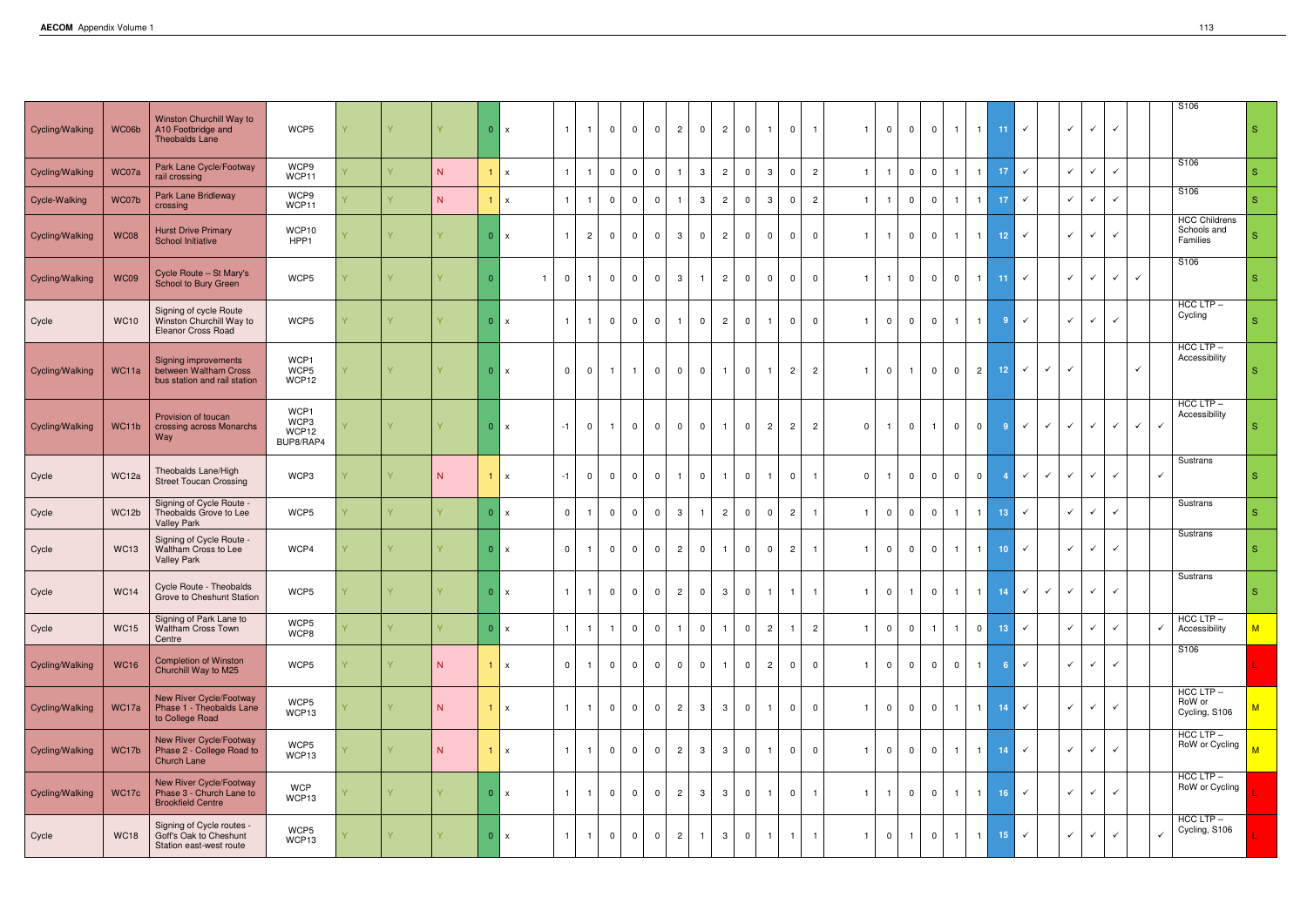| Cycle               | <b>WC19</b> | Signing of Cycle route -<br>Hammondstreet to<br>Rosedale linking with<br>Goff's Oak to Cheshunt<br>rail station route               | WCP5                                                  |   | v. |   |                | 0 x            |                |                | $\overline{0}$ | $\mathbf 0$<br>- 0                        | $\overline{c}$ | $\overline{0}$ |                | $\overline{1}$                |                | $\mathbf{3}$   |                |                | $\Omega$       | $\mathbf 0$    | $\mathbf 0$             |                | $\mathbf{1}$   | 14 <sup>°</sup> | $\checkmark$ | $\checkmark$ | $\checkmark$      | $\checkmark$ | $\checkmark$ |                              | $HCC$ LTP $-$<br>Cycling                                                                |                           |
|---------------------|-------------|-------------------------------------------------------------------------------------------------------------------------------------|-------------------------------------------------------|---|----|---|----------------|----------------|----------------|----------------|----------------|-------------------------------------------|----------------|----------------|----------------|-------------------------------|----------------|----------------|----------------|----------------|----------------|----------------|-------------------------|----------------|----------------|-----------------|--------------|--------------|-------------------|--------------|--------------|------------------------------|-----------------------------------------------------------------------------------------|---------------------------|
| Cycle               | <b>WC20</b> | Cycle enhancements in<br>B176 corridor                                                                                              | WCP5                                                  |   | V. |   | $\Omega$       | $\mathbf{x}$   |                |                | $\overline{0}$ | $\mathbf 0$<br>- 0                        | $\overline{2}$ | $\mathbf{0}$   |                | $\mathbf{3}$<br>$\Omega$      |                | $\Omega$       |                |                | $\Omega$       | $\mathbf{0}$   | $\Omega$                | $\overline{2}$ | $\mathbf{0}$   | 12 <sub>1</sub> | $\checkmark$ |              | $\checkmark$      |              | $\checkmark$ | $\checkmark$                 | $HCC$ LTP $-$<br>Cycling                                                                | M                         |
| Cycle               | <b>WC21</b> | Signing of Cycleway Link<br>to Enfield from Waltham<br>Cross via Enfield<br>Greenways                                               | WCP5                                                  |   |    |   | $\Omega$       | $\mathbf{x}$   |                |                | $\mathbf 0$    | $\mathbf 0$<br>$\overline{0}$             | $\Omega$       | $\mathbf 0$    | $\overline{1}$ | $\Omega$                      |                | $\Omega$       | $\overline{2}$ | $\Omega$       | $\Omega$       | $\mathbf 0$    | $\mathbf 0$             | $\Omega$       | $\overline{0}$ |                 |              |              | $\checkmark$      | ✓            | $\checkmark$ |                              | $HCC$ LTP $-$<br>Accessibility                                                          | $\overline{\mathsf{M}}$ . |
| Cycle               | <b>WC22</b> | Signing of cycleway<br>Waltham Cross Town<br>Centre to Abbey Road<br>Roundabout                                                     | WCP5<br>WCP8                                          |   |    |   |                | 0 x            | $\overline{1}$ |                | $\mathbf 0$    | $\mathbf 0$<br>$\overline{0}$             | $\overline{0}$ | $\overline{0}$ |                | $\Omega$<br>$\mathbf{1}$      |                | $\overline{0}$ | $\overline{2}$ | $\Omega$       | $\mathbf 0$    | $\overline{0}$ | $\overline{0}$          | $\Omega$       | $\overline{0}$ | 6               |              | $\checkmark$ | $\checkmark$      | $\checkmark$ | $\checkmark$ |                              | $HCC$ LTP $-$<br>Accessibility                                                          |                           |
| Cycling/Walking     | <b>WC23</b> | Provision of additional<br><b>CCTV at Monarchs Way</b><br>Subway                                                                    | WCP1                                                  |   |    |   |                | 0 x            | $\Omega$       | - 0            | $\mathbf 0$    | $\mathbf 0$<br>$\overline{0}$             | $\mathbf 0$    | $\overline{0}$ | $\mathbf{1}$   | $\Omega$                      | $\overline{2}$ | $2 \mid$       | $\overline{2}$ | $\Omega$       | 3              | $\overline{0}$ | - 1                     | $\Omega$       | $\overline{0}$ | 11              |              | $\checkmark$ | $\checkmark$      |              | $\checkmark$ | $\checkmark$<br>$\checkmark$ | <b>BBC</b>                                                                              | S                         |
| Cycling/Walking     | <b>WC24</b> | Enhancements to<br>Monarchs Way Subway -<br>Landscaping/Lighting &<br><b>Walkways</b>                                               | WCP1                                                  |   |    |   | $\Omega$       | $\mathsf{x}$   | $\Omega$       | $\Omega$       | $\mathbf 0$    | $\overline{0}$<br>$\Omega$                | $\overline{0}$ | $\overline{0}$ |                | $\overline{2}$<br>$\Omega$    | $\overline{2}$ | $\overline{2}$ | $\overline{2}$ | $\Omega$       | 3              | $\overline{0}$ | $\overline{2}$          | $\overline{2}$ | $\overline{0}$ | 15 <sub>1</sub> |              | $\checkmark$ | $\checkmark$      |              | $\checkmark$ | $\checkmark$<br>$\checkmark$ | BBC, HCC LTP<br>- Accessibility,<br>S106                                                |                           |
| Walking             | <b>WC25</b> | Abbey Road footway                                                                                                                  | WCP5                                                  |   |    |   |                | $0 \mid x$     | $\Omega$       |                | $\mathbf 0$    | $\mathbf 0$<br>$\overline{0}$             | $\overline{0}$ | $\overline{0}$ |                | $\overline{0}$<br>$\Omega$    |                | $\mathbf{0}$   | $\overline{0}$ | $\overline{0}$ | $\mathbf{1}$   | $\overline{0}$ | $\overline{\mathbf{1}}$ |                | $\overline{0}$ | 5 <sup>5</sup>  | $\checkmark$ |              | $\checkmark$      | ✓            | $\checkmark$ | $\checkmark$                 | <b>BBC</b>                                                                              | -S                        |
| Cycling/Walking     | <b>WC26</b> | Publish a walking/cycling<br>leaflet and information on<br>HCC and BBC web sites                                                    | WCP10<br>BUP10/SCP3<br>WCP14/SCP1<br>SCP <sub>2</sub> |   | Y. |   |                | 0 x            | $\overline{1}$ |                | $\mathbf 0$    | $\mathbf 0$<br>$\overline{0}$             |                | $\overline{2}$ |                | $\overline{2}$<br>$\Omega$    |                | $\mathbf{1}$   | $\overline{1}$ |                | $\overline{1}$ | $\overline{0}$ | $\mathbf{0}$            | $\Omega$       | 3 <sup>1</sup> | 15 <sub>1</sub> | $\checkmark$ |              | $\checkmark$      |              | $\checkmark$ | $\checkmark$                 | <b>BBC</b>                                                                              | S                         |
| Walking             | <b>WC28</b> | Hammondstreet<br>pedestrian crossing                                                                                                | WCP3                                                  |   |    |   | $\Omega$       | $\overline{0}$ | -1             | - 0            | $\mathbf 0$    | $\mathsf{O}$<br>$\overline{0}$            |                | $\mathbf 0$    |                | $\mathbf 0$<br>$\Omega$       |                | $\Omega$       | $\mathbf{3}$   | $\overline{0}$ |                | $\overline{0}$ | $\overline{0}$          | -3             | $\mathbf{1}$   | -9              |              |              | $\checkmark$<br>✓ |              | $\checkmark$ | $\checkmark$                 | <b>BBC</b>                                                                              | <sub>S</sub>              |
| <b>Walking</b>      | <b>WC29</b> | Milne Close Roundabout<br>pedestrian improvements                                                                                   | WCP3                                                  |   |    |   |                | $\mathbf 0$    | $\Omega$       | - 0            | $\mathbf 0$    | $\mathbf 0$<br>- 0                        | $\Omega$       | $\mathbf{1}$   |                | $\overline{0}$<br>$\Omega$    | $\overline{2}$ | $\Omega$       | $\mathbf{3}$   | $\overline{0}$ |                | $\mathbf 0$    | $\mathbf 0$             | -3             |                | 11              |              |              | $\checkmark$      |              | $\checkmark$ | $\checkmark$                 | S106                                                                                    | S.                        |
| Cycling/Walking     | <b>WC30</b> | <b>Brookfield Lane West</b><br>toucan crossing                                                                                      | WCP3                                                  |   |    |   |                | $\mathbf 0$    | -1             | - 0            | $\mathbf 0$    | $\overline{0}$<br>- 0                     |                | $\mathbf{1}$   |                | $\overline{2}$<br>- 0         | $\overline{2}$ | $\overline{0}$ | $\mathbf{3}$   | $\Omega$       |                | $\mathbf 0$    | $\Omega$                | $\mathbf{3}$   |                | 13 <sup>°</sup> |              |              | $\checkmark$      |              | $\checkmark$ | $\checkmark$                 | S106                                                                                    | M                         |
| <b>Rail Schemes</b> |             |                                                                                                                                     |                                                       |   |    |   |                |                |                |                |                |                                           |                |                |                |                               |                |                |                |                |                |                |                         |                |                |                 |              |              |                   |              |              |                              |                                                                                         |                           |
| Rail                | <b>RA01</b> | <b>Waltham Cross Rail</b><br><b>Station - Implement Phase</b><br>2 of BBC Car Park<br><b>Expansion scheme</b>                       | RAP2/HPP10                                            |   |    |   |                | $\Omega$       |                | $\Omega$       | $\overline{2}$ | $\mathbf 0$<br>$\overline{0}$             | $\Omega$       | $\overline{0}$ |                | $\overline{0}$<br>$\Omega$    | $\overline{2}$ | $\overline{2}$ | $\overline{0}$ | $\Omega$       | $\Omega$       | $\mathbf{3}$   | $\overline{0}$          | $\overline{0}$ | $\overline{1}$ | 10 <sub>1</sub> |              |              |                   |              |              |                              | <b>BBC</b>                                                                              | S                         |
| Rail                | <b>RA02</b> | <b>Waltham Cross Rail</b><br>Station - Improve internal<br>pedestrian link between<br>Network Rail car park and<br>station building | RAP2/HPP10<br>RAP3/HPP14                              |   | V. |   | $\Omega$       | $\mathbf{0}$   |                | $\overline{0}$ | $\mathbf{1}$   | $\overline{0}$<br>$\overline{0}$          | $\overline{0}$ | $\overline{0}$ |                | $\mathbf 0$<br>$\overline{0}$ |                | 1 <sup>1</sup> | $\overline{0}$ | $\Omega$       | $\overline{1}$ | $\overline{1}$ | $\overline{0}$          | $\overline{1}$ | $\overline{0}$ | 6 <sup>°</sup>  |              | $\checkmark$ |                   |              |              |                              | DfT, HCC,<br><b>BBC, S106</b><br>(subject to<br>costings,<br>priorities and<br>funding) |                           |
| Rail                | <b>RA03</b> | <b>Waltham Cross Rail</b><br>Station - Provide lifts for<br>access to southbound<br>platform                                        | RAP1                                                  | N | V. | N |                | $\mathbf 0$    | $\Omega$       | $\overline{0}$ | $\mathbf{1}$   | $\overline{0}$<br>$\overline{0}$          | $\overline{0}$ | $\mathbf 0$    |                | $\overline{0}$<br>$\Omega$    |                | 3 <sup>1</sup> | $\overline{0}$ | $\Omega$       | $\overline{1}$ | 3 <sup>1</sup> | $\overline{\mathbf{0}}$ | $\mathbf{3}$   | $\overline{0}$ | 12 <sub>1</sub> |              | $\checkmark$ |                   |              |              |                              | DfT, HCC,<br><b>BBC, S106</b><br>(subject to<br>costings,<br>priorities and<br>funding) | M                         |
| Rail                | <b>RA04</b> | <b>Waltham Cross Rail</b><br>Station - Provide new<br>station building with level<br>access                                         | RAP1                                                  |   | V. | N | $\overline{1}$ | $\mathbf{0}$   |                | $\overline{0}$ | $\overline{2}$ | $\mathbf 0$<br>$\overline{0}$             | $\overline{0}$ | $\overline{0}$ |                | $\overline{0}$<br>$\Omega$    | $\overline{2}$ | 2 <sup>1</sup> | $\overline{0}$ | $\Omega$       | $\overline{1}$ | 3 <sup>1</sup> | $\overline{0}$          | $\overline{1}$ | $\overline{0}$ | 11              |              | $\checkmark$ |                   |              |              |                              | DfT, HCC,<br><b>BBC, S106</b><br>(subject to<br>costings,<br>priorities and<br>funding) | M                         |
| Rail                | <b>RA05</b> | <b>Waltham Cross Rail</b><br>Station - Remodel station<br>frontage and provide drop<br>off facility                                 | RAP2/HPP10<br>RAP3/HPP4<br>RAP8                       |   | Y. | N |                | $\mathbf 0$    |                | $\overline{0}$ | $\mathbf{1}$   | $\overline{0}$<br>$\overline{\mathbf{0}}$ | $\mathbf 0$    | $\overline{0}$ |                | $\overline{0}$<br>$\mathbf 0$ |                | $2^{\circ}$    | $\overline{0}$ | $\Omega$       | $\mathbf{1}$   | $2 \mid$       | $\overline{1}$          | $\overline{1}$ | $\overline{0}$ | 9 <sup>°</sup>  | $\checkmark$ | $\checkmark$ |                   |              |              |                              | DfT, HCC,<br><b>BBC, S106</b><br>(subject to<br>costings,<br>priorities and<br>funding) | M                         |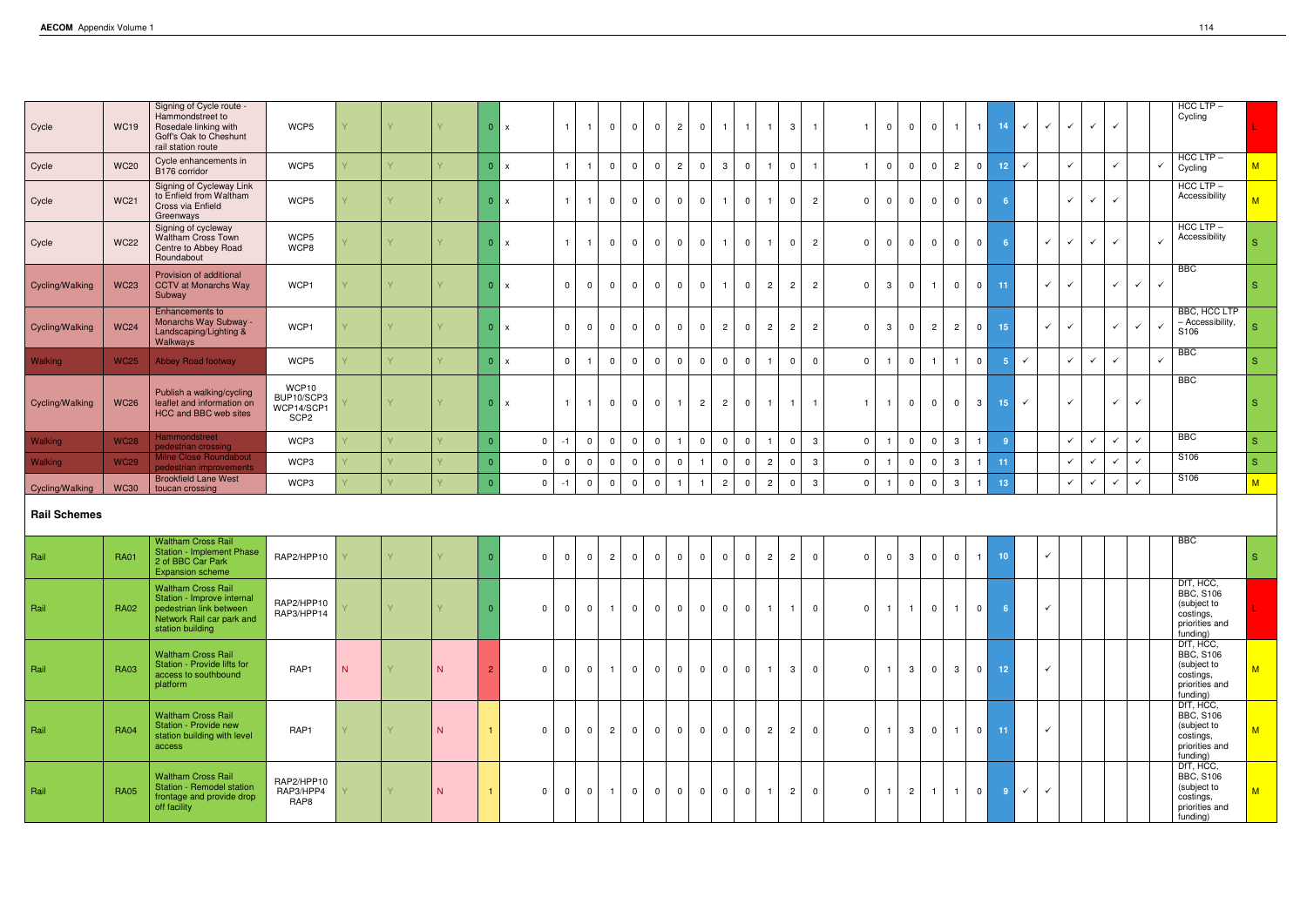| Rail               | <b>RA06</b> | <b>Waltham Cross Rail</b><br>Station - Provide upgraded<br>passenger waiting areas<br>with improved seating                                                                                          | RAP2/HPP10         |              | V. | N. |                      | $\Omega$       | $\Omega$       | $\overline{0}$ | $\overline{2}$ | $\mathbf 0$    | $\overline{0}$ | $\overline{0}$ | $\mathbf 0$ | $\mathbf{0}$   | $\overline{0}$ | $\overline{1}$          | 2              | $\Omega$                | $\Omega$       | $\overline{2}$ | $\mathbf{3}$   | $\mathbf{0}$   | $\overline{1}$ | $\overline{0}$ | 11              |              | $\checkmark$ |              |              | DfT, HCC,<br><b>BBC, S106</b><br>(subject to<br>costings,<br>priorities and<br>funding)                   | M  |
|--------------------|-------------|------------------------------------------------------------------------------------------------------------------------------------------------------------------------------------------------------|--------------------|--------------|----|----|----------------------|----------------|----------------|----------------|----------------|----------------|----------------|----------------|-------------|----------------|----------------|-------------------------|----------------|-------------------------|----------------|----------------|----------------|----------------|----------------|----------------|-----------------|--------------|--------------|--------------|--------------|-----------------------------------------------------------------------------------------------------------|----|
| Rail               | <b>RA07</b> | <b>Waltham Cross Rail</b><br><b>Station - Improve CCTV</b><br>coverage within station, to<br>include monitoring of cycle<br>parking facilities.                                                      | RAP2/HPP10         |              | Y. | N. | $\blacktriangleleft$ | $\Omega$       | $\Omega$       | $\overline{0}$ | $\mathbf{1}$   | $\overline{0}$ | $\overline{0}$ | $\overline{0}$ | $\mathbf 0$ | 0 <sup>1</sup> | $\overline{0}$ | $\overline{1}$          | $\overline{2}$ | $\overline{0}$          | $\Omega$       | $\mathbf{3}$   | $\overline{2}$ | $\overline{0}$ | $\overline{1}$ | $\overline{0}$ | 10 <sub>1</sub> |              | $\checkmark$ | $\checkmark$ |              | D DfT, HCC,<br><b>BBC, S106</b><br>(subject to<br>$\checkmark$<br>costings,<br>priorities and<br>funding) | M  |
| Rail               | <b>RA08</b> | <b>Waltham Cross Rail</b><br>Station - Improve<br>customer real time<br>information                                                                                                                  | RAP <sub>2</sub>   | $\mathbf{Y}$ | V. | Y. | $\Omega$             | $\mathbf{0}$   | $\Omega$       | $\overline{0}$ | $\mathbf{1}$   | $\mathbf 0$    | $\overline{0}$ | $\mathbf 0$    | $\mathbf 0$ | $\mathbf{0}$   | $\overline{0}$ | $\overline{1}$          | $\overline{2}$ | $\overline{0}$          | $\Omega$       | $\overline{1}$ | $\overline{2}$ | $\overline{0}$ | $\overline{1}$ | $\overline{2}$ | 10 <sub>1</sub> |              | $\checkmark$ |              |              | DfT, HCC,<br><b>BBC, S106</b><br>(subject to<br>costings,<br>priorities and<br>funding)                   | M  |
| Rail               | <b>RA09</b> | <b>Waltham Cross Rail</b><br>Station - Provide improved<br>cycle storage facilities                                                                                                                  | RAP2/HPP10         |              | V. |    |                      | $\overline{0}$ | $\Omega$       | $\overline{1}$ | $\mathbf{1}$   | $\overline{0}$ | $\overline{0}$ | $\overline{0}$ | $\mathbf 0$ | 2 <sup>1</sup> | $\overline{0}$ | $\overline{1}$          | $\overline{2}$ | $\overline{0}$          | $\Omega$       | $\Omega$       | $\mathbf{1}$   | $\mathbf{0}$   | $\overline{0}$ | $\overline{0}$ | -8              |              | $\checkmark$ | $\checkmark$ | $\checkmark$ | DfT, HCC,<br><b>BBC, S106</b><br>(subject to<br>costings,<br>priorities and<br>funding)                   | M  |
| Rail               | <b>RA10</b> | <b>Cheshunt Rail Station -</b><br>Provision of longer<br>platforms to accommodate<br>longer trains                                                                                                   | RAP7               | N            |    |    |                      | $\Omega$       |                |                | $\mathbf{3}$   | $\overline{0}$ | $\overline{0}$ | $\overline{0}$ | $\Omega$    | $\Omega$       | $\overline{0}$ | 3                       | 3              | $\Omega$                | $\overline{2}$ | $\Omega$       | $\mathbf{3}$   | $\Omega$       | $\overline{0}$ | $\overline{0}$ | 16 <sup>1</sup> |              | $\checkmark$ |              |              | <b>Network Rail</b>                                                                                       | M  |
| Rail               | <b>RA12</b> | <b>Theobalds Grove Rail</b><br>Station - Provide lifts to<br>platforms                                                                                                                               | RAP1<br>RAP5       | N.           |    | N. |                      | $\overline{0}$ | $\Omega$       | - 0            | $\mathbf{1}$   | $\overline{0}$ | $\Omega$       | $\overline{0}$ | $\Omega$    | $\mathbf{0}$   | $\overline{0}$ | $\overline{\mathbf{1}}$ | $\mathbf{3}$   | $\Omega$                | $\Omega$       |                | $\mathbf{3}$   | $\Omega$       | $\mathbf{3}$   | $\overline{0}$ | 12 <sub>2</sub> |              | $\checkmark$ |              |              | To be<br>confirmed                                                                                        |    |
| Rail               | <b>RA13</b> | <b>Theobalds Grove Rail</b><br>Station - Improve station<br>building and passenger<br>waiting areas                                                                                                  | RAP1<br>RAP5       | N            |    | N. | $\mathcal{D}$        | $\Omega$       | $\Omega$       | $\Omega$       | $\overline{2}$ | $\overline{0}$ | $\overline{0}$ | $\overline{0}$ | $\Omega$    | $\overline{0}$ | $\overline{0}$ | $\mathbf{1}$            | $\overline{2}$ | $\overline{0}$          | $\Omega$       | $\overline{2}$ | $\mathbf{3}$   | $\overline{0}$ | $\overline{1}$ | $\mathbf 0$    | 11              |              | $\checkmark$ |              |              | To be<br>confirmed                                                                                        |    |
| Rail               | <b>RA14</b> | <b>Theobalds Grove Rail</b><br><b>Station - Provide CCTV</b><br>coverage of the station<br>and cycle storage                                                                                         | RAP5               |              |    | N  |                      | $\Omega$       |                | $\Omega$       | $\mathbf{1}$   | $\mathbf 0$    | $\overline{0}$ | $\overline{0}$ | $\mathbf 0$ | $\overline{0}$ | $\overline{0}$ | $\overline{1}$          | $\overline{2}$ | $\overline{0}$          | $\Omega$       | $\mathbf{3}$   | $\overline{2}$ | $\overline{0}$ | $\overline{1}$ | $\overline{0}$ | 10 <sub>1</sub> |              | $\checkmark$ |              |              | To be<br>confirmed<br>$\checkmark$                                                                        | M  |
| Rail               | <b>RA15</b> | <b>Theobalds Grove Rail</b><br>Station - Improve<br>customer real time<br>information                                                                                                                | RAP5               |              |    |    |                      | $\Omega$       | $\Omega$       | $\overline{0}$ | $\mathbf{1}$   | $\mathbf 0$    | $\overline{0}$ | $\overline{0}$ | $\mathbf 0$ | $\overline{0}$ | $\overline{0}$ | $\overline{1}$          | $\overline{2}$ | $\overline{0}$          | $\Omega$       |                | $\overline{2}$ | $\mathbf{0}$   | $\overline{1}$ | $\overline{2}$ | 10 <sub>1</sub> |              | $\checkmark$ |              |              | To be<br>confirmed                                                                                        | M  |
| Rail               | <b>RA16</b> | <b>Theobalds Grove Rail</b><br><b>Station - Environmental</b><br>improvements to<br><b>Theobalds Grove rail</b><br>station                                                                           | RAP5               |              |    |    |                      | $\Omega$       | $\Omega$       | $\overline{0}$ | $\overline{2}$ | $\mathbf 0$    | $\overline{0}$ | $\overline{0}$ | $\mathbf 0$ | $\overline{0}$ | $\overline{0}$ | $\mathbf 0$             | 3 <sup>1</sup> | $\overline{1}$          | $\Omega$       | - 1            | $\overline{2}$ | $\overline{0}$ | $\overline{2}$ | $\overline{1}$ | 12 <sub>1</sub> |              | $\checkmark$ |              | $\checkmark$ | <b>BBC</b>                                                                                                | S. |
| <b>Bus schemes</b> |             |                                                                                                                                                                                                      |                    |              |    |    |                      |                |                |                |                |                |                |                |             |                |                |                         |                |                         |                |                |                |                |                |                |                 |              |              |              |              |                                                                                                           |    |
| <b>Bus</b>         | <b>BU01</b> | Provide more information<br>on county services at<br>Waltham Cross bus<br>station through provision<br>of journey planning maps<br>and more accessible<br>electronic passenger<br>information points | BUP10/SCP3<br>BUP4 |              | Y. | Y. | $\overline{0}$       | $\mathsf{x}$   | $\Omega$       | $\overline{0}$ | $\mathbf{1}$   | $\overline{2}$ | $\overline{0}$ | $\overline{0}$ | $\mathbf 0$ | $\mathbf 0$    | $\overline{0}$ | $\mathbf{0}$            |                | $\overline{2}$          | $\overline{2}$ | - 1            | $\overline{0}$ | $\mathbf 0$    | $\overline{0}$ | $\mathbf{3}$   | 12 <sub>1</sub> |              | $\checkmark$ |              | $\checkmark$ | <b>HCC PTU</b>                                                                                            | S. |
| <b>Bus</b>         | <b>BU02</b> | Study - Provide bus<br>priority facilities and<br>signalisation at Monarchs<br>Way roundabout                                                                                                        | BUP16<br>HPP4      | N            |    | N. | 2 <sup>1</sup>       | $\mathsf{x}$   | $-1$           | $\overline{0}$ | $\mathbf{3}$   | $\mathbf{3}$   | $\mathbf{3}$   | $\overline{0}$ | $\mathbf 0$ | $\overline{0}$ | $\overline{0}$ | $\overline{1}$          | $\mathbf{1}$   | $\overline{2}$          | $\overline{0}$ | $\Omega$       | $\mathbf 0$    | $\overline{0}$ | $\overline{0}$ | $\overline{0}$ | 12 <sub>1</sub> | $\checkmark$ | $\checkmark$ |              | $\checkmark$ | $HCC$ LTP $-$<br>Bus<br>punctuality,<br>accessibility,<br>user<br>satisfaction,<br>patronage              |    |
| <b>Bus</b>         | <b>BU03</b> | Modify existing bus<br>services to directly serve<br>Waltham Cross rail station<br>(working with bus<br>operators)                                                                                   | BUP8/RAP4          |              | V. | N  | $1 \mid x$           |                | $\overline{0}$ | $\overline{1}$ | $\mathbf{3}$   | $2^{\circ}$    | $\overline{0}$ | $\overline{0}$ | $\mathbf 0$ | 0 <sup>1</sup> | $\overline{0}$ | $\overline{1}$          | $\mathbf{3}$   | $\overline{\mathbf{0}}$ | $\mathbf{1}$   | $\Omega$       | $\overline{2}$ | $\overline{0}$ | $\overline{0}$ | $\overline{0}$ | 13 <sup>°</sup> |              | $\checkmark$ |              | $\checkmark$ | n/a                                                                                                       | M  |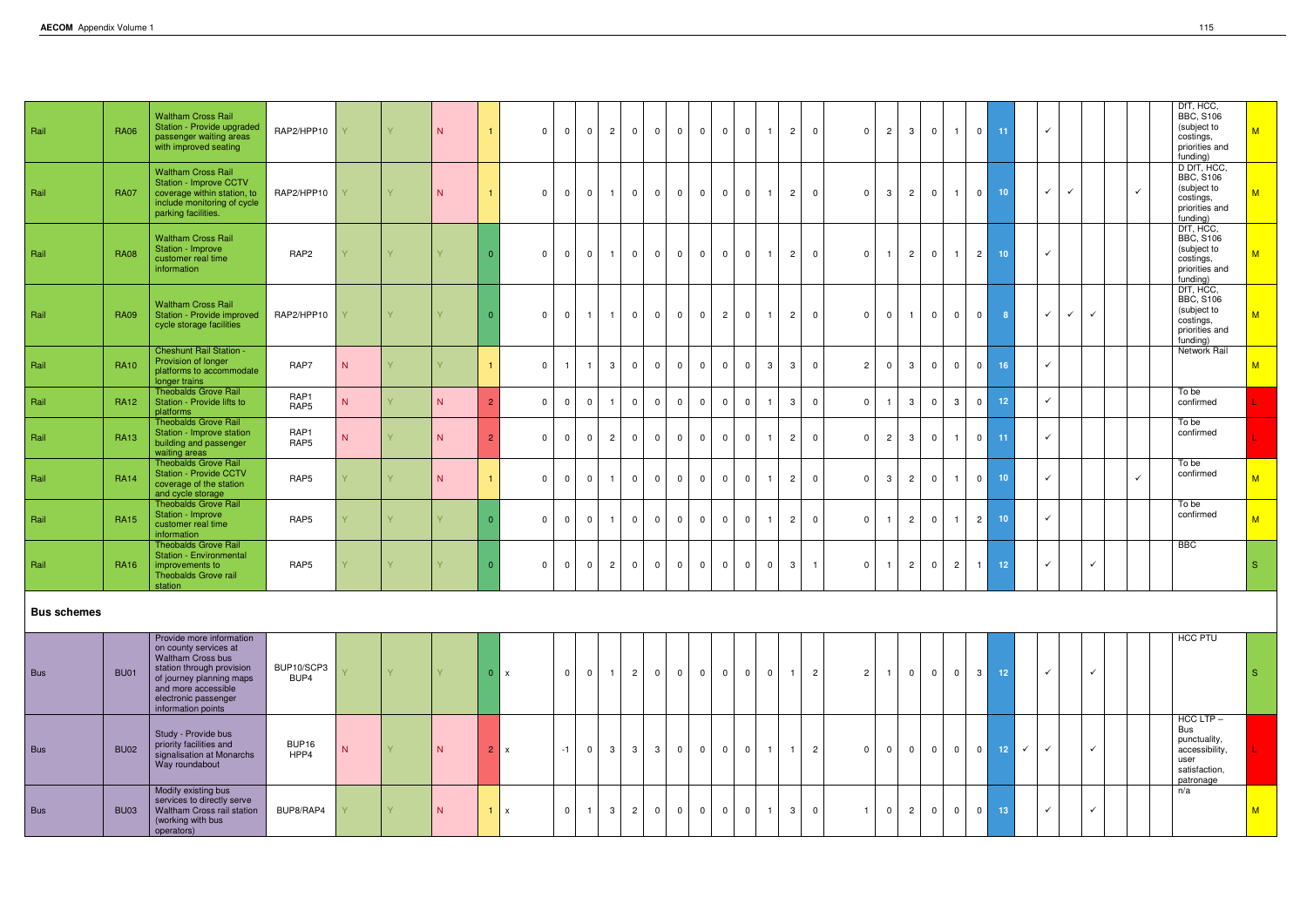| <b>Bus</b>                     | <b>BU04</b> | Provide an additional bus<br>stop facility at Waltham<br>Cross rail station to allow<br>additional bus services to<br>call there                                                                                                                                | BUP8/RAP4                                              |              |    | N. |                | $1 \times$   | $\Omega$       |                | $\mathbf{3}$                     | $\overline{2}$<br>$\Omega$       | $\overline{0}$ | $\mathbf 0$    | $\overline{0}$ | $\mathbf 0$    |                | $\mathbf{3}$   | $\overline{0}$ |                | $\Omega$       | $\overline{2}$ | $\overline{0}$          | $\overline{0}$ | $\mathbf 0$    | 13              |              | $\checkmark$ |              | $\checkmark$                 | S106, HCC<br>$LTP - Bus$<br>patronage,<br>accessibility | M  |  |
|--------------------------------|-------------|-----------------------------------------------------------------------------------------------------------------------------------------------------------------------------------------------------------------------------------------------------------------|--------------------------------------------------------|--------------|----|----|----------------|--------------|----------------|----------------|----------------------------------|----------------------------------|----------------|----------------|----------------|----------------|----------------|----------------|----------------|----------------|----------------|----------------|-------------------------|----------------|----------------|-----------------|--------------|--------------|--------------|------------------------------|---------------------------------------------------------|----|--|
| <b>Bus</b>                     | <b>BU05</b> | Increase frequency and<br>range of bus service<br>stopping at Cheshunt<br>Station (working with bus<br>operators)                                                                                                                                               | BUP8/RAP4<br>BUP12<br>RAP2/HPP10<br>RAP8/HPP17<br>HPP9 |              | V. | N  |                | $1 \mid x$   | $\overline{1}$ |                | $\overline{2}$                   | $2^{\circ}$<br>$\overline{0}$    | $\overline{0}$ | $\overline{0}$ | $\overline{0}$ | $\overline{0}$ | $\overline{2}$ | 2 <sup>1</sup> | $\overline{0}$ | 1 <sup>1</sup> | $\overline{0}$ | $2^{\circ}$    | $\overline{0}$          | $\mathbf 0$    | $\circ$        | 13 <sup>°</sup> | $\checkmark$ | $\checkmark$ |              |                              | To be<br>confirmed<br>$\checkmark$                      | M  |  |
| <b>Bus</b>                     | <b>BU06</b> | Provide real time bus<br>information and electronic<br>passenger information<br>points at bus stops starting<br>with those most heavily<br>used. (Stops at The Pond,<br>Theobalds Grove rail<br>station, Waltham Cross<br>bus station and Brookfield<br>Centre) | BUP10/SCP3<br>BUP11                                    |              | Y. | Y  |                | 0 x          | $\Omega$       | $\overline{0}$ | $\overline{2}$                   | 3 <sup>1</sup><br>$\overline{1}$ | $\overline{0}$ | $\overline{0}$ | $\overline{0}$ | $\overline{0}$ | $\mathbf 1$    | 2 <sup>1</sup> | $\vert$ 1      | 1 <sup>1</sup> |                | $\overline{0}$ | $\overline{0}$          | $\overline{0}$ | 3 <sup>1</sup> | 15 <sub>1</sub> |              | $\checkmark$ |              |                              | HCC PTU                                                 | M  |  |
| <b>Bus</b>                     | BU07        | Provide bus real time<br>information on the HCC<br>web site                                                                                                                                                                                                     | BUP10                                                  | N            |    |    |                | $1 \times$   | $\Omega$       | $\overline{0}$ | $\mathbf{1}$                     | $\overline{2}$<br>$\overline{0}$ | $\overline{0}$ | $\overline{0}$ | $\overline{0}$ | $\overline{0}$ | $\mathbf{1}$   | $2^{\circ}$    | $\overline{0}$ | $\Omega$       | $\overline{0}$ | $\overline{0}$ | $\overline{0}$          | $\overline{0}$ | $\mathbf{3}$   | -9              |              | $\checkmark$ |              | $\checkmark$                 | <b>HCC PTU</b>                                          | M  |  |
| Bus                            | <b>BU11</b> | Provide improved east-<br>west bus services in the<br>Cheshunt area (working<br>with bus operators)                                                                                                                                                             | BUP7                                                   |              |    | N. | 2 <sup>1</sup> | $\mathsf{X}$ |                |                | $\overline{2}$                   | $\overline{2}$<br>$\overline{0}$ | $\overline{0}$ | $\overline{0}$ | $\mathbf 0$    | $\overline{0}$ |                | $\overline{3}$ | $\overline{2}$ |                | $\mathbf{0}$   | $\overline{0}$ | $\overline{0}$          | $\overline{0}$ | $\overline{0}$ | 13 <sup>°</sup> | $\checkmark$ | $\checkmark$ |              |                              | HCC PTU                                                 |    |  |
| <b>Bus</b>                     | <b>BU12</b> | Provide minimum half<br>hourly bus services from<br>all parts of the area to<br><b>Brookfield Centre (working</b><br>with bus operators)                                                                                                                        | BUP15/HPP15 N                                          |              |    | N  |                | $2 \mid x$   |                |                | $\mathbf{3}$                     | 3 <sup>1</sup><br>$\overline{0}$ | $\overline{0}$ | $\overline{0}$ | $\overline{0}$ | $\overline{0}$ | $\mathbf{1}$   | 3 <sup>1</sup> | $\overline{c}$ | $\overline{1}$ | $\mathbf 0$    | $\overline{0}$ | $\overline{0}$          | $\mathbf 0$    | $\circ$        | 15 <sub>1</sub> | $\checkmark$ | $\checkmark$ |              | $\checkmark$                 | S106, to be<br>confirmed                                |    |  |
| <b>Bus</b>                     | <b>BU13</b> | Support and promote the<br>hospital hopper                                                                                                                                                                                                                      | BUP6                                                   |              |    |    |                | 0 x          | $\Omega$       |                | $\overline{0}$<br>$\overline{0}$ | $\overline{0}$                   | $\overline{0}$ | $\overline{0}$ | $\overline{0}$ | $\mathbf{3}$   | $\overline{0}$ | $2^{\circ}$    | $\Omega$       | $\Omega$       | $\overline{0}$ | $\overline{0}$ | $\overline{0}$          | $\Omega$       | $\overline{0}$ | 6               | $\checkmark$ | $\checkmark$ |              | $\checkmark$<br>$\checkmark$ | HCC PTU                                                 | M  |  |
| <b>Bus</b>                     | <b>BU16</b> | Provision of bus shelter at<br>Cheshunt rail station                                                                                                                                                                                                            | BUP8/RAP4<br>BUP11                                     | $\mathbf{v}$ | Y  | Y  |                | $\mathbf{0}$ |                | $\Omega$       | $\overline{2}$                   | $\overline{2}$<br>$\overline{0}$ | $\overline{2}$ | $\overline{0}$ | $\overline{0}$ | $\overline{0}$ | $\overline{0}$ | $\mathbf{0}$   | $\Omega$       | $\Omega$       |                | $\overline{1}$ | $\overline{0}$          | $\overline{0}$ | $\overline{0}$ | 8               |              | $\checkmark$ |              |                              | <b>HCC PTU</b>                                          | S. |  |
| Bus                            |             | Implementation of public<br>BU17   transport facilities in line<br>with Brookfield Masterplan                                                                                                                                                                   | BUP11<br>BUP17                                         | Y            | Y  | y  | $\Omega$       | $\Omega$     | $\overline{1}$ | $\overline{1}$ | $2 \mid 1 \mid$                  |                                  | $1 \mid 2$     | $\circ$        |                | $1$ 0 1        |                | $\overline{2}$ | $\overline{2}$ |                |                |                | $0$ $0$ $0$ $2$ $2$ $1$ |                |                | $-19$           | $\checkmark$ | $\checkmark$ |              |                              | S <sub>106</sub>                                        |    |  |
| <b>Smarter Choices schemes</b> |             |                                                                                                                                                                                                                                                                 |                                                        |              |    |    |                |              |                |                |                                  |                                  |                |                |                |                |                |                |                |                |                |                |                         |                |                |                 |              |              |              |                              |                                                         |    |  |
| Sustainable                    | <b>SC01</b> | Develop Travel Smart-<br>Rolling out the scheme<br>across the area by wards                                                                                                                                                                                     | WCP10<br>BUP10/SCP3<br>WCP14/SCP1<br>SCP <sub>2</sub>  |              |    |    | $\overline{0}$ | $\mathsf{x}$ | $\overline{1}$ | $\overline{2}$ | $\mathbf{1}$<br>$\overline{0}$   | $\overline{0}$                   | -1             | $\mathbf 0$    | $\overline{2}$ | $\mathbf 0$    | $\mathbf 1$    | $\overline{2}$ | $\overline{1}$ | $\overline{2}$ | $\mathbf 0$    | $\overline{1}$ | $\overline{0}$          | $\overline{0}$ | $\mathbf{3}$   | 17 <sup>2</sup> | $\checkmark$ | $\checkmark$ | $\checkmark$ | $\checkmark$                 | Sustrans, HIIS,<br><b>BBC</b>                           | S  |  |
| Sustainable                    | <b>SC02</b> | Develop a car sharing<br>scheme covering the<br>Cheshunt and Waltham                                                                                                                                                                                            | HPP1<br>HPP <sub>2</sub><br>HPP3<br>110D <sub>2</sub>  |              |    |    |                |              |                | -2             | $\Omega$<br>$\Omega$             |                                  |                |                |                |                |                |                |                |                |                |                |                         |                |                |                 |              |              |              |                              | To be<br>confirmed                                      |    |  |

| Sustainable | <b>SC01</b>                         | <b>Develop Travel Smart-</b><br>Rolling out the scheme<br>across the area by wards                                              | WCP10<br>BUP10/SCP3<br>WCP14/SCP1<br>SCP <sub>2</sub> |   |  |  |          | $\mathsf{x}$              |                          | $\overline{2}$ |  | 0           |   |                | 0              | $\overline{2}$ | $\mathbf 0$ | $\overline{2}$ |                | $\mathbf{2}$ | $\mathbf 0$    | $\mathbf 0$  | $\overline{0}$ | 3 <sup>1</sup> |     |  |
|-------------|-------------------------------------|---------------------------------------------------------------------------------------------------------------------------------|-------------------------------------------------------|---|--|--|----------|---------------------------|--------------------------|----------------|--|-------------|---|----------------|----------------|----------------|-------------|----------------|----------------|--------------|----------------|--------------|----------------|----------------|-----|--|
| Sustainable | <b>SC02</b>                         | Develop a car sharing<br>scheme covering the<br><b>Cheshunt and Waltham</b><br><b>Cross area</b>                                | HPP1<br>HPP2<br>HPP3<br>HPP4<br>SCP <sub>2</sub>      | N |  |  |          | $\boldsymbol{\mathsf{x}}$ |                          | $\overline{2}$ |  | $\mathbf 0$ | υ | $\overline{0}$ | $\mathbf 0$    | $\mathbf{0}$   | $\mathbf 0$ | $\mathbf 0$    |                |              | $\mathbf 0$    | $\mathbf{0}$ | $\overline{0}$ |                |     |  |
| Sustainable | <b>SC03</b>                         | <b>Ensure residents in the</b><br>area receive information<br>on smarter choices and<br>sustainable modes on an<br>annual basis | WCP14/SCP1<br>BUP10/SCP3<br>SCP <sub>2</sub>          |   |  |  | $\Omega$ | $\boldsymbol{\mathsf{x}}$ | $\overline{\phantom{0}}$ |                |  | $\mathbf 0$ |   |                | $\overline{1}$ |                | $\mathbf 0$ | $\overline{ }$ | $\overline{a}$ |              | $\overline{0}$ | $\mathbf 0$  | $\mathbf 0$    | 3 <sup>1</sup> | 14. |  |
|             | <b>Highways and Parking schemes</b> |                                                                                                                                 |                                                       |   |  |  |          |                           |                          |                |  |             |   |                |                |                |             |                |                |              |                |              |                |                |     |  |

 $\begin{array}{c|c|c|c|c|c|c|c} \hline \multicolumn{3}{c|}{\times} & \multicolumn{3}{c|}{\times} & \multicolumn{3}{c|}{\times} & \multicolumn{3}{c|}{\times} & \multicolumn{3}{c|}{\times} & \multicolumn{3}{c|}{\times} & \multicolumn{3}{c|}{\times} & \multicolumn{3}{c|}{\times} & \multicolumn{3}{c|}{\times} & \multicolumn{3}{c|}{\times} & \multicolumn{3}{c|}{\times} & \multicolumn{3}{c|}{\times} & \multicolumn{3}{c|}{\times} & \multicolumn{3}{c|}{\times} &$ 

Sustrans, HIIS, BBC

S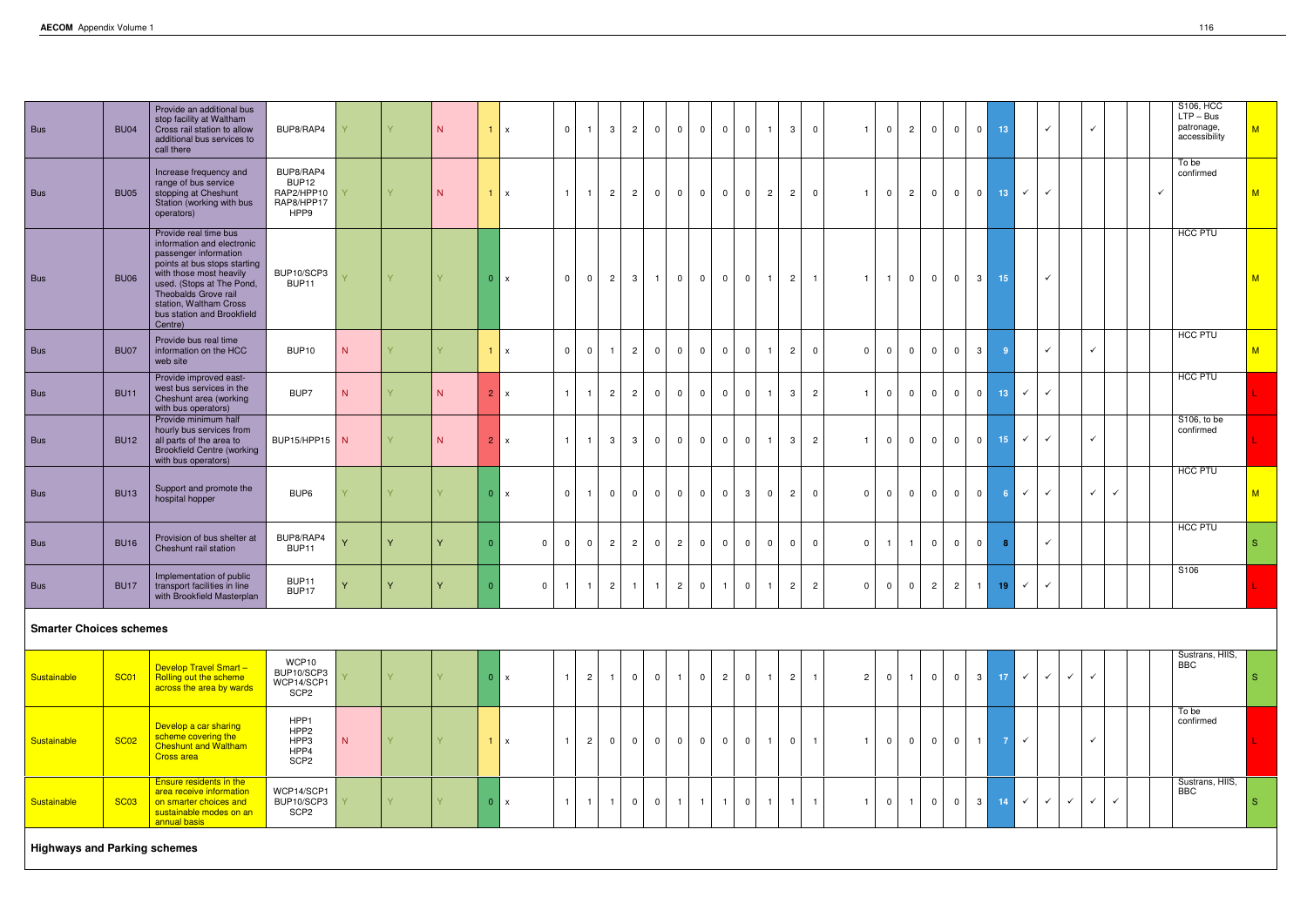| Highway        | <b>HP01</b> | Improved lining at<br>Monarchs way roundabout                                                                                                                                                                                                         | HPP4                     | $\vee$ |        |        | $\Omega$       | $\mathsf{x}$            |                | $\overline{0}$<br>$\overline{0}$          |                |                         | $\overline{0}$ | $\overline{0}$ | $\overline{0}$ | $\Omega$       | $\overline{0}$<br>$\mathbf{1}$      | $\overline{0}$          | $\Omega$       | $\mathbf 0$    | $\overline{0}$<br>$\overline{0}$          | $\Omega$                         | $\overline{0}$ | 3 <sup>°</sup>  | $\checkmark$                      | $\checkmark$ |              |              |              | $\checkmark$ |              | H IIS                                    | S.           |
|----------------|-------------|-------------------------------------------------------------------------------------------------------------------------------------------------------------------------------------------------------------------------------------------------------|--------------------------|--------|--------|--------|----------------|-------------------------|----------------|-------------------------------------------|----------------|-------------------------|----------------|----------------|----------------|----------------|-------------------------------------|-------------------------|----------------|----------------|-------------------------------------------|----------------------------------|----------------|-----------------|-----------------------------------|--------------|--------------|--------------|--------------|--------------|--------------|------------------------------------------|--------------|
| Highway        | <b>HP02</b> | Provide CCTV and VMS<br>signing A10 (M25 -<br>Church Road, on<br>approaches to Cheshunt<br>and M25) providing<br>information on congestion                                                                                                            | HPP <sub>2</sub><br>HPP4 | N      |        | $\vee$ |                | $1 \mid x$              | $\overline{2}$ | $\overline{0}$<br>$\mathbf 0$             | $\mathbf 0$    |                         | $\overline{0}$ | $\overline{0}$ | $\overline{0}$ | $\overline{0}$ | $\overline{2}$<br>$\overline{0}$    | $\overline{0}$          | $\Omega$       | $\mathbf 0$    | $\mathbf 0$<br>$\overline{0}$             | $\overline{0}$                   | 0 <sup>1</sup> | 5 <sub>1</sub>  | $\checkmark$                      |              |              |              |              |              |              | <b>HIIS</b>                              |              |
| Highway        | <b>HP06</b> | Eleanor Cross taxi parking<br>provision                                                                                                                                                                                                               | BUP <sub>14</sub>        |        |        |        | $\overline{0}$ | $\mathsf{I} \mathsf{X}$ |                | $\overline{0}$<br>$\mathbf 0$             | $\Omega$       | $\overline{0}$          | $\overline{0}$ | $\mathbf{0}$   | $\overline{0}$ | $\mathbf 0$    | $\mathbf 0$<br>$\overline{0}$       | $\Omega$                | $\Omega$       | $\mathbf{1}$   | $\mathbf{0}$                              | $\overline{0}$<br>$\mathbf 0$    | $\overline{0}$ | 2 <sup>7</sup>  | $\checkmark$                      |              |              |              |              |              |              | <b>BBC</b>                               | <sub>S</sub> |
| Highway        | <b>HP07</b> | <b>Roundel High Street</b><br>Improvements                                                                                                                                                                                                            | HPP3                     |        |        |        | $\overline{0}$ | $\mathsf{I} \mathsf{X}$ | $\Omega$       | $\overline{0}$<br>$\mathbf 0$             | $\Omega$       | $\overline{0}$          | $\mathbf 0$    | $\mathbf 0$    | $\mathbf 0$    | $\Omega$       | $\mathbf 0$<br>$\mathbf{0}$         | $\overline{0}$          | $\Omega$       | $\mathbf 0$    | $\mathbf{3}$<br>$\mathbf{0}$              | $\mathbf 0$                      | $\overline{0}$ | 3 <sup>°</sup>  | $\checkmark$                      |              |              |              |              |              | $\checkmark$ | <b>BBC</b>                               | <sub>S</sub> |
| Highway        | <b>HP09</b> | Goffs Lane speed<br>reduction scheme                                                                                                                                                                                                                  | HPP8                     |        |        |        | $\Omega$       | $\mathbf{3}$            | $\mathbf{0}$   | $\overline{0}$<br>$\overline{0}$          | $\Omega$       | $\overline{0}$          | $\overline{0}$ | $\mathbf 0$    | $\mathbf 0$    | $\overline{0}$ | $\mathbf 0$<br>$\overline{0}$       | $\overline{0}$          | $\Omega$       | $\mathbf 0$    | $\overline{0}$<br>$\overline{\mathbf{0}}$ | $\overline{0}$                   | $\overline{0}$ | -3              |                                   |              |              |              |              | $\checkmark$ |              | $HCC$ LTP $-$<br>Speed<br>Compliance     | M            |
| Highway        | <b>HP10</b> | <b>College Road / Cromwell</b><br><b>Road Roundabout</b><br>Improvements                                                                                                                                                                              | HPP9                     |        |        |        |                | $\Omega$                |                | $\overline{0}$<br>$\mathbf 0$             | $\Omega$       | $\Omega$                | $\overline{0}$ | $\overline{0}$ | $\overline{0}$ | $\mathbf 0$    | $\overline{0}$<br>$\overline{0}$    | $\overline{0}$          | $\Omega$       | $\mathbf 0$    | $\overline{0}$<br>$\overline{\mathbf{0}}$ | $\overline{0}$                   | $\overline{0}$ |                 |                                   |              |              |              |              | $\checkmark$ |              | To be<br>confirmed                       | S            |
| Highway        | <b>HP11</b> | Traffic calming along<br><b>Brookfield Lane West</b>                                                                                                                                                                                                  | HPP8                     |        |        |        | $\Omega$       | 3                       | $\mathbf 0$    | $\overline{0}$<br>$\mathbf 0$             | $\Omega$       | - 0                     | $\mathbf{1}$   | $\mathbf 0$    |                | $\overline{0}$ | $\overline{0}$                      |                         | $\overline{0}$ | $\mathbf 0$    | $\mathbf{0}$<br>- 0                       | $\overline{c}$                   | $\overline{0}$ | $\overline{9}$  |                                   |              | $\checkmark$ |              |              | $\checkmark$ |              | S <sub>106</sub>                         | M            |
| Highway        | <b>HP12</b> | <b>Church Lane Shops</b><br><b>Access Improvements</b>                                                                                                                                                                                                | HPP8<br>HPP9             |        |        |        | $\epsilon$     | $\overline{0}$          |                | $\overline{0}$<br>$\mathsf{O}$            | $\Omega$       | $\Omega$                | $\overline{0}$ | $\overline{0}$ | $\overline{0}$ | $\overline{0}$ | $\overline{0}$<br>$\overline{1}$    | $\mathbf{3}$            |                | $\mathbf{1}$   | $\overline{0}$<br>$\overline{0}$          |                                  | $\mathbf{1}$   | -9              | $\checkmark$                      |              | $\checkmark$ | $\checkmark$ |              | $\checkmark$ |              | $HCC$ LTP $-$<br>Accessibility           | M            |
| Highway        | <b>HP13</b> | Rosedale Way/Fairfield<br><b>Primary Safe Routes to</b><br>School scheme                                                                                                                                                                              | HPP8                     |        |        |        |                | 3                       |                | $\overline{0}$<br>$\overline{\mathbf{1}}$ | $\Omega$       | - 0                     | $\mathbf{3}$   | $\mathbf 0$    | -1             | $\overline{0}$ | $\overline{1}$<br>$\overline{0}$    |                         | $\Omega$       | $\overline{1}$ | $\mathbf 0$<br>$\overline{\mathbf{0}}$    | 3                                | 3 <sup>1</sup> | 17              |                                   |              | $\checkmark$ | ✓            | $\checkmark$ | $\checkmark$ |              | $HCC$ LTP $-$<br>Mode Share to<br>School | -S           |
| <b>Studies</b> |             |                                                                                                                                                                                                                                                       |                          |        |        |        |                |                         |                |                                           |                |                         |                |                |                |                |                                     |                         |                |                |                                           |                                  |                |                 |                                   |              |              |              |              |              |              |                                          |              |
| Bus            | <b>BU14</b> | Study - Work with BBC,<br>TfL and other bus<br>operators to investigate<br>capacity and layover<br>issues at Waltham Cross<br>bus station                                                                                                             | BUP <sub>2</sub>         | N      |        | N.     |                | $2 \times$              | $\Omega$       | $\overline{2}$<br>$\overline{1}$          | $\mathbf{3}$   | $\overline{0}$          | $\overline{0}$ | $\mathbf 0$    | $\mathbf{0}$   | $\mathbf 0$    | 2 <sup>1</sup><br>$\overline{1}$    | 3                       | $\Omega$       | $\mathbf{1}$   | $\overline{0}$<br>$\overline{1}$          | $\overline{1}$                   | 2              | 17 <sub>z</sub> |                                   | $\checkmark$ |              |              |              |              |              | To be<br>confirmed                       | M            |
| Highway        | <b>HP14</b> | <b>Study</b> - Investigation of<br>A121 route strategy<br>including revised junction<br>at Monarchs Way<br>roundabout                                                                                                                                 | HPP <sub>2</sub><br>HPP4 |        |        |        | $\overline{0}$ | $\mathsf{I} \mathsf{x}$ |                | $-1$<br>$\mathbf 0$                       | $\mathbf 0$    | $\overline{0}$          | $\mathbf 0$    | $\mathbf 0$    | $\overline{0}$ | $\mathbf 0$    | $\overline{1}$<br>$\overline{0}$    | $\overline{\mathbf{1}}$ | $\Omega$       | $\mathbf 0$    | $\mathbf{0}$                              | $\mathbf{3}$<br>- 1              | 0 <sup>1</sup> | 6 <sup>1</sup>  | $\langle \langle \rangle \rangle$ |              |              |              |              |              |              | <b>HIIS, S106</b>                        | S            |
| Highway        | <b>HP15</b> | <b>Study</b> - Investigate<br>masterplan for Cheshunt<br>town centre to include a<br>revised junction<br>arrangement at the Pond<br>to enable more space to<br>be given over to<br>pedestrians and additional<br>short stay parking for the<br>centre | WCP6<br>HPP3<br>HPP13    | Y.     | Y.     | Y      |                | 0 x                     | $\Omega$       | $\overline{0}$<br>$\overline{0}$          | $\mathbf 0$    | $\overline{\mathbf{0}}$ | $\overline{0}$ | $\overline{0}$ | $\circ$ 1      | $\overline{0}$ | $\overline{0}$<br>$\overline{1}$    | $\overline{1}$          | $\Omega$       | $\mathbf 0$    | $\overline{0}$                            | 3 <sup>1</sup><br>$\overline{1}$ | 0              | 6 <sup>1</sup>  | $\checkmark$                      |              |              |              |              |              | $\checkmark$ | <b>HIIS</b>                              | M            |
| Highway        | <b>HP16</b> | <b>Study</b> - Investigation of<br>traffic management<br>strategies for the A10,<br>including signalisation of<br>A121 junction.                                                                                                                      | HPP <sub>2</sub><br>HPP4 |        | V.     | Y.     |                | 0 x                     | $\overline{2}$ | $\overline{0}$<br>$\overline{0}$          | $\Omega$       | $\overline{0}$          | $\overline{0}$ | $\overline{0}$ | $\overline{0}$ | $\mathbf 0$    | $\overline{0}$<br>$\vert$ 1 $\vert$ | $\overline{1}$          | $\Omega$       | $\overline{0}$ | $\overline{0}$                            | $\mathbf{3}$<br>$\overline{1}$   | $\circ$        | 8 <sup>1</sup>  | $\checkmark$                      |              |              |              |              |              |              | <b>HIIS</b>                              | <b>S</b>     |
| Highways       | <b>HP18</b> | <b>Study</b> - Investigate<br>transport measures to<br>support Brookfield<br>Riverside development                                                                                                                                                    | WCP6<br>HPP£<br>HPP13    |        | $\vee$ |        |                | 0 x                     | $\overline{0}$ | $\overline{0}$<br>$\overline{1}$          | $\overline{0}$ | $\overline{0}$          | $2^{\circ}$    | $\overline{0}$ | $\overline{2}$ | $\mathsf 0$    | 3 <sup>1</sup><br>2 <sup>1</sup>    | $\overline{2}$          | $\overline{0}$ | $\overline{0}$ | $\overline{0}$                            | 2<br>$\overline{c}$              | $\circ$        | 16 <sup>°</sup> | $\checkmark$                      | $\checkmark$ | $\checkmark$ | $\checkmark$ |              | $\checkmark$ | $\checkmark$ | S106                                     | S.           |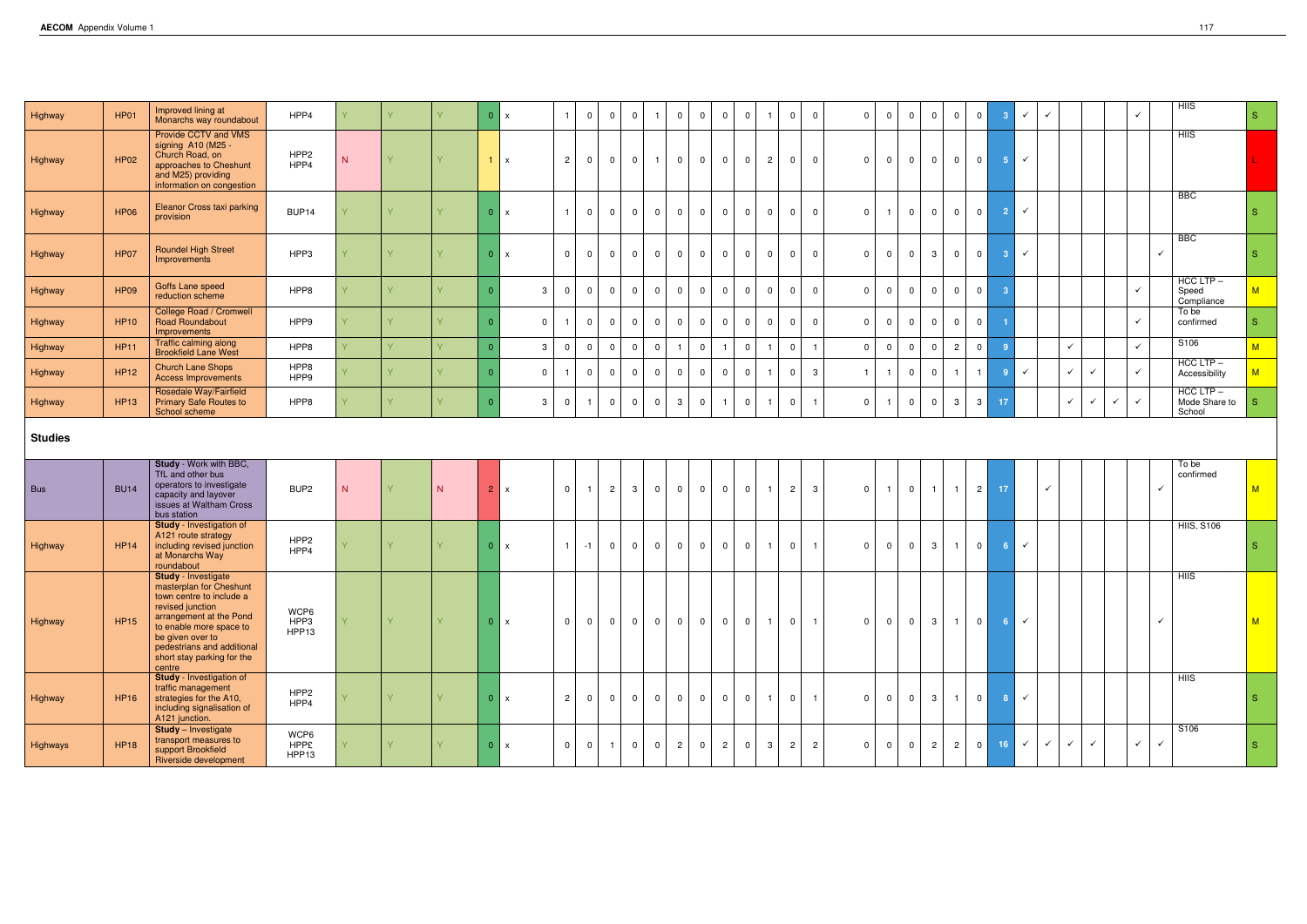| <b>Scheme Type</b> | <b>Scheme</b><br>Ref. | <b>Scheme Description</b>                                                                                                           | <b>Key Problems</b><br>and Issues<br><b>Cross</b><br>Reference    | <b>Score</b>    |
|--------------------|-----------------------|-------------------------------------------------------------------------------------------------------------------------------------|-------------------------------------------------------------------|-----------------|
| <b>Bus</b>         | <b>BU17</b>           | Implementation of public transport<br>facilities in line with Brookfield Masterplan                                                 | BUP <sub>11</sub><br>BUP <sub>17</sub>                            | 19              |
| Cycling/Walking    | <b>WC03</b>           | A10 Theobalds Lane Cycle/Footbridge                                                                                                 | WCP <sub>2</sub><br>WCP3<br>WCP10<br>WCP13                        | 18              |
| Cycling/Walking    | WC07a                 | Park Lane Cycle/Footway rail crossing                                                                                               | WCP9<br>WCP11                                                     | 17              |
| Cycling/Walking    | WC07b                 | Park Lane Bridleway crossing                                                                                                        | WCP <sub>9</sub><br>WCP11                                         | 17 <sub>2</sub> |
| Sustainable        | <b>SC01</b>           | Develop Travel Smart - Rolling out the<br>scheme across the area by wards                                                           | WCP10<br>BUP10/SCP3<br>WCP14/SCP1<br>SCP <sub>2</sub>             | 17 <sub>2</sub> |
| Highway            | <b>HP13</b>           | Rosedale Way/Fairfield Primary Safe<br>Routes to School scheme                                                                      | HPP8                                                              | 17              |
| <b>Bus</b>         | <b>BU14</b>           | Study - Work with BBC, TfL and other<br>bus operators to investigate capacity and<br>layover issues at Waltham Cross bus<br>station | BUP <sub>2</sub>                                                  | 17              |
| Cycling/Walking    | WC17c                 | New River Cycle/Footway Phase 3 -<br><b>Church Lane to Brookfield Centre</b>                                                        | <b>WCP</b><br>WCP13                                               | 16              |
| Rail               | <b>RA10</b>           | <b>Cheshunt Rail Station - Provision of</b><br>longer platforms to accommodate longer<br>trains                                     | RAP7                                                              | 16              |
| Highway            | <b>HP18</b>           | <b>Study</b> - Investigate transport measures<br>to support Brookfield River                                                        | WCP6<br>HPP3<br>HPP13                                             | 16              |
| Cycling/Walking    | WC01b                 | A121 Eleanor Cross Road - Link to<br>Cheshunt Station via Towpath (Linked to<br><b>Olympic Site)</b>                                | WCP4<br>WCP5<br>WCP <sub>10</sub><br>WCP13                        | 15              |
| Cycle              | <b>WC18</b>           | Signing of Cycle routes - Goff's Oak to<br><b>Cheshunt Station east-west route</b>                                                  | WCP5<br>WCP <sub>13</sub>                                         | 15              |
| Cycling/Walking    | <b>WC24</b>           | Enhancements to Monarchs Way Subway<br>- Landscaping/Lighting & Walkways                                                            | WCP1                                                              | 15              |
| Cycling/Walking    | <b>WC26</b>           | Publish a walking/cycling leaflet and<br>information on HCC and BBC web sites                                                       | WCP <sub>10</sub><br>BUP10/SCP3<br>WCP14/SCP1<br>SCP <sub>2</sub> | 15              |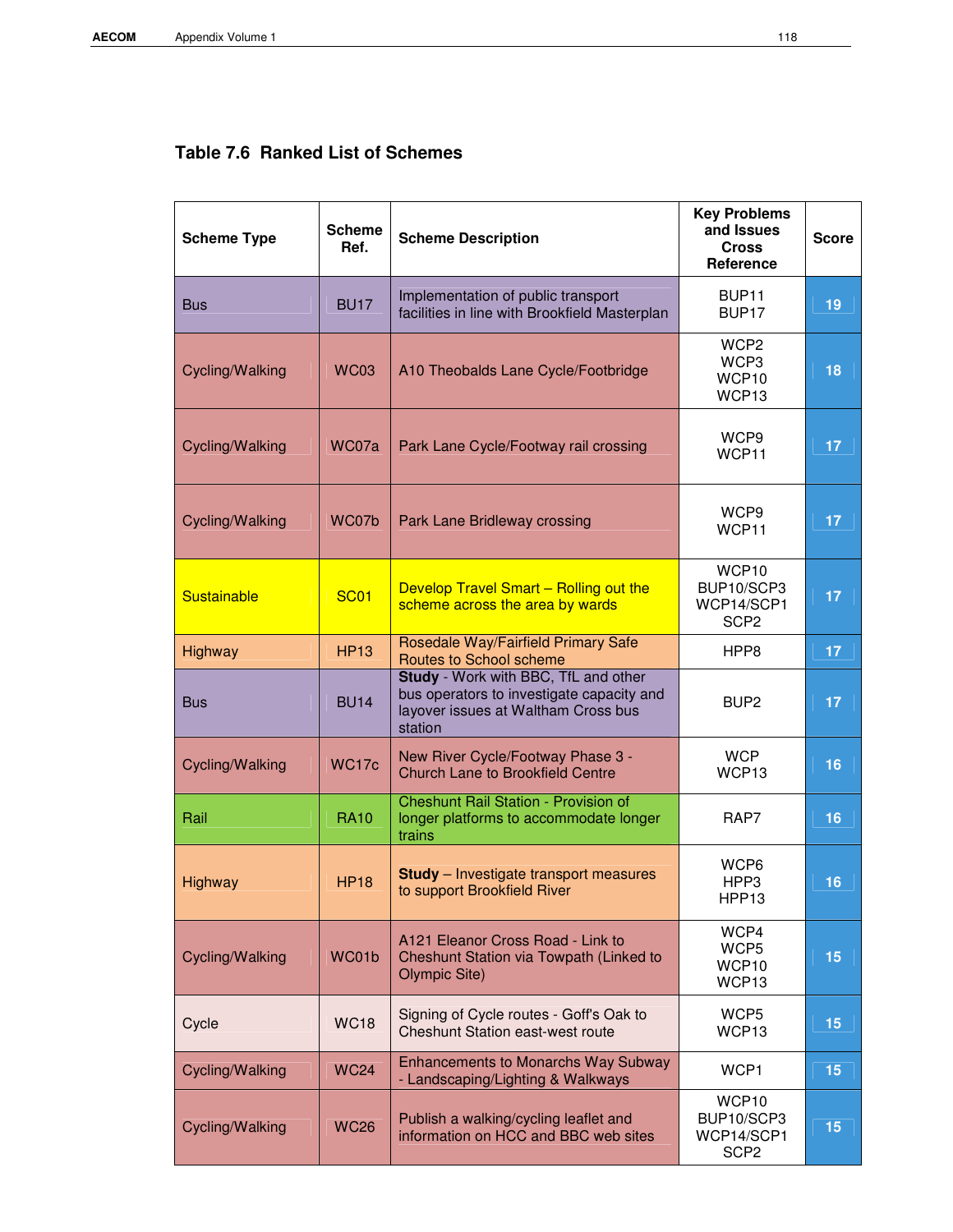| <b>Scheme Type</b> | <b>Scheme</b><br>Ref. | <b>Scheme Description</b>                                                                                                                                                                                                                           | <b>Key Problems</b><br>and Issues<br><b>Cross</b><br>Reference                 | <b>Score</b>    |
|--------------------|-----------------------|-----------------------------------------------------------------------------------------------------------------------------------------------------------------------------------------------------------------------------------------------------|--------------------------------------------------------------------------------|-----------------|
| <b>Bus</b>         | <b>BU06</b>           | Provide real time bus information and<br>electronic passenger information points at<br>bus stops starting with those most heavily<br>used. (Stops at The Pond, Theobalds<br>Grove rail station, Waltham Cross bus<br>station and Brookfield Centre) | BUP10/SCP3<br>BUP <sub>11</sub>                                                | 15              |
| <b>Bus</b>         | <b>BU12</b>           | Provide minimum half hourly bus services<br>from all parts of the area to Brookfield<br>Centre (working with bus operators)                                                                                                                         | BUP15/HPP15                                                                    | 15              |
| Cycling/Walking    | <b>WC02</b>           | Footway/Cycleway on south side of<br><b>Winston Churchill Way</b>                                                                                                                                                                                   | WCP10<br>WCP13<br>WCP15                                                        | 14              |
| Cycling/Walking    | <b>WC04</b>           | A10 Cycle/Footbridge Link to St Mary's<br>School                                                                                                                                                                                                    | WCP <sub>5</sub><br>HPP1<br>WCP4                                               | 14              |
| Cycle              | <b>WC14</b>           | Cycle Route - Theobalds Grove to<br><b>Cheshunt Station</b>                                                                                                                                                                                         | WCP <sub>5</sub>                                                               | 14              |
| Cycling/Walking    | WC17a                 | New River Cycle/Footway Phase 1 -<br>Theobalds Lane to College Road                                                                                                                                                                                 | WCP <sub>5</sub><br>WCP13                                                      | 14              |
| Cycling/Walking    | WC17b                 | New River Cycle/Footway Phase 2 -<br><b>College Road to Church Lane</b>                                                                                                                                                                             | WCP <sub>5</sub><br>WCP13                                                      | 14              |
| Cycle              | <b>WC19</b>           | Signing of Cycle route - Hammondstreet<br>to Rosedale linking with Goff's Oak to<br>Cheshunt rail station route                                                                                                                                     | WCP <sub>5</sub>                                                               | 14              |
| Sustainable        | <b>SC03</b>           | <b>Ensure residents in the area receive</b><br>information on smarter choices and<br>sustainable modes on an annual basis                                                                                                                           | WCP14/SCP1<br>BUP10/SCP3<br>SCP <sub>2</sub>                                   | 14              |
| Cycle              | WC12b                 | Signing of Cycle Route - Theobalds<br>Grove to Lee Valley Park                                                                                                                                                                                      | WCP5                                                                           | 13              |
| Cycle              | <b>WC15</b>           | Signing of Park Lane to Waltham Cross<br><b>Town Centre</b>                                                                                                                                                                                         | WCP5<br>WCP8                                                                   | 13              |
| Cycling/Walking    | <b>WC30</b>           | Brookfield Lane West toucan crossing                                                                                                                                                                                                                | WCP3                                                                           | 13              |
| <b>Bus</b>         | <b>BU03</b>           | Modify existing bus services to directly<br>serve Waltham Cross rail station (working<br>with bus operators)                                                                                                                                        | BUP8/RAP4                                                                      | 13              |
| <b>Bus</b>         | <b>BU04</b>           | Provide an additional bus stop facility at<br>Waltham Cross rail station to allow<br>additional bus services to call there                                                                                                                          | BUP8/RAP4                                                                      | 13              |
| <b>Bus</b>         | <b>BU05</b>           | Increase frequency and range of bus<br>service stopping at Cheshunt Station<br>(working with bus operators)                                                                                                                                         | BUP8/RAP4<br>BUP <sub>12</sub><br>RAP2/HPP10<br>RAP8/HPP17<br>HPP <sub>9</sub> | 13              |
| <b>Bus</b>         | <b>BU11</b>           | Provide improved east-west bus services<br>in the Cheshunt area (working with bus<br>operators)                                                                                                                                                     | BUP7                                                                           | 13 <sub>1</sub> |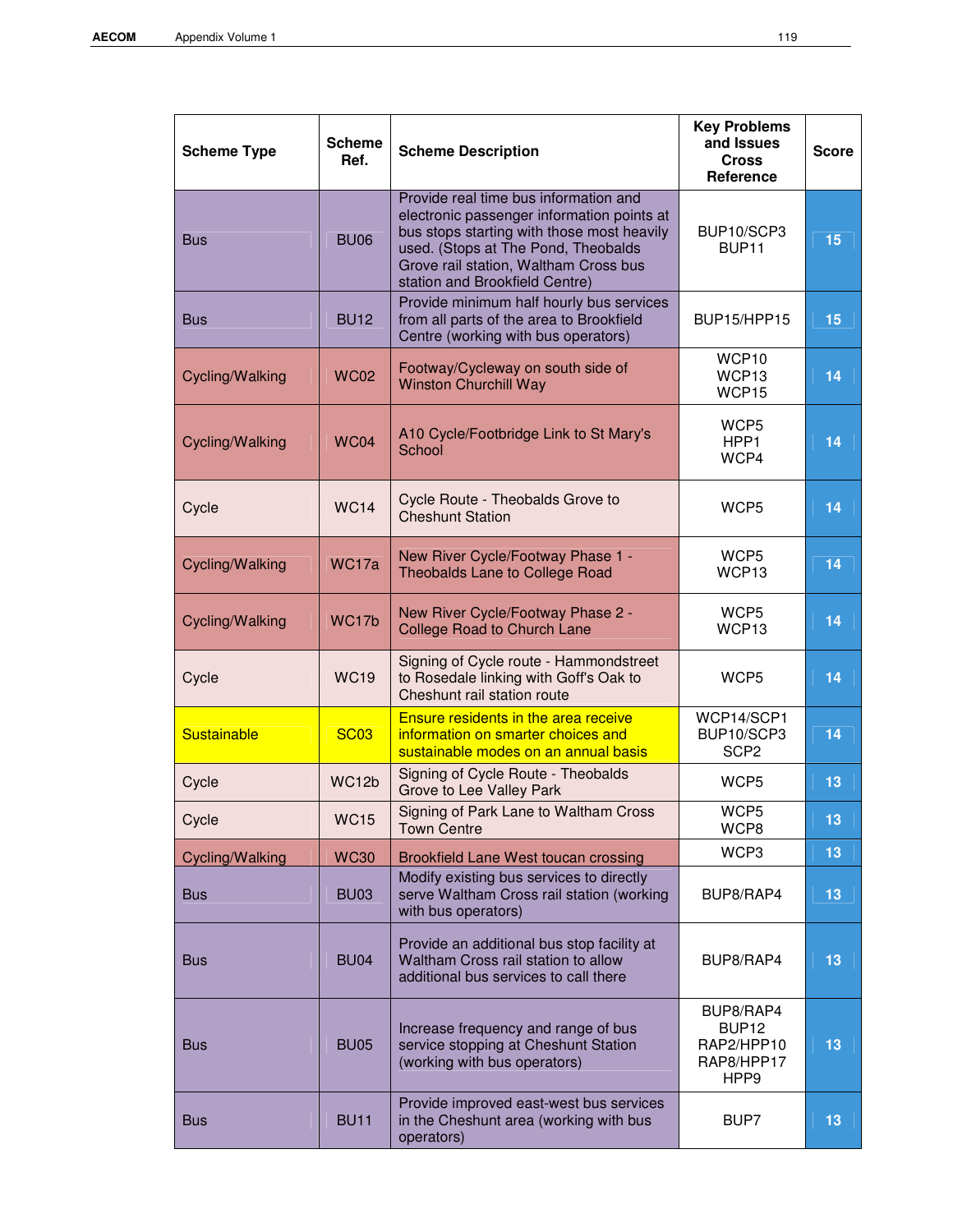| <b>Scheme Type</b> | <b>Scheme</b><br>Ref. | <b>Scheme Description</b>                                                                                                                                                                   | <b>Key Problems</b><br>and Issues<br><b>Cross</b><br>Reference | <b>Score</b> |
|--------------------|-----------------------|---------------------------------------------------------------------------------------------------------------------------------------------------------------------------------------------|----------------------------------------------------------------|--------------|
| Cycling/Walking    | <b>WC05</b>           | Theobalds Lane (east) improvements -<br>cycleway and traffic calming measures -<br>A10 to High Street                                                                                       | WCP <sub>5</sub>                                               | 12           |
| Cycling/Walking    | <b>WC08</b>           | Hurst Drive Primary School Initiative                                                                                                                                                       | WCP10<br>HPP <sub>1</sub>                                      | 12           |
| Cycling/Walking    | WC11a                 | Signing improvements between Waltham<br>Cross bus station and rail station                                                                                                                  | WCP1<br>WCP <sub>5</sub><br>WCP12                              | 12           |
| Cycle              | <b>WC20</b>           | Cycle enhancements in B176 corridor                                                                                                                                                         | WCP <sub>5</sub>                                               | 12           |
| Rail               | <b>RA03</b>           | <b>Waltham Cross Rail Station - Provide lifts</b><br>for access to southbound platform                                                                                                      | RAP1                                                           | 12           |
| Rail               | <b>RA12</b>           | <b>Theobalds Grove Rail Station - Provide</b><br>lifts to platforms                                                                                                                         | RAP1<br>RAP <sub>5</sub>                                       | 12           |
| Rail               | <b>RA16</b>           | Theobalds Grove Rail Station -<br>Environmental improvements to<br>Theobalds Grove rail station                                                                                             | RAP <sub>5</sub>                                               | 12           |
| <b>Bus</b>         | <b>BU01</b>           | Provide more information on county<br>services at Waltham Cross bus station<br>through provision of journey planning<br>maps and more accessible electronic<br>passenger information points | BUP10/SCP3<br>BUP4                                             | 12           |
| <b>Bus</b>         | <b>BU02</b>           | Study - Provide bus priority facilities and<br>signalisation at Monarchs Way<br>roundabout                                                                                                  | BUP <sub>16</sub><br>HPP4                                      | 12           |
| Cycling/Walking    | WC06b                 | Winston Churchill Way to A10 Footbridge<br>and Theobalds Lane                                                                                                                               | WCP <sub>5</sub>                                               | 11           |
| Cycling/Walking    | <b>WC09</b>           | Cycle Route - St Mary's School to Bury<br>Green                                                                                                                                             | WCP <sub>5</sub>                                               | 11           |
| Cycling/Walking    | <b>WC23</b>           | Provision of additional CCTV at Monarchs<br><b>Way Subway</b>                                                                                                                               | WCP1                                                           | 11           |
| Walking            | <b>WC29</b>           | Milne Close Roundabout pedestrian<br><i>improvements</i>                                                                                                                                    | WCP3                                                           | 11           |
| Rail               | <b>RA04</b>           | Waltham Cross Rail Station - Provide new<br>station building with level access                                                                                                              | RAP <sub>1</sub>                                               | 11           |
| Rail               | <b>RA06</b>           | <b>Waltham Cross Rail Station - Provide</b><br>upgraded passenger waiting areas with<br>improved seating                                                                                    | RAP2/HPP10                                                     | 11           |
| Rail               | <b>RA13</b>           | <b>Theobalds Grove Rail Station - Improve</b><br>station building and passenger waiting<br>areas                                                                                            | RAP <sub>1</sub><br>RAP <sub>5</sub>                           | 11           |
| Cycle              | WC01a                 | A121 Eleanor Cross Road Cycleway Final<br>Phase (Linked to Olympic Site)                                                                                                                    | WCP4<br>WCP5<br>WCP10<br>WCP13                                 | 10           |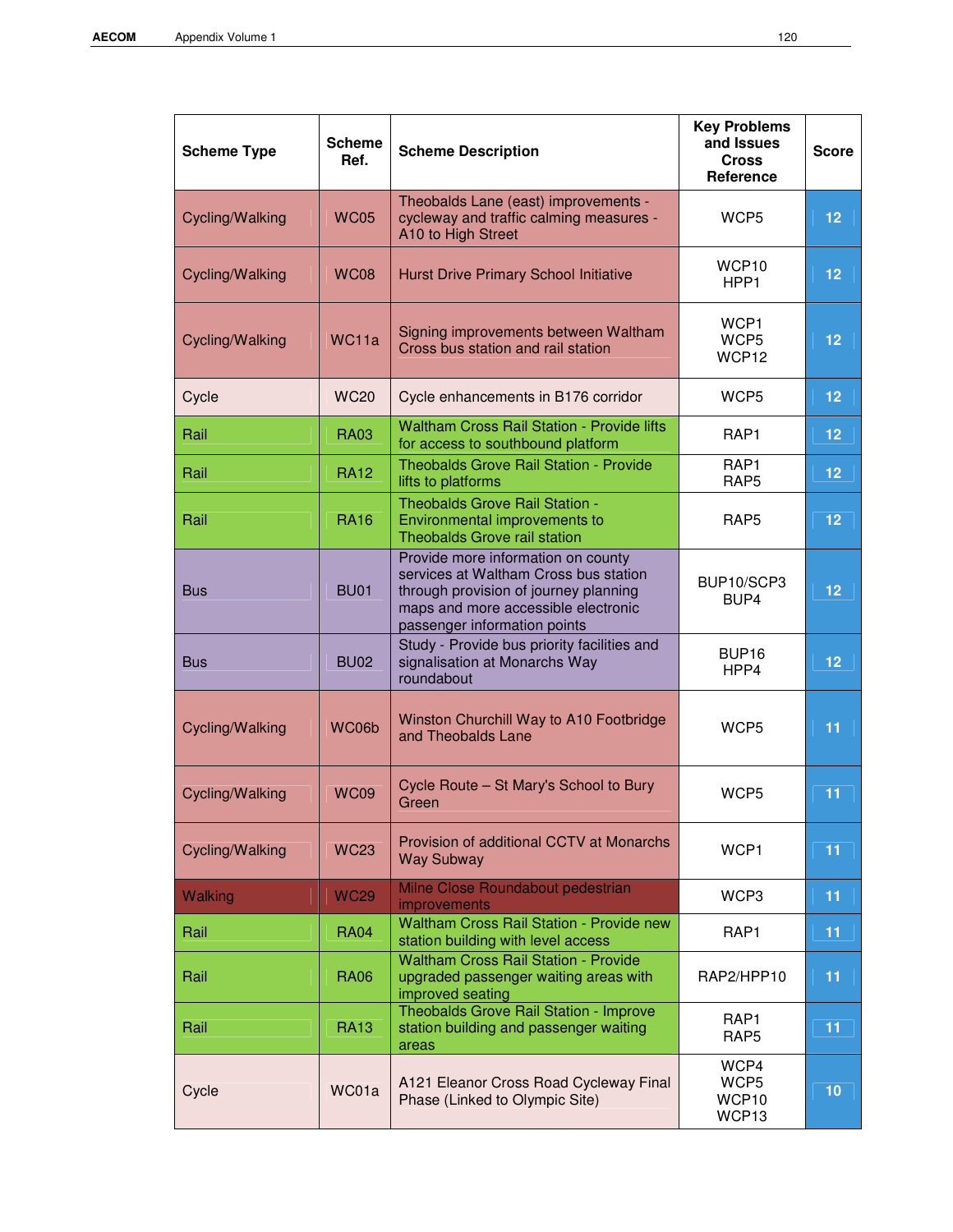| <b>Scheme Type</b> | <b>Scheme</b><br>Ref. | <b>Scheme Description</b>                                                                                                   | <b>Key Problems</b><br>and Issues<br><b>Cross</b><br>Reference | <b>Score</b>   |
|--------------------|-----------------------|-----------------------------------------------------------------------------------------------------------------------------|----------------------------------------------------------------|----------------|
| Cycle              | <b>WC13</b>           | Signing of Cycle Route - Waltham Cross<br>to Lee Valley Park                                                                | WCP4                                                           | 10             |
| Rail               | <b>RA01</b>           | <b>Waltham Cross Rail Station - Implement</b><br>Phase 2 of BBC Car Park Expansion<br>scheme                                | RAP2/HPP10                                                     | 10             |
| Rail               | <b>RA07</b>           | Waltham Cross Rail Station - Improve<br>CCTV coverage within station, to include<br>monitoring of cycle parking facilities. | RAP2/HPP10                                                     | 10             |
| Rail               | <b>RA08</b>           | <b>Waltham Cross Rail Station - Improve</b><br>customer real time information                                               | RAP <sub>2</sub>                                               | 10             |
| Rail               | <b>RA14</b>           | Theobalds Grove Rail Station - Provide<br>CCTV coverage of the station and cycle<br>storage                                 | RAP <sub>5</sub>                                               | 10             |
| Rail               | <b>RA15</b>           | Theobalds Grove Rail Station - Improve<br>customer real time information                                                    | RAP <sub>5</sub>                                               | 10             |
| Cycling/Walking    | WC06a                 | <b>Toucan Crossing of Winston Churchill</b><br>Way at A10 roundabout                                                        | WCP3                                                           | $\overline{9}$ |
| Cycle              | <b>WC10</b>           | Signing of cycle Route Winston Churchill<br>Way to Eleanor Cross Road                                                       | WCP <sub>5</sub>                                               | $\overline{9}$ |
| Cycling/Walking    | WC11b                 | Provision of toucan crossing across<br><b>Monarchs Way</b>                                                                  | WCP1<br>WCP3<br>WCP12<br>BUP8/RAP4                             | $\overline{9}$ |
| Walking            | <b>WC28</b>           | Hammondstreet pedestrian crossing                                                                                           | WCP3                                                           | 9              |
| Rail               | <b>RA05</b>           | <b>Waltham Cross Rail Station - Remodel</b><br>station frontage and provide drop off<br>facility                            | RAP2/HPP10<br>RAP3/HPP4<br>RAP <sub>8</sub>                    | $\overline{9}$ |
| <b>Bus</b>         | <b>BU07</b>           | Provide bus real time information on the<br><b>HCC</b> web site                                                             | BUP <sub>10</sub>                                              | 9              |
| Highway            | <b>HP11</b>           | Traffic calming along Brookfield Lane<br>West                                                                               | HPP8                                                           | 9              |
| Highway            | <b>HP12</b>           | <b>Church Lane Shops Access</b><br>Improvements                                                                             | HPP8<br>HPP9                                                   | $\overline{9}$ |
| Rail               | <b>RA09</b>           | <b>Waltham Cross Rail Station - Provide</b><br>improved cycle storage facilities                                            | RAP2/HPP10                                                     | 8              |
| <b>Bus</b>         | <b>BU16</b>           | Provision of bus shelter at Cheshunt rail<br>station                                                                        | BUP8/RAP4<br>BUP <sub>11</sub>                                 | 8              |
| Highway            | <b>HP16</b>           | <b>Study</b> - Investigation of traffic<br>management strategies for the A10,<br>including signalisation of A121 junction.  | HPP <sub>2</sub><br>HPP4                                       | 8              |
| <b>Sustainable</b> | <b>SC02</b>           | Develop a car sharing scheme covering<br>the Cheshunt and Waltham Cross area                                                | HPP1<br>HPP <sub>2</sub><br>HPP3<br>HPP4<br>SCP <sub>2</sub>   | $\overline{7}$ |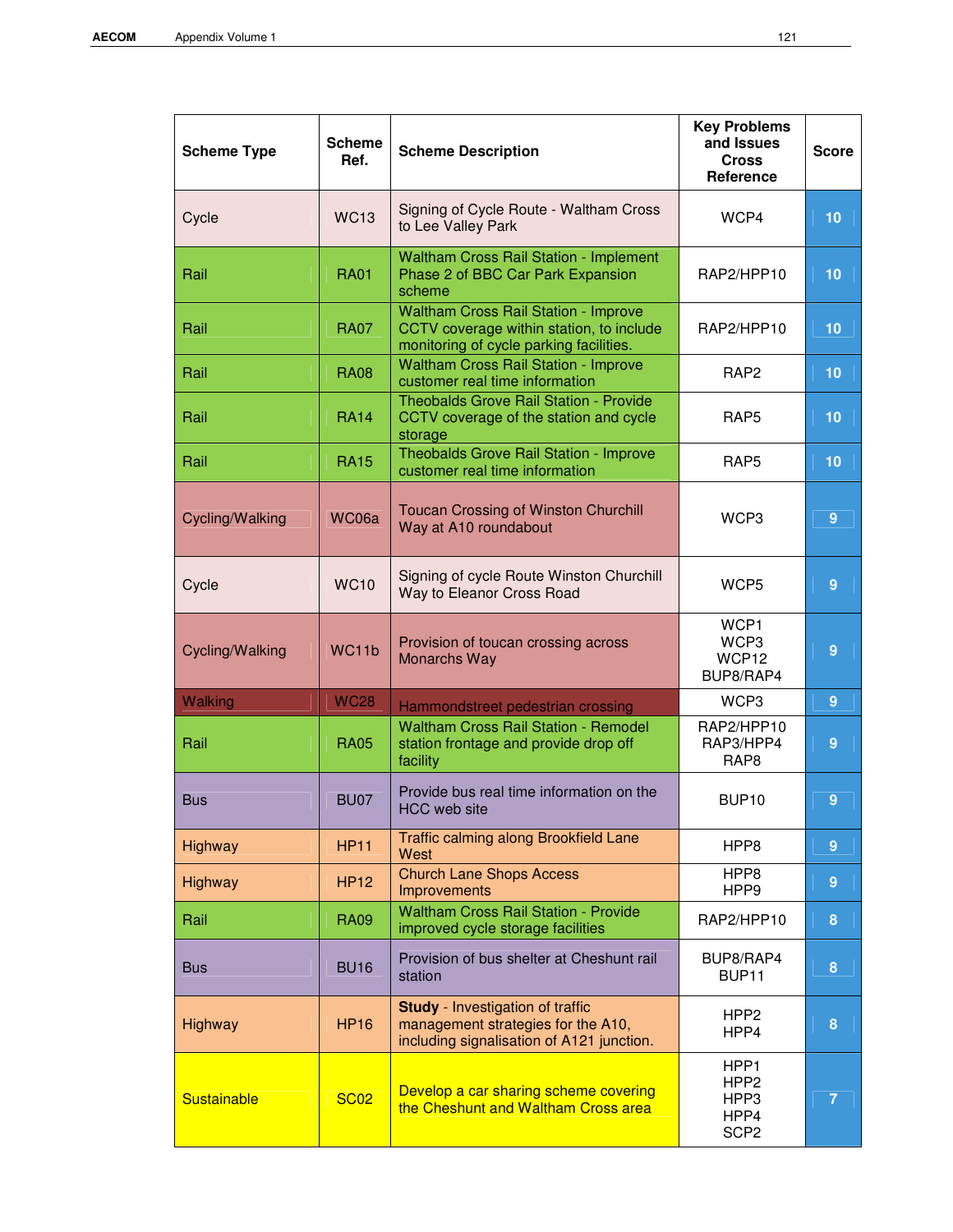| <b>Scheme Type</b> | <b>Scheme</b><br>Ref. | <b>Scheme Description</b>                                                                                                                                                                                                          | <b>Key Problems</b><br>and Issues<br><b>Cross</b><br>Reference | <b>Score</b>   |
|--------------------|-----------------------|------------------------------------------------------------------------------------------------------------------------------------------------------------------------------------------------------------------------------------|----------------------------------------------------------------|----------------|
| Cycling/Walking    | <b>WC16</b>           | Completion of Winston Churchill Way to<br>M25                                                                                                                                                                                      | WCP5                                                           | 6              |
| Cycle              | <b>WC21</b>           | Signing of Cycleway Link to Enfield from<br>Waltham Cross via Enfield Greenways                                                                                                                                                    | WCP <sub>5</sub>                                               | 6              |
| Cycle              | <b>WC22</b>           | Signing of cycleway Waltham Cross Town<br>Centre to Abbey Road Roundabout                                                                                                                                                          | WCP <sub>5</sub><br>WCP8                                       | $6\phantom{a}$ |
| Rail               | <b>RA02</b>           | <b>Waltham Cross Rail Station - Improve</b><br>internal pedestrian link between Network<br>Rail car park and station building                                                                                                      | RAP2/HPP10<br>RAP3/HPP14                                       | $6\phantom{1}$ |
| <b>Bus</b>         | <b>BU13</b>           | Support and promote the hospital hopper                                                                                                                                                                                            | BUP <sub>6</sub>                                               | 6              |
| Highway            | <b>HP14</b>           | <b>Study</b> - Investigation of A121 route<br>strategy including revised junction at<br>Monarchs Way roundabout                                                                                                                    | HPP <sub>2</sub><br>HPP4                                       | $6\phantom{a}$ |
| Highway            | <b>HP15</b>           | Study - Investigate masterplan for<br>Cheshunt town centre to include a revised<br>junction arrangement at the Pond to<br>enable more space to be given over to<br>pedestrians and additional short stay<br>parking for the centre | WCP6<br>HPP3<br>HPP <sub>13</sub>                              | $6\phantom{1}$ |
| Walking            | <b>WC25</b>           | Monarchs Way (Abbey Road) footway                                                                                                                                                                                                  | WCP <sub>5</sub>                                               | $5\phantom{.}$ |
| Highway            | <b>HP02</b>           | Provide CCTV and VMS signing A10<br>(M25 - Church Road, on approaches to<br>Cheshunt and M25) providing information<br>on congestion                                                                                               | HPP <sub>2</sub><br>HPP4                                       | $5\phantom{.}$ |
| Cycle              | WC <sub>12a</sub>     | Theobalds Lane/High Street Toucan<br>Crossing                                                                                                                                                                                      | WCP3                                                           | 4              |
| Highway            | <b>HP01</b>           | Improved lining at Monarchs way<br>roundabout                                                                                                                                                                                      | HPP4                                                           | 3              |
| Highway            | <b>HP07</b>           | <b>Roundel High Street Improvements</b>                                                                                                                                                                                            | HPP3                                                           | 3              |
| Highway            | <b>HP09</b>           | Goffs Lane speed reduction scheme                                                                                                                                                                                                  | HPP8                                                           | 3              |
| Highway            | <b>HP06</b>           | Eleanor Cross taxi parking provision                                                                                                                                                                                               | BUP <sub>14</sub>                                              | $\overline{2}$ |
| Highway            | <b>HP10</b>           | College Road / Cromwell Road<br>Roundabout Improvements                                                                                                                                                                            | HPP <sub>9</sub>                                               | $\mathbf{1}$   |